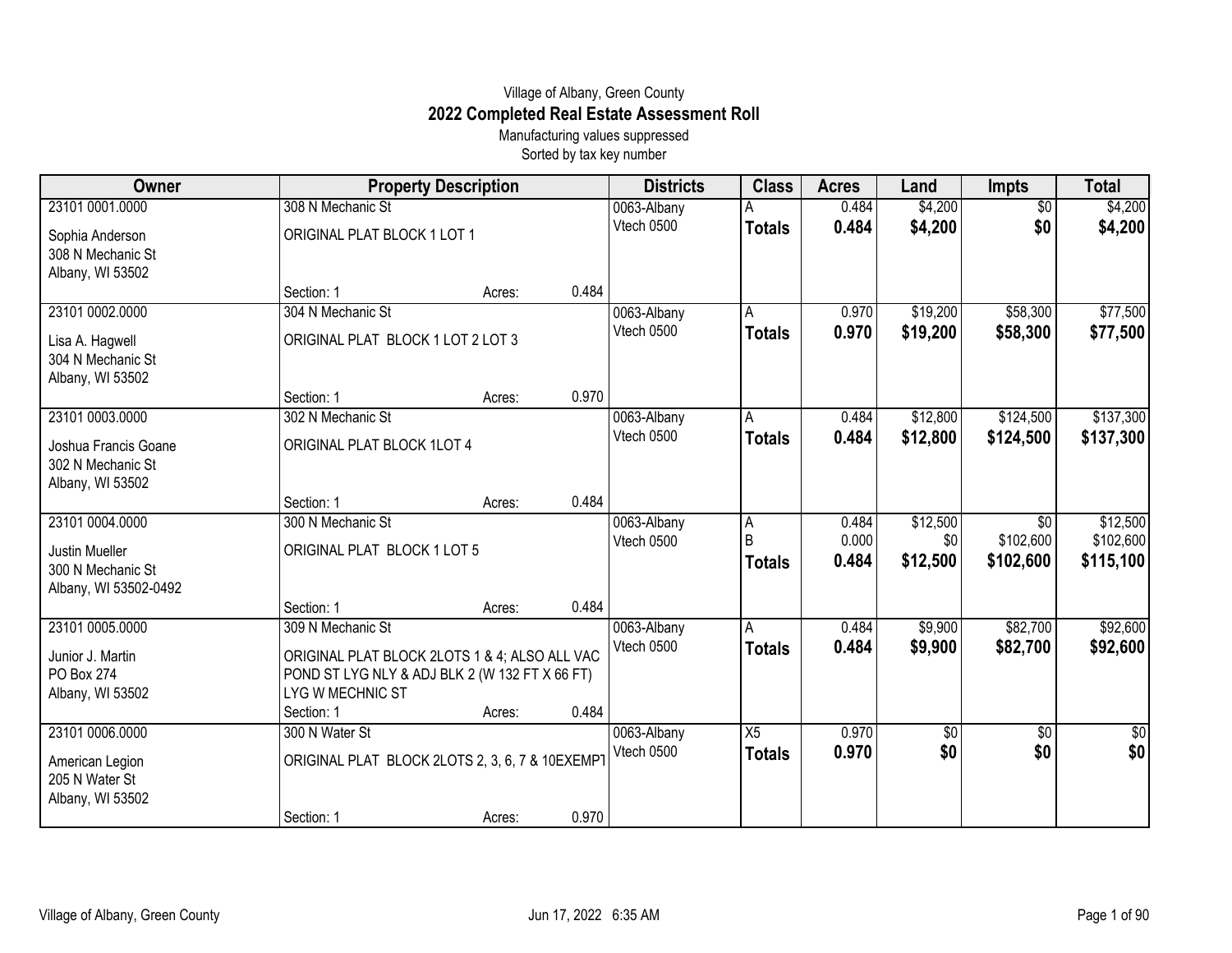| Owner                             |                                               | <b>Property Description</b> |       | <b>Districts</b>          | <b>Class</b>  | <b>Acres</b>   | Land     | <b>Impts</b>           | <b>Total</b> |
|-----------------------------------|-----------------------------------------------|-----------------------------|-------|---------------------------|---------------|----------------|----------|------------------------|--------------|
| 23101 0007.0000                   | 305 N Mechanic St                             |                             |       | 0063-Albany               |               | 0.242          | \$8,700  | \$43,400               | \$52,100     |
| Dunnell Kendrick                  | ORIGINAL PLAT BLOCK 2 LOT 5                   |                             |       | Vtech 0500                | <b>Totals</b> | 0.242          | \$8,700  | \$43,400               | \$52,100     |
| 831 10th Ave                      |                                               |                             |       |                           |               |                |          |                        |              |
| New Glarus, WI 53574              |                                               |                             |       |                           |               |                |          |                        |              |
|                                   | Section: 1                                    | Acres:                      | 0.242 |                           |               |                |          |                        |              |
| 23101 0008.0000                   | 303 N Mechanic St                             |                             |       | 0063-Albany               |               | 0.242          | \$8,700  | \$42,500               | \$51,200     |
| Matthew P. Solchenberger          | ORIGINAL PLAT BLOCK 2LOT 8                    |                             |       | Vtech 0500                | <b>Totals</b> | 0.242          | \$8,700  | \$42,500               | \$51,200     |
| 303 N Mechanic St                 |                                               |                             |       |                           |               |                |          |                        |              |
| Albany, WI 53502                  |                                               |                             |       |                           |               |                |          |                        |              |
|                                   | Section: 1                                    | Acres:                      | 0.242 |                           |               | 0.242          | \$8,700  |                        |              |
| 23101 0008.1000                   | 205 Madison St Unit 2                         |                             |       | 0063-Albany<br>Vtech 0500 | A             | 0.242          | \$8,700  | \$0<br>\$0             | \$8,700      |
| Junior J. Martin                  | ORIGINAL PLAT BLOCK 2LOT 9                    |                             |       |                           | <b>Totals</b> |                |          |                        | \$8,700      |
| 309 N Mechanic St                 |                                               |                             |       |                           |               |                |          |                        |              |
| Albany, WI 53502                  | Section: 1                                    | Acres:                      | 0.242 |                           |               |                |          |                        |              |
| 23101 0009.0000                   | Water St                                      |                             |       | 0063-Albany               | X5            | 0.740          | \$0      | \$0                    | \$0          |
|                                   |                                               |                             |       | Vtech 0500                | <b>Totals</b> | 0.740          | \$0      | \$0                    | \$0          |
| American Legion<br>205 N Water St | ORIGINAL PLAT BLOCK 3 LOTS 1 - 5EXEMPT        |                             |       |                           |               |                |          |                        |              |
| Albany, WI 53502                  |                                               |                             |       |                           |               |                |          |                        |              |
|                                   | Section: 1                                    | Acres:                      | 0.740 |                           |               |                |          |                        |              |
| 23101 0010.0000                   | 300 Sugar River Pkwy                          |                             |       | 0063-Albany               | A             | 0.477          | \$18,700 | \$136,300              | \$155,000    |
| Darrell S. Clark                  | ORIGINAL PLAT BLOCK 4COM NE COR OF            |                             |       | Vtech 0500                | <b>Totals</b> | 0.477          | \$18,700 | \$136,300              | \$155,000    |
| 300 Sugar River Pkwy              | INTERSECTION OF WASHINGTON ST/MILL ST TH      |                             |       |                           |               |                |          |                        |              |
| Albany, WI 53502                  | ELY ON N LN OF WASHINGTON ST TO SUGAR RIVER   |                             |       |                           |               |                |          |                        |              |
|                                   | Section: 1                                    | Acres:                      | 0.477 |                           |               |                |          |                        |              |
| 23101 0011.0000                   | 306 Sugar River Pkwy                          |                             |       | 0063-Albany               | A             | 0.349          | \$13,700 | \$109,000              | \$122,700    |
| Kimberly J. Brewer                | ORIGINAL PLAT BLOCK 4N 100 FT OF S 250 FT EXC |                             |       | Vtech 0500                | <b>Totals</b> | 0.349          | \$13,700 | \$109,000              | \$122,700    |
| 306 Sugar River Pkwy              | 272-140                                       |                             |       |                           |               |                |          |                        |              |
| Albany, WI 53502                  |                                               |                             |       |                           |               |                |          |                        |              |
|                                   | Section: 1                                    | Acres:                      | 0.349 |                           |               |                |          |                        |              |
| 23101 0012.0000                   | <b>Sugar River Pkwy</b>                       |                             |       | 0063-Albany<br>Vtech 0500 | A             | 0.650<br>0.650 | \$25,500 | $\overline{50}$<br>\$0 | \$25,500     |
| Tyler J. Salzman                  | SECTION 28 ORIGINAL PLAT BLOCK 4PRT FR LOT 2  |                             |       |                           | <b>Totals</b> |                | \$25,500 |                        | \$25,500     |
| 520 Alpine Pkwy                   | IN NW4, COM SE COR DIXON & KARLEN ADD TH ALG  |                             |       |                           |               |                |          |                        |              |
| Oregon, WI 53575                  | RVR 100 FT S OF POB TH W PARL ALG S LN TO     |                             |       |                           |               |                |          |                        |              |
|                                   | Section: 1                                    | Acres:                      | 0.650 |                           |               |                |          |                        |              |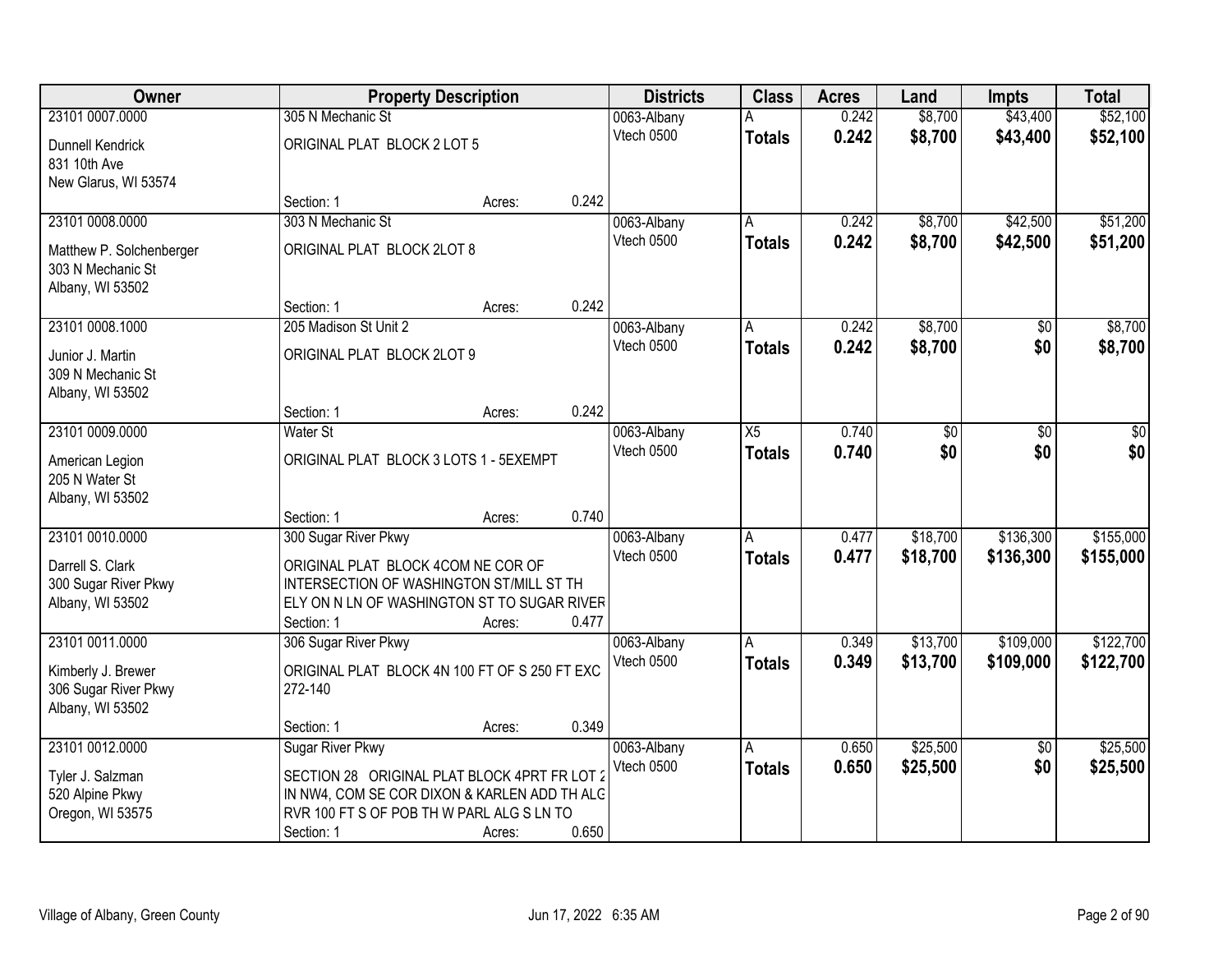| Owner                | <b>Property Description</b>                        | <b>Districts</b>          | <b>Class</b>  | <b>Acres</b> | Land     | <b>Impts</b>    | <b>Total</b> |
|----------------------|----------------------------------------------------|---------------------------|---------------|--------------|----------|-----------------|--------------|
| 23101 0013.0000      | <b>Sugar River Pkwy</b>                            | 0063-Albany               |               | 0.470        | \$18,400 | $\overline{50}$ | \$18,400     |
| Tyler J. Salzman     | SECTION 28 ORIGINAL PLAT BNG PRT FRAC 2 NW4        | Vtech 0500                | <b>Totals</b> | 0.470        | \$18,400 | \$0             | \$18,400     |
| 520 Alpine Pkwy      | COM SE COR DIXON & KARLEN'S ADD TH SLY ALG V       |                           |               |              |          |                 |              |
| Oregon, WI 53575     | BK SUGAR RVR TO PT 100 FT S OF POB TH WLY TO       |                           |               |              |          |                 |              |
|                      | 0.470<br>Section: 1<br>Acres:                      |                           |               |              |          |                 |              |
| 23101 0014.0000      | Sugar River Pkwy                                   | 0063-Albany               | A             | 0.251        | \$9,800  | $\overline{50}$ | \$9,800      |
|                      |                                                    | Vtech 0500                | <b>Totals</b> | 0.251        | \$9,800  | \$0             | \$9,800      |
| Darrell S. Clark     | ORIGINAL PLAT BLOCK 4COM NE COR OF                 |                           |               |              |          |                 |              |
| 300 Sugar River Pkwy | INTERSECTION WASHINGTON ST/MILL ST TH NLY          |                           |               |              |          |                 |              |
| Albany, WI 53502     | ALG E LN OF MILL ST NKA SGR RIVER PKWY 70 FT       |                           |               |              |          |                 |              |
|                      | 0.251<br>Section: 1<br>Acres:                      |                           |               |              |          |                 |              |
| 23101 0015.0000      | 304 Sugar River Pkwy                               | 0063-Albany               | A             | 0.322        | \$12,600 | \$0             | \$12,600     |
| Andrew R. Swartz     | ORIGINAL PLAT BLOCK 4N 80 FT OF S 150 FT COM       | <b>Vtech 0500</b>         | <b>Totals</b> | 0.322        | \$12,600 | \$0             | \$12,600     |
| 2034 Yahara Pl       | SW COR BLK 4 TH NWLY ALG W LN 150 FT POB TH        |                           |               |              |          |                 |              |
| Madison, WI 53704    | NWLY 48 FT TO N LN SD BLK 4 TH S66*W 33 FT TH      |                           |               |              |          |                 |              |
|                      | 0.322<br>Section: 28<br>Acres:                     |                           |               |              |          |                 |              |
| 23101 0016,0000      | 209 Washington St                                  | 0063-Albany               | X4            | 1.550        | \$0      | \$0             | \$0          |
|                      |                                                    | Vtech 0500                | <b>Totals</b> | 1.550        | \$0      | \$0             | \$0          |
| Village of Albany    | ORIGINAL PLAT BLOCK 6 LOTS 1 -3EXEMPT              |                           |               |              |          |                 |              |
| 206 N Water St       |                                                    |                           |               |              |          |                 |              |
| Albany, WI 53502     | 1.550<br>Section: 1                                |                           |               |              |          |                 |              |
| 23101 0017.0000      | Acres:<br>205 Jackson St                           |                           | A             | 0.448        | \$17,700 | \$94,200        | \$111,900    |
|                      |                                                    | 0063-Albany<br>Vtech 0500 |               |              |          |                 |              |
| Kristina M. Cox      | ORIGINAL PLAT BLOCK 7 N 74 FT LOT 1; N 74 FT       |                           | <b>Totals</b> | 0.448        | \$17,700 | \$94,200        | \$111,900    |
| 205 N Jackson St     | LOT <sub>2</sub>                                   |                           |               |              |          |                 |              |
| Albany, WI 53502     |                                                    |                           |               |              |          |                 |              |
|                      | 0.448<br>Section: 1<br>Acres:                      |                           |               |              |          |                 |              |
| 23101 0018.0000      | 303 Mineral St                                     | 0063-Albany               | A             | 0.334        | \$16,600 | \$75,300        | \$91,900     |
| Dale L. Finley       | ORIGINAL PLAT BLOCK 7 W 38.50 FT OF S 8.50 FT      | Vtech 0500                | <b>Totals</b> | 0.334        | \$16,600 | \$75,300        | \$91,900     |
| 303 Mineral St       | LOT 1; E 41.50 FT OF S 8.5 FT LOT 2;E 41.50 FT LOT |                           |               |              |          |                 |              |
| Albany, WI 53502     | 3; W 38.50 FT LOT 4; W 38.50 FT LOT 5; E 41.50 FT  |                           |               |              |          |                 |              |
|                      | 0.334<br>Section: 1<br>Acres:                      |                           |               |              |          |                 |              |
| 23101 0019,0000      | 301 Mineral St                                     | 0063-Albany               | A             | 0.204        | \$15,400 | \$161,600       | \$177,000    |
|                      |                                                    | Vtech 0500                | <b>Totals</b> | 0.204        | \$15,400 | \$161,600       | \$177,000    |
| Irvin S. Klapper     | ORIGINAL PLAT BLOCK 7 S 93 1/5 FT OF: COM          |                           |               |              |          |                 |              |
| 301 Mineral St       | ABOUT 2 RODS SW AT CORNER STONE AT SW OF           |                           |               |              |          |                 |              |
| Albany, WI 53502     | PUBLIC SQUARE IN MIDDLE OF STR TH N 13 1/3         |                           |               |              |          |                 |              |
|                      | 0.204<br>Section: 1<br>Acres:                      |                           |               |              |          |                 |              |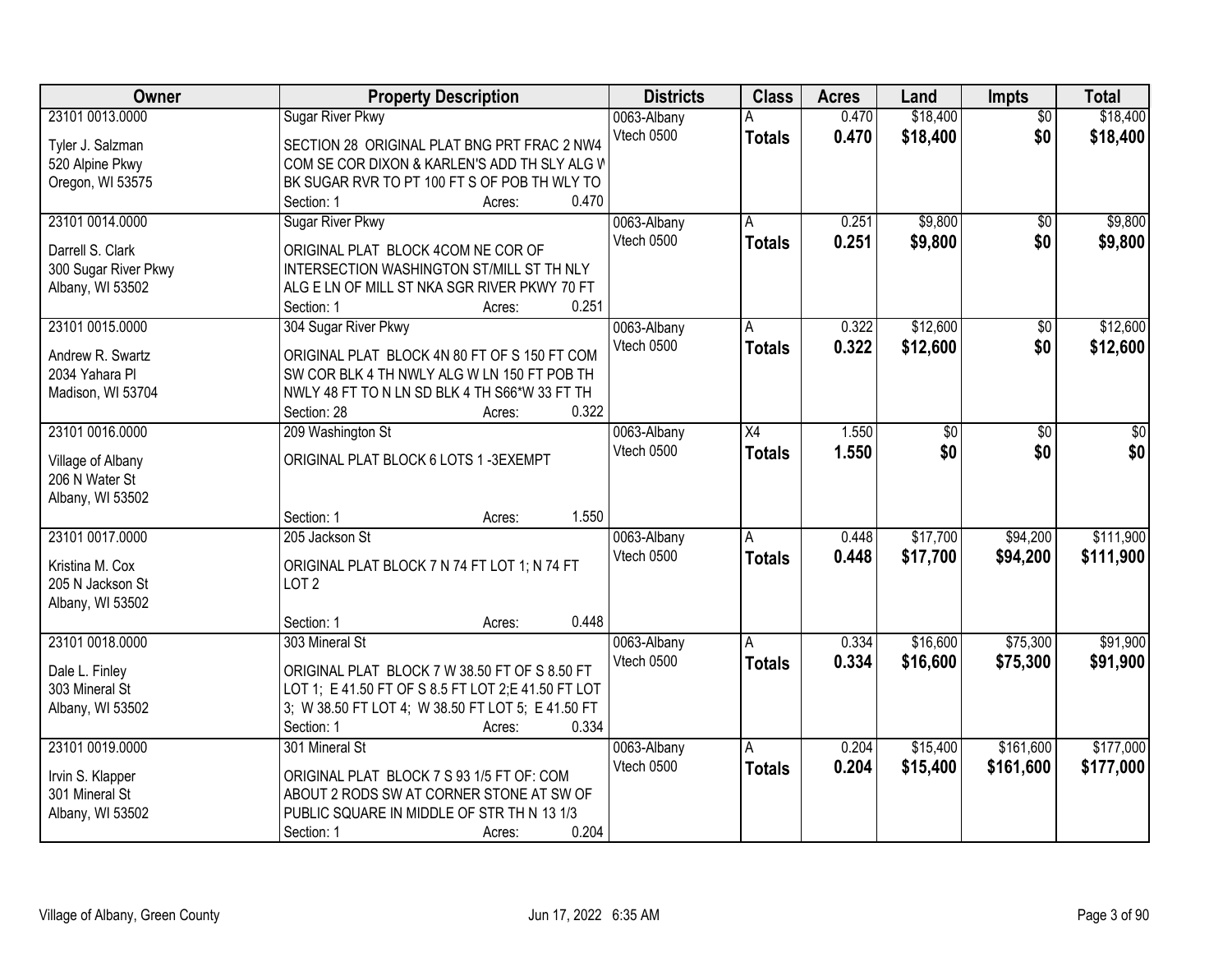| Owner                              | <b>Property Description</b>                     | <b>Districts</b> | <b>Class</b>    | <b>Acres</b> | Land            | <b>Impts</b>    | <b>Total</b>    |
|------------------------------------|-------------------------------------------------|------------------|-----------------|--------------|-----------------|-----------------|-----------------|
| 23101 0020.0000                    | 203 Jackson St                                  | 0063-Albany      |                 | 0.177        | \$13,600        | \$109,300       | \$122,900       |
| Edward D. Roemer                   | ORIGINAL PLAT BLOCK 7 PRT LOTS 1 & 4 COM SE     | Vtech 0500       | <b>Totals</b>   | 0.177        | \$13,600        | \$109,300       | \$122,900       |
| 203 N Jackson St                   | COR BLK 7 TH N22*W ALG E LN BLK 7 93.50 FT POB  |                  |                 |              |                 |                 |                 |
| Albany, WI 53502-9425              | TH S68*W 82.50 FT TH N22*W 93.50 FT TH N68* E   |                  |                 |              |                 |                 |                 |
|                                    | 0.177<br>Section: 1<br>Acres:                   |                  |                 |              |                 |                 |                 |
| 23101 0021.0000                    | 305 Mineral St                                  | 0063-Albany      | A               | 0.264        | \$15,900        | \$48,800        | \$64,700        |
|                                    | ORIGINAL PLAT BLOCK 7 W 90.5 FT OF S 8.5 FT LOT | Vtech 0500       | <b>Totals</b>   | 0.264        | \$15,900        | \$48,800        | \$64,700        |
| Angela D. Gildea<br>305 Mineral St | 2 & W 90.5 FT OF LOTS 3 & 6 EXC W 25 FT         |                  |                 |              |                 |                 |                 |
| Albany, WI 53502                   |                                                 |                  |                 |              |                 |                 |                 |
|                                    | 0.264<br>Section: 1<br>Acres:                   |                  |                 |              |                 |                 |                 |
| 23101 0022.0000                    | 305 Mineral St                                  | 0063-Albany      | X4              | 0.200        | \$0             | $\overline{50}$ | $\overline{50}$ |
|                                    |                                                 | Vtech 0500       | <b>Totals</b>   | 0.200        | \$0             | \$0             | \$0             |
| Village of Albany                  | ORIGINAL PLAT BLOCK 7 PART LOTS 2, 3, & 6       |                  |                 |              |                 |                 |                 |
| 206 N Water St                     | <b>EXEMPT</b>                                   |                  |                 |              |                 |                 |                 |
| Albany, WI 53502                   | 0.200<br>Section: 1                             |                  |                 |              |                 |                 |                 |
| 23101 0023.0000                    | Acres:<br>200 Sugar River Pkwy                  | 0063-Albany      | A               | 0.545        | \$21,400        | \$87,300        | \$108,700       |
|                                    |                                                 | Vtech 0500       |                 | 0.545        |                 |                 |                 |
| Billy J. Koss                      | ORIGINAL PLAT BLOCK 8 LOTS 2 & 3; ALSO N 1/2    |                  | <b>Totals</b>   |              | \$21,400        | \$87,300        | \$108,700       |
| 200 Sugar River Pkwy               | MINERAL ST LYG S OF & ADJ TO LOT 3              |                  |                 |              |                 |                 |                 |
| Albany, WI 53502                   |                                                 |                  |                 |              |                 |                 |                 |
|                                    | 0.545<br>Section: 1<br>Acres:                   |                  |                 |              |                 |                 |                 |
| 23101 0024.0000                    | 204 Sugar River Pkwy                            | 0063-Albany      | A               | 0.396        | \$15,500        | \$141,000       | \$156,500       |
| Katie L. Sabin                     | ORIGINAL PLAT BLOCK 8 LOT 1                     | Vtech 0500       | <b>Totals</b>   | 0.396        | \$15,500        | \$141,000       | \$156,500       |
| 204 Sugar River Pkwy               |                                                 |                  |                 |              |                 |                 |                 |
| Albany, WI 53502                   |                                                 |                  |                 |              |                 |                 |                 |
|                                    | 0.396<br>Section: 1<br>Acres:                   |                  |                 |              |                 |                 |                 |
| 23101 0025.0000                    | 207 N Water St                                  | 0063-Albany      | A               | 0.090        | \$1,900         | \$67,400        | \$69,300        |
| William J. Werrline                | ORIGINAL PLAT BLOCK 9 COM NE COR LOT 1 TH S     | Vtech 0500       | <b>Totals</b>   | 0.090        | \$1,900         | \$67,400        | \$69,300        |
| 207 N Water St                     | ON W LINE WATER ST 40 FT TH W 82.5 FT M/L TO    |                  |                 |              |                 |                 |                 |
| PO Box 43                          | SUGAR RVR TH NLY ALG SUGAR RVR 40 FT TH E       |                  |                 |              |                 |                 |                 |
| Albany, WI 53502                   | 0.090<br>Section: 1<br>Acres:                   |                  |                 |              |                 |                 |                 |
| 23101 0026.0000                    | 205 N Water St                                  | 0063-Albany      | $\overline{X4}$ | 0.280        | $\overline{50}$ | $\overline{50}$ | $\overline{50}$ |
|                                    |                                                 | Vtech 0500       | <b>Totals</b>   | 0.280        | \$0             | \$0             | \$0             |
| Village of Albany                  | ORIGINAL PLAT BLOCK 9 S 42.5 FT LOT 1; LOT 2;   |                  |                 |              |                 |                 |                 |
| PO Box 342                         | N 52.5 FT LOT 3 EXEMPT                          |                  |                 |              |                 |                 |                 |
| Albany, WI 53502                   |                                                 |                  |                 |              |                 |                 |                 |
|                                    | 0.280<br>Section: 1<br>Acres:                   |                  |                 |              |                 |                 |                 |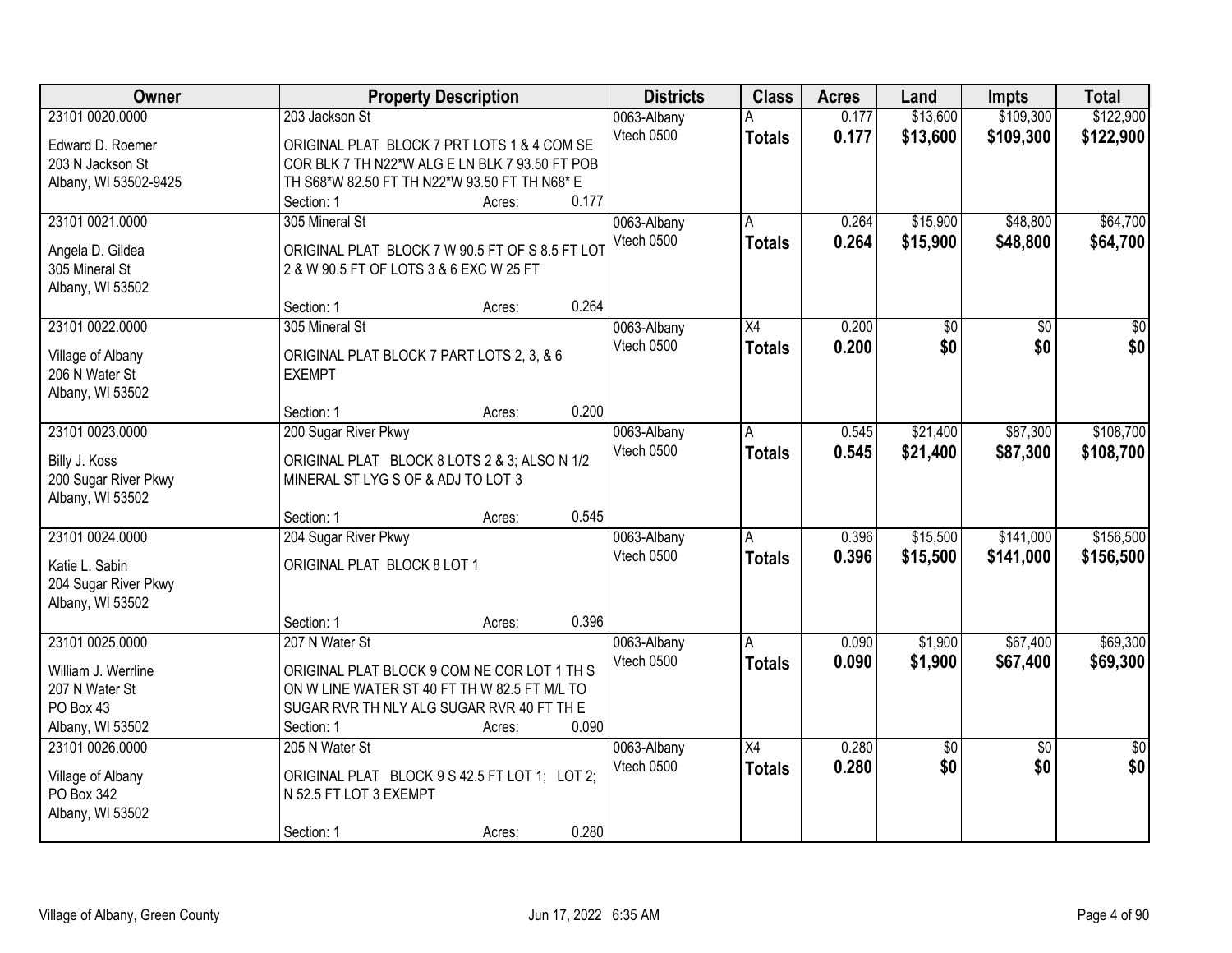| Owner                               | <b>Property Description</b>                    |                 | <b>Districts</b>          | <b>Class</b>    | <b>Acres</b> | Land            | <b>Impts</b>    | <b>Total</b>     |
|-------------------------------------|------------------------------------------------|-----------------|---------------------------|-----------------|--------------|-----------------|-----------------|------------------|
| 23101 0027.0000                     | <b>Water St</b>                                |                 | 0063-Albany               | X4              | 0.050        | $\overline{50}$ | $\overline{50}$ | \$0              |
| Village of Albany                   | ORIGINAL PLAT BLOCK 9 S 30 FT LOT 3            |                 | Vtech 0500                | <b>Totals</b>   | 0.050        | \$0             | \$0             | \$0              |
| PO Box 342                          | <b>EXEMPT</b>                                  |                 |                           |                 |              |                 |                 |                  |
| Albany, WI 53502                    |                                                |                 |                           |                 |              |                 |                 |                  |
|                                     | Section: 1                                     | 0.050<br>Acres: |                           |                 |              |                 |                 |                  |
| 23101 0028.0000                     | Water St                                       |                 | 0063-Albany               | $\overline{X4}$ | 0.020        | \$0             | \$0             | \$0              |
| Village of Albany                   | ORIGINAL PLAT BLOCK 9 N 25 FT LOT 4            |                 | Vtech 0500                | <b>Totals</b>   | 0.020        | \$0             | \$0             | \$0              |
| PO Box 342                          | <b>EXEMPT</b>                                  |                 |                           |                 |              |                 |                 |                  |
| Albany, WI 53502                    |                                                |                 |                           |                 |              |                 |                 |                  |
|                                     | Section: 1                                     | 0.020<br>Acres: |                           |                 |              |                 |                 |                  |
| 23101 0029.0000                     | <b>Water St</b>                                |                 | 0063-Albany               | X4              | 0.040        | \$0             | \$0             | $\overline{50}$  |
| Village of Albany                   | ORIGINAL PLAT BLOCK 9 S 25 FT OF N 50 FT LOT 4 |                 | Vtech 0500                | <b>Totals</b>   | 0.040        | \$0             | \$0             | \$0              |
| 206 N Water St                      | <b>EXEMPT</b>                                  |                 |                           |                 |              |                 |                 |                  |
| Albany, WI 53502                    |                                                |                 |                           |                 |              |                 |                 |                  |
|                                     | Section: 1                                     | 0.040<br>Acres: |                           |                 |              |                 |                 |                  |
| 23101 0030.0000                     | 2011/2 N Water St                              |                 | 0063-Albany               | B               | 0.289        | \$8,700         | \$63,300        | \$72,000         |
| Danny Mueller                       | ORIGINAL PLAT BLOCK 9S 32.5 FT LOT 4; ALL LOT  |                 | Vtech 0500                | <b>Totals</b>   | 0.289        | \$8,700         | \$63,300        | \$72,000         |
| PO Box 452                          | 5; ALL MILWAUKEE ST LYG S OF LOT 5 & N OF      |                 |                           |                 |              |                 |                 |                  |
| Albany, WI 53502                    | UNNUMBERED BLK W OF BLK 13 N 32 FT OF          |                 |                           |                 |              |                 |                 |                  |
|                                     | Section: 1                                     | 0.289<br>Acres: |                           |                 |              |                 |                 |                  |
| 23101 0031.0000                     | 206 N Water St                                 |                 | 0063-Albany               | $\overline{X4}$ | 0.630        | \$0             | \$0             | $\sqrt{50}$      |
| Village of Albany                   | ORIGINAL PLAT BLOCK 10 LOTS 1,2 & 3; N 52.5 FT |                 | Vtech 0500                | <b>Totals</b>   | 0.630        | \$0             | \$0             | \$0              |
| 206 N Water St                      | LOT 4, EXC COM SE COR LT 4 TH NWLY 32 FT ALG E |                 |                           |                 |              |                 |                 |                  |
| Albany, WI 53502                    | LN POB TH S ALG E LN 2 FT TH SWLY PARALLEL TO  |                 |                           |                 |              |                 |                 |                  |
|                                     | Section: 1                                     | 0.630<br>Acres: |                           |                 |              |                 |                 |                  |
| 23101 0031.1000                     | 204 N Water St                                 |                 | 0063-Albany               | $\overline{X4}$ | 0.165        | $\overline{50}$ | \$0             | $\overline{\$0}$ |
|                                     |                                                |                 | Vtech 0500                | <b>Totals</b>   | 0.165        | \$0             | \$0             | \$0              |
| Albany Village & Town Joint Library | ORIGINAL PLAT BLOCK 10 S 65 FT LOT 6; LOT 7,   |                 |                           |                 |              |                 |                 |                  |
| Board                               | EXC S 50 FT THEREOF (PT POS V11-P56) EXEMPT    |                 |                           |                 |              |                 |                 |                  |
| 206 N Water St                      |                                                |                 |                           |                 |              |                 |                 |                  |
| Albany, WI 53502                    | Section: 21<br>Mechanic St                     | 0.165<br>Acres: |                           |                 |              |                 |                 |                  |
| 23101 0032.0000                     |                                                |                 | 0063-Albany<br>Vtech 0500 | X4              | 0.320        | $\overline{50}$ | $\overline{30}$ | $\overline{50}$  |
| Town Of Albany                      | ORIGINAL PLAT BLOCK 10 PRT LOTS 1, 2, 3, & 4   |                 |                           | <b>Totals</b>   | 0.320        | \$0             | \$0             | \$0              |
|                                     | COM SE COR LOT 4 N22*W 39 FT POB N22*W 60 FT   |                 |                           |                 |              |                 |                 |                  |
| Albany, WI 53502                    | S67*W 212 FT S22*E 60 FT N67*E 212 FT POB      |                 |                           |                 |              |                 |                 |                  |
|                                     | Section: 1                                     | 0.320<br>Acres: |                           |                 |              |                 |                 |                  |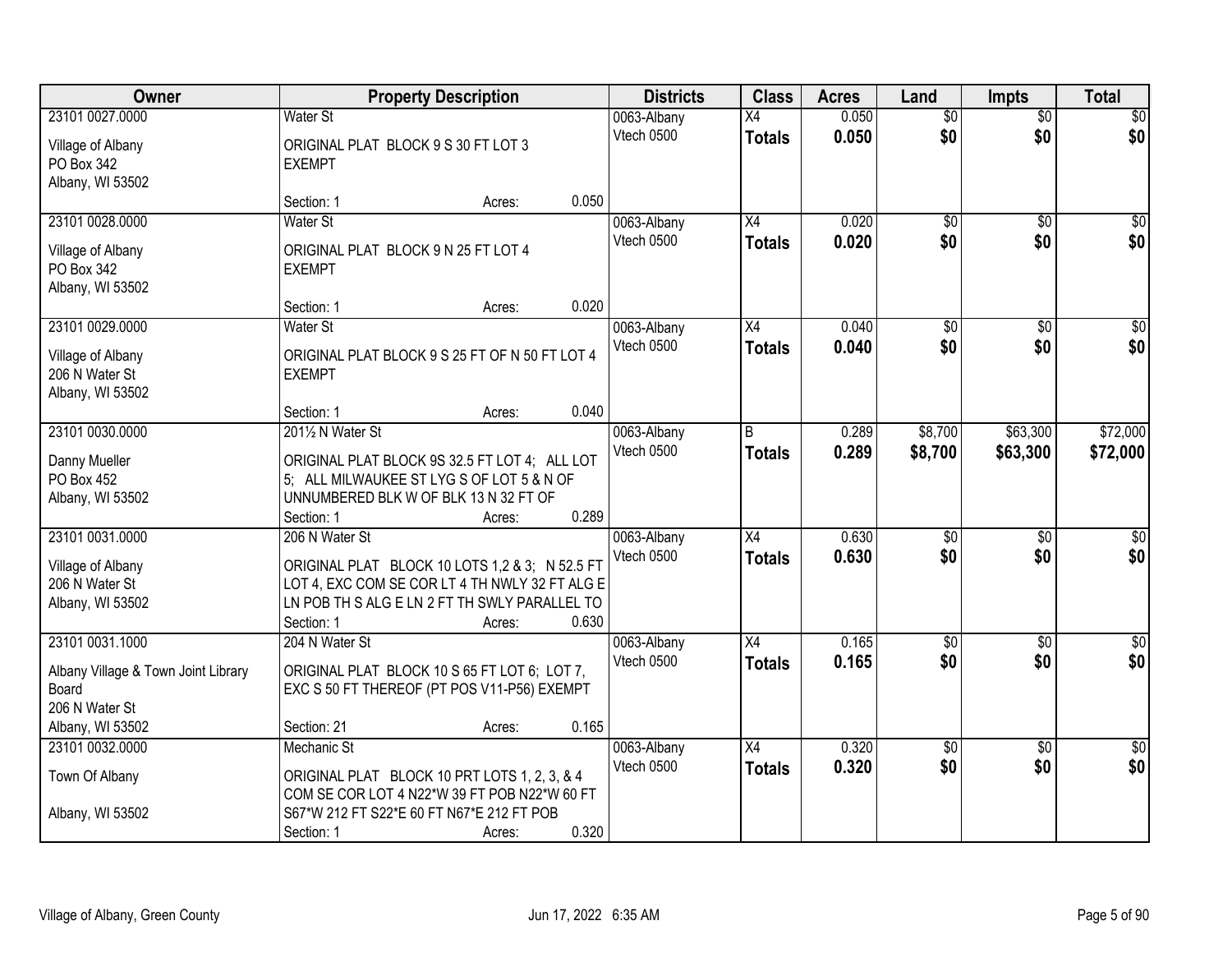| Owner                               | <b>Property Description</b>                       |                 | <b>Districts</b> | <b>Class</b>    | <b>Acres</b> | Land     | <b>Impts</b>    | <b>Total</b> |
|-------------------------------------|---------------------------------------------------|-----------------|------------------|-----------------|--------------|----------|-----------------|--------------|
| 23101 0033.0000                     | 203 N Mechanic St                                 |                 | 0063-Albany      |                 | 0.190        | \$8,000  | \$62,500        | \$70,500     |
| Christopher Roberts                 | ORIGINAL PLAT BLOCK 10 PRT LOT 4 COM SE COR       |                 | Vtech 0500       | <b>Totals</b>   | 0.190        | \$8,000  | \$62,500        | \$70,500     |
| 203 N Mechanic St - Po Box 351      | LOT 4 TH NWLY 32 FT ALG E LN SD LOT POB TH S      |                 |                  |                 |              |          |                 |              |
| Albany, WI 53502                    | ALG E LN 2 FT TO PT 30 FT N OF S LN TH SWLY ALG   |                 |                  |                 |              |          |                 |              |
|                                     | Section: 1                                        | 0.190<br>Acres: |                  |                 |              |          |                 |              |
| 23101 0033.1000                     | Mechanic St                                       |                 | 0063-Albany      | X4              | 0.100        | \$0      | $\overline{50}$ | \$0          |
|                                     |                                                   |                 | Vtech 0500       | <b>Totals</b>   | 0.100        | \$0      | \$0             | \$0          |
| Village of Albany                   | ORIGINAL PLAT BLOCK 10PRT S 30 FT LOT 4 COM       |                 |                  |                 |              |          |                 |              |
| 206 N Water St                      | NE COR SD S 30 FT LOT 4 TH S 5 FT ALG W LN SD     |                 |                  |                 |              |          |                 |              |
| Albany, WI 53502                    | LOT POB TH N 5 FT ALG W LN TO PT TH E ALG N LN    |                 |                  |                 |              |          |                 |              |
|                                     | Section: 1                                        | 0.100<br>Acres: |                  |                 |              |          |                 |              |
| 23101 0034.0000                     | 203 Milwaukee St                                  |                 | 0063-Albany      | A               | 0.392        | \$17,200 | \$67,500        | \$84,700     |
| Junior J. Martin                    | ORIGINAL PLAT BLOCK 10E 82 FT OF S 50 FT LOT 7    |                 | Vtech 0500       | <b>Totals</b>   | 0.392        | \$17,200 | \$67,500        | \$84,700     |
| <b>PO Box 274</b>                   | EXC N 9 FT OF E 82 FT LOT 10 W 33 FT LOT 9 ALSO   |                 |                  |                 |              |          |                 |              |
| Albany, WI 53502                    | W 50 FT OF S 50 FT LOT 7, EXC W 45 FT OF & N 9 FT |                 |                  |                 |              |          |                 |              |
|                                     | Section: 1                                        | 0.392<br>Acres: |                  |                 |              |          |                 |              |
| 23101 0034.1100                     | Water St                                          |                 | 0063-Albany      | $\overline{X4}$ | 0.170        | \$0      | \$0             | \$0          |
|                                     |                                                   |                 | Vtech 0500       | <b>Totals</b>   | 0.170        | \$0      | \$0             | \$0          |
| Albany Village & Town Joint Library | ORIGINAL PLAT BLOCK 10PCL 1: N 9 FT OF S 50 FT    |                 |                  |                 |              |          |                 |              |
| Board                               | LOT 7, EXC W 45 FT OF; PCL 2: W 45 FT OF S 50 FT  |                 |                  |                 |              |          |                 |              |
| 206 N Water St                      | LOT 7; PCL 3: W 45 FT LOT 10 (PT POS V11-P56)     |                 |                  |                 |              |          |                 |              |
| Albany, WI 53502                    | Section: 21                                       | 0.170<br>Acres: |                  |                 |              |          |                 |              |
| 23101 0035.0000                     | 201 N Mechanic St                                 |                 | 0063-Albany      | A               | 0.250        | \$13,600 | \$75,000        | \$88,600     |
| Timothy C. Howe                     | ORIGINAL PLAT BLOCK 10 LOT 8                      |                 | Vtech 0500       | <b>Totals</b>   | 0.250        | \$13,600 | \$75,000        | \$88,600     |
| 201 N Mechanic St                   |                                                   |                 |                  |                 |              |          |                 |              |
| Albany, WI 53502                    |                                                   |                 |                  |                 |              |          |                 |              |
|                                     | Section: 1                                        | 0.250<br>Acres: |                  |                 |              |          |                 |              |
| 23101 0036.0000                     | 205 Milwaukee St                                  |                 | 0063-Albany      | A               | 0.197        | \$14,100 | \$55,600        | \$69,700     |
|                                     |                                                   |                 | Vtech 0500       | <b>Totals</b>   | 0.197        | \$14,100 | \$55,600        | \$69,700     |
| Keven J. Tadder Jr                  | ORIGINAL PLAT BLOCK 10E 3/4 OF LOT 9              |                 |                  |                 |              |          |                 |              |
| 205 Milwaukee St                    |                                                   |                 |                  |                 |              |          |                 |              |
| Albany, WI 53502                    |                                                   |                 |                  |                 |              |          |                 |              |
|                                     | Section: 1                                        | 0.197<br>Acres: |                  |                 |              |          |                 |              |
| 23101 0038.0000                     | 208 N Mechanic St                                 |                 | 0063-Albany      | A               | 0.400        | \$10,500 | \$60,600        | \$71,100     |
| Antonio Cid                         | ORIGINAL PLAT BLOCK 11 LOT 1, EXC 1 ROD WIDE      |                 | Vtech 0500       | <b>Totals</b>   | 0.400        | \$10,500 | \$60,600        | \$71,100     |
| N6565 English Settlement Rd         | OFF OF S SIDE, EXC COM SE COR LOT 1 TH E 12       |                 |                  |                 |              |          |                 |              |
| Albany, WI 53502                    | RDS TH S 5 RDS TH E 1 RD TH N 12 RDS TH W 13      |                 |                  |                 |              |          |                 |              |
|                                     | Section: 1                                        | 0.400<br>Acres: |                  |                 |              |          |                 |              |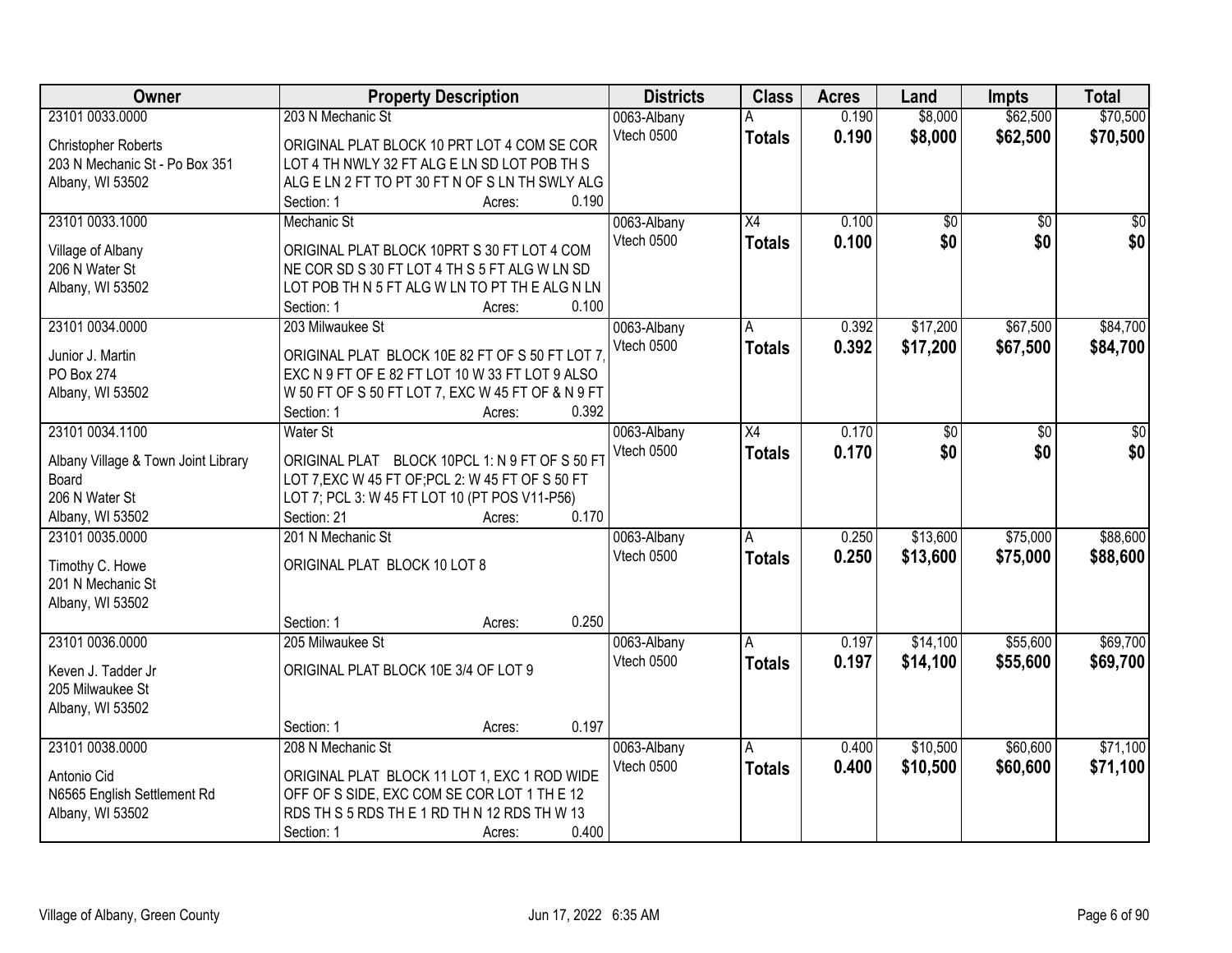| Owner                                | <b>Property Description</b>                                                                     |                 | <b>Districts</b>          | <b>Class</b>  | <b>Acres</b> | Land     | <b>Impts</b> | <b>Total</b> |
|--------------------------------------|-------------------------------------------------------------------------------------------------|-----------------|---------------------------|---------------|--------------|----------|--------------|--------------|
| 23101 0039.0000                      | 206 N Mechanic St                                                                               |                 | 0063-Albany               |               | 0.600        | \$10,500 | \$76,400     | \$86,900     |
| Brian K. Furniss                     | ORIGINAL PLAT BLK 11LOT 2 & S 16.5FT LOT 1;                                                     |                 | Vtech 0500                | <b>Totals</b> | 0.600        | \$10,500 | \$76,400     | \$86,900     |
| 206 N Mechanic St                    | ALSO CONVEYING PORT OF FRAC LOT 1 PRT NE4 8                                                     |                 |                           |               |              |          |              |              |
| Albany, WI 53502                     | NW4 COM NE COR SD LOT 2 TH ELY PARL WITH LOT                                                    |                 |                           |               |              |          |              |              |
|                                      | Section: 1                                                                                      | 0.600<br>Acres: |                           |               |              |          |              |              |
| 23101 0040.0000                      | 204 N Mechanic St                                                                               |                 | 0063-Albany               | A             | 0.536        | \$10,200 | \$119,600    | \$129,800    |
| Larry Wayne Nipple                   | ORIGINAL PLAT BLOCK 11LOT 3; PRT LOT 2 COM                                                      |                 | Vtech 0500                | <b>Totals</b> | 0.536        | \$10,200 | \$119,600    | \$129,800    |
| <b>Box 40</b>                        | SW4 N22*W 6 FT POB S22*E 6 FT TO SW COR N67*E                                                   |                 |                           |               |              |          |              |              |
| Albany, WI 53502-0040                | 264 FT N22*W ALONG ELY SIDE 13 FT TO PT SWLY                                                    |                 |                           |               |              |          |              |              |
|                                      | Section: 1                                                                                      | 0.536<br>Acres: |                           |               |              |          |              |              |
| 23101 0041.0000                      | 202 N Mechanic St                                                                               |                 | 0063-Albany               | A             | 0.250        | \$8,700  | \$136,400    | \$145,100    |
|                                      |                                                                                                 |                 | Vtech 0500                | <b>Totals</b> | 0.250        | \$8,700  | \$136,400    | \$145,100    |
| David G. Venden<br>202 N Mechanic St | ORIGINAL PLAT BLOCK 11 W1/2 LOT 4 COM NW COF<br>SD LOT 4 & POB TH S22*E 82.50 FT TH N67*E ALG S |                 |                           |               |              |          |              |              |
| Albany, WI 53502                     | LN SD LOT 4 132 FT TH N22*W 82.50 FT TO N LN LOT                                                |                 |                           |               |              |          |              |              |
|                                      | Section: 1                                                                                      | 0.250<br>Acres: |                           |               |              |          |              |              |
| 23101 0042.0000                      | 303 Milwaukee St                                                                                |                 | 0063-Albany               | A             | 0.500        | \$10,000 | \$96,400     | \$106,400    |
|                                      |                                                                                                 |                 | Vtech 0500                | <b>Totals</b> | 0.500        | \$10,000 | \$96,400     | \$106,400    |
| Linda G. Carolan                     | ORIGINAL PLAT BLOCK 11 E2 LOTS 4 & 5                                                            |                 |                           |               |              |          |              |              |
| 303 Milwaukee St                     |                                                                                                 |                 |                           |               |              |          |              |              |
| Albany, WI 53502                     | Section: 1                                                                                      | 0.500           |                           |               |              |          |              |              |
| 23101 0043.0000                      | 200 N Mechanic St                                                                               | Acres:          |                           | A             | 0.248        | \$8,700  | \$40,200     | \$48,900     |
|                                      |                                                                                                 |                 | 0063-Albany<br>Vtech 0500 |               |              |          |              |              |
| Julie A. Jones                       | ORIGINAL PLAT BLOCK 11 LOT 6                                                                    |                 |                           | <b>Totals</b> | 0.248        | \$8,700  | \$40,200     | \$48,900     |
| <b>PO Box 124</b>                    |                                                                                                 |                 |                           |               |              |          |              |              |
| Albany, WI 53502                     |                                                                                                 |                 |                           |               |              |          |              |              |
|                                      | Section: 1                                                                                      | 0.248<br>Acres: |                           |               |              |          |              |              |
| 23101 0044.0000                      | 302 Milwaukee St                                                                                |                 | 0063-Albany               | A             | 0.250        | \$8,700  | \$178,300    | \$187,000    |
| Mark S. Riedel                       | ORIGINAL PLAT BLOCK 12 LOT 1                                                                    |                 | Vtech 0500                | <b>Totals</b> | 0.250        | \$8,700  | \$178,300    | \$187,000    |
| 302 Milwaukee St                     |                                                                                                 |                 |                           |               |              |          |              |              |
| Albany, WI 53502                     |                                                                                                 |                 |                           |               |              |          |              |              |
|                                      | Section: 1                                                                                      | 0.250<br>Acres: |                           |               |              |          |              |              |
| 23101 0045.0000                      | 106 N Mechanic St                                                                               |                 | 0063-Albany               | A             | 0.250        | \$8,700  | \$69,400     | \$78,100     |
| James Briggs Rentals, LLC            | ORIGINAL PLAT BLOCK 12 LOT 2                                                                    |                 | Vtech 0500                | <b>Totals</b> | 0.250        | \$8,700  | \$69,400     | \$78,100     |
| 101 S Mill St                        |                                                                                                 |                 |                           |               |              |          |              |              |
| Albany, WI 53502                     |                                                                                                 |                 |                           |               |              |          |              |              |
|                                      | Section: 1                                                                                      | 0.250<br>Acres: |                           |               |              |          |              |              |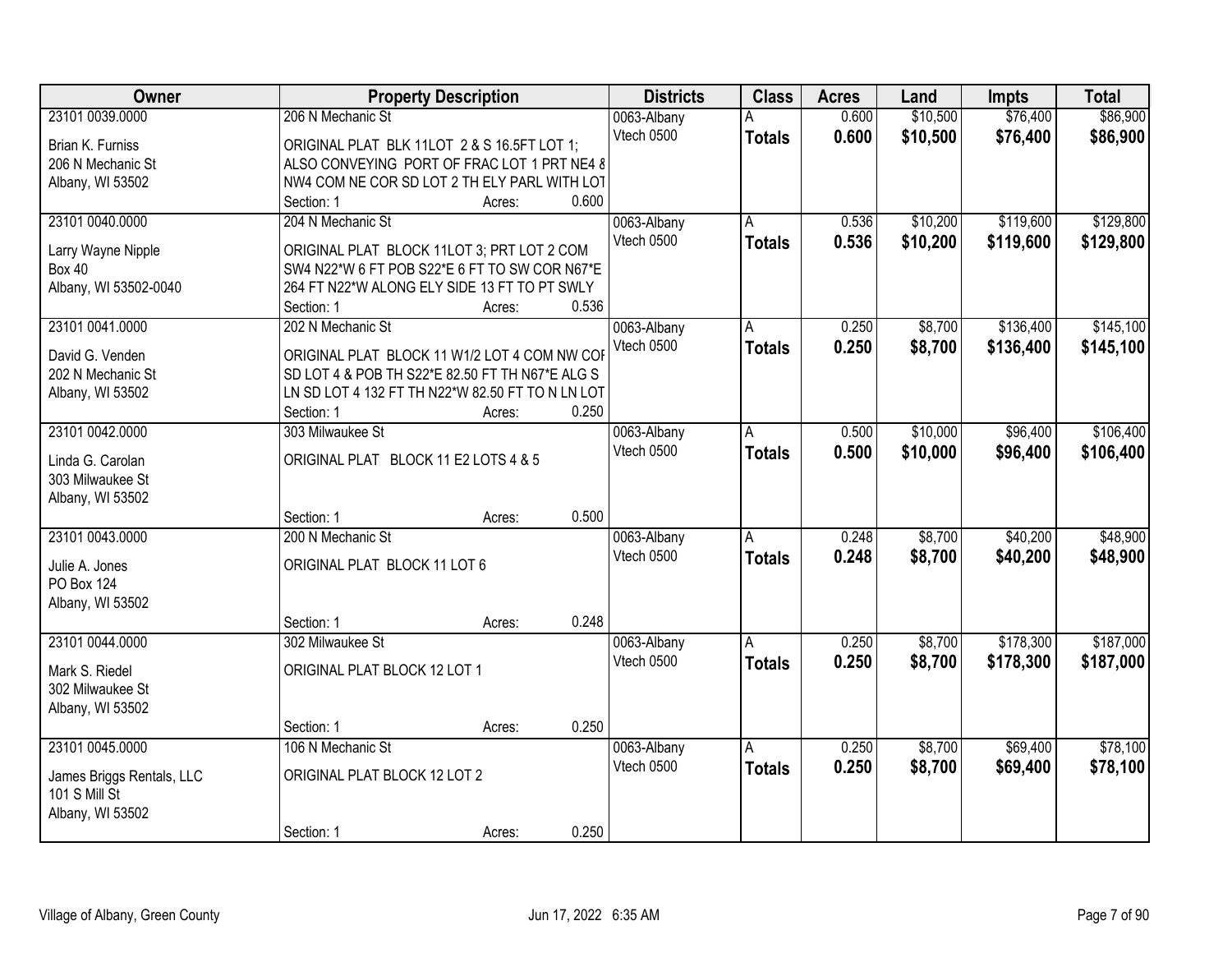| Owner                                 |                                                                                           | <b>Property Description</b> |       | <b>Districts</b>          | <b>Class</b>  | <b>Acres</b>   | Land                 | <b>Impts</b>         | <b>Total</b>         |
|---------------------------------------|-------------------------------------------------------------------------------------------|-----------------------------|-------|---------------------------|---------------|----------------|----------------------|----------------------|----------------------|
| 23101 0046.0000                       | 104 N Mechanic St                                                                         |                             |       | 0063-Albany               |               | 0.250          | \$8,700              | \$106,000            | \$114,700            |
| Linda A. Schuetz<br>104 N Mechanic St | ORIGINAL PLAT BLOCK 12 LOT 3                                                              |                             |       | Vtech 0500                | <b>Totals</b> | 0.250          | \$8,700              | \$106,000            | \$114,700            |
| Albany, WI 53502                      |                                                                                           |                             |       |                           |               |                |                      |                      |                      |
|                                       | Section: 1                                                                                | Acres:                      | 0.250 |                           |               |                |                      |                      |                      |
| 23101 0047.0000                       | 105 N East St                                                                             |                             |       | 0063-Albany               |               | 0.250          | \$8,700              | \$59,100             | \$67,800             |
| Donna J. Halverson                    | ORIGINAL PLAT BLOCK 12LOT 4                                                               |                             |       | Vtech 0500                | <b>Totals</b> | 0.250          | \$8,700              | \$59,100             | \$67,800             |
| PO Box 97                             |                                                                                           |                             |       |                           |               |                |                      |                      |                      |
| Albany, WI 53502                      |                                                                                           |                             |       |                           |               |                |                      |                      |                      |
|                                       | Section: 1                                                                                | Acres:                      | 0.250 |                           |               |                |                      |                      |                      |
| 23101 0048.0000                       | 103 N East St                                                                             |                             |       | 0063-Albany               | A             | 0.345          | \$9,200              | \$167,000            | \$176,200            |
| Mike Flood                            | ORIGINAL PLAT BLOCK 12LOT 5                                                               |                             |       | Vtech 0500                | <b>Totals</b> | 0.345          | \$9,200              | \$167,000            | \$176,200            |
| 103 N East St                         |                                                                                           |                             |       |                           |               |                |                      |                      |                      |
| Albany, WI 53502                      |                                                                                           |                             |       |                           |               |                |                      |                      |                      |
|                                       | Section: 1                                                                                | Acres:                      | 0.345 |                           |               |                |                      |                      |                      |
| 23101 0049.0000                       | 101 N East St                                                                             |                             |       | 0063-Albany               | A             | 0.246          | \$8,700              | \$119,000            | \$127,700            |
| David R. Pluss                        | ORIGINAL PLAT BLOCK 12 LOT 8                                                              |                             |       | Vtech 0500                | <b>Totals</b> | 0.246          | \$8,700              | \$119,000            | \$127,700            |
| N5402 Stephenson Ln                   |                                                                                           |                             |       |                           |               |                |                      |                      |                      |
| Albany, WI 53502                      |                                                                                           |                             |       |                           |               |                |                      |                      |                      |
|                                       | Section: 1<br>100 N Mechanic St                                                           | Acres:                      | 0.246 |                           |               |                |                      |                      |                      |
| 23101 0050.0000                       |                                                                                           |                             |       | 0063-Albany<br>Vtech 0500 | A             | 0.347<br>0.347 | \$12,200<br>\$12,200 | \$66,700<br>\$66,700 | \$78,900<br>\$78,900 |
| Cassidy K. Alexander                  | ORIGINAL PLAT BLOCK 12LOT 7 & S 32 1/2 FT LOT 6                                           |                             |       |                           | <b>Totals</b> |                |                      |                      |                      |
| 100 N Mechanic St                     |                                                                                           |                             |       |                           |               |                |                      |                      |                      |
| Albany, WI 53502                      | Section: 1                                                                                |                             | 0.347 |                           |               |                |                      |                      |                      |
| 23101 0051.0000                       | 102 N Mechanic St                                                                         | Acres:                      |       | 0063-Albany               | A             | 0.152          | \$6,400              | \$36,000             | \$42,400             |
|                                       |                                                                                           |                             |       | Vtech 0500                | <b>Totals</b> | 0.152          | \$6,400              | \$36,000             | \$42,400             |
| Irvin S. Klapper                      | ORIGINAL PLAT BLOCK 12 N 50 FT LOT 6                                                      |                             |       |                           |               |                |                      |                      |                      |
| 301 Mineral St<br>Albany, WI 53502    |                                                                                           |                             |       |                           |               |                |                      |                      |                      |
|                                       | Section: 1                                                                                | Acres:                      | 0.152 |                           |               |                |                      |                      |                      |
| 23101 0052.0000                       | 305 E Main St                                                                             |                             |       | 0063-Albany               | A             | 0.158          | \$8,000              | \$113,800            | \$121,800            |
|                                       |                                                                                           |                             |       | Vtech 0500                | <b>Totals</b> | 0.158          | \$8,000              | \$113,800            | \$121,800            |
| Vivian O. Rowin<br>6645 Sunset Dr     | ORIGINAL PLAT BLOCK 12 E 88 FT OF LOT 9,<br>STARTING NE COR LOT 9 TH N ALG E ST 3.5 FT TH |                             |       |                           |               |                |                      |                      |                      |
| Verona, WI 53593                      | W 24 FT TH S 3.5 FT TH E 24 FT TO POB                                                     |                             |       |                           |               |                |                      |                      |                      |
|                                       | Section: 1                                                                                | Acres:                      | 0.158 |                           |               |                |                      |                      |                      |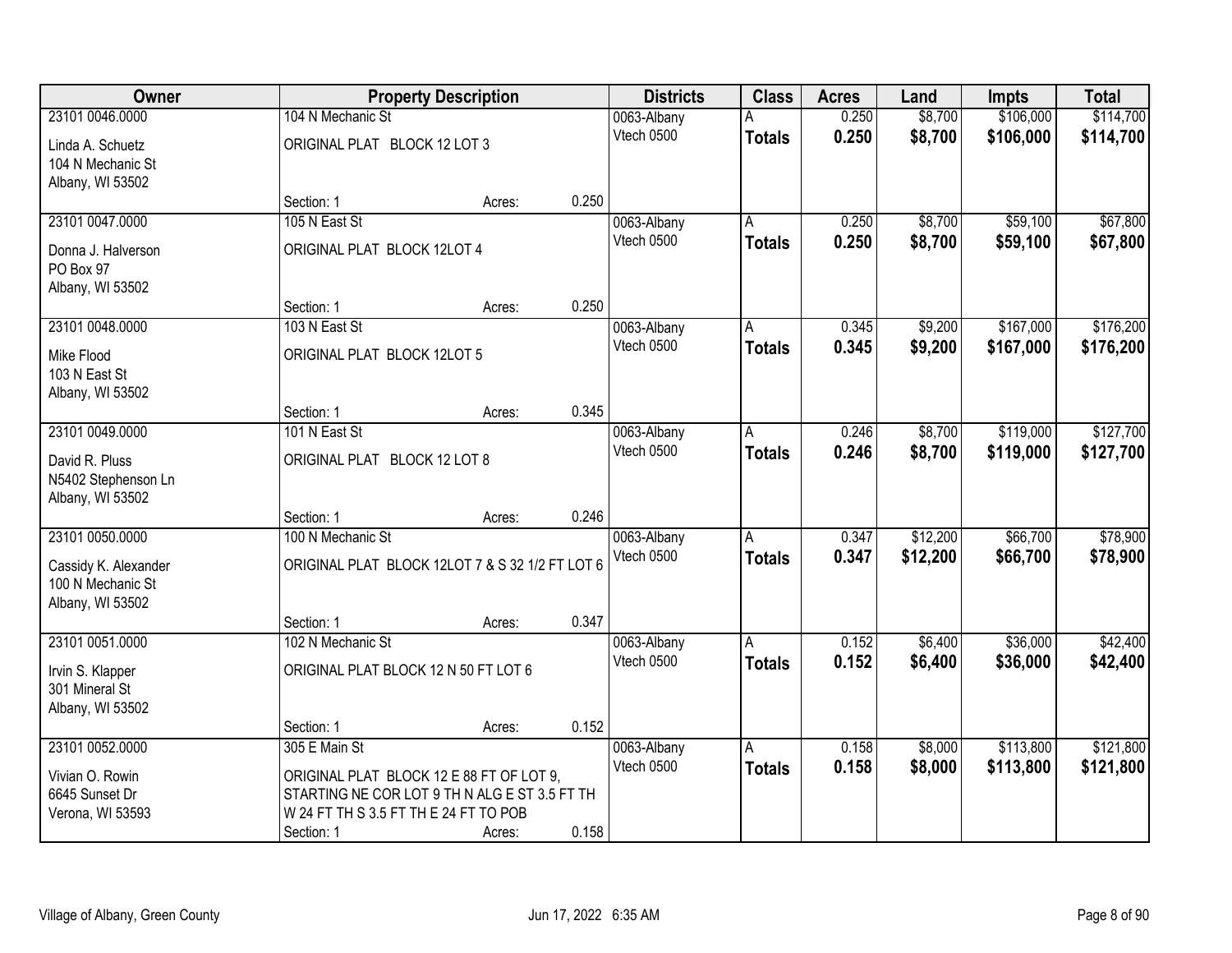| Owner                                             | <b>Property Description</b>                            | <b>Districts</b>          | <b>Class</b>   | <b>Acres</b> | Land     | <b>Impts</b> | <b>Total</b> |
|---------------------------------------------------|--------------------------------------------------------|---------------------------|----------------|--------------|----------|--------------|--------------|
| 23101 0053.0000                                   | 303 E Main St                                          | 0063-Albany               |                | 0.169        | \$9,500  | \$67,600     | \$77,100     |
| Daniel W. Eaton                                   | ORIGINAL PLAT BLOCK 12 BEG 90 FT E OF SW COR           | Vtech 0500                | <b>Totals</b>  | 0.169        | \$9,500  | \$67,600     | \$77,100     |
| 303 E Main St                                     | BLK 12 BNG CORNER MAIN & MECHANIC ST TH E              |                           |                |              |          |              |              |
| Albany, WI 53502                                  | ON N LINE MAIN ST 90 FT TH N 5 RODS M/L TH W 90        |                           |                |              |          |              |              |
|                                                   | 0.169<br>Section: 1<br>Acres:                          |                           |                |              |          |              |              |
| 23101 0054.0000                                   | 301 E Main St                                          | 0063-Albany               | $\overline{B}$ | 0.169        | \$12,200 | \$12,000     | \$24,200     |
|                                                   |                                                        | Vtech 0500                | <b>Totals</b>  | 0.169        | \$12,200 | \$12,000     | \$24,200     |
| Urban Landscaping, LLC                            | ORIGINAL PLAT BLOCK 12 PRT LOT 10 COM SW               |                           |                |              |          |              |              |
| 16907 W County Rd C                               | COR LOT 10 TH ELY ALG MAIN ST 90 FT TH NLY &           |                           |                |              |          |              |              |
| Evansville, WI 53536-9110                         | PARL W/MECHANIC ST 80 FT M/L TO S LN LOT 7 TH<br>0.169 |                           |                |              |          |              |              |
|                                                   | Section: 1<br>Acres:                                   |                           |                |              |          |              |              |
| 23101 0055.0000                                   | 205 Oak St                                             | 0063-Albany               | А              | 0.314        | \$16,400 | \$135,200    | \$151,600    |
| Lawrence J. Turner                                | ORIGINAL PLAT BLOCK 13 PRT LOTS 1 & 4 COM SW           | Vtech 0500                | <b>Totals</b>  | 0.314        | \$16,400 | \$135,200    | \$151,600    |
| 205 Oak St                                        | COR BLK 13 TH N66*E 297 FT TH N24*W 275 FT TH          |                           |                |              |          |              |              |
| Albany, WI 53502                                  | S66*W 81.5 FT POB TH N24*W 39.7 FT TH N66*E 23.4       |                           |                |              |          |              |              |
|                                                   | 0.314<br>Section: 1<br>Acres:                          |                           |                |              |          |              |              |
| 23101 0056.0000                                   | 105 N Mechanic St                                      | 0063-Albany               | B              | 0.100        | \$8,200  | \$23,400     | \$31,600     |
|                                                   |                                                        | Vtech 0500                | <b>Totals</b>  | 0.100        | \$8,200  | \$23,400     | \$31,600     |
| Landmark Services Cooperative                     | ORIGINAL PLAT BLOCK 13 E 25 FT LOT 1; E 48 FT          |                           |                |              |          |              |              |
| 1401 Landmark Dr                                  | LOT <sub>4</sub>                                       |                           |                |              |          |              |              |
| Cottage Grove, WI 53527                           | 0.100                                                  |                           |                |              |          |              |              |
| 23101 0057.0000                                   | Section: 1<br>Acres:<br>202 Milwaukee St               |                           |                | 0.160        | \$12,300 | \$58,600     | \$70,900     |
|                                                   |                                                        | 0063-Albany               | A              |              |          |              |              |
| Nipple Wayne & Norabelle Loving Trust             | ORIGINAL PLAT BLOCK 13 N 72 FT OF W 25 FT LOT          | Vtech 0500                | <b>Totals</b>  | 0.160        | \$12,300 | \$58,600     | \$70,900     |
| PO Box 31                                         | 1 E 52 FT LOT 2 & 3 EXC S 40 FT THEREOF &              |                           |                |              |          |              |              |
| Albany, WI 53502                                  | CONVEYING ELY 5 FT OF WLY 80 FT OF NLY 50 FT           |                           |                |              |          |              |              |
|                                                   | 0.160<br>Section: 1<br>Acres:                          |                           |                |              |          |              |              |
| 23101 0058,0000                                   | 126 N Water St                                         | 0063-Albany               | B              | 0.129        | \$9,900  | \$90,600     | \$100,500    |
|                                                   | ORIGINAL PLAT BLOCK 13PRT LOT 2 COM NW COR             | Vtech 0500                | <b>Totals</b>  | 0.129        | \$9,900  | \$90,600     | \$100,500    |
| Wisconsin Postal Holdings, LLC<br>75 Columbia Ave | SD BLK TH ELY ALG S LN MILWAUKEE ST 75 FT TH           |                           |                |              |          |              |              |
|                                                   | SLY AT RT ANGLE FROM MILWAUKEE ST 75 FT TH             |                           |                |              |          |              |              |
| Cedarhurst, NY 11516                              | 0.129<br>Section: 1                                    |                           |                |              |          |              |              |
| 23101 0059.0000                                   | Acres:                                                 |                           | <sub>R</sub>   | 0.110        | \$8,800  | \$61,000     | \$69,800     |
|                                                   | 203 Oak St                                             | 0063-Albany<br>Vtech 0500 |                |              |          |              |              |
| Gabriella's & Company, LLC                        | ORIGINAL PLAT BLOCK 13 ELY 52 FT OF S 40 FT LOT        |                           | <b>Totals</b>  | 0.110        | \$8,800  | \$61,000     | \$69,800     |
| 207 W State St                                    | 3; ALSO W 10 FT LOTS 1 & 4 EXC N 72 FT OF LOT 1        |                           |                |              |          |              |              |
| Albany, WI 53502                                  |                                                        |                           |                |              |          |              |              |
|                                                   | 0.110<br>Section: 1<br>Acres:                          |                           |                |              |          |              |              |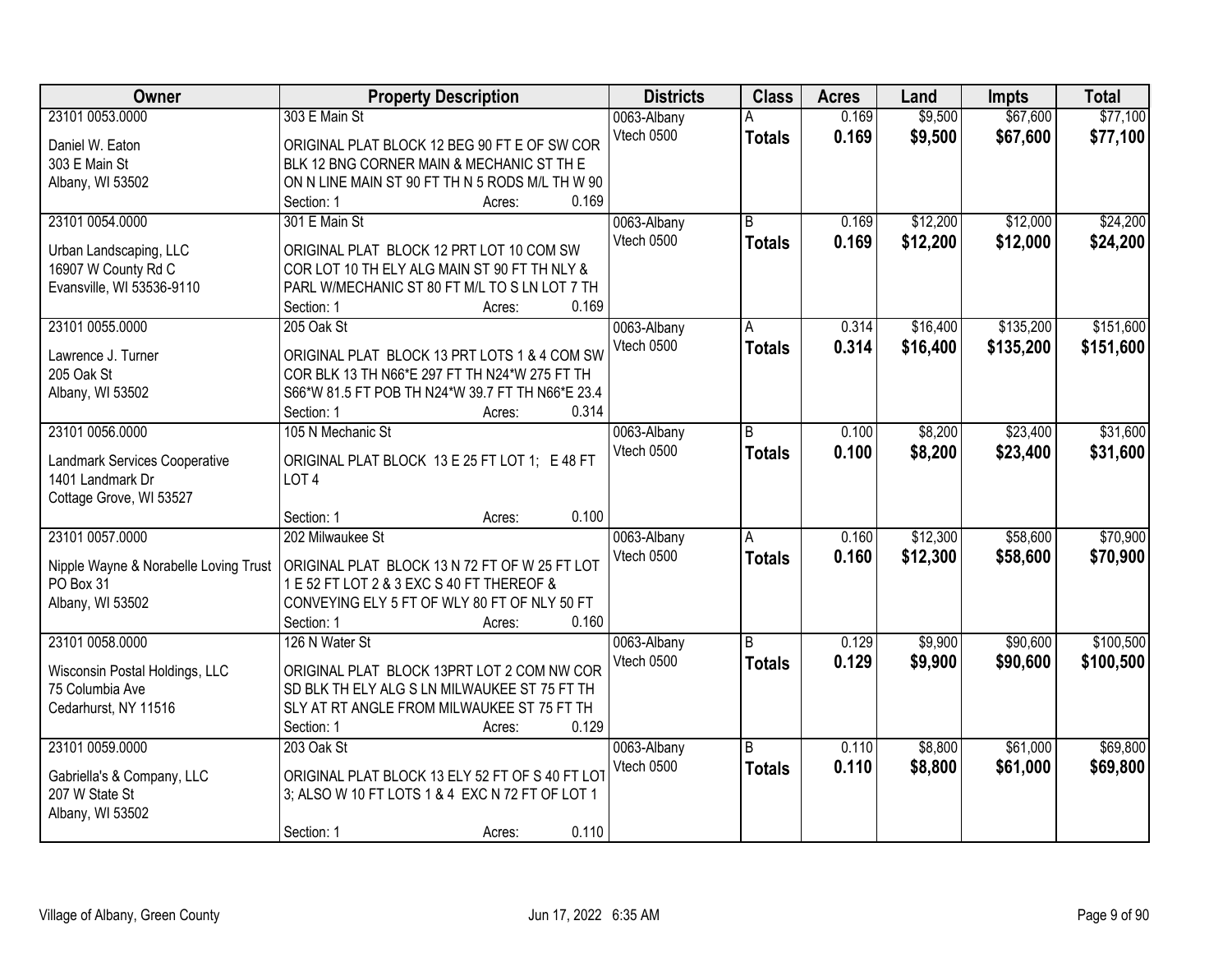| Owner                   | <b>Property Description</b>                                                               | <b>Districts</b> | <b>Class</b>    | <b>Acres</b> | Land     | <b>Impts</b>    | <b>Total</b>    |
|-------------------------|-------------------------------------------------------------------------------------------|------------------|-----------------|--------------|----------|-----------------|-----------------|
| 23101 0060.0000         | 124 N Water St                                                                            | 0063-Albany      | R               | 0.041        | \$3,500  | \$30,000        | \$33,500        |
| Angela M. Mueller       | ORIGINAL PLAT BLOCK 13 BNG PRT LOTS 2 & 3                                                 | Vtech 0500       | <b>Totals</b>   | 0.041        | \$3,500  | \$30,000        | \$33,500        |
| PO Box 452              | COM PT 75 FT S OF COR MILW & WATER STS TH                                                 |                  |                 |              |          |                 |                 |
| Albany, WI 53502        | SLY ALG E LN OF WATER ST 20.5 FT TH ELY 80 FT                                             |                  |                 |              |          |                 |                 |
|                         | 0.041<br>Section: 1<br>Acres:                                                             |                  |                 |              |          |                 |                 |
| 23101 0061.0000         | 122 N Water St                                                                            | 0063-Albany      | A               | 0.082        | \$6,300  | \$84,800        | \$91,100        |
| Ronald B. Granzow       |                                                                                           | Vtech 0500       | <b>Totals</b>   | 0.082        | \$6,300  | \$84,800        | \$91,100        |
| 201 Oak St - Po Box 136 | ORIGINAL PLAT BLOCK 13 SW PRT LOT 3 COM SW<br>COR LOT 3 AT COR WATER & OAK STS TH N ALG E |                  |                 |              |          |                 |                 |
| Albany, WI 53502        | LN WATER ST 45 FT TH E 80 FT TH S 45 FT TO N LN                                           |                  |                 |              |          |                 |                 |
|                         | 0.082<br>Section: 1<br>Acres:                                                             |                  |                 |              |          |                 |                 |
| 23101 0062.0000         | 103 N Mechanic St                                                                         | 0063-Albany      | A               | 0.227        | \$15,600 | \$77,700        | \$93,300        |
|                         |                                                                                           | Vtech 0500       | <b>Totals</b>   | 0.227        | \$15,600 | \$77,700        | \$93,300        |
| Karen A. Nicodemus      | CSM 5261 (V25-P148) LOT 2 BNG PRT LOTS 5 & 8                                              |                  |                 |              |          |                 |                 |
| 103 N Mechanic St       | BLK 13 OP                                                                                 |                  |                 |              |          |                 |                 |
| Albany, WI 53502        |                                                                                           |                  |                 |              |          |                 |                 |
|                         | 0.227<br>Section: 28<br>Acres:                                                            |                  |                 |              |          |                 |                 |
| 23101 0063.0000         | Oak St                                                                                    | 0063-Albany      | B               | 0.047        | \$4,100  | $\sqrt[6]{}$    | \$4,100         |
| Jerry E. Briggs II      | CSM 5261 (V25-P148) LOT 1 BNG PRT LOTS 6 & 7                                              | Vtech 0500       | <b>Totals</b>   | 0.047        | \$4,100  | \$0             | \$4,100         |
| N4637 State Rd 59       | BLK 13 ORIG PLAT                                                                          |                  |                 |              |          |                 |                 |
| Monroe, WI 53566        |                                                                                           |                  |                 |              |          |                 |                 |
|                         | 0.047<br>Section: 28<br>Acres:                                                            |                  |                 |              |          |                 |                 |
| 23101 0064.0000         | 200 Oak St                                                                                | 0063-Albany      | R.              | 0.021        | \$1,800  | \$32,200        | \$34,000        |
| Elizabeth K. Blakemore  | ORIGINAL PLAT BLOCK 13 COM 72 FT E & 50 FT N                                              | Vtech 0500       | <b>Totals</b>   | 0.021        | \$1,800  | \$32,200        | \$34,000        |
| 200 Oak St              | OF SW COR LOT S 25 FT E 17.9 FT S 16 FT E 11 FT N                                         |                  |                 |              |          |                 |                 |
| Albany, WI 53502        | 41 FT W 29 FT LOT 6                                                                       |                  |                 |              |          |                 |                 |
|                         | 0.021<br>Section: 1<br>Acres:                                                             |                  |                 |              |          |                 |                 |
| 23101 0065.0000         | 120 N Water St                                                                            | 0063-Albany      | B               | 0.036        | \$3,200  | \$73,300        | \$76,500        |
|                         |                                                                                           | Vtech 0500       | <b>Totals</b>   | 0.036        | \$3,200  | \$73,300        | \$76,500        |
| Derek Broughton         | ORIGINAL PLAT BLOCK 13 PRT LOT 6 COM NW COR                                               |                  |                 |              |          |                 |                 |
| PO Box 456              | SITUATED S WARREN ST TH E 72 FT TH S 22 FT TH                                             |                  |                 |              |          |                 |                 |
| Albany, WI 53502        | W 72 FT TO E LN WATER ST TH N 22 FT TO POB<br>0.036<br>Section: 1                         |                  |                 |              |          |                 |                 |
| 23101 0066.0000         | Acres:<br>Main St                                                                         | 0063-Albany      | $\overline{X4}$ | 0.090        | \$0      | $\overline{50}$ | $\overline{50}$ |
|                         |                                                                                           | Vtech 0500       |                 | 0.090        | \$0      | \$0             | \$0             |
| Village of Albany       | ORIGINAL PLAT BLOCK 13W 13 FT OF E 31 FT OF N                                             |                  | <b>Totals</b>   |              |          |                 |                 |
| 206 N Water St          | 40 FT LOT 6; W 24 FT OF E 42 FT OF S 10 FT LOT 6;                                         |                  |                 |              |          |                 |                 |
| Albany, WI 53502        | W 24 FT OF E 42 FT OF N 10 FT LOT 7; E 42 FT OF S                                         |                  |                 |              |          |                 |                 |
|                         | 0.090<br>Section: 28<br>Acres:                                                            |                  |                 |              |          |                 |                 |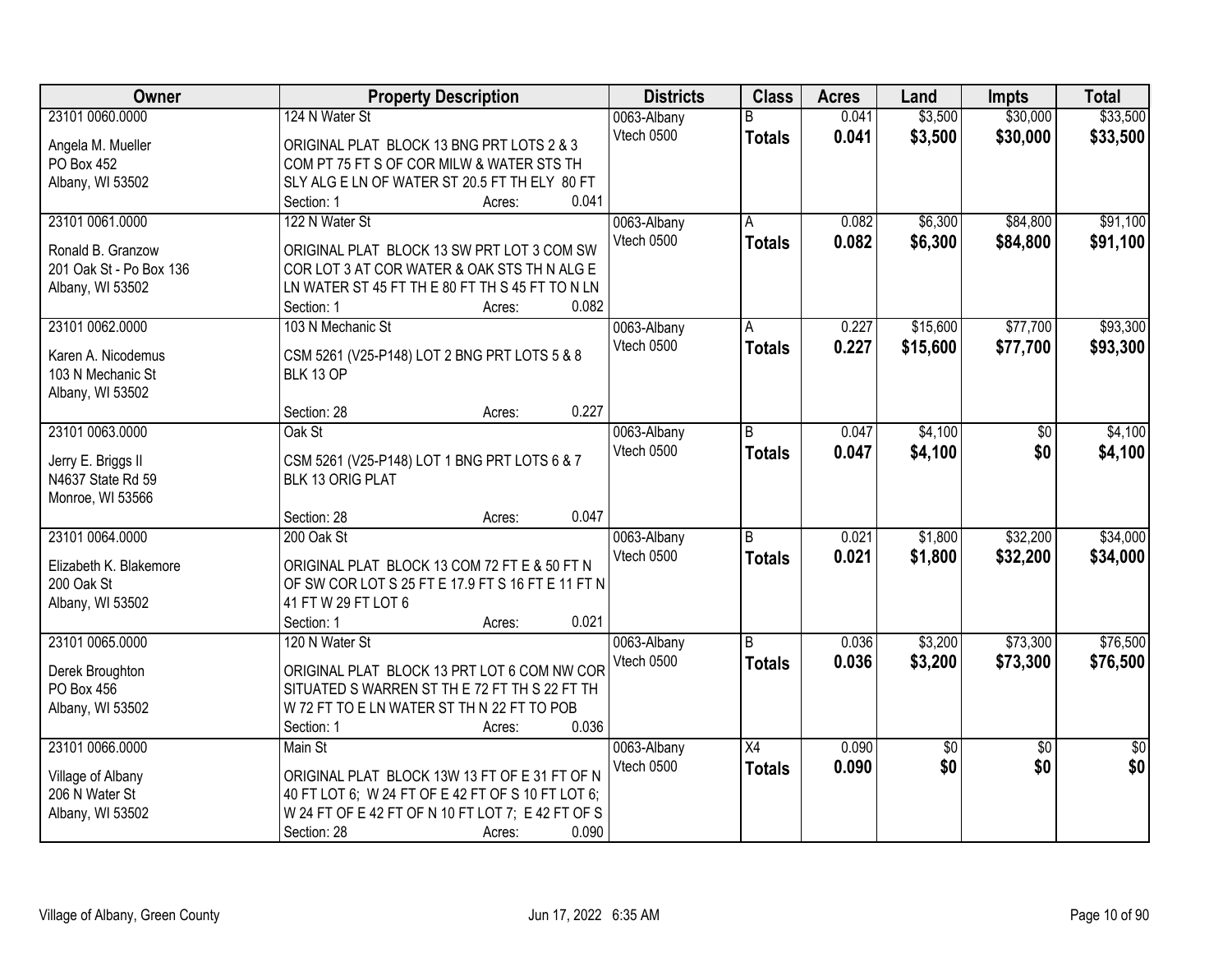| Owner                                     | <b>Property Description</b>                                                                | <b>Districts</b>          | <b>Class</b>    | <b>Acres</b> | Land            | <b>Impts</b>    | <b>Total</b>     |
|-------------------------------------------|--------------------------------------------------------------------------------------------|---------------------------|-----------------|--------------|-----------------|-----------------|------------------|
| 23101 0067.0000                           | 116 N Water St                                                                             | 0063-Albany               |                 | 0.106        | \$8,500         | \$101,700       | \$110,200        |
| Jerry E. Briggs II                        | ORIGINAL PLAT BLOCK 13PRT LOTS 6 & 7, BGN PT                                               | Vtech 0500                | <b>Totals</b>   | 0.106        | \$8,500         | \$101,700       | \$110,200        |
| N4637 State Rd 59                         | 148.3 FT N24*W OF SW COR BLK 13 TH N 24*W 47 FT                                            |                           |                 |              |                 |                 |                  |
| Monroe, WI 53566                          | TH N66*E 74 FT TH S23*E 17 FT TH N66*E 29 FT 0.3                                           |                           |                 |              |                 |                 |                  |
|                                           | 0.106<br>Section: 1<br>Acres:                                                              |                           |                 |              |                 |                 |                  |
| 23101 0068.0000                           | 114 N Water St                                                                             | 0063-Albany               | $\overline{B}$  | 0.051        | \$4,400         | \$56,800        | \$61,200         |
|                                           |                                                                                            | Vtech 0500                | <b>Totals</b>   | 0.051        | \$4,400         | \$56,800        | \$61,200         |
| Scott White                               | ORIGINAL PLAT BLOCK 13 PRT LOT 7 BGN PT ON E                                               |                           |                 |              |                 |                 |                  |
| 612 22nd Ave                              | LN WATER ST 69 FT S OF NW COR LOT 6 TH SLY 22                                              |                           |                 |              |                 |                 |                  |
| Monroe, WI 53566                          | FT TH ELY RIGHT ANGLES 100 FT TO ALLEY TH NLY<br>0.051                                     |                           |                 |              |                 |                 |                  |
| 23101 0069.0000                           | Section: 1<br>Acres:<br>112 N Water St                                                     |                           |                 | 0.069        |                 | \$56,800        |                  |
|                                           |                                                                                            | 0063-Albany               | B               |              | \$6,000         |                 | \$62,800         |
| Porter Timothy and Tanya Rev Lvg          | ORIGINAL PLAT BLOCK 13 PRT LOT 7 COM 19.5 FT                                               | Vtech 0500                | <b>Totals</b>   | 0.069        | \$6,000         | \$56,800        | \$62,800         |
| Trust                                     | N SW COR LOT 7 BLK 13 TH ELY 127 FT TH N 30 FT                                             |                           |                 |              |                 |                 |                  |
| 11420 W Gibbs Lake Rd                     | TH W 27 FT TH S 8 FT TH W 100 FT TH S 22 FT TO                                             |                           |                 |              |                 |                 |                  |
| Evansville, WI 53536                      | 0.069<br>Section: 1<br>Acres:                                                              |                           |                 |              |                 |                 |                  |
| 23101 0070 0000                           | 110 N Water St                                                                             | 0063-Albany               | B               | 0.055        | \$4,800         | \$53,400        | \$58,200         |
|                                           |                                                                                            | Vtech 0500                | <b>Totals</b>   | 0.055        | \$4,800         | \$53,400        | \$58,200         |
| Porter Timothy and Tanya Rev Lvg<br>Trust | ORIGINAL PLAT BLOCK 13 PRT LOT 7 COM PT IN E<br>LN WATER ST 63 FT SLY FROM NW COR LOT 7 TH |                           |                 |              |                 |                 |                  |
| 11420 W Gibbs Lake Rd                     | SLY ALG E LN WATER ST 20 FT TH ELY 120 FT TH                                               |                           |                 |              |                 |                 |                  |
| Evansville, WI 53536                      | 0.055<br>Section: 1<br>Acres:                                                              |                           |                 |              |                 |                 |                  |
| 23101 0071.0000                           | 103 N Mechanic St                                                                          |                           | $\overline{X4}$ | 0.138        | $\overline{30}$ | $\overline{50}$ | $\overline{\$0}$ |
|                                           |                                                                                            | 0063-Albany<br>Vtech 0500 |                 |              | \$0             |                 |                  |
| Village of Albany                         | CSM 5261 (V25-P148) OL 1 & OL 2, BNG PRT LOTS 5                                            |                           | <b>Totals</b>   | 0.138        |                 | \$0             | \$0              |
| 206 N Water St                            | & 8 BLK 13 ORIG PLAT                                                                       |                           |                 |              |                 |                 |                  |
| Albany, WI 53502                          |                                                                                            |                           |                 |              |                 |                 |                  |
|                                           | 0.138<br>Section: 28<br>Acres:                                                             |                           |                 |              |                 |                 |                  |
| 23101 0072.0000                           | 209 E Main St                                                                              | 0063-Albany               | A               | 0.109        | \$8,400         | \$66,800        | \$75,200         |
| Taunya R. Sabinson                        | ORIGINAL PLAT BLOCK 13 COM SE COR LOT 9 TH N                                               | Vtech 0500                | <b>Totals</b>   | 0.109        | \$8,400         | \$66,800        | \$75,200         |
| PO Box 222                                | ALG W LN MECHANIC ST 63 FT TH W 75.5 FT TH S 63                                            |                           |                 |              |                 |                 |                  |
| Albany, WI 53502                          | FT TH E 75.5 POB EXC N 39 FT, EXC 7 FT ALG W SD                                            |                           |                 |              |                 |                 |                  |
|                                           | 0.109<br>Section: 1<br>Acres:                                                              |                           |                 |              |                 |                 |                  |
| 23101 0073.0000                           | 101 N Mechanic St                                                                          | 0063-Albany               | A               | 0.068        | \$5,200         | \$94,400        | \$99,600         |
|                                           |                                                                                            | Vtech 0500                |                 | 0.068        | \$5,200         | \$94,400        |                  |
| Benjamin D. Van Galder                    | ORIGINAL PLAT BLOCK 13N 39 FT, EXC 7 FT ALG W                                              |                           | <b>Totals</b>   |              |                 |                 | \$99,600         |
| 101 N Mechanic St                         | SD OF DESC PROP. COM SE COR LOT 9 BLK 13 TH N                                              |                           |                 |              |                 |                 |                  |
| Albany, WI 53502                          | ALG W LN MECHANIC ST 102 FT TH W AT RT ANGLE                                               |                           |                 |              |                 |                 |                  |
|                                           | 0.068<br>Section: 1<br>Acres:                                                              |                           |                 |              |                 |                 |                  |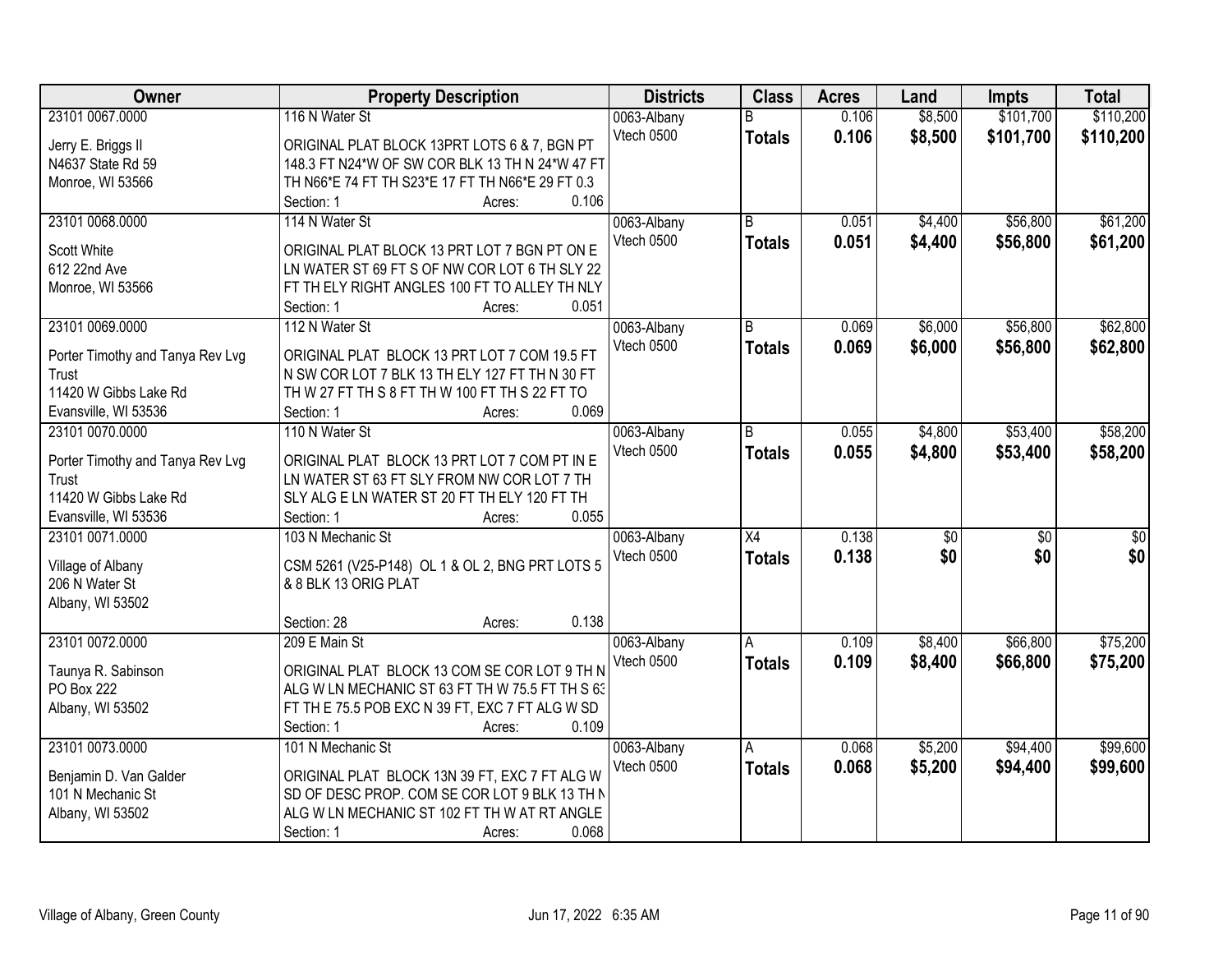| Owner                         |                                                 | <b>Property Description</b> |       | <b>Districts</b> | <b>Class</b>   | <b>Acres</b> | Land     | Impts           | <b>Total</b> |
|-------------------------------|-------------------------------------------------|-----------------------------|-------|------------------|----------------|--------------|----------|-----------------|--------------|
| 23101 0074.0000               | 212 E Main St                                   |                             |       | 0063-Albany      | B              | 0.128        | \$9,800  | $\overline{50}$ | \$9,800      |
| <b>Brugger Living Trust</b>   | ORIGINAL PLAT BLOCK 13 COM SW COR LOT 9 TH      |                             |       | Vtech 0500       | <b>Totals</b>  | 0.128        | \$9,800  | \$0             | \$9,800      |
| David & Barbara Brugger Ttees | ELY ALG MAIN ST 491/2 FT TH NLY W/MAIN ST 99 FT |                             |       |                  |                |              |          |                 |              |
| N4611 Rechsteiner Rd          | TH WLY W/MAIN ST 49 1/2 FT TH SLY 99 FT POB;    |                             |       |                  |                |              |          |                 |              |
| Monroe, WI 53566              | Section: 1                                      | Acres:                      | 0.128 |                  |                |              |          |                 |              |
| 23101 0075.0000               | 108 N Water St                                  |                             |       | 0063-Albany      | $\overline{R}$ | 0.055        | \$4,800  | \$62,400        | \$67,200     |
|                               |                                                 |                             |       | Vtech 0500       | <b>Totals</b>  | 0.055        | \$4,800  | \$62,400        | \$67,200     |
| Gary L. Bryant                | ORIGINAL PLAT BLOCK 13 S 20 FT OF N 20.5 FT OF  |                             |       |                  |                |              |          |                 |              |
| N7903 Kelly Rd                | W 120 FT OF LOT 10                              |                             |       |                  |                |              |          |                 |              |
| Brooklyn, WI 53521            |                                                 |                             |       |                  |                |              |          |                 |              |
|                               | Section: 1                                      | Acres:                      | 0.055 |                  |                |              |          |                 |              |
| 23101 0076.0000               | 106 N Water St                                  |                             |       | 0063-Albany      | B              | 0.113        | \$8,900  | \$93,600        | \$102,500    |
| Eindhoven, LLC                | ORIGINAL PLAT BLOCK 13 N 41.5 FT OF S 63.5 FT   |                             |       | Vtech 0500       | <b>Totals</b>  | 0.113        | \$8,900  | \$93,600        | \$102,500    |
| 2886 Waubesa Ave              | OF W 120 FT LOT 10                              |                             |       |                  |                |              |          |                 |              |
| Madison, WI 53711-5963        |                                                 |                             |       |                  |                |              |          |                 |              |
|                               | Section: 1                                      | Acres:                      | 0.113 |                  |                |              |          |                 |              |
| 23101 0077.0000               | 100 N Water St                                  |                             |       | 0063-Albany      | B              | 0.061        | \$10,600 | \$79,200        | \$89,800     |
|                               |                                                 |                             |       | Vtech 0500       | <b>Totals</b>  | 0.061        | \$10,600 | \$79,200        | \$89,800     |
| <b>Dennis Duling</b>          | ORIGINAL PLAT BLOCK 13PRT LOT 10, DESC AS:      |                             |       |                  |                |              |          |                 |              |
| 11600 NW 70th St              | COM SW COR LOT 10 BLK 13 TH NLY ALG E LINE      |                             |       |                  |                |              |          |                 |              |
| Raymond, NE 68428-4086        | WATER ST 22 FT TH AT RIGHT ANGLES ELY 120 FT    |                             | 0.061 |                  |                |              |          |                 |              |
|                               | Section: 1                                      | Acres:                      |       |                  |                |              |          |                 |              |
| 23101 0078.0000               | 109 Sugar River Pkwy                            |                             |       | 0063-Albany      | A              | 0.267        | \$16,000 | \$59,700        | \$75,700     |
| Rick Allen Easland            | ORIGINAL PLAT BLOCK 14 PRT LOTS 1-3 COM NE      |                             |       | Vtech 0500       | <b>Totals</b>  | 0.267        | \$16,000 | \$59,700        | \$75,700     |
| 405 S Mill St                 | COR BLK 14 TH WLY 11 RODS ALG S LN MINERAL ST   |                             |       |                  |                |              |          |                 |              |
| Albany, WI 53502              | TH SLY 4 RODS TH ELY 11 RODS TO MILL ST TH      |                             |       |                  |                |              |          |                 |              |
|                               | Section: 1                                      | Acres:                      | 0.267 |                  |                |              |          |                 |              |
| 23101 0079.0000               | 107 Sugar River Pkwy                            |                             |       | 0063-Albany      | A              | 0.250        | \$15,800 | \$82,500        | \$98,300     |
| <b>Patrick Hubert</b>         | ORIGINAL PLAT BLOCK 14 S 49.5 FT LOT 1; S 49.5  |                             |       | Vtech 0500       | <b>Totals</b>  | 0.250        | \$15,800 | \$82,500        | \$98,300     |
| 107 Sugar River Pkwy          | FT LOT 2; N 16.5 FT LOT 5                       |                             |       |                  |                |              |          |                 |              |
| Albany, WI 53502              |                                                 |                             |       |                  |                |              |          |                 |              |
|                               | Section: 1                                      | Acres:                      | 0.250 |                  |                |              |          |                 |              |
| 23101 0080.0000               | 106 N Jackson St                                |                             |       | 0063-Albany      | Α              | 0.232        | \$15,600 | \$78,100        | \$93,700     |
|                               |                                                 |                             |       | Vtech 0500       | <b>Totals</b>  | 0.232        | \$15,600 | \$78,100        | \$93,700     |
| Cheryl A. Parrish             | ORIGINAL PLAT BLOCK 14 LOT 3                    |                             |       |                  |                |              |          |                 |              |
| <b>PO Box 722</b>             |                                                 |                             |       |                  |                |              |          |                 |              |
| Crystal Beach, FL 34681-0722  |                                                 |                             |       |                  |                |              |          |                 |              |
|                               | Section: 1                                      | Acres:                      | 0.232 |                  |                |              |          |                 |              |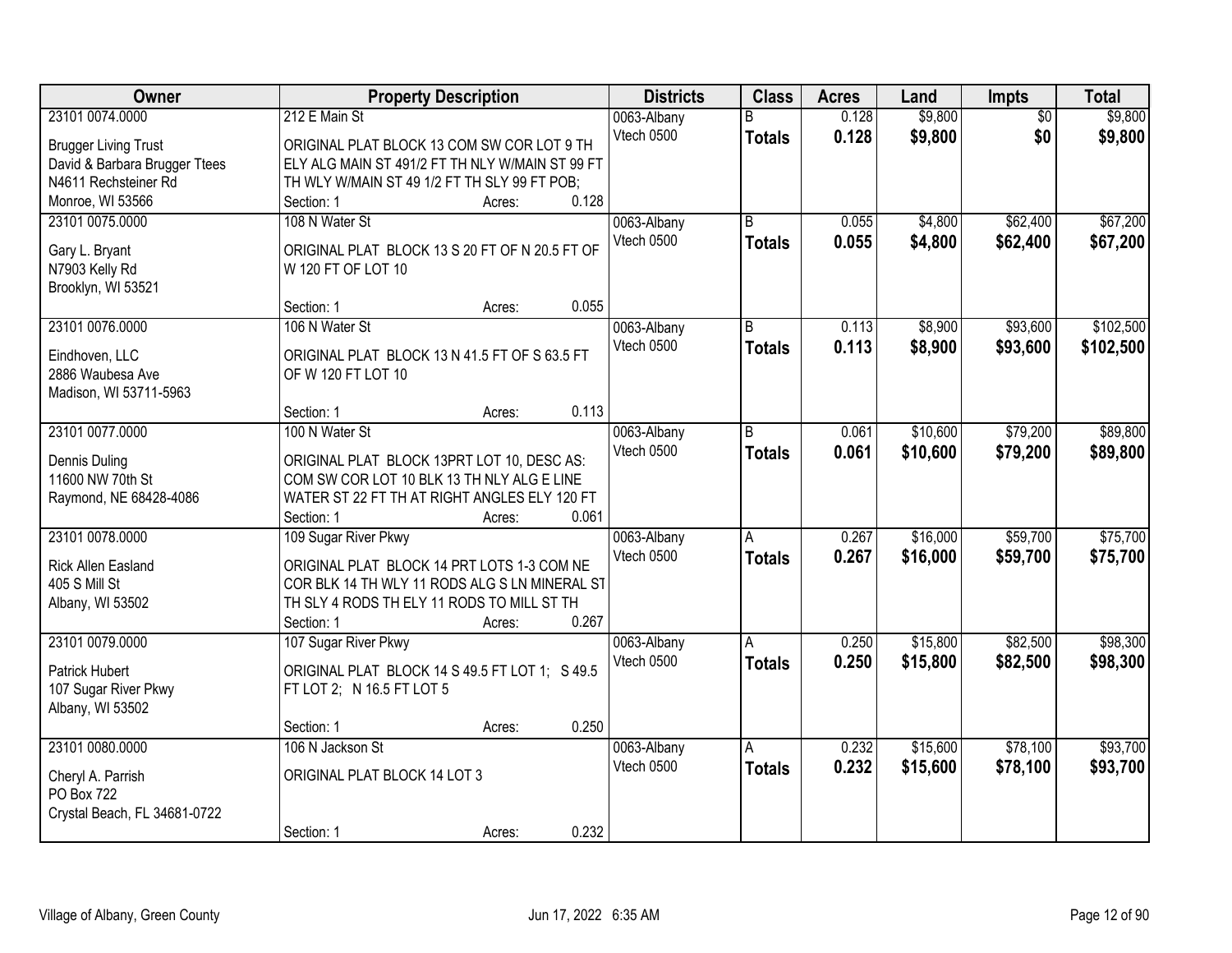| Owner                   |                                                    | <b>Property Description</b> |       |             | <b>Class</b>  | <b>Acres</b> | Land     | <b>Impts</b> | <b>Total</b> |
|-------------------------|----------------------------------------------------|-----------------------------|-------|-------------|---------------|--------------|----------|--------------|--------------|
| 23101 0081.0000         | 104 N Jackson St                                   |                             |       | 0063-Albany |               | 0.250        | \$15,800 | \$2,000      | \$17,800     |
| Anthony G. Manion       | ORIGINAL PLAT BLOCK 14 LOT 4                       |                             |       | Vtech 0500  | <b>Totals</b> | 0.250        | \$15,800 | \$2,000      | \$17,800     |
| 109 N Jackson St        |                                                    |                             |       |             |               |              |          |              |              |
| Albany, WI 53502        |                                                    |                             |       |             |               |              |          |              |              |
|                         | Section: 1                                         | Acres:                      | 0.250 |             |               |              |          |              |              |
| 23101 0082.0000         | 105 Sugar River Pkwy                               |                             |       | 0063-Albany | A             | 0.320        | \$16,500 | \$78,100     | \$94,600     |
| Cr Boss Properties, LLC | ORIGINAL PLAT BLOCK 14 CSM 2775 (V9-P312) LOT      |                             |       | Vtech 0500  | <b>Totals</b> | 0.320        | \$16,500 | \$78,100     | \$94,600     |
| N6548 Norwegian Rd      | 2 BNG PRT LOTS 5 & 6                               |                             |       |             |               |              |          |              |              |
| Albany, WI 53502        |                                                    |                             |       |             |               |              |          |              |              |
|                         | Section: 1                                         | Acres:                      | 0.320 |             |               |              |          |              |              |
| 23101 0083.0000         | 101 Sugar River Pkwy                               |                             |       | 0063-Albany | A             | 0.584        | \$18,900 | \$112,000    | \$130,900    |
| John S. Koopmans        | ORIGINAL PLAT BLOCK 14 CSM 2775 (V9 P312) LOT      |                             |       | Vtech 0500  | <b>Totals</b> | 0.584        | \$18,900 | \$112,000    | \$130,900    |
| 101 Sugar River Pkwy    | 1 - BNG 132' X 173' BNG PRT LOTS 6 & 9, ALL LOT 10 |                             |       |             |               |              |          |              |              |
| Albany, WI 53502        |                                                    |                             |       |             |               |              |          |              |              |
|                         | Section: 1                                         | Acres:                      | 0.584 |             |               |              |          |              |              |
| 23101 0084.0000         | 100 N Jackson St                                   |                             |       | 0063-Albany | A             | 0.324        | \$16,500 | \$77,600     | \$94,100     |
| Heather J. Schwark      | SECTION 28 ORIGINAL PLAT BLOCK 14 LOT 8 & W2       |                             |       | Vtech 0500  | <b>Totals</b> | 0.324        | \$16,500 | \$77,600     | \$94,100     |
| 100 N Jackson St        | OF LOT 9 EXC N 8.50 FT OF SD LOTS (POS V4-P70)     |                             |       |             |               |              |          |              |              |
| Albany, WI 53502        |                                                    |                             |       |             |               |              |          |              |              |
|                         | Section: 1                                         | Acres:                      | 0.324 |             |               |              |          |              |              |
| 23101 0084.1000         | 102 N Jackson St                                   |                             |       | 0063-Albany | Α             | 0.276        | \$16,100 | \$117,300    | \$133,400    |
| Kathy A. Delikat        | ORIGINAL PLAT BLOCK 14 LOT 7 & N 8.50 FT LOT 8     |                             |       | Vtech 0500  | <b>Totals</b> | 0.276        | \$16,100 | \$117,300    | \$133,400    |
| 102 N Jackson St        | & N 8.50 FT W1/2 LOT 9                             |                             |       |             |               |              |          |              |              |
| Albany, WI 53502        |                                                    |                             |       |             |               |              |          |              |              |
|                         | Section: 1                                         | Acres:                      | 0.276 |             |               |              |          |              |              |
| 23101 0085.0000         | 109 N Jackson St                                   |                             |       | 0063-Albany | A             | 0.237        | \$15,700 | \$34,600     | \$50,300     |
| Anthony G. Manion       | ORIGINAL PLAT BLOCK 15 COM NE COR LOT 1 W          |                             |       | Vtech 0500  | <b>Totals</b> | 0.237        | \$15,700 | \$34,600     | \$50,300     |
| 109 N Jackson St        | 168.5 FT S 62 FT E 168.5 FT N ALG JACKSON ST N     |                             |       |             |               |              |          |              |              |
| Albany, WI 53502        | ALG W SD TO POB BNG LOTS 1 & 2, EXC COM NE         |                             |       |             |               |              |          |              |              |
|                         | Section: 1                                         | Acres:                      | 0.237 |             |               |              |          |              |              |
| 23101 0086,0000         | 107 N Jackson St                                   |                             |       | 0063-Albany | A             | 0.142        | \$10,900 | \$52,400     | \$63,300     |
| Robert E. Lisser        | ORIGINAL PLAT BLOCK 15S 48 FT OF N 110 FT LOT      |                             |       | Vtech 0500  | <b>Totals</b> | 0.142        | \$10,900 | \$52,400     | \$63,300     |
| 107 N Jackson St        | 1; S 48 FT OF N 110 FT OF E 37.5 FT LOT 2; COM     |                             |       |             |               |              |          |              |              |
| Albany, WI 53502        | NE COR S 57 FT ALG W SD JACKSON ST POB WLY         |                             |       |             |               |              |          |              |              |
|                         | Section: 1                                         | Acres:                      | 0.142 |             |               |              |          |              |              |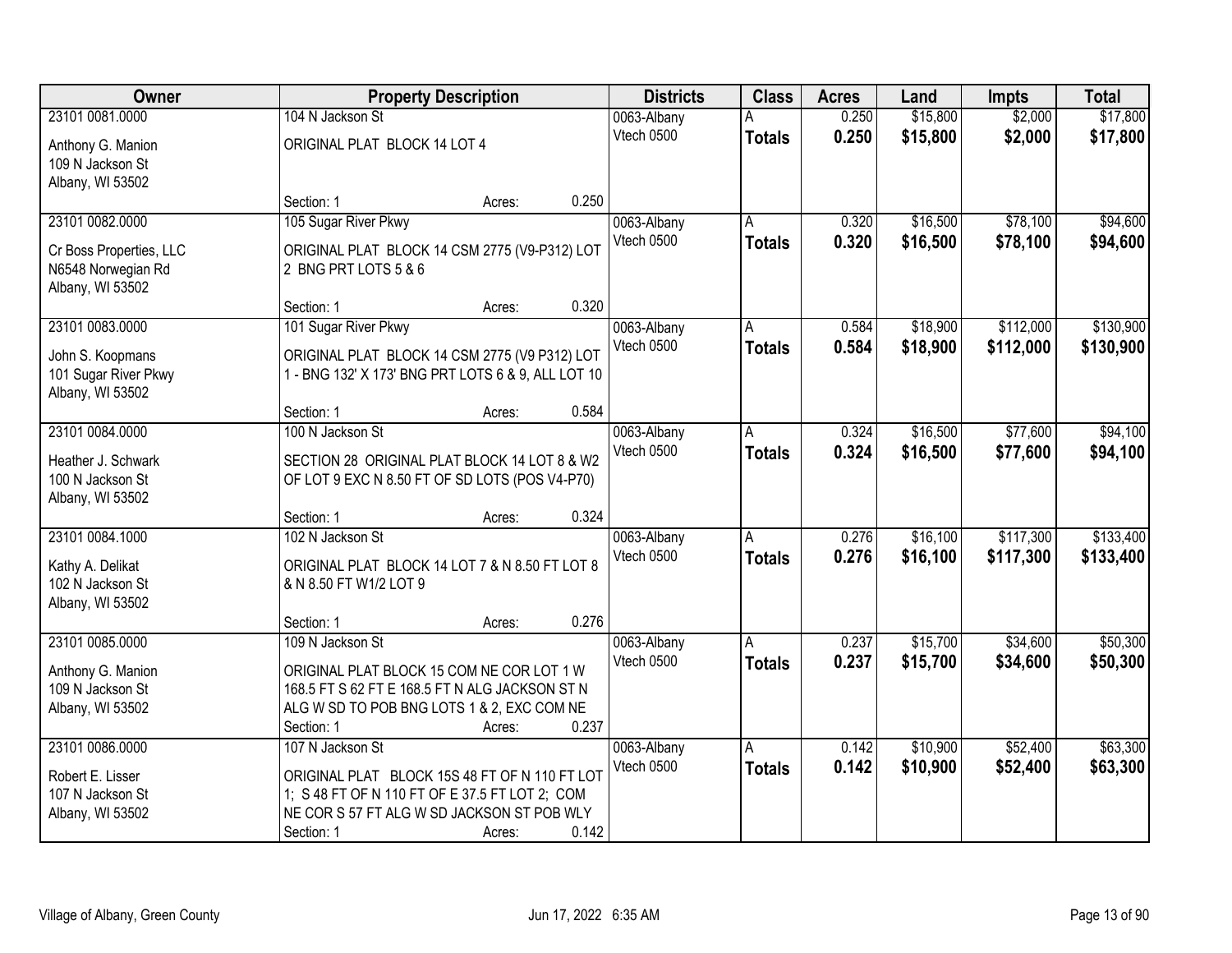| Owner                                        | <b>Property Description</b>                       | <b>Districts</b>  | <b>Class</b>  | <b>Acres</b> | Land                          | <b>Impts</b> | <b>Total</b> |
|----------------------------------------------|---------------------------------------------------|-------------------|---------------|--------------|-------------------------------|--------------|--------------|
| 23101 0088.0000                              | 106 N Taylor St                                   | 0063-Albany       |               | 0.252        | \$15,800                      | \$77,000     | \$92,800     |
| Michael J. Stone                             | ORIGINAL PLAT BLOCK 15COM NW COR LOT 3 BL 1       | Vtech 0500        | <b>Totals</b> | 0.252        | \$15,800                      | \$77,000     | \$92,800     |
| 221 S Rutland Ave                            | TH E ALG MINERAL ST 79 FT TH S 115 FT TH WLY 79   |                   |               |              |                               |              |              |
| Brooklyn, WI 53521-9501                      | FT TO E LINE TAYLOR ST TH 115 FT POB; ALSO        |                   |               |              |                               |              |              |
|                                              | 0.252<br>Section: 1<br>Acres:                     |                   |               |              |                               |              |              |
| 23101 0089.0000                              | <b>Taylor St</b>                                  | 0063-Albany       |               |              | Assessed with 23101 0089.1000 |              |              |
| Cathryn L. Ochsner                           | ORIGINAL PLAT BLOCK 15 S 1/2 FT OF W 25.5 FT      | Vtech 0500        |               |              |                               |              |              |
| W5908 Legler Valley Rd                       | LOT 2 & S 1/2 FT LOT 3 (ASSESSED WITH PARC        |                   |               |              |                               |              |              |
| New Glarus, WI 53574                         | #89.1)                                            |                   |               |              |                               |              |              |
|                                              | Section: 1<br>0.110<br>Acres:                     |                   |               |              |                               |              |              |
| 23101 0089.1000                              | 104 N Taylor St                                   | 0063-Albany       | A.            | 0.370        | \$15,900                      | \$60,800     | \$76,700     |
|                                              | ORIGINAL PLAT BLOCK 15W 108 FT LOT 4              | Vtech 0500        | <b>Totals</b> | 0.370        | \$15,900                      | \$60,800     | \$76,700     |
| Cathryn L. Ochsner<br>W5908 Legler Valley Rd | (ASSESSMENT INCLUDES PARCEL 0089.0)               |                   |               |              |                               |              |              |
| New Glarus, WI 53574                         |                                                   |                   |               |              |                               |              |              |
|                                              | 0.260<br>Section: 1<br>Acres:                     |                   |               |              |                               |              |              |
| 23101 0090.0000                              | 105 N Jackson St                                  | 0063-Albany       | A             | 0.250        | \$15,800                      | \$72,800     | \$88,600     |
|                                              |                                                   | Vtech 0500        | <b>Totals</b> | 0.250        | \$15,800                      | \$72,800     | \$88,600     |
| Karmen E. Marshall                           | ORIGINAL PLAT BLOCK 15 LOT 5; SOUTH 5.5 FT LOT    |                   |               |              |                               |              |              |
| 105 N Jackson St                             | 1, BLK 15; ALSO COM SE COR LOT 2, BLK 15 TH N 5.  |                   |               |              |                               |              |              |
| Albany, WI 53502                             | FT TH W 37.5 FT TH N 48 FT TH W 48.5 FT TH S 53.5 |                   |               |              |                               |              |              |
|                                              | 0.250<br>Section: 1<br>Acres:                     |                   |               |              |                               |              |              |
| 23101 0091.0000                              | 103 N Jackson St                                  | 0063-Albany       | A             | 0.232        | \$15,600                      | \$49,800     | \$65,400     |
| Catherine C. Blakemore                       | ORIGINAL PLAT BLOCK 15 N 76.5 FT LOT 6; S 6 FT    | <b>Vtech 0500</b> | <b>Totals</b> | 0.232        | \$15,600                      | \$49,800     | \$65,400     |
| 103 N Jackson St                             | OF W 12 FT LOT 6                                  |                   |               |              |                               |              |              |
| Albany, WI 53502                             |                                                   |                   |               |              |                               |              |              |
|                                              | 0.232<br>Section: 1<br>Acres:                     |                   |               |              |                               |              |              |
| 23101 0092.0000                              | 101 N Jackson St                                  | 0063-Albany       | A             | 0.201        | \$15,300                      | \$59,500     | \$74,800     |
| Sherri K. Cleasby                            | ORIGINAL PLAT BLOCK 15 COM 3 RODS N SE COR        | Vtech 0500        | <b>Totals</b> | 0.201        | \$15,300                      | \$59,500     | \$74,800     |
| 205 S Summit St                              | LOT 10 TH N 72 FT TH WLY 120 FT TH S 72 FT TH     |                   |               |              |                               |              |              |
| Albany, WI 53502                             | ELY 120 FT POB BNG PRT LOTS 6, 9 & 10             |                   |               |              |                               |              |              |
|                                              | 0.201<br>Section: 1<br>Acres:                     |                   |               |              |                               |              |              |
| 23101 0093.0000                              | 102 N Taylor St                                   | 0063-Albany       | A             | 0.250        | \$15,800                      | \$101,700    | \$117,500    |
|                                              |                                                   | Vtech 0500        | <b>Totals</b> | 0.250        | \$15,800                      | \$101,700    | \$117,500    |
| Lisa S. Tesch                                | ORIGINAL PLAT BLOCK 15 LOT 7                      |                   |               |              |                               |              |              |
| 102 N Taylor St                              |                                                   |                   |               |              |                               |              |              |
| Albany, WI 53502                             |                                                   |                   |               |              |                               |              |              |
|                                              | 0.250<br>Section: 1<br>Acres:                     |                   |               |              |                               |              |              |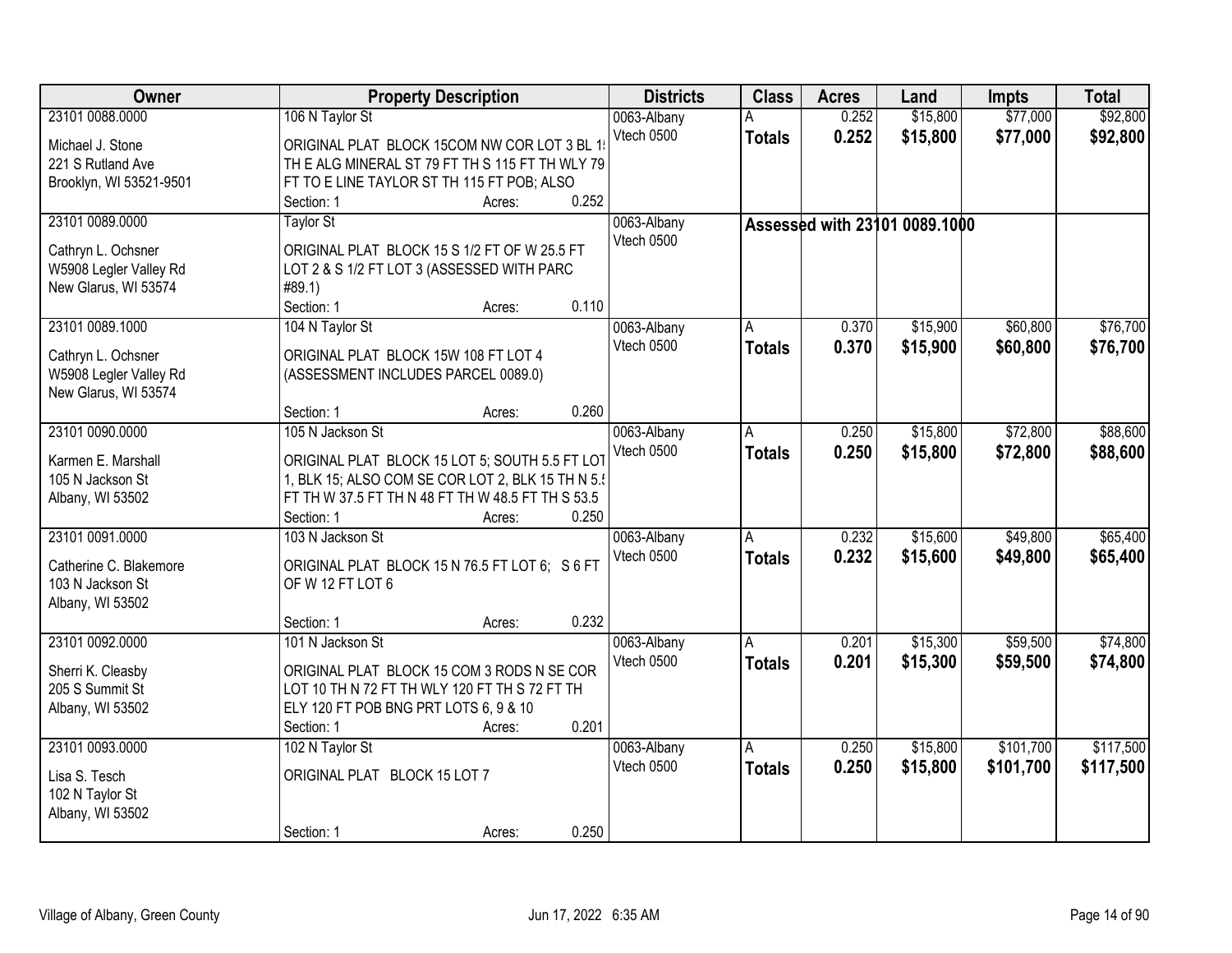| Owner                               |                                                                   | <b>Property Description</b> |       |                           | <b>Class</b>    | <b>Acres</b> | Land                   | <b>Impts</b>    | <b>Total</b> |
|-------------------------------------|-------------------------------------------------------------------|-----------------------------|-------|---------------------------|-----------------|--------------|------------------------|-----------------|--------------|
| 23101 0094.0000                     | 307 W Main St                                                     |                             |       | 0063-Albany               |                 | 0.219        | \$15,500               | \$81,700        | \$97,200     |
| Eugene Boeck                        | ORIGINAL PLAT BLOCK 15LOT 8                                       |                             |       | Vtech 0500                | <b>Totals</b>   | 0.219        | \$15,500               | \$81,700        | \$97,200     |
| 307 W Main St                       |                                                                   |                             |       |                           |                 |              |                        |                 |              |
| Albany, WI 53502                    |                                                                   |                             |       |                           |                 |              |                        |                 |              |
|                                     | Section: 1                                                        | Acres:                      | 0.219 |                           |                 |              |                        |                 |              |
| 23101 0095.0000                     | 305 W Main St                                                     |                             |       | 0063-Albany               | A               | 0.161        | \$12,400               | \$67,500        | \$79,900     |
| Elliot M. Stone                     | ORIGINAL PLAT BLOCK 15LOT 9, EXC E 39 FT OF                       |                             |       | Vtech 0500                | <b>Totals</b>   | 0.161        | \$12,400               | \$67,500        | \$79,900     |
| 305 W Main St                       | SD LOT 9                                                          |                             |       |                           |                 |              |                        |                 |              |
| Albany, WI 53502                    |                                                                   |                             |       |                           |                 |              |                        |                 |              |
|                                     | Section: 1                                                        | Acres:                      | 0.161 |                           |                 |              |                        |                 |              |
| 23101 0096.0000                     | 303 W Main St                                                     |                             |       | 0063-Albany               | A               | 0.081        | \$6,200                | \$101,200       | \$107,400    |
| Jeffrey L. Everson                  | ORIGINAL PLAT BLOCK 15 BNG PRT LOT 10 COM SE                      |                             |       | Vtech 0500                | <b>Totals</b>   | 0.081        | \$6,200                | \$101,200       | \$107,400    |
| 809 22nd Ave                        | COR LOT 10 TH WLY ALG N LN OF MAIN ST 121.5 FT                    |                             |       |                           |                 |              |                        |                 |              |
| Monroe, WI 53566                    | TH N 3 RODS TH E 121.5 FT TO E LN TH S ALG E LN                   |                             |       |                           |                 |              |                        |                 |              |
|                                     | Section: 1                                                        | Acres:                      | 0.081 |                           |                 |              |                        |                 |              |
| 23101 0097.0000                     | 301 W Main St                                                     |                             |       | 0063-Albany<br>Vtech 0500 | $\overline{X5}$ | 0.060        | $\overline{30}$<br>\$0 | \$0<br>\$0      | \$0<br>\$0   |
| Utelco, LLC                         | ORIGINAL PLAT BLOCK 15 PRT LOT 10 COM SE COF                      |                             |       |                           | <b>Totals</b>   | 0.060        |                        |                 |              |
| 525 Junction Rd                     | LOT 10 TH S66*W ALG N LN MAIN ST 50 FT TH N24*W                   |                             |       |                           |                 |              |                        |                 |              |
| Madison, WI 53717                   | 49.5 FT TH N66*E 50 FT TH S24*E 49.5 FT POB                       |                             |       |                           |                 |              |                        |                 |              |
| 23101 0098.0000                     | Section: 1<br>101 S Jackson St                                    | Acres:                      | 0.060 |                           | $\overline{X5}$ | 0.260        | \$0                    | $\overline{50}$ | \$0          |
|                                     |                                                                   |                             |       | 0063-Albany<br>Vtech 0500 | <b>Totals</b>   | 0.260        | \$0                    | \$0             | \$0          |
| Albany First Baptist Church         | ORIGINAL PLAT BLOCK 16 LOT 1; E 49.5 FT OF N                      |                             |       |                           |                 |              |                        |                 |              |
| 101 S Jackson St                    | 95.5 FT LOT 2; E 16.5 FT OF S 20 FT LOT 2 EXEMPT                  |                             |       |                           |                 |              |                        |                 |              |
| Albany, WI 53502                    | Section: 1                                                        |                             | 0.260 |                           |                 |              |                        |                 |              |
| 23101 0099.0000                     | 302 W Main St                                                     | Acres:                      |       | 0063-Albany               | $\overline{X5}$ | 0.090        | $\overline{60}$        | $\overline{50}$ | $\sqrt{50}$  |
|                                     |                                                                   |                             |       | Vtech 0500                | <b>Totals</b>   | 0.090        | \$0                    | \$0             | \$0          |
| Albany First Baptist Church         | ORIGINAL PLAT BLOCK 16 W 33 FT OF E 49.5 FT OF                    |                             |       |                           |                 |              |                        |                 |              |
| 101 S Jackson St                    | S 20 FT LOT 2 EXEMPT                                              |                             |       |                           |                 |              |                        |                 |              |
| Albany, WI 53502                    | Section: 1                                                        | Acres:                      | 0.090 |                           |                 |              |                        |                 |              |
| 23101 0100.0000                     | 102 S Taylor St                                                   |                             |       | 0063-Albany               | A               | 0.282        | \$16,100               | \$104,900       | \$121,000    |
|                                     |                                                                   |                             |       | Vtech 0500                | <b>Totals</b>   | 0.282        | \$16,100               | \$104,900       | \$121,000    |
| Erika S. Gartley<br>102 S Taylor St | ORIGINAL PLAT BLOCK 16 S 1/2 (30.5 FT) OF W2<br>LOT 2 & ALL LOT 4 |                             |       |                           |                 |              |                        |                 |              |
| Albany, WI 53502                    |                                                                   |                             |       |                           |                 |              |                        |                 |              |
|                                     | Section: 1                                                        | Acres:                      | 0.282 |                           |                 |              |                        |                 |              |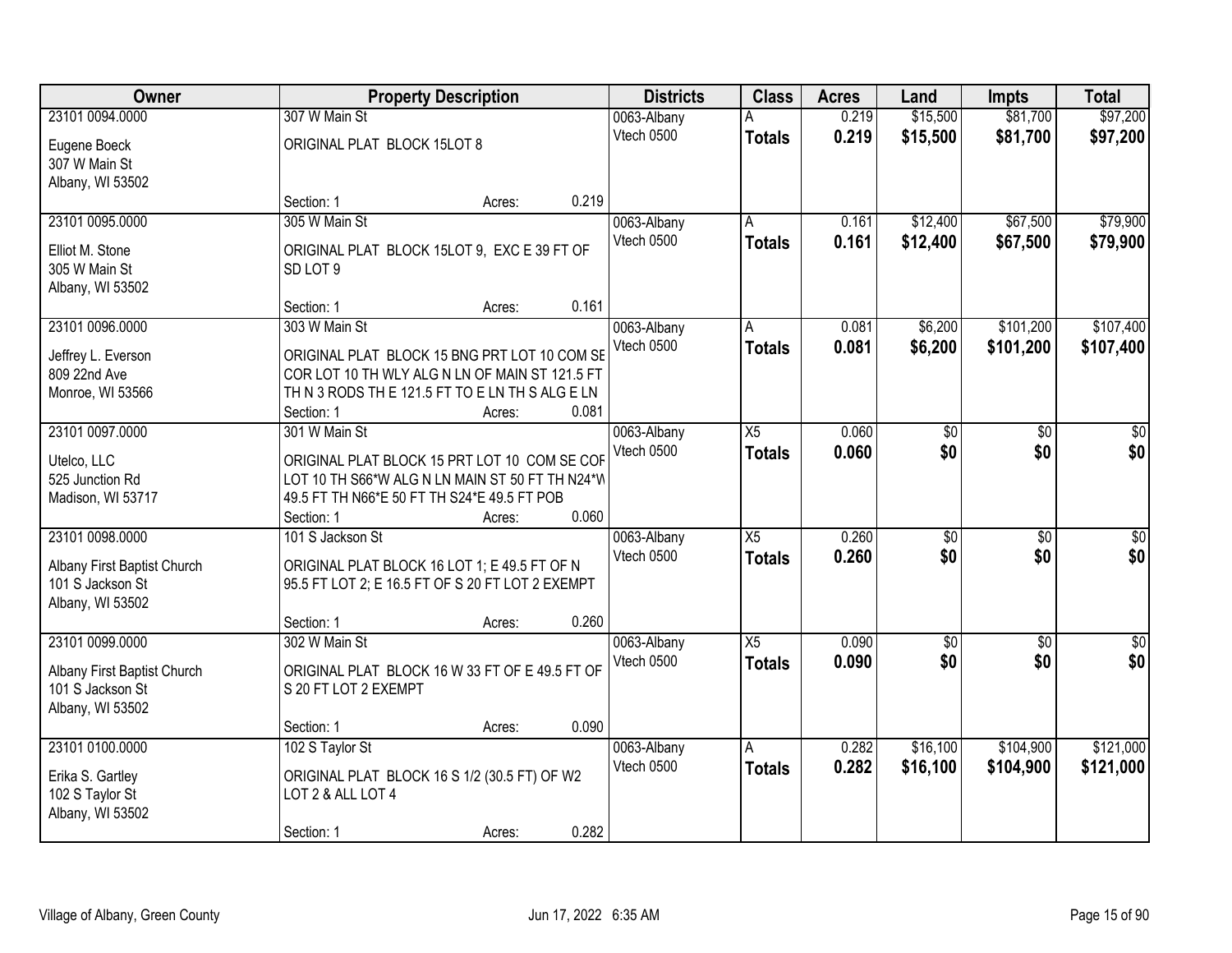| Owner                                                               |                                                                  | <b>Property Description</b> |       | <b>Districts</b>          | <b>Class</b>                    | <b>Acres</b>   | Land                 | <b>Impts</b>         | <b>Total</b>         |
|---------------------------------------------------------------------|------------------------------------------------------------------|-----------------------------|-------|---------------------------|---------------------------------|----------------|----------------------|----------------------|----------------------|
| 23101 0101.0000                                                     | 304 W Main St                                                    |                             |       | 0063-Albany               |                                 | 0.312          | \$16,400             | \$88,700             | \$105,100            |
| Wayne F. Albertson Jr<br>W2409 Swann St<br>Albany, WI 53502         | ORIGINAL PLAT BLOCK 16 N 85 FT OF W 49.5 FT LOT<br>2; LOT 3      |                             |       | Vtech 0500                | <b>Totals</b>                   | 0.312          | \$16,400             | \$88,700             | \$105,100            |
|                                                                     | Section: 1                                                       | Acres:                      | 0.312 |                           |                                 |                |                      |                      |                      |
| 23101 0102.0000                                                     | 103 S Jackson St                                                 |                             |       | 0063-Albany               | $\overline{X4}$                 | 0.000          | \$0                  | \$0                  | \$0                  |
| Albany First Baptist Church<br>101 S Jackson St<br>Albany, WI 53502 | ORIGINAL PLAT BLOCK 16LOT 5; N 41.25 FT LOT 6<br><b>EXEMPT</b>   |                             |       | Vtech 0500                | X <sub>5</sub><br><b>Totals</b> | 0.374<br>0.374 | \$0<br>\$0           | \$0<br>\$0           | \$0<br>\$0           |
|                                                                     | Section: 1                                                       | Acres:                      | 0.374 |                           |                                 |                |                      |                      |                      |
| 23101 0103.0000                                                     | 107 S Jackson St                                                 |                             |       | 0063-Albany               | A                               | 0.341          | \$16,700             | \$94,700             | \$111,400            |
| Jeremiah Pate<br>107 S Jackson St<br>Albany, WI 53502               | ORIGINAL PLAT BLOCK 16S 41.25 FT LOT 6; LOT 10                   |                             |       | Vtech 0500                | <b>Totals</b>                   | 0.341          | \$16,700             | \$94,700             | \$111,400            |
|                                                                     | Section: 1                                                       | Acres:                      | 0.341 |                           |                                 |                |                      |                      |                      |
| 23101 0104.0000                                                     | 104 S Taylor St                                                  |                             |       | 0063-Albany               | A                               | 0.250          | \$15,800             | \$86,600             | \$102,400            |
| Shane E. Baertschi<br>104 S Taylor St<br>Albany, WI 53502           | ORIGINAL PLAT BLOCK 16LOT 7                                      |                             |       | Vtech 0500                | <b>Totals</b>                   | 0.250          | \$15,800             | \$86,600             | \$102,400            |
|                                                                     | Section: 1                                                       | Acres:                      | 0.250 |                           |                                 |                |                      |                      |                      |
| 23101 0105.0000<br>Michelle M. Voeck                                | 305 W Nichols St<br>ORIGINAL PLAT BLOCK 16 LOT 8; LOT 9 EXC E 75 |                             |       | 0063-Albany<br>Vtech 0500 | A<br><b>Totals</b>              | 0.279<br>0.279 | \$16,100<br>\$16,100 | \$70,800<br>\$70,800 | \$86,900<br>\$86,900 |
| 5401 Imagine St<br>Madison, WI 53718                                | FT.                                                              |                             |       |                           |                                 |                |                      |                      |                      |
|                                                                     | Section: 1                                                       | Acres:                      | 0.279 |                           |                                 |                |                      |                      |                      |
| 23101 0106.0000                                                     | 303 W Nichols St                                                 |                             |       | 0063-Albany               | A                               | 0.198          | \$15,200             | \$65,700             | \$80,900             |
| Israel Zurfluh<br>303 W Nichols St<br>Albany, WI 53502              | ORIGINAL PLAT BLOCK 16E 75 FT OF LOT 9,<br>75'X115'              |                             |       | Vtech 0500                | <b>Totals</b>                   | 0.198          | \$15,200             | \$65,700             | \$80,900             |
|                                                                     | Section: 1                                                       | Acres:                      | 0.198 |                           |                                 |                |                      |                      |                      |
| 23101 0107.0000                                                     | 200 W Main St                                                    |                             |       | 0063-Albany               | A                               | 0.346          | \$16,700             | \$163,800            | \$180,500            |
| Jbrb Properties, LLC<br>101 S Mill St<br>Albany, WI 53502           | ORIGINAL PLAT BLOCK 17 LOT 1; E 49.5 FT LOT 2<br>(E 1/2)         |                             |       | Vtech 0500                | <b>Totals</b>                   | 0.346          | \$16,700             | \$163,800            | \$180,500            |
|                                                                     | Section: 1                                                       | Acres:                      | 0.346 |                           |                                 |                |                      |                      |                      |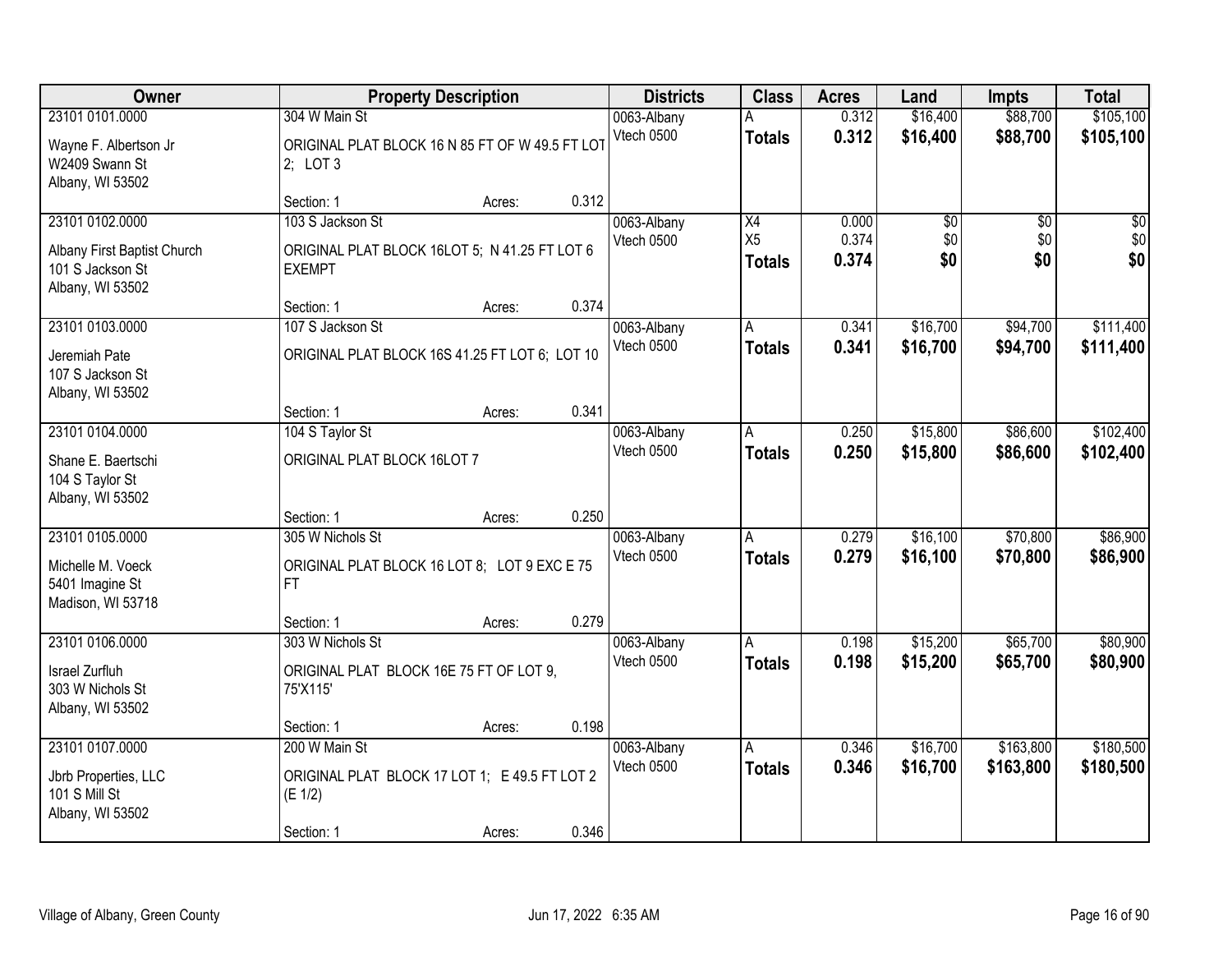| Owner                                                                          |                                                                                     | <b>Property Description</b> |       | <b>Districts</b>          | <b>Class</b>                  | <b>Acres</b>   | Land                 | <b>Impts</b>           | <b>Total</b>           |
|--------------------------------------------------------------------------------|-------------------------------------------------------------------------------------|-----------------------------|-------|---------------------------|-------------------------------|----------------|----------------------|------------------------|------------------------|
| 23101 0108.0000                                                                | 100 S Jackson St                                                                    |                             |       | 0063-Albany               | $\overline{X5}$               | 0.592          | \$0                  | $\overline{50}$        | \$0                    |
| Whpc-Statewide, LLC<br>150 E Gilman St Ste 1500<br>Madison, WI 53703-1499      | ORIGINAL PLAT BLOCK 17W 49.5 FT LOT 2; LOT 3;<br>LOT 4 EXC S 10 FT                  | <b>EXEMPT</b>               |       | Vtech 0500                | <b>Totals</b>                 | 0.592          | \$0                  | \$0                    | \$0                    |
|                                                                                | Section: 1                                                                          | Acres:                      | 0.592 |                           |                               |                |                      |                        |                        |
| 23101 0109.0000                                                                | 103 S Mill St                                                                       |                             |       | 0063-Albany               | A                             | 0.259          | \$15,900             | \$93,400               | \$109,300              |
| Wesley J. Isenhart<br>103 S Mill St<br>Albany, WI 53502                        | ORIGINAL PLAT BLOCK 17 LOT 5                                                        |                             |       | Vtech 0500                | <b>Totals</b>                 | 0.259          | \$15,900             | \$93,400               | \$109,300              |
|                                                                                | Section: 1                                                                          | Acres:                      | 0.259 |                           |                               |                |                      |                        |                        |
| 23101 0110.0000                                                                | 105 S Mill St                                                                       |                             |       | 0063-Albany               | A                             | 0.250          | \$15,800             | \$18,600               | \$34,400               |
| Reggie W. Brewer<br>105 S Mill St<br>Albany, WI 53502                          | ORIGINAL PLAT BLOCK 17 LOT 6                                                        |                             |       | Vtech 0500                | <b>Totals</b>                 | 0.250          | \$15,800             | \$18,600               | \$34,400               |
|                                                                                | Section: 1                                                                          | Acres:                      | 0.250 |                           |                               |                |                      |                        |                        |
| 23101 0111.0000                                                                | 104 S Jackson St                                                                    |                             |       | 0063-Albany               | A                             | 0.247          | \$15,800             | \$70,900               | \$86,700               |
| James R. Mauerman<br>PO Box 77<br>Albany, WI 53502                             | ORIGINAL PLAT BLOCK 17 LOT 7 & STRIP 10 FT IN<br>WIDTH OFF SOUTHERNMOST PRT LOT 4   |                             |       | Vtech 0500                | <b>Totals</b>                 | 0.247          | \$15,800             | \$70,900               | \$86,700               |
|                                                                                | Section: 1                                                                          | Acres:                      | 0.247 |                           |                               |                |                      |                        |                        |
| 23101 0112.0000<br>F Lance Bifulk<br>106 S Jackson St<br>Albany, WI 53502-9705 | 203 W Nichols St<br>ORIGINAL PLAT BLOCK 17LOT 8; W 62.5 FT LOT 9<br>(POS BK 4 P 46) |                             |       | 0063-Albany<br>Vtech 0500 | <sub>R</sub><br><b>Totals</b> | 0.383<br>0.383 | \$19,400<br>\$19,400 | \$172,300<br>\$172,300 | \$191,700<br>\$191,700 |
|                                                                                | Section: 1                                                                          | Acres:                      | 0.383 |                           |                               |                |                      |                        |                        |
| 23101 0113.0000                                                                | 107 S Mill St                                                                       |                             |       | 0063-Albany               | Α                             | 0.157          | \$12,000             | \$70,100               | \$82,100               |
| Raymond A. Seavert<br>107 S Mill St<br>Albany, WI 53502                        | ORIGINAL PLAT BLOCK 17E 36.5 FT OF N 57.75 FT<br>LOT 9; N 57.75 FT LOT 10           |                             |       | Vtech 0500                | <b>Totals</b>                 | 0.157          | \$12,000             | \$70,100               | \$82,100               |
|                                                                                | Section: 1                                                                          | Acres:                      | 0.157 |                           |                               |                |                      |                        |                        |
| 23101 0114.0000<br>Derek J. Broughton                                          | 109 S Mill St<br>ORIGINAL PLAT BLOCK 17 COM SE COR LOT 10 TH                        |                             |       | 0063-Albany<br>Vtech 0500 | A<br><b>Totals</b>            | 0.157<br>0.157 | \$12,000<br>\$12,000 | \$108,800<br>\$108,800 | \$120,800<br>\$120,800 |
| 109 S Mill St<br>Albany, WI 53502                                              | N 57.5 FT TH W 119 FT TH S 57.5 FT TO S LN LOT 9<br>THE POB BNG PRT LOTS 9 & 10     |                             |       |                           |                               |                |                      |                        |                        |
|                                                                                | Section: 1                                                                          | Acres:                      | 0.157 |                           |                               |                |                      |                        |                        |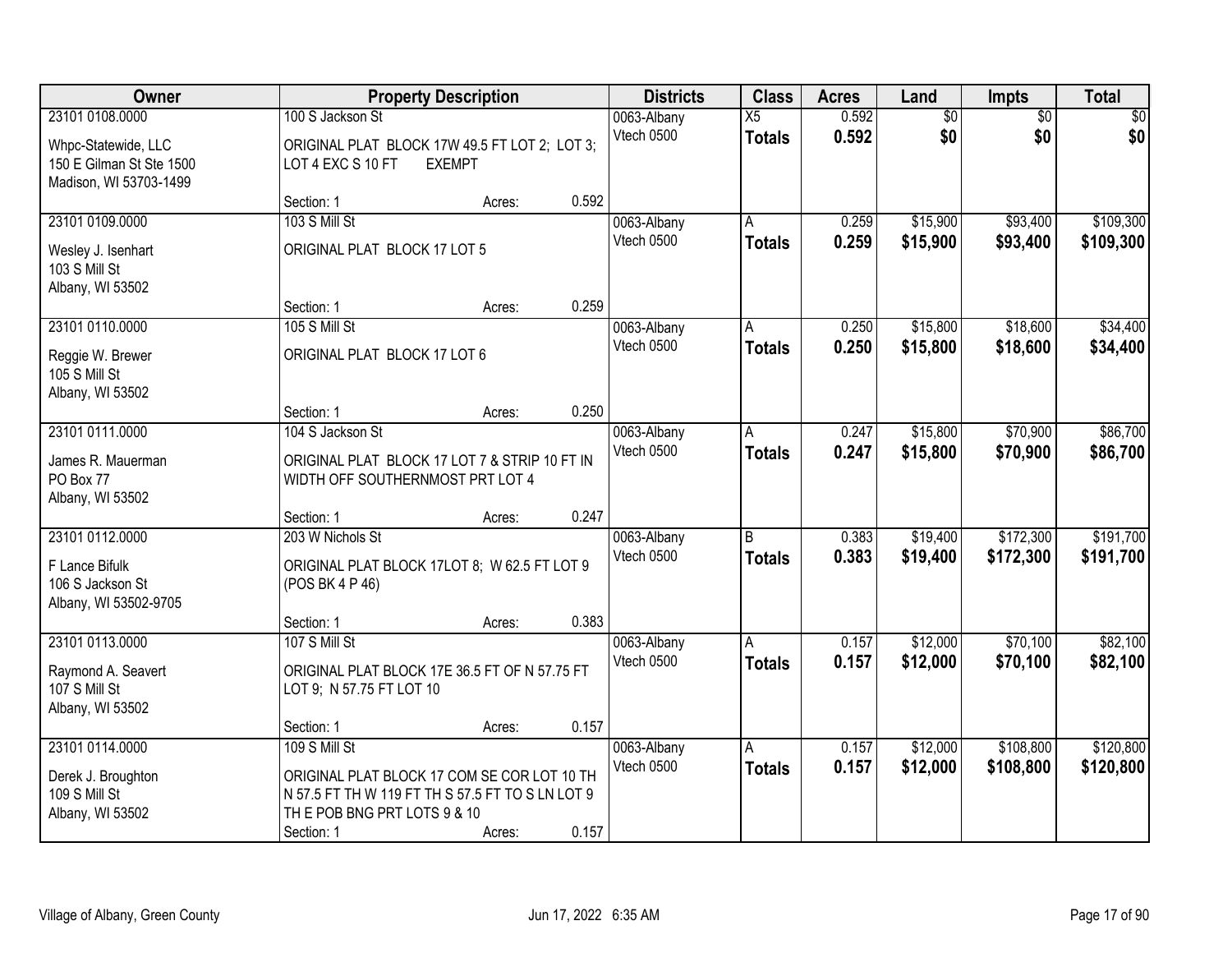| Owner                                                                   |                                                                               | <b>Property Description</b> |       | <b>Districts</b> | <b>Class</b>   | <b>Acres</b> | Land     | <b>Impts</b>    | <b>Total</b> |
|-------------------------------------------------------------------------|-------------------------------------------------------------------------------|-----------------------------|-------|------------------|----------------|--------------|----------|-----------------|--------------|
| 23101 0115,0000                                                         | Mill St                                                                       |                             |       | 0063-Albany      | R              | 0.280        | \$8,600  | $\overline{50}$ | \$8,600      |
| Charles L. Sanderlin<br>16918 W Townsend Rd                             | ORIGINAL PLAT BLOCK 18LOT 3 EXC WLY 136 FT;<br>LOT 1 EXC W 37 FT; N 1/2 LOT 4 |                             |       | Vtech 0500       | <b>Totals</b>  | 0.280        | \$8,600  | \$0             | \$8,600      |
| Evansville, WI 53536                                                    | Section: 1                                                                    | Acres:                      | 0.280 |                  |                |              |          |                 |              |
| 23101 0116.0000                                                         | 102 W Main St                                                                 |                             |       | 0063-Albany      | $\overline{B}$ | 0.615        | \$27,200 | \$237,500       | \$264,700    |
|                                                                         |                                                                               |                             |       | Vtech 0500       | <b>Totals</b>  | 0.615        | \$27,200 | \$237,500       | \$264,700    |
| Greenwoods State Bank<br>365 W Tyranena Park Rd<br>Lake Mills, WI 53551 | ORIGINAL PLAT BLOCK 18W 37 FT LOT 1; W 136 FT<br>LOT 3; ALL LOT 2             |                             |       |                  |                |              |          |                 |              |
|                                                                         | Section: 1                                                                    | Acres:                      | 0.615 |                  |                |              |          |                 |              |
| 23101 0117.0000                                                         | 106 S Mill St                                                                 |                             |       | 0063-Albany      | A              | 0.450        | \$13,900 | \$60,700        | \$74,600     |
| Lynda Jean Barry-Kawula<br>13133 W Dorner Rd<br>Brodhead, WI 53520      | ORIGINAL PLAT BLOCK 18 S 1/2 LOT 4; LOT 5                                     |                             |       | Vtech 0500       | <b>Totals</b>  | 0.450        | \$13,900 | \$60,700        | \$74,600     |
|                                                                         | Section: 1                                                                    | Acres:                      | 0.450 |                  |                |              |          |                 |              |
| 23101 0118.0000                                                         | Mill St                                                                       |                             |       | 0063-Albany      | A              | 0.282        | \$8,200  | $\sqrt{6}$      | \$8,200      |
| Lynda Jean Barry-Kawula<br>13133 W Dorner Rd                            | ORIGINAL PLAT BLOCK 18LOT 6                                                   |                             |       | Vtech 0500       | <b>Totals</b>  | 0.282        | \$8,200  | \$0             | \$8,200      |
| Brodhead, WI 53520                                                      | Section: 1                                                                    | Acres:                      | 0.282 |                  |                |              |          |                 |              |
| 23101 0119.0000                                                         | 214 E Main St                                                                 |                             |       | 0063-Albany      | R              | 0.152        | \$11,200 | \$19,900        | \$31,100     |
|                                                                         |                                                                               |                             |       | Vtech 0500       | <b>Totals</b>  | 0.152        | \$11,200 | \$19,900        | \$31,100     |
| Sanford Moore                                                           | ORIGINAL PLAT BLOCK 19E 46 FT LOT 1; N 62 FT                                  |                             |       |                  |                |              |          |                 |              |
| N5804 Tin Can Rd<br>Albany, WI 53502                                    | OF E 46 FT LOT 4                                                              |                             |       |                  |                |              |          |                 |              |
|                                                                         | Section: 1                                                                    | Acres:                      | 0.152 |                  |                |              |          |                 |              |
| 23101 0120.0000                                                         | 212 E Main St                                                                 |                             |       | 0063-Albany      | B              | 0.201        | \$13,300 | \$106,400       | \$119,700    |
|                                                                         |                                                                               |                             |       | Vtech 0500       | <b>Totals</b>  | 0.201        | \$13,300 | \$106,400       | \$119,700    |
| <b>Brugger Living Trust</b><br>David & Barbara Brugger Ttees            | ORIGINAL PLAT BLOCK 19ELY 64 FT OF WLY 86 FT<br>LOT 1 & PRT LOT 4             |                             |       |                  |                |              |          |                 |              |
| N4611 Rechsteiner Rd                                                    |                                                                               |                             |       |                  |                |              |          |                 |              |
| Monroe, WI 53566                                                        | Section: 1                                                                    | Acres:                      | 0.201 |                  |                |              |          |                 |              |
| 23101 0121.0000                                                         | 206 E Main St                                                                 |                             |       | 0063-Albany      | B              | 0.134        | \$10,200 | \$43,300        | \$53,500     |
| Matthew Haddinger                                                       | ORIGINAL PLAT BLOCK 19 BEG NW COR LOT 1 BLK                                   |                             |       | Vtech 0500       | <b>Totals</b>  | 0.134        | \$10,200 | \$43,300        | \$53,500     |
| 6044 N County Rd M                                                      | 19 TH SLY ALG LINE BET LOTS 1 & 2 TO NW COR                                   |                             |       |                  |                |              |          |                 |              |
| Evansville, WI 53536                                                    | LOT 4 SD BLOCK 19 TH ELY 22 FT TH NLY TO N LINE                               |                             |       |                  |                |              |          |                 |              |
|                                                                         | Section: 1                                                                    | Acres:                      | 0.134 |                  |                |              |          |                 |              |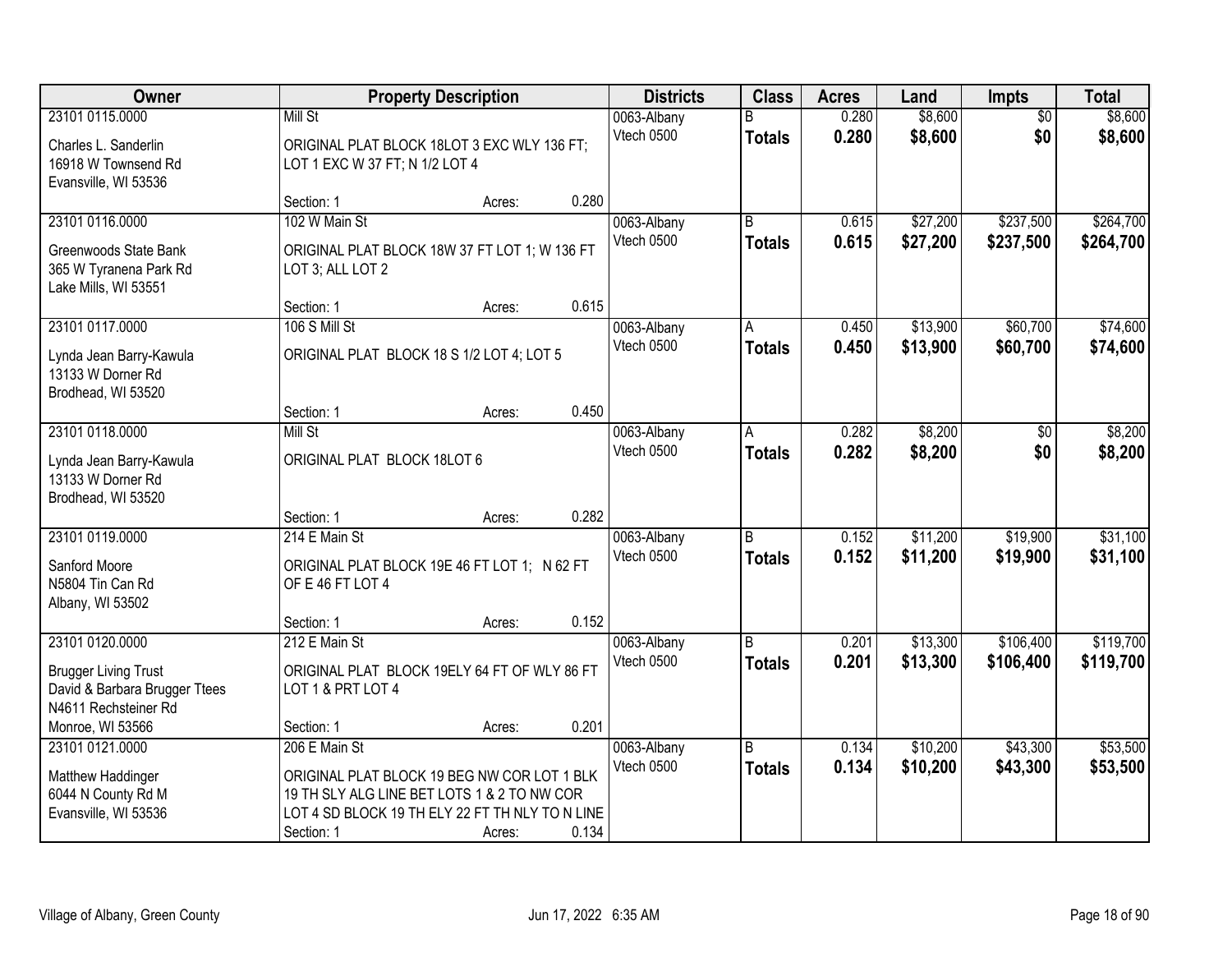| <b>Owner</b>                                                                                                                | <b>Property Description</b>                                                                                                                                                                          | <b>Districts</b>          | <b>Class</b>                     | <b>Acres</b>   | Land                   | <b>Impts</b>           | <b>Total</b>           |
|-----------------------------------------------------------------------------------------------------------------------------|------------------------------------------------------------------------------------------------------------------------------------------------------------------------------------------------------|---------------------------|----------------------------------|----------------|------------------------|------------------------|------------------------|
| 23101 0122.0000<br>Town & Country Insurance Services, Inc                                                                   | 204 E Main St<br>ORIGINAL PLAT BLOCK 19 COM NW COR LOT 2 TH E                                                                                                                                        | 0063-Albany<br>Vtech 0500 | R<br><b>Totals</b>               | 0.050<br>0.050 | \$4,300<br>\$4,300     | \$123,400<br>\$123,400 | \$127,700<br>\$127,700 |
| PO Box 152<br>Blanchardville, WI 53516                                                                                      | ALG N LN 53 FT TH S TO CNTR LOT 2 TH W ALG<br>CTRLN 53 FT TO W LN BLK 19 TH N TO POB BNG<br>0.050<br>Section: 1<br>Acres:                                                                            |                           |                                  |                |                        |                        |                        |
| 23101 0123.0000<br>Matthew Haddinger<br>6044 N County Rd M<br>Evansville, WI 53536                                          | Water St<br>ORIGINAL PLAT BLOCK 19 S 1/2 LOT 2 & N 1/2 LOT 3<br>EXC BEG ON E LINE LOT 2 41.25 FT S OF NE COR SD<br>LOT 2 TH S ON E LINE 22 FT 10 IN TH W 32 FT TH N<br>0.233<br>Section: 1<br>Acres: | 0063-Albany<br>Vtech 0500 | $\overline{B}$<br><b>Totals</b>  | 0.233<br>0.233 | \$7,200<br>\$7,200     | $\overline{50}$<br>\$0 | \$7,200<br>\$7,200     |
| 23101 0124.0000<br>Ronald J. Richards<br>PO Box 187<br>Albany, WI 53502                                                     | 104 S Water St<br>ORIGINAL PLAT BLOCK 19 S 1/2 (41.25 FT) LOT 3<br>0.124<br>Section: 1<br>Acres:                                                                                                     | 0063-Albany<br>Vtech 0500 | A<br><b>Totals</b>               | 0.124<br>0.124 | \$9,500<br>\$9,500     | \$82,700<br>\$82,700   | \$92,200<br>\$92,200   |
| 23101 0125.0000<br><b>Brugger Living Trust</b><br>David & Barbara Brugger Ttees<br>N4611 Rechsteiner Rd<br>Monroe, WI 53566 | Mechanic St<br>ORIGINAL PLAT BLOCK 19LOT 4 EXC NLY 62 FT OF<br>ELY 46 FT SD LOT 4 & PT IN PARCEL 0120.0<br>0.104<br>Section: 1<br>Acres:                                                             | 0063-Albany<br>Vtech 0500 | R.<br><b>Totals</b>              | 0.104<br>0.104 | \$8,400<br>\$8,400     | $\sqrt[6]{}$<br>\$0    | \$8,400<br>\$8,400     |
| 23101 0126.0000<br>Spring Glen a and Louise a Family Trust<br>PO Box 375<br>Albany, WI 53502-0375                           | 103 S Mechanic St<br>ORIGINAL PLAT BLOCK 19 LOT 5<br>0.250<br>Section: 1<br>Acres:                                                                                                                   | 0063-Albany<br>Vtech 0500 | Α<br><b>Totals</b>               | 0.250<br>0.250 | \$15,800<br>\$15,800   | \$84,900<br>\$84,900   | \$100,700<br>\$100,700 |
| 23101 0127.0000<br>Village of Albany<br>206 N Water St<br>Albany, WI 53502                                                  | 106 S Water St<br>ORIGINAL PLAT BLOCK 19PLAT OF SURVEY (V4-P43)<br>LOT <sub>6</sub><br><b>EXEMPT</b>                                                                                                 | 0063-Albany<br>Vtech 0500 | $\overline{X4}$<br><b>Totals</b> | 0.230<br>0.230 | $\overline{50}$<br>\$0 | $\overline{50}$<br>\$0 | $\overline{50}$<br>\$0 |
| 23101 0128.1000<br>Wayne Jones<br>108 S Water St<br>Albany, WI 53502                                                        | 0.230<br>Section: 1<br>Acres:<br>108 S Water St<br>CSM 3368 (V12-P207) LOT 1 BNG PRT LOT 7 BLK 19<br><b>OP</b><br>0.157<br>Section: 1<br>Acres:                                                      | 0063-Albany<br>Vtech 0500 | A<br><b>Totals</b>               | 0.157<br>0.157 | \$12,000<br>\$12,000   | \$90,000<br>\$90,000   | \$102,000<br>\$102,000 |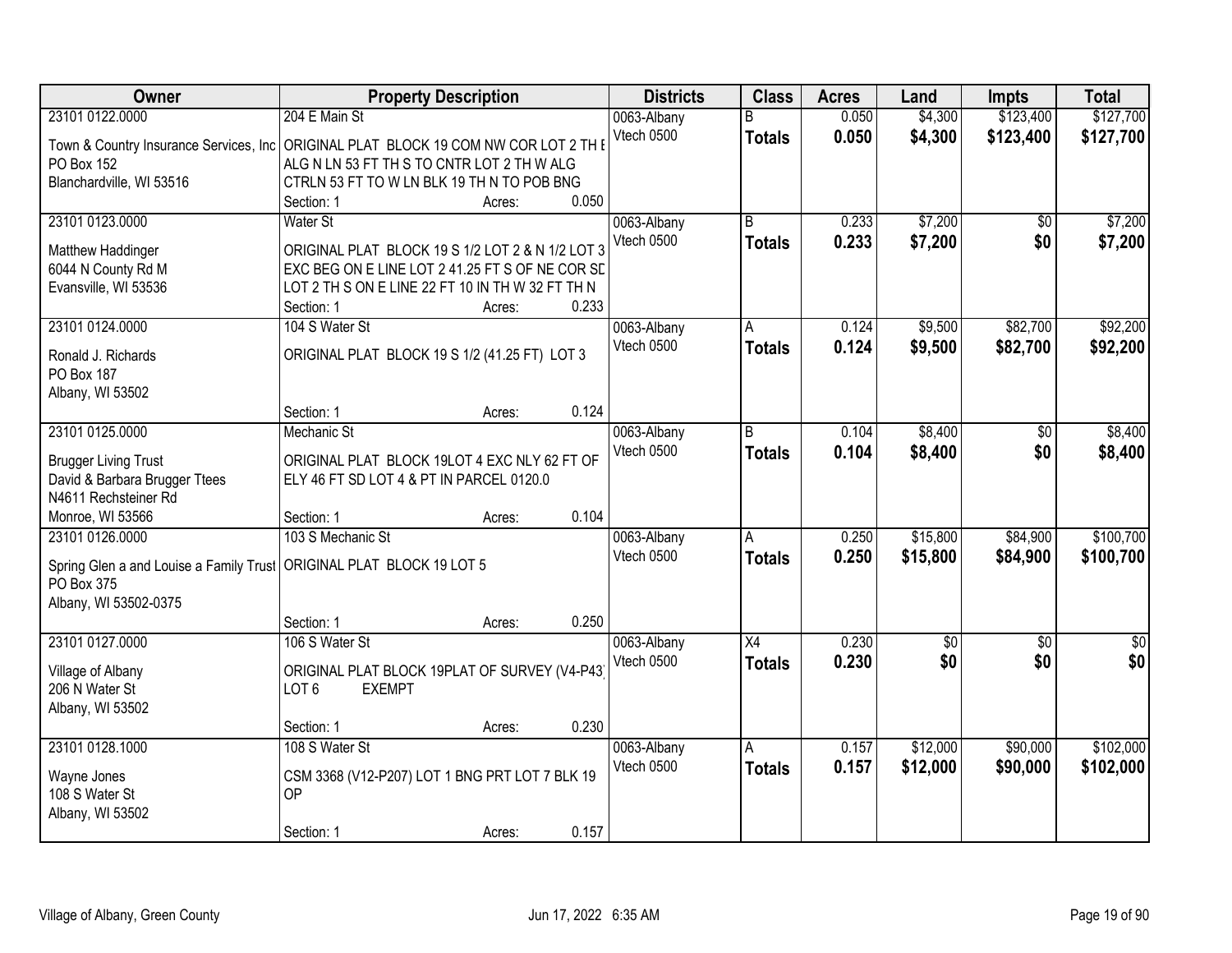| Owner                                              | <b>Property Description</b>                                                                    |                 | <b>Districts</b>          | <b>Class</b>   | <b>Acres</b> | Land     | <b>Impts</b> | <b>Total</b> |
|----------------------------------------------------|------------------------------------------------------------------------------------------------|-----------------|---------------------------|----------------|--------------|----------|--------------|--------------|
| 23101 0129.0000                                    | 105 S Mechanic St                                                                              |                 | 0063-Albany               |                | 0.250        | \$15,800 | \$39,600     | \$55,400     |
| Spring Glen a and Louise a Family Trust            | ORIGINAL PLAT BLOCK 19 LOT 8                                                                   |                 | Vtech 0500                | <b>Totals</b>  | 0.250        | \$15,800 | \$39,600     | \$55,400     |
| PO Box 375                                         |                                                                                                |                 |                           |                |              |          |              |              |
| Albany, WI 53502-0375                              |                                                                                                |                 |                           |                |              |          |              |              |
|                                                    | Section: 1                                                                                     | 0.250<br>Acres: |                           |                |              |          |              |              |
| 23101 0130.0000                                    | 107 S Mechanic St                                                                              |                 | 0063-Albany               |                | 0.250        | \$15,800 | \$82,400     | \$98,200     |
| Rebecca R. Kaiser                                  | ORIGINAL PLAT BLOCK 19LOT 9                                                                    |                 | Vtech 0500                | <b>Totals</b>  | 0.250        | \$15,800 | \$82,400     | \$98,200     |
| 107 S Mechanic St                                  |                                                                                                |                 |                           |                |              |          |              |              |
| Albany, WI 53502                                   |                                                                                                |                 |                           |                |              |          |              |              |
|                                                    | Section: 1                                                                                     | 0.250<br>Acres: |                           |                |              |          |              |              |
| 23101 0131.0000                                    | 110 S Water St                                                                                 |                 | 0063-Albany<br>Vtech 0500 | A              | 0.340        | \$16,700 | \$164,600    | \$181,300    |
| Rodney J. Sutherland                               | CSM 3368 (V12-P207) LOT 2 BNG ALL LOT 10 & PRT                                                 |                 |                           | <b>Totals</b>  | 0.340        | \$16,700 | \$164,600    | \$181,300    |
| PO Box 382                                         | OF LOT 7 BLK 19 OP SEC 28                                                                      |                 |                           |                |              |          |              |              |
| Albany, WI 53502                                   |                                                                                                | 0.340           |                           |                |              |          |              |              |
| 23101 0132.0000                                    | Section: 1<br>306 E Main St                                                                    | Acres:          | 0063-Albany               | A              | 0.133        | \$9,200  | \$66,300     | \$75,500     |
|                                                    |                                                                                                |                 | Vtech 0500                | <b>Totals</b>  | 0.133        | \$9,200  | \$66,300     | \$75,500     |
| Nipple Wayne & Norabelle Loving Trust              | ORIGINAL PLAT BLOCK 20N 80 FT OF E 66 FT LOT 1                                                 |                 |                           |                |              |          |              |              |
| PO Box 31                                          |                                                                                                |                 |                           |                |              |          |              |              |
| Albany, WI 53502                                   | Section: 1                                                                                     | 0.133<br>Acres: |                           |                |              |          |              |              |
| 23101 0133.0000                                    | 304 E Main St                                                                                  |                 | 0063-Albany               | A              | 0.219        | \$12,300 | \$70,800     | \$83,100     |
|                                                    |                                                                                                |                 | Vtech 0500                | <b>Totals</b>  | 0.219        | \$12,300 | \$70,800     | \$83,100     |
| Avalex Properties, LLC                             | ORIGINAL PLAT BLOCK 20 COM S LINE MAIN ST IN                                                   |                 |                           |                |              |          |              |              |
| 404 Sugar River Pkwy<br>Albany, WI 53502           | MIDDLE LOT 1 BLOCK 20 TH W ON S LINE MAIN ST<br>75 FT TH S AT RIGHT ANGLES 124 3/12 FT TH E 75 |                 |                           |                |              |          |              |              |
|                                                    | Section: 1                                                                                     | 0.219<br>Acres: |                           |                |              |          |              |              |
| 23101 0135.0000                                    | 300 E Main St                                                                                  |                 | 0063-Albany               | A              | 0.344        | \$12,700 | \$137,200    | \$149,900    |
|                                                    |                                                                                                |                 | Vtech 0500                | <b>Totals</b>  | 0.344        | \$12,700 | \$137,200    | \$149,900    |
| Nipple Wayne & Norabelle Loving Trust<br>PO Box 31 | ORIGINAL PLAT BLOCK 20W 121 FT LOT 2; W 121 FT<br>OF N 41.75 FT LOT 3 ALSO DESC AS: COM NW COR |                 |                           |                |              |          |              |              |
| Albany, WI 53502                                   | LT 2 TH S 124 FT 4 IN TH E 121 FT TH N 124 FT 4 IN                                             |                 |                           |                |              |          |              |              |
|                                                    | Section: 1                                                                                     | 0.344<br>Acres: |                           |                |              |          |              |              |
| 23101 0136.0100                                    | 102 S Mechanic St                                                                              |                 | 0063-Albany               | $\overline{B}$ | 1.566        | \$34,400 | \$86,100     | \$120,500    |
| Jamie A. Krueger                                   | ORIGINAL PLAT BLOCK 20COM NE COR SD BLOCK                                                      |                 | Vtech 0500                | <b>Totals</b>  | 1.566        | \$34,400 | \$86,100     | \$120,500    |
| W2930 County Rd Ee                                 | 20 TH S22*E ALG ELY LINE SD BLOCK 20 90 FT POB                                                 |                 |                           |                |              |          |              |              |
| Albany, WI 53502                                   | TH S22*E 322.50 FT TO SE COR LOT 9 TH WLY ALG S                                                |                 |                           |                |              |          |              |              |
|                                                    | Section: 21                                                                                    | 1.566<br>Acres: |                           |                |              |          |              |              |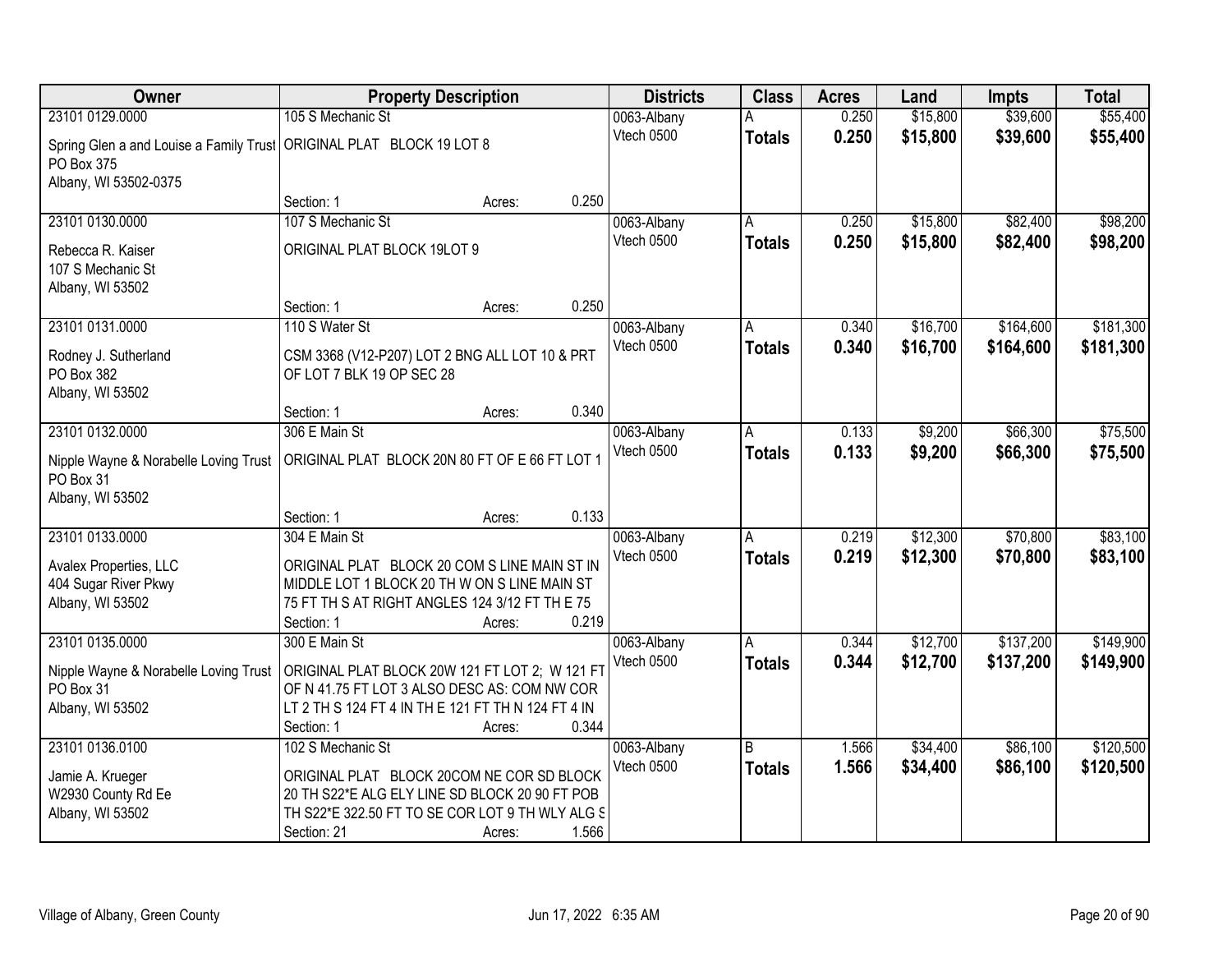| Owner                                    | <b>Property Description</b>                    |        |       | <b>Districts</b> | <b>Class</b>  | <b>Acres</b> | Land     | <b>Impts</b> | <b>Total</b> |
|------------------------------------------|------------------------------------------------|--------|-------|------------------|---------------|--------------|----------|--------------|--------------|
| 23101 0139.0000                          | 108 S Mechanic St                              |        |       | 0063-Albany      |               | 0.259        | \$8,700  | \$67,300     | \$76,000     |
| Kathy Kennedy                            | ORIGINAL PLAT BLK 20LOT 10 W 6 FT LOT 9 ALSO A |        |       | Vtech 0500       | <b>Totals</b> | 0.259        | \$8,700  | \$67,300     | \$76,000     |
| 560 W 21st St Lot 109                    | 15 FT STRIP OF LAND LYG S OF LOT 10 ORIG PLAT  |        |       |                  |               |              |          |              |              |
| Monroe, WI 53566-2763                    | & LYG N OF LOT 11 NICHOLS & PONDS II ADD       |        |       |                  |               |              |          |              |              |
|                                          | Section: 1                                     | Acres: | 0.259 |                  |               |              |          |              |              |
| 23101 0141.0000                          | <b>Sugar River Pkwy</b>                        |        |       | 0063-Albany      | A             | 0.267        | \$10,500 | \$0          | \$10,500     |
|                                          | DIXONS & KARLENS ADD BK 1 LOT 12               |        |       | Vtech 0500       | <b>Totals</b> | 0.267        | \$10,500 | \$0          | \$10,500     |
| Nadja J. Lothes                          |                                                |        |       |                  |               |              |          |              |              |
| 404 Sugar River Pkwy<br>Albany, WI 53502 |                                                |        |       |                  |               |              |          |              |              |
|                                          | Section: 2                                     | Acres: | 0.267 |                  |               |              |          |              |              |
| 23101 0142.0000                          | 404 Sugar River Pkwy                           |        |       | 0063-Albany      |               | 3.049        | \$64,800 | \$126,800    | \$191,600    |
|                                          |                                                |        |       | Vtech 0500       | <b>Totals</b> | 3.049        | \$64,800 | \$126,800    | \$191,600    |
| Nadja J. Lothes                          | DIXONS & KARLENS ADD BK 1LOTS 13 INC 23        |        |       |                  |               |              |          |              |              |
| 404 Sugar River Pkwy                     |                                                |        |       |                  |               |              |          |              |              |
| Albany, WI 53502                         |                                                |        |       |                  |               |              |          |              |              |
|                                          | Section: 2                                     | Acres: | 3.049 |                  |               |              |          |              |              |
| 23101 0143.0000                          | <b>Sugar River Pkwy</b>                        |        |       | 0063-Albany      | A             | 0.331        | \$13,000 | $\sqrt[6]{}$ | \$13,000     |
| Albrecht Stachel                         | NIXONS & KARLENS ADD BK 1 N 25 FT LOT 25 & LOT |        |       | Vtech 0500       | <b>Totals</b> | 0.331        | \$13,000 | \$0          | \$13,000     |
| <b>PO Box 198</b>                        | 24                                             |        |       |                  |               |              |          |              |              |
| Brooklyn, WI 53521-0198                  |                                                |        |       |                  |               |              |          |              |              |
|                                          | Section: 2                                     | Acres: | 0.331 |                  |               |              |          |              |              |
| 23101 0144.0000                          | 402 Sugar River Pkwy                           |        |       | 0063-Albany      | A             | 0.331        | \$13,000 | \$106,500    | \$119,500    |
| Albrecht Stachel                         | DIXONS & KARLENS ADDITION BK 1 S 25 FT LOT 25  |        |       | Vtech 0500       | <b>Totals</b> | 0.331        | \$13,000 | \$106,500    | \$119,500    |
| <b>PO Box 198</b>                        | & LOT 26                                       |        |       |                  |               |              |          |              |              |
| Brooklyn, WI 53521-0198                  |                                                |        |       |                  |               |              |          |              |              |
|                                          | Section: 2                                     | Acres: | 0.331 |                  |               |              |          |              |              |
| 23101 0145.0000                          | 400 Sugar River Pkwy                           |        |       | 0063-Albany      | A             | 0.680        | \$26,700 | \$197,700    | \$224,400    |
|                                          |                                                |        |       | Vtech 0500       | <b>Totals</b> | 0.680        | \$26,700 | \$197,700    | \$224,400    |
| Renee C. Trappe<br>PO Box 62             | DIXONS & KARLENS ADDITION BK 1LOTS 27, 28 & 29 |        |       |                  |               |              |          |              |              |
| Albany, WI 53502                         |                                                |        |       |                  |               |              |          |              |              |
|                                          | Section: 2                                     | Acres: | 0.680 |                  |               |              |          |              |              |
| 23101 0146.0000                          | 500 Sugar River Pkwy                           |        |       | 0063-Albany      | A             | 0.914        | \$35,800 | \$8,700      | \$44,500     |
|                                          |                                                |        |       | Vtech 0500       | <b>Totals</b> | 0.914        | \$35,800 | \$8,700      | \$44,500     |
| Thompson Living Trust                    | DIXON & KARLENS SUBDIVISION BLOCK 1LOTS 1 -    |        |       |                  |               |              |          |              |              |
| Thomas G & Diane M Thompson, T           | 11                                             |        |       |                  |               |              |          |              |              |
| 5705 Winnequah Rd                        |                                                |        |       |                  |               |              |          |              |              |
| Monona, WI 53716                         | Section: 2                                     | Acres: | 0.914 |                  |               |              |          |              |              |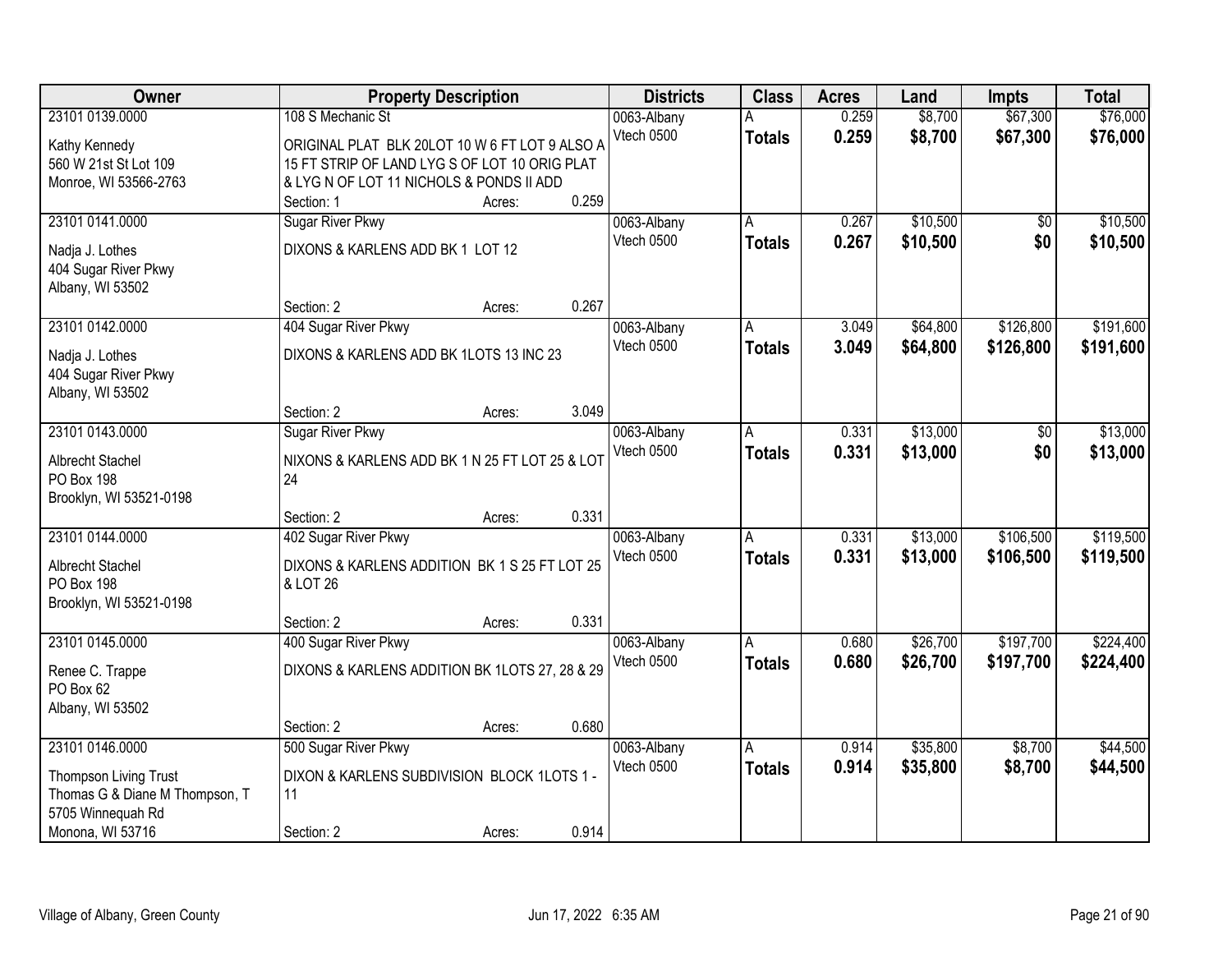| Owner                                                                                 |                                                                                                                                                        | <b>Property Description</b> |       | <b>Districts</b>          | <b>Class</b>       | <b>Acres</b>   | Land                 | <b>Impts</b>           | <b>Total</b>           |
|---------------------------------------------------------------------------------------|--------------------------------------------------------------------------------------------------------------------------------------------------------|-----------------------------|-------|---------------------------|--------------------|----------------|----------------------|------------------------|------------------------|
| 23101 0147.0000                                                                       | 201 S Mill St                                                                                                                                          |                             |       | 0063-Albany               |                    | 0.191          | \$14,600             | \$88,100               | \$102,700              |
| James B. Graves<br>PO Box 27<br>Albany, WI 53502                                      | NICHOLS-PONDS 1 ADDITION BK 21 N 62.82 FT LOT<br>1 & N 62.82 FT LOT 2                                                                                  |                             |       | Vtech 0500                | <b>Totals</b>      | 0.191          | \$14,600             | \$88,100               | \$102,700              |
|                                                                                       | Section: 3                                                                                                                                             | Acres:                      | 0.191 |                           |                    |                |                      |                        |                        |
| 23101 0148.0000<br>Matthew S. Graves<br>203 S Mill St<br>Albany, WI 53502             | <b>203 S Mill St</b><br>NICHOLS-PONDS 1 ADDITION BK 21S 54 FT LOT 1 &<br>S 54 FT LOT 2                                                                 |                             |       | 0063-Albany<br>Vtech 0500 | Α<br><b>Totals</b> | 0.164<br>0.164 | \$12,500<br>\$12,500 | \$57,500<br>\$57,500   | \$70,000<br>\$70,000   |
|                                                                                       | Section: 3                                                                                                                                             | Acres:                      | 0.164 |                           |                    |                |                      |                        |                        |
| 23101 0149.0000                                                                       | 202 W Nichols St                                                                                                                                       |                             |       | 0063-Albany               | A                  | 0.239          | \$15,700             | \$54,500               | \$70,200               |
| Avalex Properties, LLC<br>404 Sugar River Pkwy<br>Albany, WI 53502                    | NICHOLS & PONDS 1ST ADDITION BLK 21LOT 3                                                                                                               |                             |       | Vtech 0500                | <b>Totals</b>      | 0.239          | \$15,700             | \$54,500               | \$70,200               |
|                                                                                       | Section: 3                                                                                                                                             | Acres:                      | 0.239 |                           |                    |                |                      |                        |                        |
| 23101 0150.0000                                                                       | 204 W Nichols St                                                                                                                                       |                             |       | 0063-Albany               | A                  | 0.256          | \$15,900             | \$45,900               | \$61,800               |
| James R. Mauerman<br>PO Box 77<br>Albany, WI 53502                                    | NICHOLS-PONDS 1 ADD BLOCK 21 LOT 4 & E 33 FT<br>LOT <sub>5</sub>                                                                                       |                             |       | Vtech 0500                | <b>Totals</b>      | 0.256          | \$15,900             | \$45,900               | \$61,800               |
|                                                                                       | Section: 3                                                                                                                                             | Acres:                      | 0.256 |                           |                    |                |                      |                        |                        |
| 23101 0151.0000<br>Miller Anna L Irrevocable Trust<br>200 Park St<br>Albany, WI 53502 | 200 Park St<br>NICHOLS & PONDS 1ST ADDITION BLOCK 21LOT 6 8<br>W 1/2 OF LOT 5                                                                          |                             |       | 0063-Albany<br>Vtech 0500 | A<br><b>Totals</b> | 0.140<br>0.140 | \$10,700<br>\$10,700 | \$104,200<br>\$104,200 | \$114,900<br>\$114,900 |
|                                                                                       | Section: 3                                                                                                                                             | Acres:                      | 0.140 |                           |                    |                |                      |                        |                        |
| 23101 0152.0000<br>Bert C. Hefty<br>PO Box 433<br>Albany, WI 53502                    | 203 Park St<br>NICHOLS-PONDS 1 ADDITION BK 21 S 66 FT LOT 7;<br>S 50.1 FT LOT 8                                                                        |                             |       | 0063-Albany<br>Vtech 0500 | A<br><b>Totals</b> | 0.164<br>0.164 | \$12,600<br>\$12,600 | \$85,800<br>\$85,800   | \$98,400<br>\$98,400   |
|                                                                                       | Section: 3                                                                                                                                             | Acres:                      | 0.164 |                           |                    |                |                      |                        |                        |
| 23101 0153.0000<br>Jamie D. Pann<br>201 S Park St<br>Albany, WI 53502                 | 201 Park St<br>NICHOLS-PONDS FIRST ADDITION BLOCK 21 N<br>103.66 FT LOT 7; N 58 FT LOT 8 EXC PARC VOL<br>226-3 ALSO ALL THT PRT LOT 6 LYG W OF PARK ST |                             |       | 0063-Albany<br>Vtech 0500 | A<br><b>Totals</b> | 0.309<br>0.309 | \$16,400<br>\$16,400 | \$51,000<br>\$51,000   | \$67,400<br>\$67,400   |
|                                                                                       | Section: 3                                                                                                                                             | Acres:                      | 0.309 |                           |                    |                |                      |                        |                        |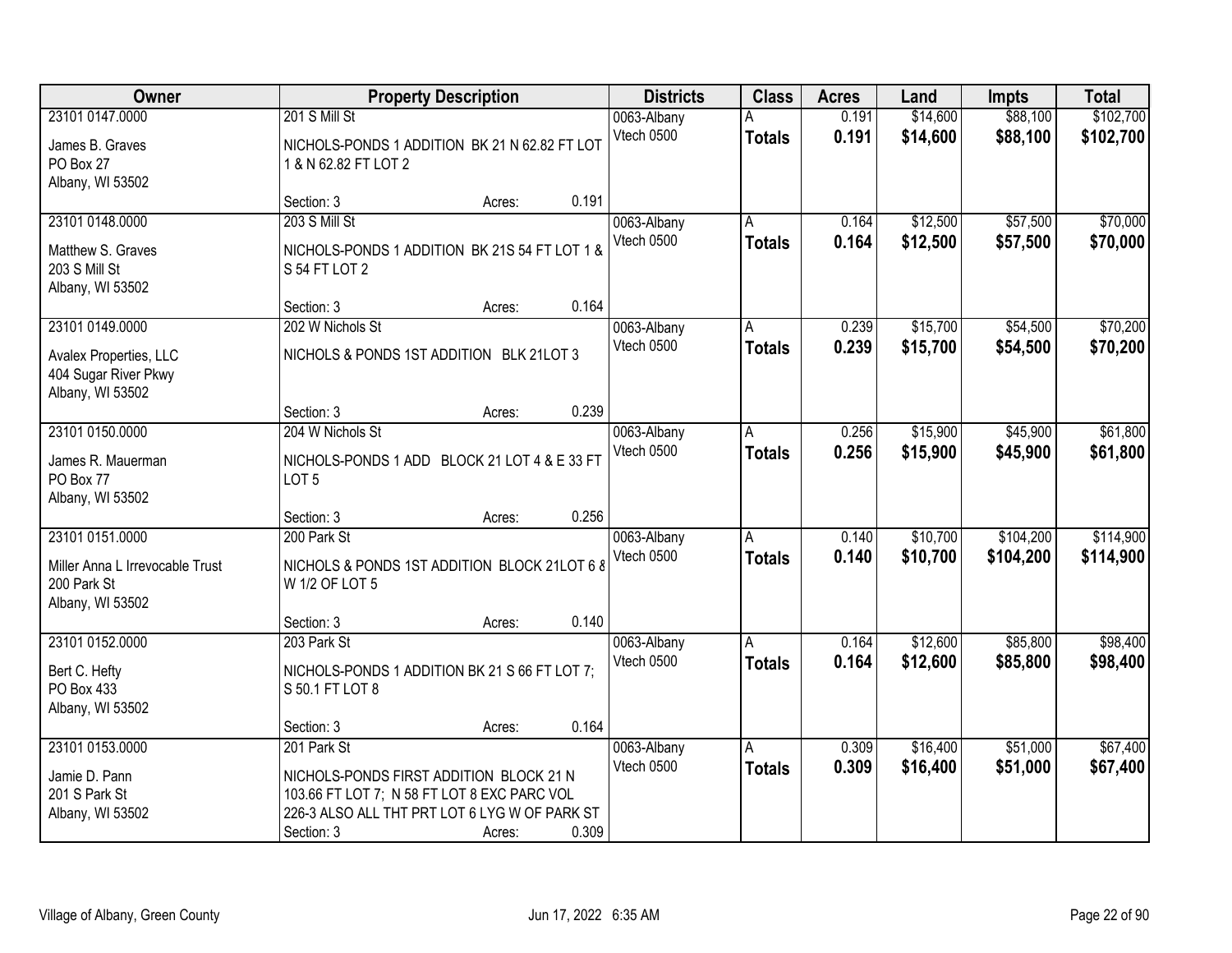| Owner               | <b>Property Description</b>                     | <b>Districts</b> | <b>Class</b>  | <b>Acres</b> | Land     | <b>Impts</b> | <b>Total</b> |
|---------------------|-------------------------------------------------|------------------|---------------|--------------|----------|--------------|--------------|
| 23101 0154.0000     | 306 W Nichols St                                | 0063-Albany      |               | 1.030        | \$22,800 | \$124,100    | \$146,900    |
| Steven M. Mortaloni | NICHOLS-PONDS FIRST ADDITION BLOCK 21COM        | Vtech 0500       | <b>Totals</b> | 1.030        | \$22,800 | \$124,100    | \$146,900    |
| 306 W Nichols St    | NW COR LOT 8 TH N67*E ALG S LN NICHOLS ST &     |                  |               |              |          |              |              |
| Albany, WI 53502    | NLY LN OF LOT 8 49.10 FT TH S0*E 79 FT TH S78*W |                  |               |              |          |              |              |
|                     | 1.030<br>Section: 3<br>Acres:                   |                  |               |              |          |              |              |
| 23101 0155.0000     | 207 W State St                                  | 0063-Albany      | A             | 0.237        | \$15,700 | \$88,800     | \$104,500    |
|                     |                                                 | Vtech 0500       | <b>Totals</b> | 0.237        | \$15,700 | \$88,800     | \$104,500    |
| Jon F. Runaas       | NICHOLS-PONDS FIRST ADDITION BLOCK 21 LOT 9     |                  |               |              |          |              |              |
| W5287 Aroma Ln      | & PRT LOT 10 COM NW COR LT 10 TH E 16 FT TH     |                  |               |              |          |              |              |
| Necedah, WI 54646   | ANGLE BACK TO PT IN CNTR OF LN BTWN LOTS 9 &    |                  |               |              |          |              |              |
|                     | 0.237<br>Section: 3<br>Acres:                   |                  |               |              |          |              |              |
| 23101 0156.0000     | 205 W State St                                  | 0063-Albany      | A             | 0.317        | \$16,500 | \$59,000     | \$75,500     |
| Amanda Hedlund      | NICHOLS-PONDS 1ST ADDITION BLOCK 21 LOT 10      | Vtech 0500       | <b>Totals</b> | 0.317        | \$16,500 | \$59,000     | \$75,500     |
| 205 W State St      | & W1/2 LOT 11, ALSO COM SW COR OF LOT 10 TH W   |                  |               |              |          |              |              |
| Albany, WI 53502    | 16 FT TH TO A PT IN CNTRLN BTWN LOTS 9 & 10 TH  |                  |               |              |          |              |              |
|                     | Section: 3<br>0.317<br>Acres:                   |                  |               |              |          |              |              |
| 23101 0157.0000     | 203 W State St                                  | 0063-Albany      | A             | 0.243        | \$15,700 | \$142,900    | \$158,600    |
|                     |                                                 | Vtech 0500       | <b>Totals</b> | 0.243        | \$15,700 | \$142,900    | \$158,600    |
| Mark A. Hughes      | NICHOLS & PONDS FIRST ADDITION BLOCK 21E1/2     |                  |               |              |          |              |              |
| 203 W State St      | LOT 11 & ALL LOT 12                             |                  |               |              |          |              |              |
| Albany, WI 53502    |                                                 |                  |               |              |          |              |              |
|                     | 0.243<br>Section: 3<br>Acres:                   |                  |               |              |          |              |              |
| 23101 0158.0000     | 205 S Mill St                                   | 0063-Albany      |               | 0.224        | \$15,600 | \$57,600     | \$73,200     |
| Thomas Graebner     | NICHOLS-PONDS 1 ADDITION BK 21LOT 13            | Vtech 0500       | <b>Totals</b> | 0.224        | \$15,600 | \$57,600     | \$73,200     |
| 205 S Mill St       |                                                 |                  |               |              |          |              |              |
| Albany, WI 53502    |                                                 |                  |               |              |          |              |              |
|                     | 0.224<br>Section: 3<br>Acres:                   |                  |               |              |          |              |              |
| 23101 0159.0000     | 207 S Mill St                                   | 0063-Albany      | A             | 0.189        | \$14,500 | \$54,700     | \$69,200     |
|                     |                                                 | Vtech 0500       |               |              |          |              |              |
| Allen W. Carstensen | NICHOLS-PONDS 1 ADDITION BK 21LOT 14            |                  | <b>Totals</b> | 0.189        | \$14,500 | \$54,700     | \$69,200     |
| 207 S Mill St       |                                                 |                  |               |              |          |              |              |
| Albany, WI 53502    |                                                 |                  |               |              |          |              |              |
|                     | 0.189<br>Section: 3<br>Acres:                   |                  |               |              |          |              |              |
| 23101 0160,0000     | 209 S Mill St                                   | 0063-Albany      | A             | 0.310        | \$16,400 | \$61,700     | \$78,100     |
| Sharon E. Lent      | NICHOLS-PONDS 1 ADDITION BK 21 LOT 15           | Vtech 0500       | <b>Totals</b> | 0.310        | \$16,400 | \$61,700     | \$78,100     |
| 209 S Mill St       |                                                 |                  |               |              |          |              |              |
|                     |                                                 |                  |               |              |          |              |              |
| Albany, WI 53502    | 0.310                                           |                  |               |              |          |              |              |
|                     | Section: 3<br>Acres:                            |                  |               |              |          |              |              |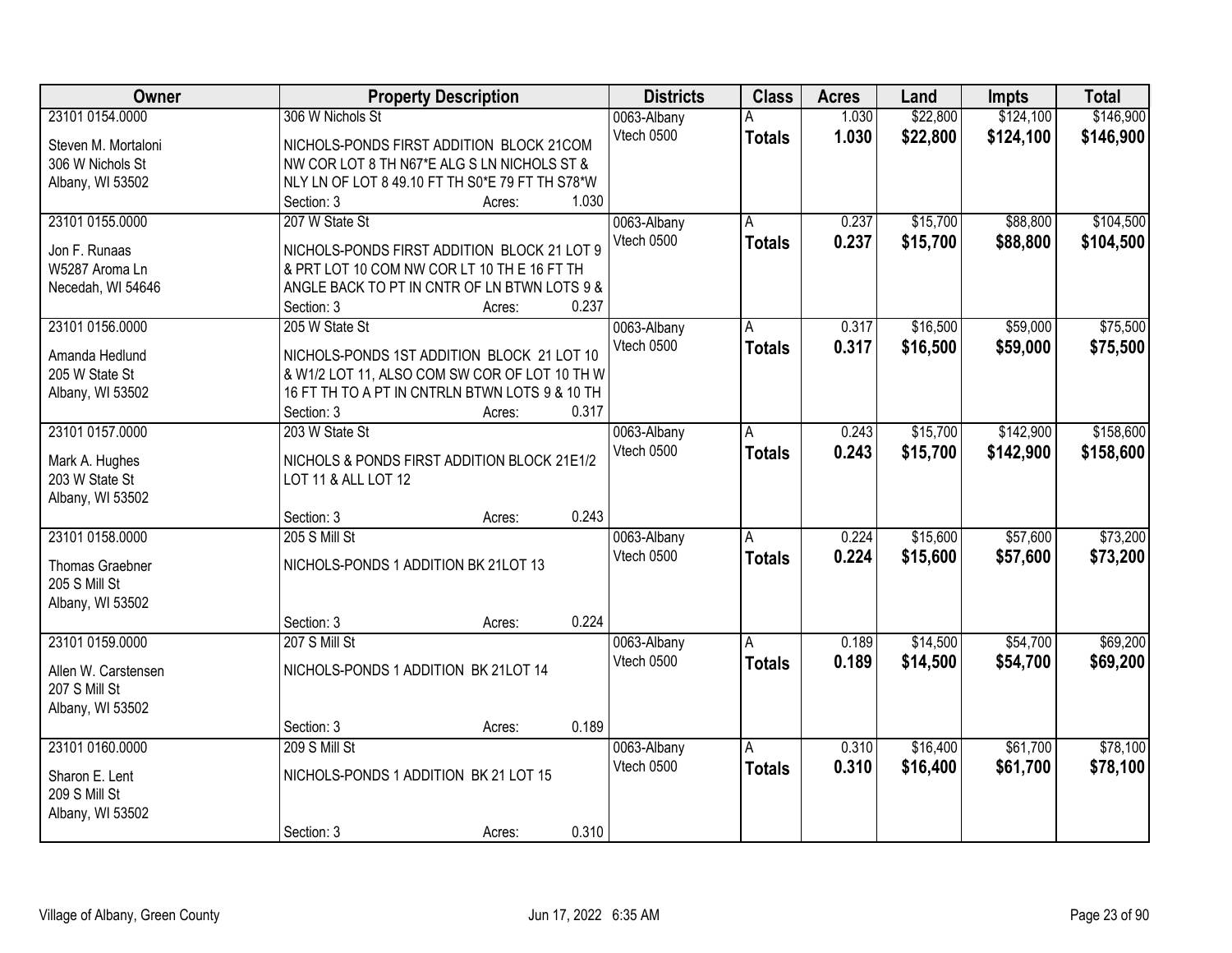| Owner                               |                                                              | <b>Property Description</b> |       |                           | <b>Class</b>  | <b>Acres</b> | Land     | <b>Impts</b> | <b>Total</b> |
|-------------------------------------|--------------------------------------------------------------|-----------------------------|-------|---------------------------|---------------|--------------|----------|--------------|--------------|
| 23101 0161.0000                     | 112 S Water St                                               |                             |       | 0063-Albany               |               | 0.120        | \$9,200  | \$57,600     | \$66,800     |
| Elizabeth Wilde                     | NICHOLS-PONDS II ADDITION BK 19 W 87 FT LOT 11               |                             |       | Vtech 0500                | <b>Totals</b> | 0.120        | \$9,200  | \$57,600     | \$66,800     |
| 112 S Water St                      |                                                              |                             |       |                           |               |              |          |              |              |
| Albany, WI 53502                    |                                                              |                             |       |                           |               |              |          |              |              |
|                                     | Section: 4                                                   | Acres:                      | 0.120 |                           |               |              |          |              |              |
| 23101 0162.0000                     | 203 E Nichols St                                             |                             |       | 0063-Albany               | A             | 0.072        | \$5,500  | \$76,000     | \$81,500     |
| Mitchell Dammen                     | NICHOLS & PONDS 2ND ADDITION BLOCK 19 E 45                   |                             |       | Vtech 0500                | <b>Totals</b> | 0.072        | \$5,500  | \$76,000     | \$81,500     |
| 203 E Nichols St                    | FT LOT 11                                                    |                             |       |                           |               |              |          |              |              |
| Albany, WI 53502                    |                                                              |                             |       |                           |               |              |          |              |              |
|                                     | Section: 4                                                   | Acres:                      | 0.072 |                           |               |              |          |              |              |
| 23101 0163,0000                     | 207 E Nichols St                                             |                             |       | 0063-Albany               | A             | 0.230        | \$15,600 | \$114,400    | \$130,000    |
|                                     | NICHOLS-PONDS II ADDITION BLOCK 19 LOT 12                    |                             |       | Vtech 0500                | <b>Totals</b> | 0.230        | \$15,600 | \$114,400    | \$130,000    |
| Wayne Manger<br>14828 W County Rd B |                                                              |                             |       |                           |               |              |          |              |              |
| Brodhead, WI 53520                  |                                                              |                             |       |                           |               |              |          |              |              |
|                                     | Section: 4                                                   | Acres:                      | 0.230 |                           |               |              |          |              |              |
| 23101 0164.0000                     | 110 S Mechanic St                                            |                             |       | 0063-Albany               | A             | 0.200        | \$8,400  | \$50,700     | \$59,100     |
|                                     |                                                              |                             |       | Vtech 0500                | <b>Totals</b> | 0.200        | \$8,400  | \$50,700     | \$59,100     |
| Kirby Kauk                          | NICHOLS-PONDS II ADDITION BLOCK 20LOTS 11 &                  |                             |       |                           |               |              |          |              |              |
| 110 S Mechanic St                   | 12; ALSO COM NW COR LOT 12 TH N 15 FT THE TO                 |                             |       |                           |               |              |          |              |              |
| Albany, WI 53502-0233               | EAST ST TH S 15 FT TO NE COR SD LOT 12 TH W TO<br>Section: 4 |                             | 0.200 |                           |               |              |          |              |              |
| 23101 0165.0000                     | 200 S Mechanic St                                            | Acres:                      |       |                           | Α             | 0.627        | \$12,900 | \$41,600     | \$54,500     |
|                                     |                                                              |                             |       | 0063-Albany<br>Vtech 0500 |               | 0.627        | \$12,900 |              |              |
| Junior Martin                       | NICHOLS-PONDS II ADDITION BK 20LOT 13 LOT 14                 |                             |       |                           | <b>Totals</b> |              |          | \$41,600     | \$54,500     |
| 309 N Mechanic St-Bx 274            | LOT 15 EXC COM SE COR W 19 FT N 18*W 93 FT N                 |                             |       |                           |               |              |          |              |              |
| Albany, WI 53502                    | 66*E 8 FT TO NE COR S24*E 101 FT POB                         |                             |       |                           |               |              |          |              |              |
|                                     | Section: 4                                                   | Acres:                      | 0.627 |                           |               |              |          |              |              |
| 23101 0166.0000                     | 303 Vinton St                                                |                             |       | 0063-Albany               | A             | 0.293        | \$16,200 | \$71,500     | \$87,700     |
| Denise N. Sheffield                 | NICHOLS & PONDS II ADDITION BLOCK 20LOTS 16 &                |                             |       | Vtech 0500                | <b>Totals</b> | 0.293        | \$16,200 | \$71,500     | \$87,700     |
| 303 Vinton St                       | 17 EXC COM SE COR LOT 17 TH W 47 FT TH N8*W 24               |                             |       |                           |               |              |          |              |              |
| Albany, WI 53502                    | FT TH S83*W 38 FT TH N11*W 109.15 FT TO N EDGE               |                             |       |                           |               |              |          |              |              |
|                                     | Section: 4                                                   | Acres:                      | 0.293 |                           |               |              |          |              |              |
| 23101 0167.0000                     | 305 Vinton St                                                |                             |       | 0063-Albany               | A             | 0.231        | \$15,600 | \$72,300     | \$87,900     |
| Randall L. Goodman                  | NICHOLS-PONDS II ADDITION BLK 20 PRT LOTS 16                 |                             |       | Vtech 0500                | <b>Totals</b> | 0.231        | \$15,600 | \$72,300     | \$87,900     |
| 305 Vinton St                       | & 17, COM SE COR LOT 17 W 47 FT N8*W 24 FT                   |                             |       |                           |               |              |          |              |              |
| Albany, WI 53502                    | S83*W 38 FT N11*W 109.15 FT TO N EDGE LOT 16                 |                             |       |                           |               |              |          |              |              |
|                                     | Section: 4                                                   | Acres:                      | 0.231 |                           |               |              |          |              |              |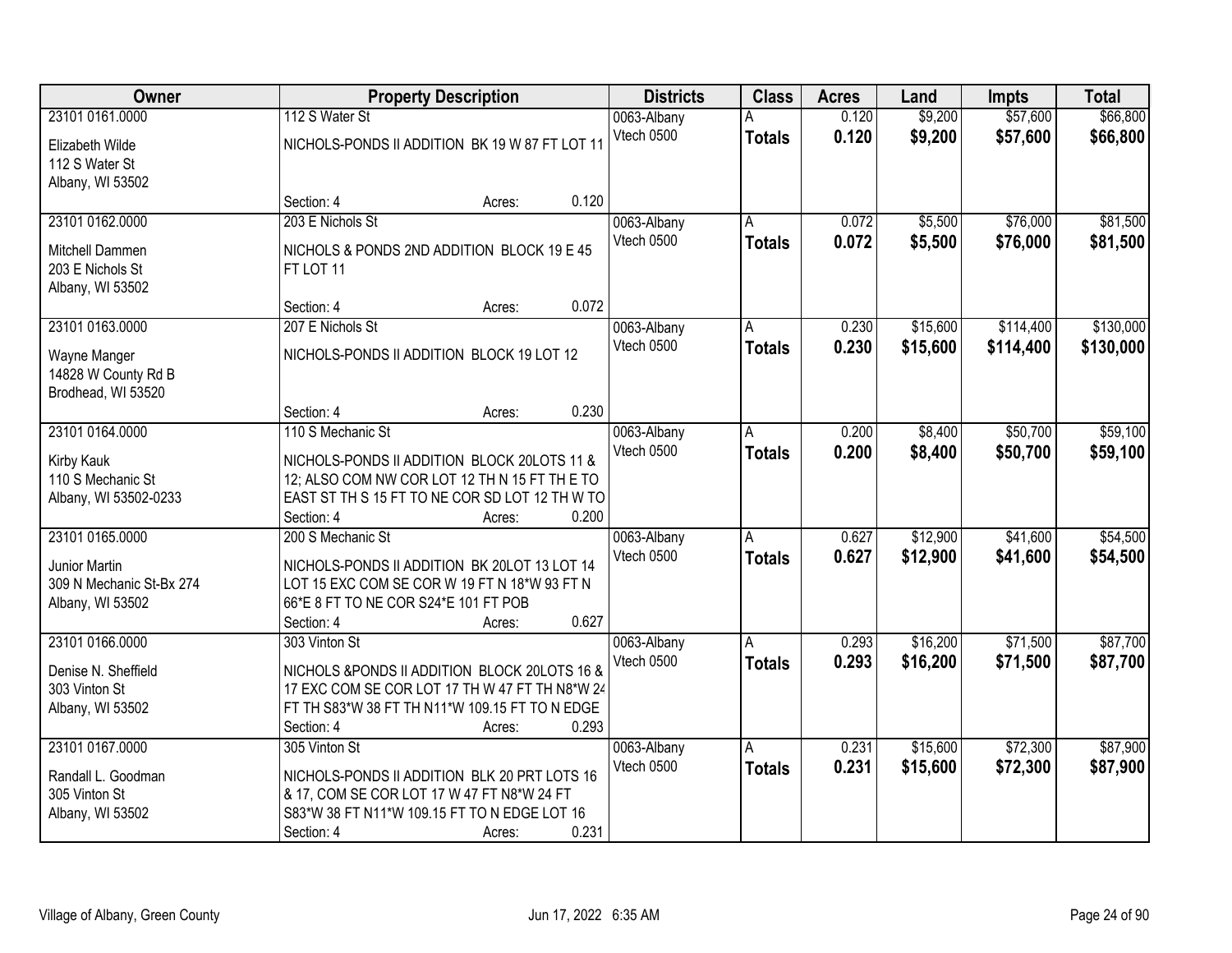| Owner                                                                                | <b>Property Description</b>                                                                                                                                                        |       | <b>Districts</b>                 | <b>Class</b>       | <b>Acres</b>   | Land                 | <b>Impts</b>         | <b>Total</b>           |
|--------------------------------------------------------------------------------------|------------------------------------------------------------------------------------------------------------------------------------------------------------------------------------|-------|----------------------------------|--------------------|----------------|----------------------|----------------------|------------------------|
| 23101 0168,0000                                                                      | 410 E Main St                                                                                                                                                                      |       | 0063-Albany                      | А                  | 0.239          | \$15,700             | \$47,900             | \$63,600               |
| Andrew J. Stephan<br>410 E Main St<br>Albany, WI 53502                               | NICHOLS AND PONDS SECOND ADDITION BLOCK<br>21 LOT 1                                                                                                                                |       | Vtech 0500                       | <b>Totals</b>      | 0.239          | \$15,700             | \$47,900             | \$63,600               |
|                                                                                      | Section: 4<br>Acres:                                                                                                                                                               | 0.239 |                                  |                    |                |                      |                      |                        |
| 23101 0169.0000<br>Teresa J. Martin<br>408 E Main St                                 | 408 E Main St<br>NICHOLS AND PONDS SECOND ADDITION BLOCK<br>21LOT 2                                                                                                                |       | 0063-Albany<br>Vtech 0500        | Α<br><b>Totals</b> | 0.196<br>0.196 | \$15,000<br>\$15,000 | \$85,000<br>\$85,000 | \$100,000<br>\$100,000 |
| Albany, WI 53502                                                                     | Section: 4<br>Acres:                                                                                                                                                               | 0.196 |                                  |                    |                |                      |                      |                        |
| 23101 0170.0000                                                                      | 406 E Main St                                                                                                                                                                      |       | 0063-Albany                      | A                  | 0.122          | \$9,400              | \$100,200            | \$109,600              |
| Laura Schumacher<br>406 E Main St<br>Albany, WI 53502                                | NICHOLS & PONDS ADDITION BLOCK 21E 48 FT OF<br>N 60 FT LOT 3; ALSO COM PT S LN MAIN ST 216 FT E<br>OF NW COR BLK 21 TH SLY 118 FT TH ELY 81 FT TO<br>Section: 4<br>Acres:          | 0.122 | Vtech 0500                       | <b>Totals</b>      | 0.122          | \$9,400              | \$100,200            | \$109,600              |
| 23101 0171.0000                                                                      | 404 E Main St                                                                                                                                                                      |       | 0063-Albany                      | A                  | 0.217          | \$15,500             | \$81,300             | \$96,800               |
| Betty A. Helwig<br>PO Box 385<br>404 E Main St<br>Albany, WI 53502                   | NICHOLS-PONDS II ADDITION BK 21 COM ON S LINE<br>MAIN ST 216 FT E NW COR BLK 21 TH SLY 118 FT TH<br>ELY 127 FT TH NLY 52 FT TH WLY 47 FT TH NLY 66<br>Section: 28<br>Acres:        | 0.217 | Vtech 0500                       | <b>Totals</b>      | 0.217          | \$15,500             | \$81,300             | \$96,800               |
| 23101 0172.0000                                                                      | 103 School St                                                                                                                                                                      |       | 0063-Albany                      | A                  | 0.194          | \$14,900             | \$45,400             | \$60,300               |
| <b>Adam Staver</b><br>8435 W Seeman Rd<br>Janesville, WI 53548-8623                  | NICHOLS AND PONDS II ADDITION BLOCK 21S 66<br>FT OF LOTS 3 & 4                                                                                                                     |       | Vtech 0500                       | <b>Totals</b>      | 0.194          | \$14,900             | \$45,400             | \$60,300               |
|                                                                                      | Section: 4<br>Acres:                                                                                                                                                               | 0.194 |                                  |                    |                |                      |                      |                        |
| 23101 0173.0000<br>Dustin C. Picard<br>402 E Main St<br>Albany, WI 53502             | 402 E Main St<br>NICHOLS-PONDS II ADDITION BLOCK 21 COM PT S<br>SIDE MAIN ST 216 FT E OF NW COR BLK 21 TH S 118<br>FT TH W 91 FT TH N 118 FT TH E ALG S LN MAIN ST                 |       | 0063-Albany<br><b>Vtech 0500</b> | A<br><b>Totals</b> | 0.247<br>0.247 | \$15,800<br>\$15,800 | \$46,900<br>\$46,900 | \$62,700<br>\$62,700   |
|                                                                                      | Section: 4<br>Acres:                                                                                                                                                               | 0.247 |                                  |                    |                |                      |                      |                        |
| 23101 0174.0000<br>Wendlandt Enterprises 1, LLC<br>5569 Sheil Dr<br>Oregon, WI 53575 | 109 School St<br>NICHOLS-PONDS SECOND ADDITION BLOCK 21 LOT<br>9; ALSO COM SW COR LAND OWNED BY KNAPP IN<br>BLK 21 TH S TO S LN SD BLK TH W 84 FT TH N 138<br>Section: 4<br>Acres: | 0.400 | 0063-Albany<br>Vtech 0500        | A<br><b>Totals</b> | 0.400<br>0.400 | \$17,200<br>\$17,200 | \$46,600<br>\$46,600 | \$63,800<br>\$63,800   |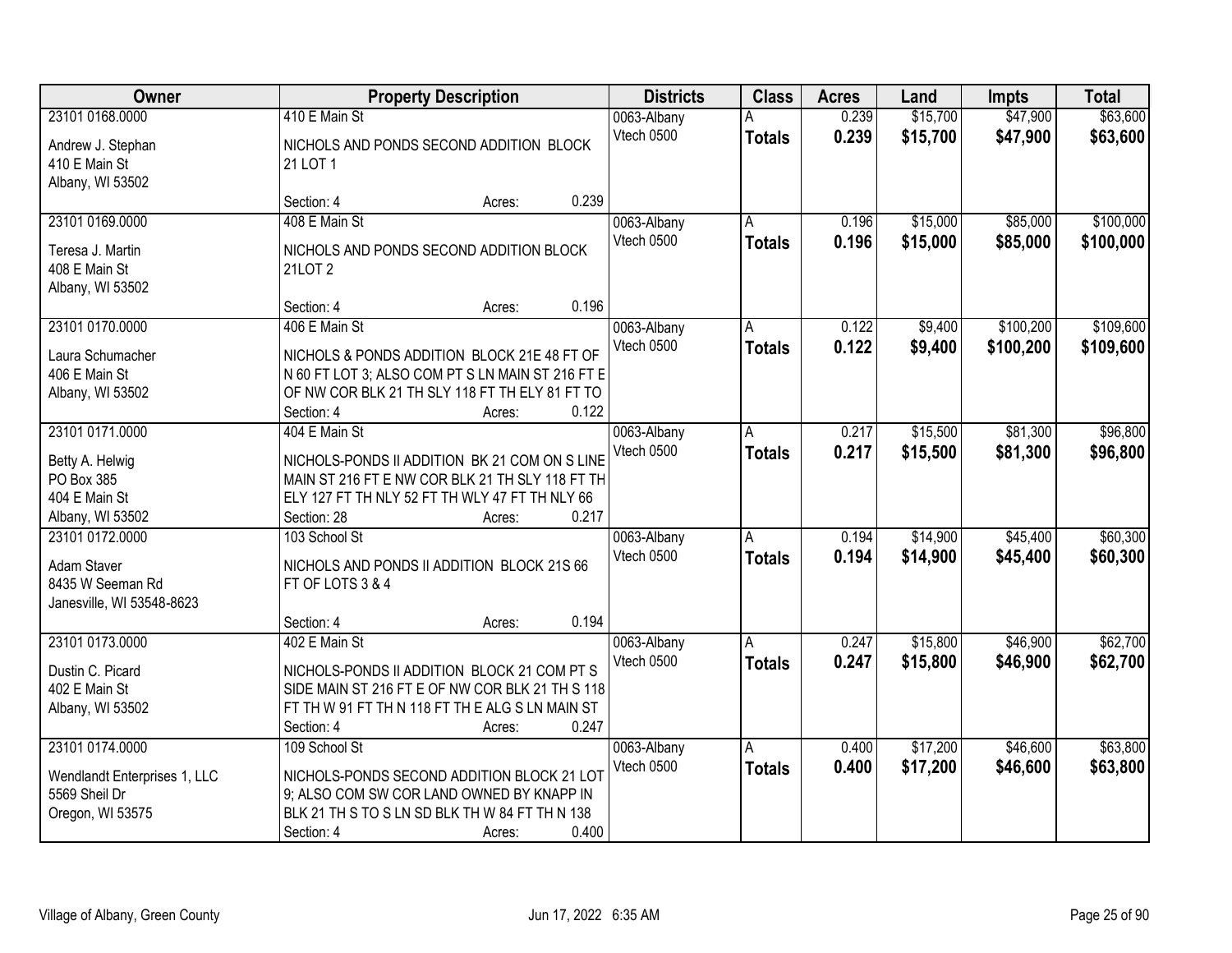| Owner                                  | <b>Property Description</b>                                                                    |       | <b>Districts</b> | <b>Class</b>   | <b>Acres</b> | Land     | <b>Impts</b> | <b>Total</b> |
|----------------------------------------|------------------------------------------------------------------------------------------------|-------|------------------|----------------|--------------|----------|--------------|--------------|
| 23101 0175.0000                        | 400 E Main St                                                                                  |       | 0063-Albany      |                | 0.164        | \$12,600 | \$63,700     | \$76,300     |
| John J. Frydenlund                     | NICHOLS-PONDS II ADDITION BK 21 W 45 FT OF N                                                   |       | Vtech 0500       | <b>Totals</b>  | 0.164        | \$12,600 | \$63,700     | \$76,300     |
| 400 E Main St Po Box 444               | 118 FT LOT 6; W 52 FT OF S 39.5 FT LOT 6; LOT 7                                                |       |                  |                |              |          |              |              |
| Albany, WI 53502-0444                  | COM SW COR LOT 7 TH E 34 FT TH N 82.5 FT TH W                                                  |       |                  |                |              |          |              |              |
|                                        | Section: 4<br>Acres:                                                                           | 0.164 |                  |                |              |          |              |              |
| 23101 0176.0000                        | East St                                                                                        |       | 0063-Albany      | $\overline{B}$ | 0.123        | \$4,900  | \$6,100      | \$11,000     |
|                                        |                                                                                                |       | Vtech 0500       | <b>Totals</b>  | 0.123        | \$4,900  | \$6,100      | \$11,000     |
| Jamie A. Krueger                       | NICHOLS-PONDS II ADD BK 21 COM NW COR SD                                                       |       |                  |                |              |          |              |              |
| W2930 County Rd Ee<br>Albany, WI 53502 | BLOCK TH S 22*E ALG WLY LINE SD BL 161 FT TO<br>NW CORNER LOT 8 POB TH S22*E 124.2 FT TH S87*E |       |                  |                |              |          |              |              |
|                                        | Section: 4<br>Acres:                                                                           | 0.123 |                  |                |              |          |              |              |
| 23101 0177.0000                        | School St                                                                                      |       | 0063-Albany      | A              | 0.207        | \$15,400 | \$0          | \$15,400     |
|                                        |                                                                                                |       | Vtech 0500       | <b>Totals</b>  | 0.207        | \$15,400 | \$0          | \$15,400     |
| Teresa K. Nelson                       | NICHOLS-POND SECOND ADDITION BLK 21LOT 10                                                      |       |                  |                |              |          |              |              |
| PO Box 83                              |                                                                                                |       |                  |                |              |          |              |              |
| Albany, WI 53502                       |                                                                                                |       |                  |                |              |          |              |              |
|                                        | Section: 4<br>Acres:                                                                           | 0.207 |                  |                |              |          |              |              |
| 23101 0178.0000                        | 103 S 5th Ave                                                                                  |       | 0063-Albany      | A              | 0.230        | \$15,600 | \$87,700     | \$103,300    |
| Teresa K. Nelson                       | NICHOLS-POND SECOND ADDITION BLK 21LOT 11                                                      |       | Vtech 0500       | <b>Totals</b>  | 0.230        | \$15,600 | \$87,700     | \$103,300    |
| PO Box 83                              |                                                                                                |       |                  |                |              |          |              |              |
| Albany, WI 53502                       |                                                                                                |       |                  |                |              |          |              |              |
|                                        | Section: 4<br>Acres:                                                                           | 0.230 |                  |                |              |          |              |              |
| 23101 0179.0000                        | 506 E Main St                                                                                  |       | 0063-Albany      | A              | 0.367        | \$16,900 | \$84,000     | \$100,900    |
|                                        |                                                                                                |       | Vtech 0500       | <b>Totals</b>  | 0.367        | \$16,900 | \$84,000     | \$100,900    |
| Shelley Jo Pryce<br>506 E Main St      | NICHOLS-PONDS II ADDITION BK 22LOTS 1 & 2                                                      |       |                  |                |              |          |              |              |
| Albany, WI 53502                       |                                                                                                |       |                  |                |              |          |              |              |
|                                        | Section: 4<br>Acres:                                                                           | 0.367 |                  |                |              |          |              |              |
| 23101 0180.0000                        | 500 E Main St                                                                                  |       | 0063-Albany      | A              | 0.358        | \$16,800 | \$78,500     | \$95,300     |
|                                        |                                                                                                |       | Vtech 0500       | <b>Totals</b>  | 0.358        | \$16,800 | \$78,500     | \$95,300     |
| Patti M. Meehan                        | NICHOLS-PONDS II ADDITION BK 22LOTS 3 & 4                                                      |       |                  |                |              |          |              |              |
| 500 E Main St                          |                                                                                                |       |                  |                |              |          |              |              |
| Albany, WI 53502                       |                                                                                                |       |                  |                |              |          |              |              |
|                                        | Section: 4<br>Acres:                                                                           | 0.358 |                  |                |              |          |              |              |
| 23101 0181.0000                        | 104 S 5th Ave                                                                                  |       | 0063-Albany      | A              | 0.200        | \$15,300 | \$68,500     | \$83,800     |
| Lindsey H. Golz                        | NICHOLS-PONDS II ADDITION BK 22LOT 8                                                           |       | Vtech 0500       | <b>Totals</b>  | 0.200        | \$15,300 | \$68,500     | \$83,800     |
| 104 S 5th St                           |                                                                                                |       |                  |                |              |          |              |              |
| Albany, WI 53502-0504                  |                                                                                                |       |                  |                |              |          |              |              |
|                                        | Section: 4<br>Acres:                                                                           | 0.200 |                  |                |              |          |              |              |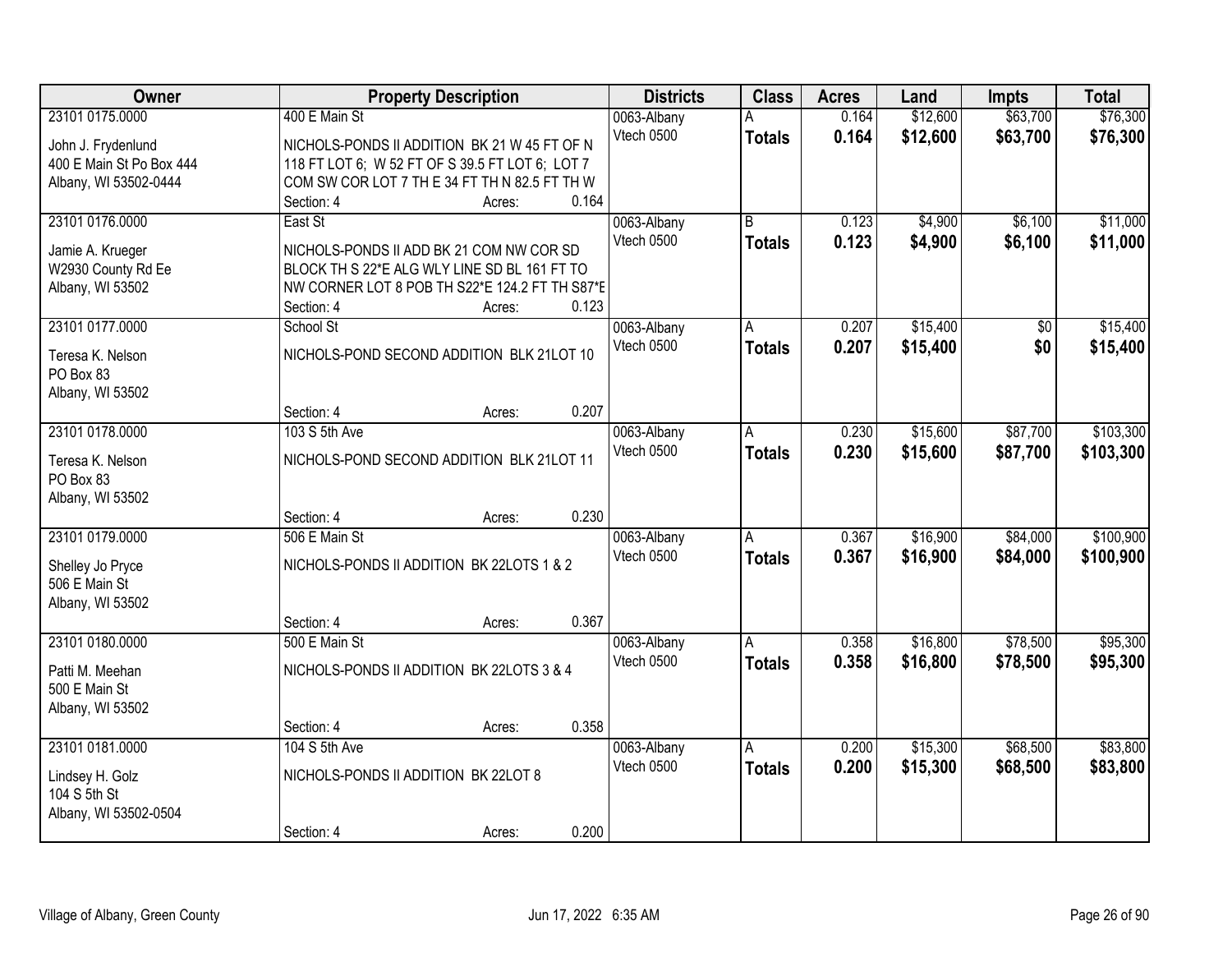| <b>Owner</b>                                                  |                                                              | <b>Property Description</b> |       | <b>Districts</b> | <b>Class</b>    | <b>Acres</b> | Land     | <b>Impts</b> | <b>Total</b> |
|---------------------------------------------------------------|--------------------------------------------------------------|-----------------------------|-------|------------------|-----------------|--------------|----------|--------------|--------------|
| 23101 0182.0000                                               | 102 S 5th Ave                                                |                             |       | 0063-Albany      |                 | 0.200        | \$15,300 | \$70,600     | \$85,900     |
| Fritz C. Sandlin<br>102 S 5th Ave<br>Albany, WI 53502         | NICHOLS & PONDS SECOND ADDITION BLOCK 22<br>LOT <sub>5</sub> |                             |       | Vtech 0500       | <b>Totals</b>   | 0.200        | \$15,300 | \$70,600     | \$85,900     |
|                                                               | Section: 4                                                   | Acres:                      | 0.200 |                  |                 |              |          |              |              |
| 23101 0183.0000                                               | 501 5th St                                                   |                             |       | 0063-Albany      | A               | 0.400        | \$17,300 | \$86,100     | \$103,400    |
| John P. Ochsner<br>W2763 State Rd 59<br>Monroe, WI 53566-9573 | NICHOLS-PONDS II ADDITION BLOCK 22LOTS 6 & 7                 |                             |       | Vtech 0500       | <b>Totals</b>   | 0.400        | \$17,300 | \$86,100     | \$103,400    |
|                                                               | Section: 4                                                   | Acres:                      | 0.400 |                  |                 |              |          |              |              |
| 23101 0184.0000                                               | 502 5th St                                                   |                             |       | 0063-Albany      | A               | 0.400        | \$17,300 | \$69,600     | \$86,900     |
| Luvina Rice<br>502 5th St<br>Albany, WI 53502                 | NICHOLS & PONDS 2ND ADDITION BLOCK 23 LOTS<br>1&4            |                             |       | Vtech 0500       | <b>Totals</b>   | 0.400        | \$17,300 | \$69,600     | \$86,900     |
|                                                               | Section: 4                                                   | Acres:                      | 0.400 |                  |                 |              |          |              |              |
| 23101 0185.0000                                               | 500 5th St                                                   |                             |       | 0063-Albany      | $\overline{X4}$ | 0.400        | \$0      | \$0          | \$0          |
| Albany School District No 8<br>400 5th St<br>Albany, WI 53502 | NICHOLS-PONDS II ADDITION BK 23LOTS 2 & 3                    |                             |       | Vtech 0500       | <b>Totals</b>   | 0.400        | \$0      | \$0          | \$0          |
|                                                               | Section: 4                                                   | Acres:                      | 0.400 |                  |                 |              |          |              |              |
| 23101 0186.0000                                               | 205 S Summit St                                              |                             |       | 0063-Albany      | A               | 0.400        | \$17,300 | \$169,400    | \$186,700    |
| Kyle J. Seitz<br>205 S Summit St<br>Albany, WI 53502          | NICHOLS-PONDS II ADDITION BLOCK 23LOTS 5 & 8                 |                             |       | Vtech 0500       | <b>Totals</b>   | 0.400        | \$17,300 | \$169,400    | \$186,700    |
|                                                               | Section: 4                                                   | Acres:                      | 0.400 |                  |                 |              |          |              |              |
| 23101 0187.0000                                               | 202 S 5th Ave                                                |                             |       | 0063-Albany      | Α               | 0.200        | \$15,300 | \$52,700     | \$68,000     |
| Todd W. Mueller<br>202 S 5th Ave<br>Albany, WI 53502          | NICHOLS-PONDS II ADDITION BLOCK 23 LOT 6                     |                             |       | Vtech 0500       | <b>Totals</b>   | 0.200        | \$15,300 | \$52,700     | \$68,000     |
|                                                               | Section: 4                                                   | Acres:                      | 0.200 |                  |                 |              |          |              |              |
| 23101 0188,0000                                               | 204 S 5th Ave                                                |                             |       | 0063-Albany      | A               | 0.200        | \$15,300 | \$77,700     | \$93,000     |
| Michael Yang<br>204 S 5th Ave<br>Albany, WI 53502             | NICHOL'S AND POND'S SECOND ADDITION BLOCK<br>23LOT 7         |                             |       | Vtech 0500       | <b>Totals</b>   | 0.200        | \$15,300 | \$77,700     | \$93,000     |
|                                                               | Section: 4                                                   | Acres:                      | 0.200 |                  |                 |              |          |              |              |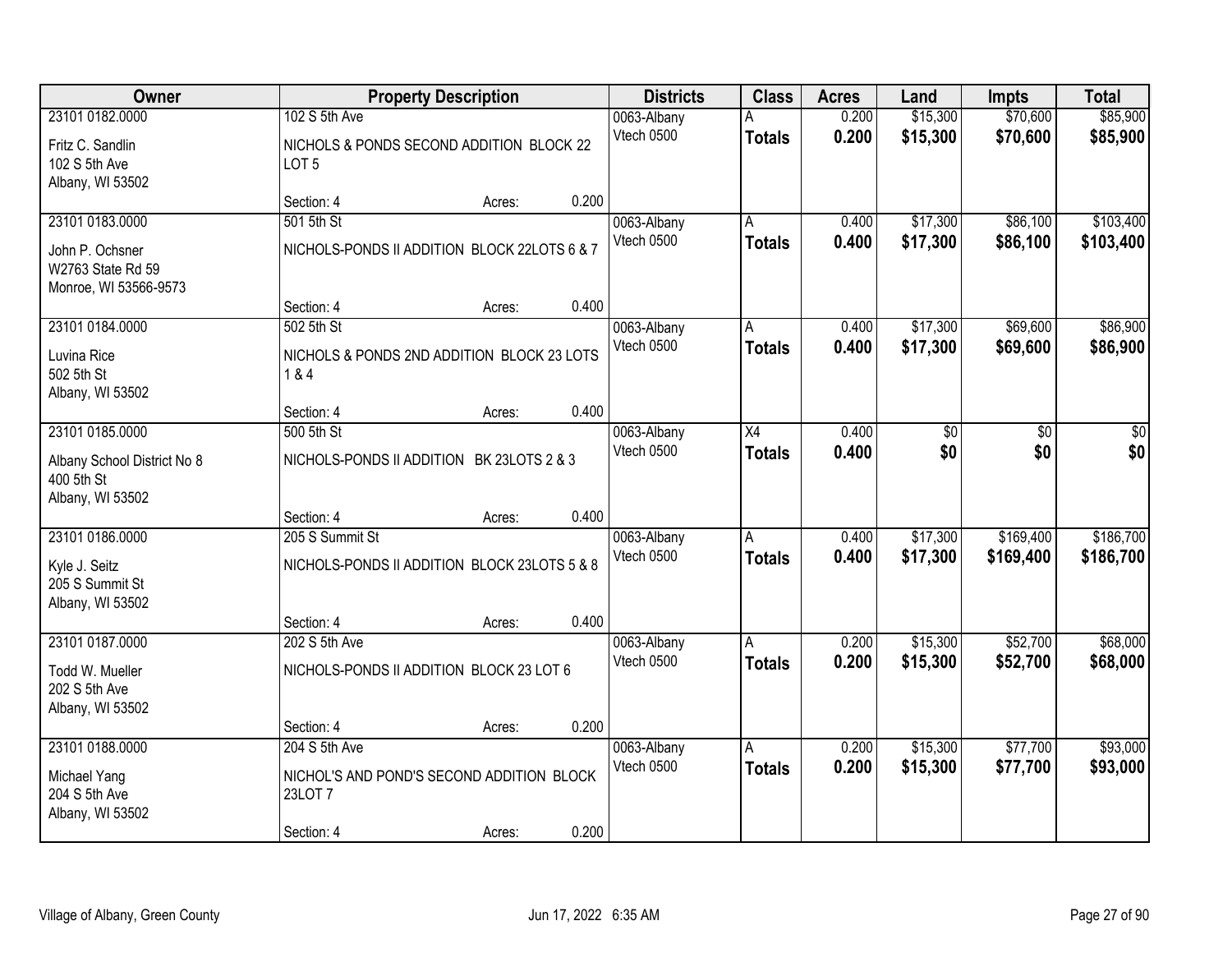| Owner                                                     |                                                   | <b>Property Description</b>                      |               | <b>Districts</b> | <b>Class</b>    | <b>Acres</b> | Land            | <b>Impts</b>    | <b>Total</b>     |
|-----------------------------------------------------------|---------------------------------------------------|--------------------------------------------------|---------------|------------------|-----------------|--------------|-----------------|-----------------|------------------|
| 23101 0189,0000                                           | 400 S 5th Ave                                     |                                                  |               | 0063-Albany      | X4              | 1.540        | $\overline{50}$ | $\overline{50}$ | $\overline{30}$  |
| Albany School District No 8                               | LOTS 11 & 12 EXEMPT                               | NICHOLS-PONDS II ADD BK 24LOTS 1 & 2 LOTS 7 & 8  |               | Vtech 0500       | <b>Totals</b>   | 1.540        | \$0             | \$0             | \$0              |
| Albany, WI 53502                                          |                                                   |                                                  |               |                  |                 |              |                 |                 |                  |
|                                                           | Section: 4                                        | Acres:                                           | 1.540         |                  |                 |              |                 |                 |                  |
| 23101 0190.0000                                           | School St                                         |                                                  |               | 0063-Albany      | $\overline{X4}$ | 0.810        | \$0             | $\overline{50}$ | \$0              |
| School District No 8<br>400 School St<br>Albany, WI 53502 | <b>EXEMPT</b>                                     | NICHOLS-PONDS II ADD BK 24 LOTS 3, 4, 5 & 6      |               | Vtech 0500       | <b>Totals</b>   | 0.810        | \$0             | \$0             | \$0              |
|                                                           | Section: 4                                        | Acres:                                           | 0.810         |                  |                 |              |                 |                 |                  |
| 23101 0191.0000                                           | East St                                           |                                                  |               | 0063-Albany      | X4              | 0.170        | \$0             | \$0             | $\overline{50}$  |
| School District No 8<br>400 School St<br>Albany, WI 53502 | NICHOLS-PONDS II ADD BK 24LOT 10<br><b>EXEMPT</b> |                                                  |               | Vtech 0500       | <b>Totals</b>   | 0.170        | \$0             | \$0             | \$0              |
|                                                           | Section: 4                                        | Acres:                                           | 0.170         |                  |                 |              |                 |                 |                  |
| 23101 0192.0000                                           | East St                                           |                                                  |               | 0063-Albany      | X4              | 0.300        | $\overline{50}$ | \$0             | $\sqrt{50}$      |
| School District No 8<br>400 School St<br>Albany, WI 53502 | NICHOLS-PONDS II ADD BK 24 LOT 9                  |                                                  | <b>EXEMPT</b> | Vtech 0500       | <b>Totals</b>   | 0.300        | \$0             | \$0             | \$0              |
|                                                           | Section: 4                                        | Acres:                                           | 0.300         |                  |                 |              |                 |                 |                  |
| 23101 0193.0000                                           | 5th Ave                                           |                                                  |               | 0063-Albany      | $\overline{X4}$ | 0.200        | $\overline{50}$ | \$0             | $\sqrt{50}$      |
| School District No 8                                      |                                                   | NICHOLS-PONDS II ADD BK 25 LOT 2 EXEMPT          |               | Vtech 0500       | <b>Totals</b>   | 0.200        | \$0             | \$0             | \$0              |
| 400 School St                                             |                                                   |                                                  |               |                  |                 |              |                 |                 |                  |
| Albany, WI 53502                                          |                                                   |                                                  |               |                  |                 |              |                 |                 |                  |
|                                                           | Section: 4                                        | Acres:                                           | 0.200         |                  |                 |              |                 |                 |                  |
| 23101 0194.0000                                           | 400 S 5th Ave                                     |                                                  |               | 0063-Albany      | X4              | 1.190        | $\overline{50}$ | \$0             | $\overline{\$0}$ |
| Albany School District No 8                               | 33 FT LOT 7 N 33 FT LOT 8 EXEMPT                  | NICHOLS-PONDS II ADD BK 25 LOTS 1, 3, 4, 5 & 6 N |               | Vtech 0500       | <b>Totals</b>   | 1.190        | \$0             | \$0             | \$0              |
| Albany, WI 53502                                          |                                                   |                                                  |               |                  |                 |              |                 |                 |                  |
|                                                           | Section: 4                                        | Acres:                                           | 1.190         |                  |                 |              |                 |                 |                  |
| 23101 0195.0000                                           | 5th Ave                                           |                                                  |               | 0063-Albany      | X5              | 2.210        | $\overline{50}$ | $\overline{30}$ | $\sqrt{30}$      |
| <b>Catholic Cemetery</b>                                  |                                                   | NICHOLS-PONDS II ADDITION BLOCK 25S 33 FT LOT    |               | Vtech 0500       | <b>Totals</b>   | 2.210        | \$0             | \$0             | \$0              |
|                                                           |                                                   | 7 & 8; LOTS 1 INCL 8; ALSO VAC ST LYG BETW BLKS  |               |                  |                 |              |                 |                 |                  |
| Albany, WI 53502                                          | 25 & 26--66 FT X 264 FT EXEMPT                    |                                                  |               |                  |                 |              |                 |                 |                  |
|                                                           | Section: 4                                        | Acres:                                           | 2.210         |                  |                 |              |                 |                 |                  |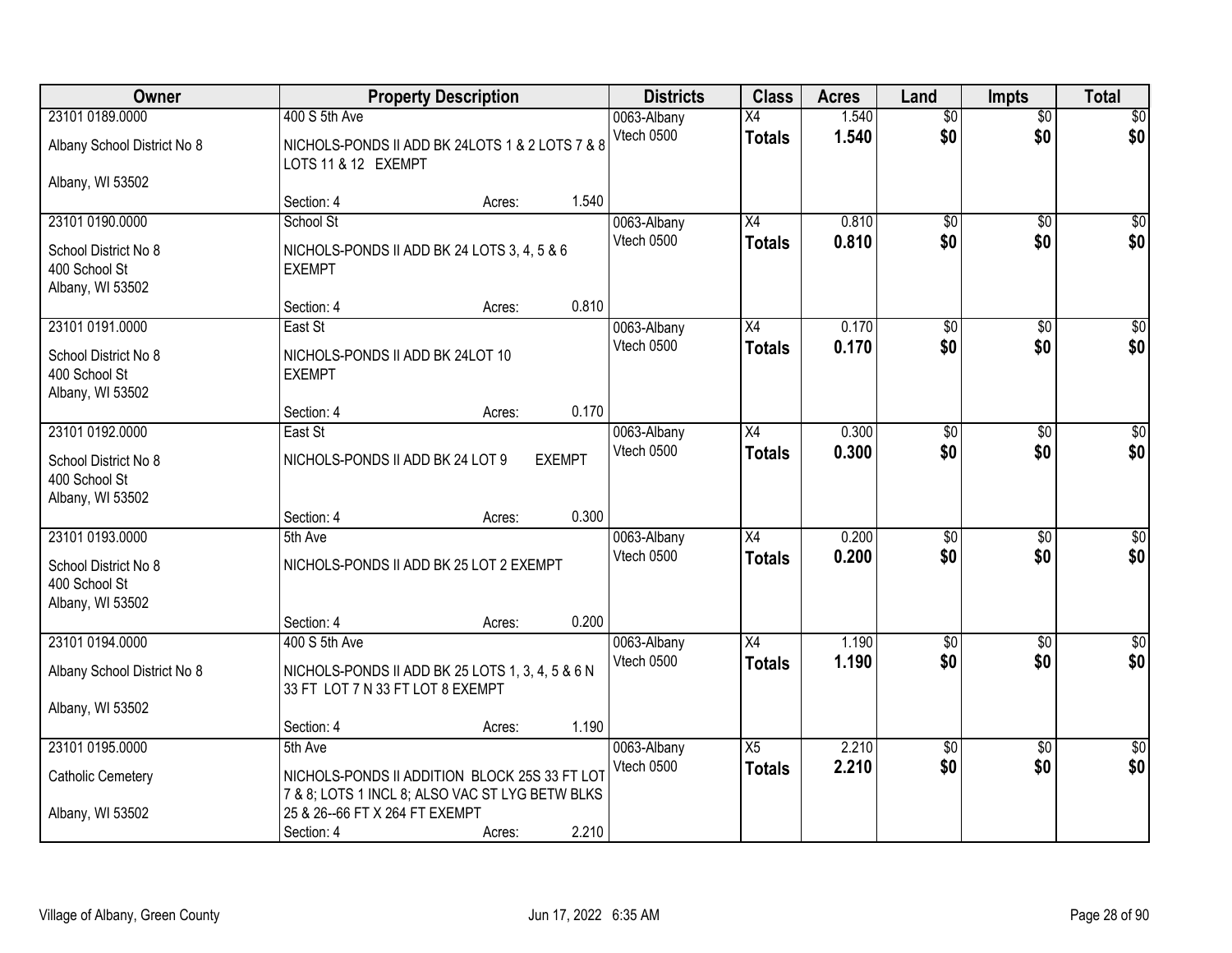| Owner                          |                                                                       | <b>Property Description</b> |       | <b>Districts</b>          | <b>Class</b>  | <b>Acres</b> | Land     | <b>Impts</b> | <b>Total</b> |
|--------------------------------|-----------------------------------------------------------------------|-----------------------------|-------|---------------------------|---------------|--------------|----------|--------------|--------------|
| 23101 0196.0000                | 300 S East St                                                         |                             |       | 0063-Albany               |               | 0.162        | \$12,400 | \$59,800     | \$72,200     |
| James A. Briggs                | NICHOLS-PONDS II ADD                                                  | <b>BLK 27 LOT 2</b>         |       | Vtech 0500                | <b>Totals</b> | 0.162        | \$12,400 | \$59,800     | \$72,200     |
| 101 S Mill St                  |                                                                       |                             |       |                           |               |              |          |              |              |
| Albany, WI 53502               |                                                                       |                             |       |                           |               |              |          |              |              |
|                                | Section: 4                                                            | Acres:                      | 0.162 |                           |               |              |          |              |              |
| 23101 0197.0000                | 301 S 5th Ave                                                         |                             |       | 0063-Albany               | A             | 0.350        | \$16,800 | \$104,100    | \$120,900    |
| Willis B. Nipple               | NICHOLS-PONDS II ADDITION BLOCK 27 LOT 1 & E                          |                             |       | Vtech 0500                | <b>Totals</b> | 0.350        | \$16,800 | \$104,100    | \$120,900    |
| 301 S 5th Ave                  | 60 FT LOT 4; ALSO PRT LOT 4 COM SE COR SD LOT                         |                             |       |                           |               |              |          |              |              |
| Albany, WI 53502               | TH N89*W 60 FT TO POB TH N89*W 43.64 FT TH                            |                             |       |                           |               |              |          |              |              |
|                                | Section: 4                                                            | Acres:                      | 0.350 |                           |               |              |          |              |              |
| 23101 0198.0000                | 302 S East St                                                         |                             |       | 0063-Albany               | A             | 0.168        | \$12,900 | \$66,800     | \$79,700     |
| Michael C. Kollatz             | NICHOLS-PONDS II ADDITION BLOCK 27 LOTS 3 & 4                         |                             |       | Vtech 0500                | <b>Totals</b> | 0.168        | \$12,900 | \$66,800     | \$79,700     |
| 302 S East St                  | EXC E 60 FT LOT 4 & EXC PRT LOT 4 COM SE COR                          |                             |       |                           |               |              |          |              |              |
| Albany, WI 53502               | SD LOT 4 TH N89*W 60 FT POB TH N89*W 43.64 FT                         |                             |       |                           |               |              |          |              |              |
|                                | Section: 4                                                            | Acres:                      | 0.168 |                           |               |              |          |              |              |
| 23101 0199.0000                | 304 S East St                                                         |                             |       | 0063-Albany               | A             | 0.295        | \$16,200 | \$67,500     | \$83,700     |
| John Disch                     |                                                                       |                             |       | Vtech 0500                | <b>Totals</b> | 0.295        | \$16,200 | \$67,500     | \$83,700     |
| 304 S E Street Box 435         | NICHOLS-PONDS II ADDITION BK 27CERT OF<br>SURVEY (V4-P107) LOTS 5 & 6 |                             |       |                           |               |              |          |              |              |
| Albany, WI 53502               |                                                                       |                             |       |                           |               |              |          |              |              |
|                                | Section: 4                                                            | Acres:                      | 0.295 |                           |               |              |          |              |              |
| 23101 0200.0000                | 306 S East St                                                         |                             |       | 0063-Albany               | A             | 0.314        | \$16,400 | \$73,500     | \$89,900     |
|                                |                                                                       |                             |       | Vtech 0500                | <b>Totals</b> | 0.314        | \$16,400 | \$73,500     | \$89,900     |
| Philip L. Jones<br>PO Box 166  | NICHOLS-PONDS II ADD BK 27 PLAT OF SURVEY                             |                             |       |                           |               |              |          |              |              |
| Albany, WI 53502               | (V4-P86) LOTS 7 & 8                                                   |                             |       |                           |               |              |          |              |              |
|                                | Section: 4                                                            | Acres:                      | 0.314 |                           |               |              |          |              |              |
| 23101 0201.0000                | 308 S East St                                                         |                             |       | 0063-Albany               | A             | 0.170        | \$13,000 | \$87,600     | \$100,600    |
|                                |                                                                       |                             |       | Vtech 0500                | <b>Totals</b> | 0.170        | \$13,000 | \$87,600     | \$100,600    |
| Knutson Revocable Trust        | NICHOLS & PONDS II ADD BLOCK 27LOTS 9 & 10                            |                             |       |                           |               |              |          |              |              |
| Ella M Knutson Trustee         | EXC E 75 FT OF LOT 9                                                  |                             |       |                           |               |              |          |              |              |
| PO Box 484<br>Albany, WI 53502 | Section: 4                                                            |                             | 0.170 |                           |               |              |          |              |              |
| 23101 0202.0000                | 310 S East St                                                         | Acres:                      |       |                           | A             | 0.221        | \$15,500 | \$54,100     | \$69,600     |
|                                |                                                                       |                             |       | 0063-Albany<br>Vtech 0500 |               | 0.221        | \$15,500 | \$54,100     | \$69,600     |
| Jeffrey J. Shapiro             | NICHOLS-PONDS II ADDITION BK 27LOTS 11 & 12                           |                             |       |                           | <b>Totals</b> |              |          |              |              |
| 310 S East St                  | <b>EXC 55 FT LOT 12</b>                                               |                             |       |                           |               |              |          |              |              |
| Albany, WI 53502               |                                                                       |                             |       |                           |               |              |          |              |              |
|                                | Section: 4                                                            | Acres:                      | 0.221 |                           |               |              |          |              |              |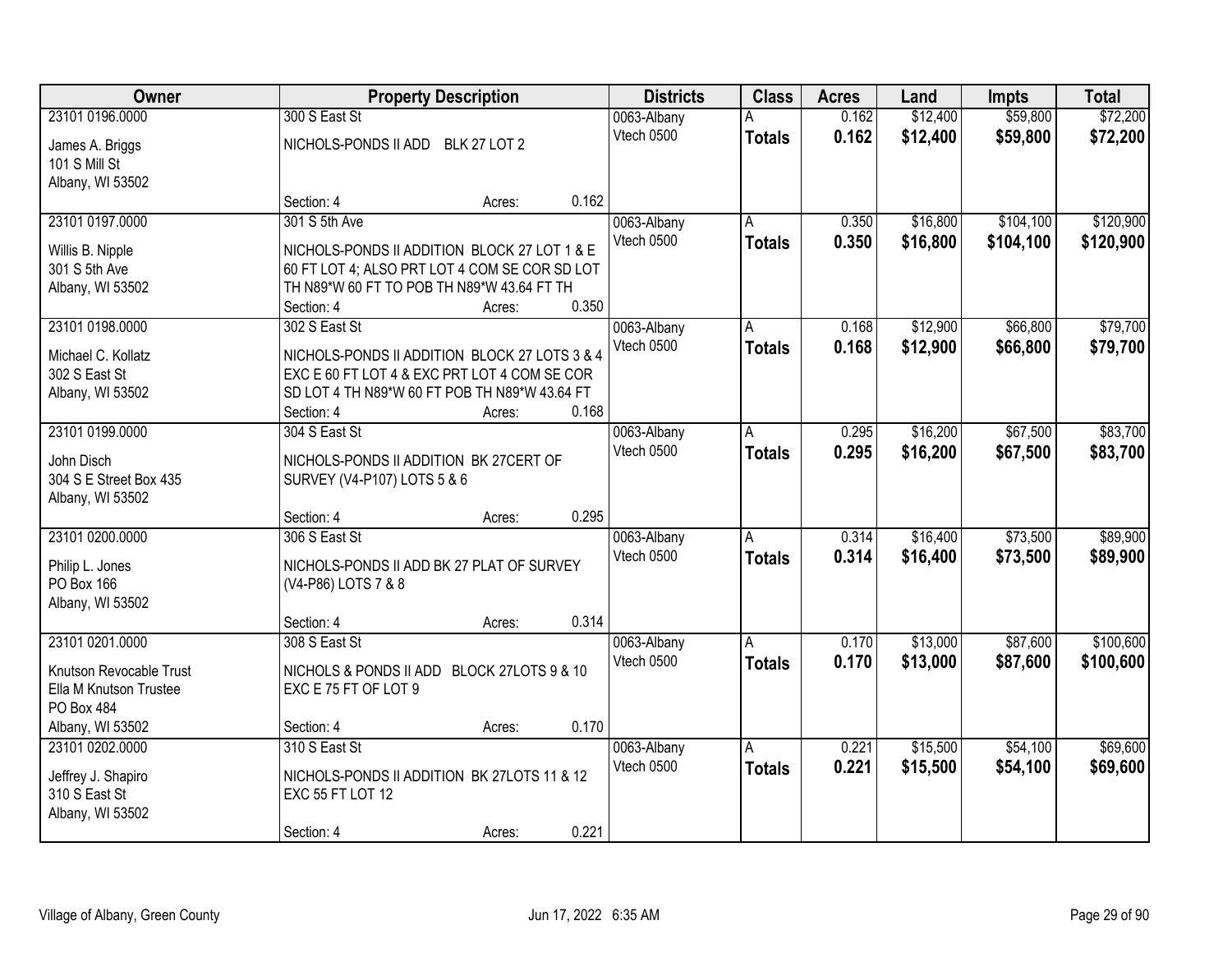| Owner                             | <b>Property Description</b>                     | <b>Districts</b> | <b>Class</b>  | <b>Acres</b> | Land            | <b>Impts</b>    | <b>Total</b> |
|-----------------------------------|-------------------------------------------------|------------------|---------------|--------------|-----------------|-----------------|--------------|
| 23101 0203.0000                   | 307 S 5th Ave                                   | 0063-Albany      |               | 0.298        | \$16,300        | \$107,700       | \$124,000    |
| Garrett S. O'Mara                 | NICHOLS PONDS SECOND ADDITION BLOCK 27PRT       | Vtech 0500       | <b>Totals</b> | 0.298        | \$16,300        | \$107,700       | \$124,000    |
| 307 S 5th Ave                     | LOT 12 BGN NE COR LOT 12 TH W ALG N LOT LN SD   |                  |               |              |                 |                 |              |
| Albany, WI 53502                  | LOT 55 FT TH SELY TO PT ON S LOT LN 55 FT W OF  |                  |               |              |                 |                 |              |
|                                   | 0.298<br>Section: 4<br>Acres:                   |                  |               |              |                 |                 |              |
| 23101 0204.0000                   | 301 S East St                                   | 0063-Albany      | A             | 0.198        | \$15,200        | \$47,000        | \$62,200     |
|                                   |                                                 | Vtech 0500       | <b>Totals</b> | 0.198        | \$15,200        | \$47,000        | \$62,200     |
| Mary A. Koch                      | NICHOLS-PONDS II ADDITION BLOCK 28E 107 FT      |                  |               |              |                 |                 |              |
| PO Box 271                        | LOT <sub>1</sub>                                |                  |               |              |                 |                 |              |
| Albany, WI 53502                  |                                                 |                  |               |              |                 |                 |              |
|                                   | 0.198<br>Section: 4<br>Acres:                   |                  |               |              |                 |                 |              |
| 23101 0205.0000                   | 302 Vinton St                                   | 0063-Albany      | A             | 0.324        | \$16,500        | \$80,200        | \$96,700     |
| Tammy J. Blumer                   | NICHOLS-PONDS II ADD BK 28 W 33 FT LOT 1 & E 60 | Vtech 0500       | <b>Totals</b> | 0.324        | \$16,500        | \$80,200        | \$96,700     |
| 302 Vinton St                     | FT LOT 2 & E 60 FT LOT 3                        |                  |               |              |                 |                 |              |
| Albany, WI 53502                  |                                                 |                  |               |              |                 |                 |              |
|                                   | 0.324<br>Section: 4<br>Acres:                   |                  |               |              |                 |                 |              |
| 23101 0206.0000                   | 300 Vinton St                                   | 0063-Albany      | A             | 0.287        | \$13,300        | \$107,400       | \$120,700    |
|                                   |                                                 | Vtech 0500       | <b>Totals</b> | 0.287        | \$13,300        | \$107,400       | \$120,700    |
| Bobbie J. Hulbert                 | NICHOLS-PONDS II ADDITION BLOCK 28LOTS 2, 3, 8  |                  |               |              |                 |                 |              |
| 300 Vinton St                     | 4 EXC 60 FT OFF EAST SIDE; ALSO EXC 33 FT OFF S |                  |               |              |                 |                 |              |
| Albany, WI 53502                  | SD OF LOT 4<br>0.287                            |                  |               |              |                 |                 |              |
|                                   | Section: 4<br>Acres:                            |                  |               |              |                 |                 |              |
| 23101 0207.0000                   | 302 S Mechanic St                               | 0063-Albany      | C             | 0.142        | $\overline{50}$ | $\overline{50}$ | \$0          |
| Roenneburg Revocable Living Trust | NICHOLS-PONDS II ADDITION BLOCK 28 S 33 FT OF   | Vtech 0500       | <b>Totals</b> | 0.142        | \$0             | \$0             | \$0          |
| 101 N Taylor St                   | W 68 FT LOT 4 & E 60 FT LOT 4 (STATE ASSESSED)  |                  |               |              |                 |                 |              |
| Albany, WI 53502-9709             |                                                 |                  |               |              |                 |                 |              |
|                                   | 0.142<br>Section: 4<br>Acres:                   |                  |               |              |                 |                 |              |
| 23101 0208.0000                   | 303 S East St                                   | 0063-Albany      | A             | 0.367        | \$16,900        | \$63,000        | \$79,900     |
| Logan Swanson                     | NICHOLS AND PONDS SECOND ADDITION BLOCK         | Vtech 0500       | <b>Totals</b> | 0.367        | \$16,900        | \$63,000        | \$79,900     |
| 303 S East St                     |                                                 |                  |               |              |                 |                 |              |
| Albany, WI 53502                  | 28 LOTS 5 & 6                                   |                  |               |              |                 |                 |              |
|                                   | 0.367<br>Section: 4                             |                  |               |              |                 |                 |              |
| 23101 0209.0000                   | Acres:<br>304 S Mechanic St                     | 0063-Albany      | A             | 0.152        | \$11,600        | \$19,800        | \$31,400     |
|                                   |                                                 |                  |               |              |                 |                 |              |
| James C. Torrez                   | NICHOLS-PONDS II ADD BLK 28 LOT 7               | Vtech 0500       | <b>Totals</b> | 0.152        | \$11,600        | \$19,800        | \$31,400     |
| PO Box 6736                       |                                                 |                  |               |              |                 |                 |              |
| Monona, WI 53176                  |                                                 |                  |               |              |                 |                 |              |
|                                   | 0.152<br>Section: 4<br>Acres:                   |                  |               |              |                 |                 |              |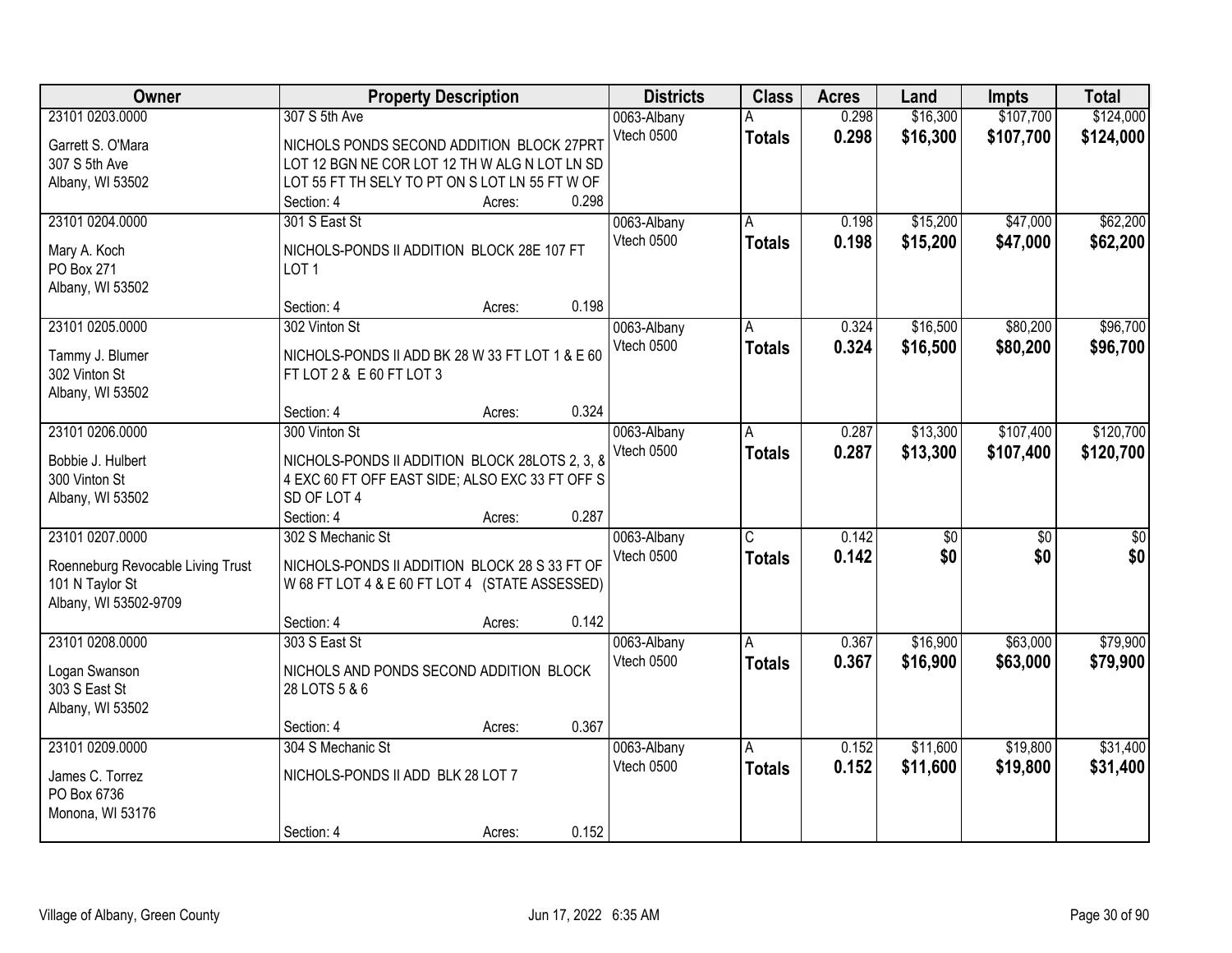| Owner                                                                        | <b>Property Description</b>                                                                                      |        |       | <b>Districts</b>          | <b>Class</b>       | <b>Acres</b>   | Land                 | <b>Impts</b>           | <b>Total</b>           |
|------------------------------------------------------------------------------|------------------------------------------------------------------------------------------------------------------|--------|-------|---------------------------|--------------------|----------------|----------------------|------------------------|------------------------|
| 23101 0210.0000<br>Dylan T. Mckinney<br>305 S East St<br>Albany, WI 53502    | 305 S East St<br>NICHOLS-PONDS II ADDITION BLOCK 28LOT 9 & N 8<br>FT LOT 10                                      |        |       | 0063-Albany<br>Vtech 0500 | <b>Totals</b>      | 0.229<br>0.229 | \$15,600<br>\$15,600 | \$67,900<br>\$67,900   | \$83,500<br>\$83,500   |
|                                                                              | Section: 4                                                                                                       | Acres: | 0.229 |                           |                    |                |                      |                        |                        |
| 23101 0211.0000<br>Emily J. Kammerud<br>307 S East St<br>Albany, WI 53502    | 307 S East St<br>NICHOLS & POND'S SECOND ADDITION BLOCK 28<br>LOT 10; EXC N 8 FT                                 |        |       | 0063-Albany<br>Vtech 0500 | <b>Totals</b>      | 0.194<br>0.194 | \$14,900<br>\$14,900 | \$63,000<br>\$63,000   | \$77,900<br>\$77,900   |
|                                                                              | Section: 28                                                                                                      | Acres: | 0.194 |                           |                    |                |                      |                        |                        |
| 23101 0212.0000<br>Jeff Kehm<br>PO Box 54<br>Albany, WI 53502                | Mechanic St<br>NICHOLS-PONDS II ADD BLK 28 LOT 8 & N 8 FT LOT<br>11                                              |        |       | 0063-Albany<br>Vtech 0500 | A<br><b>Totals</b> | 0.181<br>0.181 | \$13,900<br>\$13,900 | $\overline{50}$<br>\$0 | \$13,900<br>\$13,900   |
|                                                                              | Section: 4                                                                                                       | Acres: | 0.181 |                           |                    |                |                      |                        |                        |
| 23101 0213.0000<br>Bryan D. Morell<br>308 S Mechanic St<br>Albany, WI 53502  | 308 S Mechanic St<br>NICHOLS-PONDS SECOND ADDITION BLOCK 28LOT<br>11 EXC N 8 FT                                  |        |       | 0063-Albany<br>Vtech 0500 | A<br><b>Totals</b> | 0.159<br>0.159 | \$12,200<br>\$12,200 | \$100,100<br>\$100,100 | \$112,300<br>\$112,300 |
|                                                                              | Section: 4                                                                                                       | Acres: | 0.159 |                           |                    |                |                      |                        |                        |
| 23101 0214.0000<br>David H. Bristow<br>310 S Mechanic St<br>Albany, WI 53502 | 310 S Mechanic St<br>NICHOLS-PONDS II ADDITION BLK 28CSM 4132<br>(V16-P185) LOT 1 BNG PRT SW4 NE4                |        |       | 0063-Albany<br>Vtech 0500 | A<br><b>Totals</b> | 0.212<br>0.212 | \$15,400<br>\$15,400 | \$73,100<br>\$73,100   | \$88,500<br>\$88,500   |
|                                                                              | Section: 28                                                                                                      | Acres: | 0.212 |                           |                    |                |                      |                        |                        |
| 23101 0215,0000<br><b>Beau York</b><br>303 E State St<br>Albany, WI 53502    | 303 E State St<br>CSM 4132 (V16-P185) LOT 2 BNG PRT LOT 13 BLK 28<br>IN NICHOLS-PONDS SECOND ADDITION IN SW4 NE4 |        |       | 0063-Albany<br>Vtech 0500 | A<br><b>Totals</b> | 0.282<br>0.282 | \$16,100<br>\$16,100 | \$72,900<br>\$72,900   | \$89,000<br>\$89,000   |
|                                                                              | Section: 28                                                                                                      | Acres: | 0.282 |                           |                    |                |                      |                        |                        |
| 23101 0216.0000<br>Troy M. Shrader<br>201 S Mechanic St<br>Albany, WI 53502  | 201 S Mechanic St<br>NICHOLS-PONDS II ADDITION BK 29 LOTS 1 & 4<br>Section: 4                                    | Acres: | 0.333 | 0063-Albany<br>Vtech 0500 | А<br><b>Totals</b> | 0.333<br>0.333 | \$14,800<br>\$14,800 | \$51,200<br>\$51,200   | \$66,000<br>\$66,000   |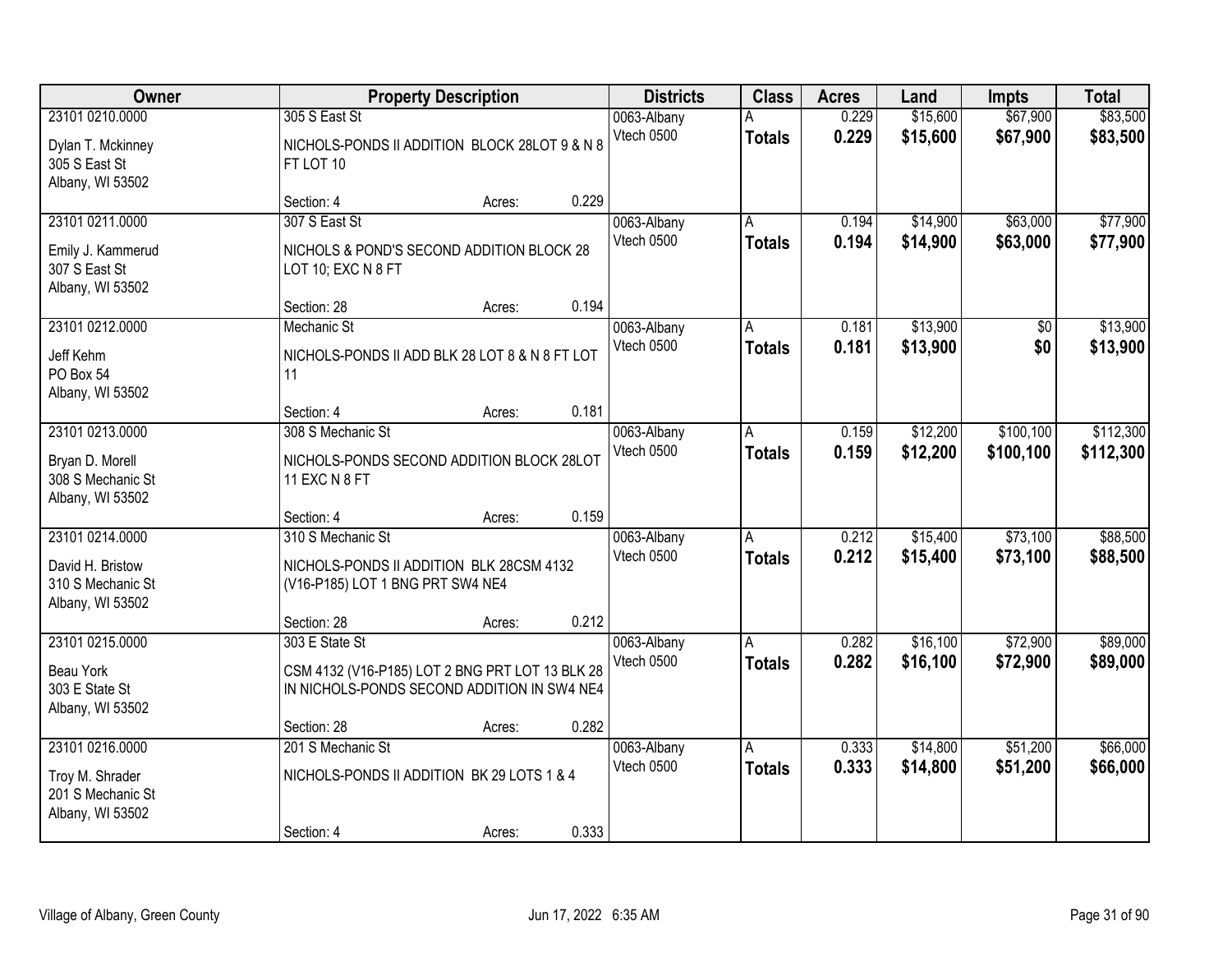| Owner                                  | <b>Property Description</b>                       | <b>Districts</b>          | <b>Class</b>  | <b>Acres</b> | Land     | <b>Impts</b> | <b>Total</b> |
|----------------------------------------|---------------------------------------------------|---------------------------|---------------|--------------|----------|--------------|--------------|
| 23101 0217.0000                        | 207 E Nichols St                                  | 0063-Albany               |               | 0.077        | \$5,900  | \$51,900     | \$57,800     |
| Leslie S. Schulz                       | NICHOLS-PONDS II ADDITION BLOCK 29E 51 FT LOT     | Vtech 0500                | <b>Totals</b> | 0.077        | \$5,900  | \$51,900     | \$57,800     |
| PO Box 368                             | $\overline{2}$                                    |                           |               |              |          |              |              |
| Albany, WI 53502                       |                                                   |                           |               |              |          |              |              |
|                                        | 0.077<br>Section: 4<br>Acres:                     |                           |               |              |          |              |              |
| 23101 0218.0000                        | 200 S Water St                                    | 0063-Albany               |               | 0.100        | \$7,700  | \$47,100     | \$54,800     |
|                                        | NICHOLS-PONDS II ADDITION BLOCK 29 W1/2 OF        | Vtech 0500                | <b>Totals</b> | 0.100        | \$7,700  | \$47,100     | \$54,800     |
| <b>Heather Holst</b><br>200 S Water St | LOT <sub>2</sub>                                  |                           |               |              |          |              |              |
| Albany, WI 53502                       |                                                   |                           |               |              |          |              |              |
|                                        | 0.100<br>Section: 4<br>Acres:                     |                           |               |              |          |              |              |
| 23101 0219.0000                        | 202 S Water St                                    | 0063-Albany               | A             | 0.164        | \$12,600 | \$54,400     | \$67,000     |
|                                        |                                                   | Vtech 0500                | <b>Totals</b> | 0.164        | \$12,600 | \$54,400     | \$67,000     |
| Michael R. Helley<br>202 S Water St    | NICHOLS-PONDS II ADDITION BK 29LOT 3              |                           |               |              |          |              |              |
| Albany, WI 53502                       |                                                   |                           |               |              |          |              |              |
|                                        | 0.164<br>Section: 4<br>Acres:                     |                           |               |              |          |              |              |
| 23101 0220.0000                        | 301 S Mechanic St                                 | 0063-Albany               | A             | 0.345        | \$13,700 | \$88,600     | \$102,300    |
|                                        |                                                   | Vtech 0500                | <b>Totals</b> | 0.345        | \$13,700 | \$88,600     | \$102,300    |
| Patrick C. Andreas                     | NICHOLS AND PONDS II ADDITION BLOCK 29PRT         |                           |               |              |          |              |              |
| 301 S Mechanic St                      | LOTS 5 & 8 BEG NW COR LOT 5 TH SELY ALG W LN      |                           |               |              |          |              |              |
| Albany, WI 53502                       | LOT 5 57 FT TH N66*E 6 FT TH SELY PARL WITH W     |                           |               |              |          |              |              |
|                                        | 0.345<br>Section: 4<br>Acres:<br>206 S Water St   |                           |               | 0.166        |          |              |              |
| 23101 0221.0000                        |                                                   | 0063-Albany<br>Vtech 0500 | A             |              | \$11,700 | \$64,200     | \$75,900     |
| Phern G. Phillips                      | NICHOLS-PONDS II ADD BK 29 LOT 7; ALSO PRT        |                           | <b>Totals</b> | 0.166        | \$11,700 | \$64,200     | \$75,900     |
| 206 S Water St                         | LOTS 5, 6 & 8 DESC AS: COM SW COR LOT 6 TH        |                           |               |              |          |              |              |
| Albany, WI 53502                       | N36*W 11.25 FT N56*E 69.79 FT N74*E 26.5 FT TO PT |                           |               |              |          |              |              |
|                                        | 0.166<br>Section: 4<br>Acres:                     |                           |               |              |          |              |              |
| 23101 0222.0000                        | 204 S Water St                                    | 0063-Albany               | A             | 0.172        | \$13,200 | \$89,100     | \$102,300    |
| Charles W. Vaughn                      | NICHOLS-PONDS II ADDITION BK 29BEG SW COR L       | Vtech 0500                | <b>Totals</b> | 0.172        | \$13,200 | \$89,100     | \$102,300    |
| 204 S Water St                         | 6 N36*4'W ALG WLY SD L 6 11.25 FT POB N56*56'E    |                           |               |              |          |              |              |
| Albany, WI 53502                       | 69.79 FT N74*14'E 26.5 FT NWLY ALG E SD L 6 TO NE |                           |               |              |          |              |              |
|                                        | 0.172<br>Section: 4<br>Acres:                     |                           |               |              |          |              |              |
| 23101 0223,0000                        | 208 S Water St                                    | 0063-Albany               | A             | 0.321        | \$9,100  | \$41,300     | \$50,400     |
| Alison I. Phillips                     | NICHOLS-PONDS II ADDITION BLOCK 29LOTS 9 & 10     | Vtech 0500                | <b>Totals</b> | 0.321        | \$9,100  | \$41,300     | \$50,400     |
| 206 S Water St                         | (POS V4-P154)                                     |                           |               |              |          |              |              |
| Albany, WI 53502                       |                                                   |                           |               |              |          |              |              |
|                                        | 0.321<br>Section: 4<br>Acres:                     |                           |               |              |          |              |              |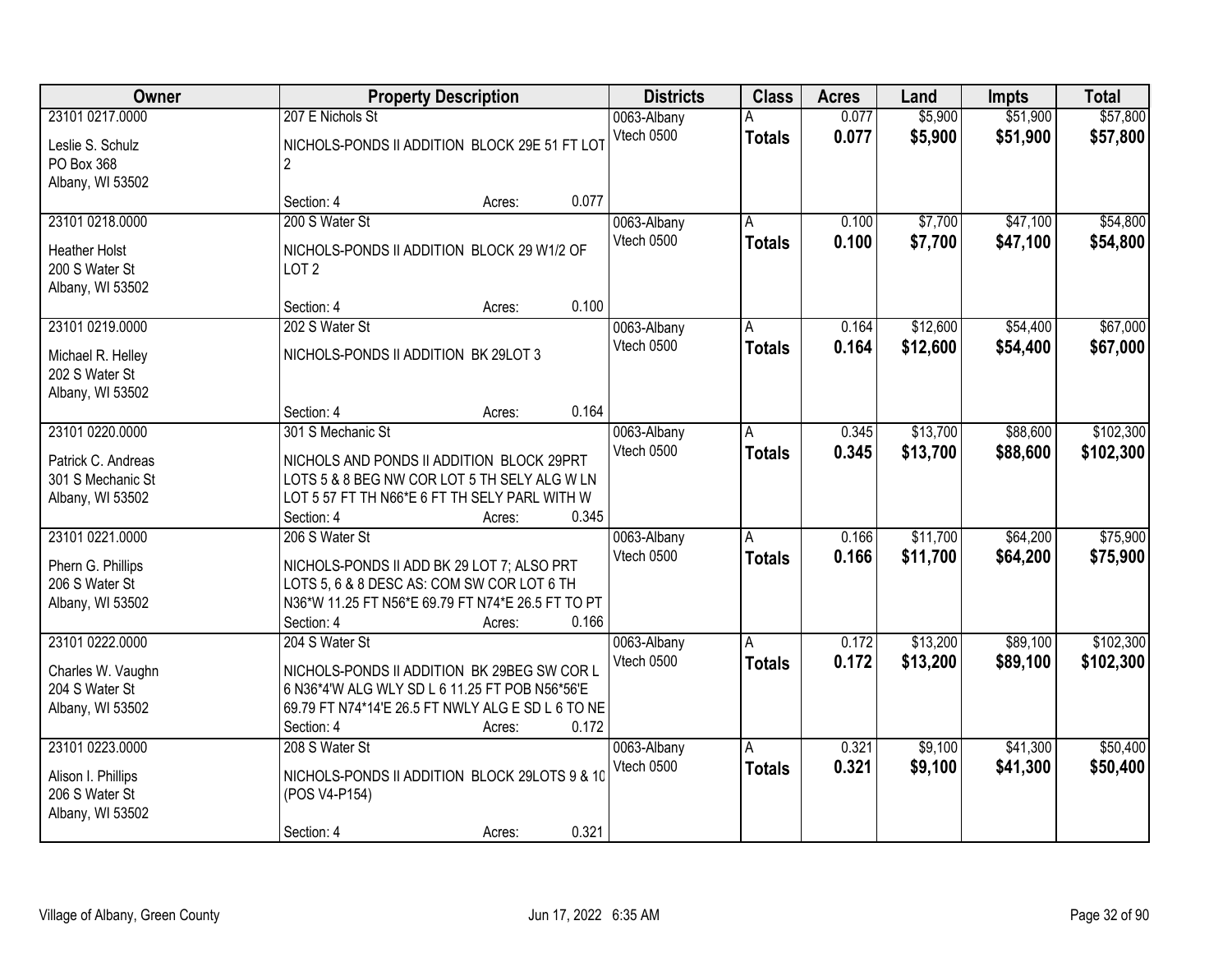| Owner                         |                                                   | <b>Property Description</b>                    |        | <b>Districts</b>          | <b>Class</b>             | <b>Acres</b> | Land            | Impts           | <b>Total</b>    |
|-------------------------------|---------------------------------------------------|------------------------------------------------|--------|---------------------------|--------------------------|--------------|-----------------|-----------------|-----------------|
| 23101 0224.0000               | 210 S Water St                                    |                                                |        | 0063-Albany               |                          | 0.300        | \$9,000         | \$57,000        | \$66,000        |
| Donald Wolfe                  | NICHOLS-PONDS II ADDITION BLOCK 29LOTS 11 &       |                                                |        | Vtech 0500                | <b>Totals</b>            | 0.300        | \$9,000         | \$57,000        | \$66,000        |
| PO Box 203                    | 12                                                |                                                |        |                           |                          |              |                 |                 |                 |
| Albany, WI 53502              |                                                   |                                                |        |                           |                          |              |                 |                 |                 |
|                               | Section: 4                                        | Acres:                                         | 0.300  |                           |                          |              |                 |                 |                 |
| 23101 0225.0000               | 305 S Mechanic St                                 |                                                |        | 0063-Albany               |                          | 0.373        | \$13,300        | \$92,400        | \$105,700       |
| June Blumer                   | NICHOLS & PONDS II ADDITION BLOCK 29LOTS 13 &     |                                                |        | Vtech 0500                | <b>Totals</b>            | 0.373        | \$13,300        | \$92,400        | \$105,700       |
| 305 S Mechanic Street Box 374 |                                                   | 14 EXC PRT LOT 13 BGN PT NE COR OF BLDG TH     |        |                           |                          |              |                 |                 |                 |
| Albany, WI 53502              | SLY 13 FT TH IN SD DIREC 7 FT BEYOND SW COR       |                                                |        |                           |                          |              |                 |                 |                 |
|                               | Section: 4                                        | Acres:                                         | 0.373  |                           |                          |              |                 |                 |                 |
| 23101 0227.0100               | 4th St                                            |                                                |        | 0063-Albany               | D                        | 13.200       | \$2,900         | \$0             | \$2,900         |
| Atkinson Acres LLC            | RAILROAD ADDITION BLK 1, 2, 7 & 8 LOTS 1 - 8BLK 3 |                                                |        | Vtech 0500                | <b>Totals</b>            | 13.200       | \$2,900         | \$0             | \$2,900         |
| c/o Dennis R. Atkinson        | LOTS 1 - 4; ALSO COM NW COR LOT 6 E 66 FT S 132   |                                                |        |                           |                          |              |                 |                 |                 |
| PO Box 328                    | FT W 30 FT NW POB; ALSO COM NE COR LOT 7 W        |                                                |        |                           |                          |              |                 |                 |                 |
| Albany, WI 53502              | Section: 28                                       | Acres:                                         | 13.200 |                           |                          |              |                 |                 |                 |
| 23101 0229.0000               | <b>Sugar River Pkwy</b>                           |                                                |        | 0063-Albany               | $\overline{\text{X2}}$   | 0.460        | $\overline{50}$ | $\overline{30}$ | $\overline{50}$ |
|                               |                                                   |                                                |        | Vtech 0500                | <b>Totals</b>            | 0.460        | \$0             | \$0             | \$0             |
| Stete of Wisconsin D N R      |                                                   | RAILROAD ADD BLOCK 3 COM 36 FT E OF SW COR     |        |                           |                          |              |                 |                 |                 |
| Box 7921<br>Madison, WI 53707 | 83 FT LOT 7 LOT 8 TID#2 EXEMPT                    | LOT 6 NW TO NW COR S 132 FT E 36 FT POB ALSO V |        |                           |                          |              |                 |                 |                 |
|                               | Section: 5                                        | Acres:                                         | 0.460  |                           |                          |              |                 |                 |                 |
| 23101 0230.0000               | <b>Sugar River Pkwy</b>                           |                                                |        | 0063-Albany               | $\overline{\mathsf{X2}}$ | 0.180        | \$0             | $\overline{50}$ | \$0             |
|                               |                                                   |                                                |        | Vtech 0500                | <b>Totals</b>            | 0.180        | \$0             | \$0             | \$0             |
| State of Wisconsin D N R      | RAILROAD ADD BLOCK 4 LOTS 1, 3 & 4 EXEMPT         |                                                |        |                           |                          |              |                 |                 |                 |
| Box 7921                      |                                                   |                                                |        |                           |                          |              |                 |                 |                 |
| Madison, WI 53707             |                                                   |                                                |        |                           |                          |              |                 |                 |                 |
|                               | Section: 5                                        | Acres:                                         | 0.180  |                           |                          |              |                 |                 |                 |
| 23101 0230.1000               | Cincinnati St                                     |                                                |        | 0063-Albany<br>Vtech 0500 | B                        | 0.190        | \$1,200         | $\sqrt{6}$      | \$1,200         |
| Landmark Services Cooperative | RAILROAD ADD BLOCK 4LOTS 2 & 5                    |                                                |        |                           | <b>Totals</b>            | 0.190        | \$1,200         | \$0             | \$1,200         |
| 1401 Landmark Dr              |                                                   |                                                |        |                           |                          |              |                 |                 |                 |
| Cottage Grove, WI 53527       |                                                   |                                                |        |                           |                          |              |                 |                 |                 |
|                               | Section: 5                                        | Acres:                                         | 0.190  |                           |                          |              |                 |                 |                 |
| 23101 0231.0000               | Cincinnati St                                     |                                                |        | 0063-Albany               | $\overline{X4}$          | 0.150        | $\sqrt{$0}$     | $\overline{50}$ | $\overline{30}$ |
| Village of Albany             | RAILROAD ADD BLOCK 4 LOT 6 EXEMPT                 |                                                |        | Vtech 0500                | <b>Totals</b>            | 0.150        | \$0             | \$0             | \$0             |
| 206 N Water St                |                                                   |                                                |        |                           |                          |              |                 |                 |                 |
| Albany, WI 53502              |                                                   |                                                |        |                           |                          |              |                 |                 |                 |
|                               | Section: 5                                        | Acres:                                         | 0.150  |                           |                          |              |                 |                 |                 |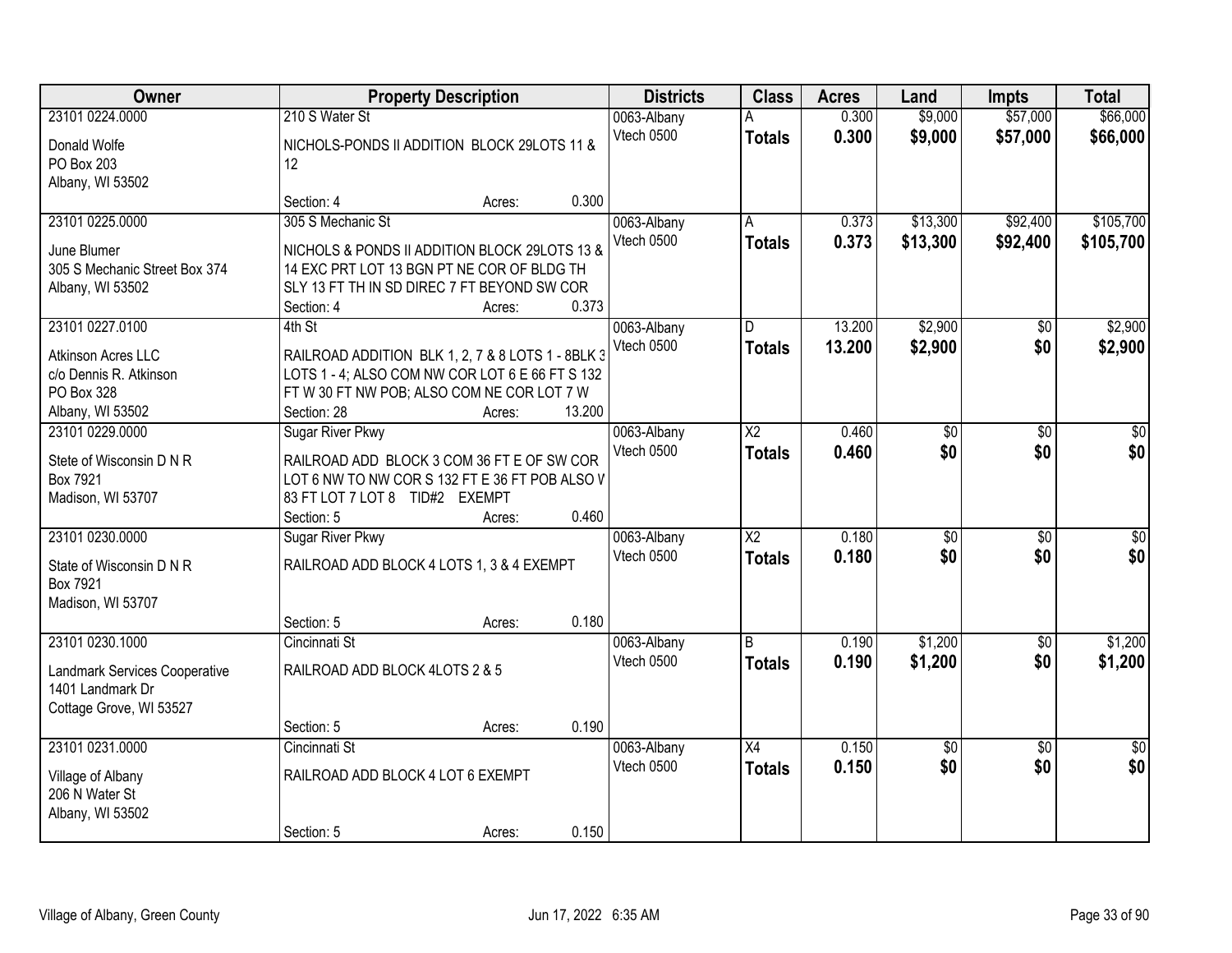| Owner                                 |                                                | <b>Property Description</b> |       | <b>Districts</b>          | <b>Class</b>  | <b>Acres</b> | Land     | <b>Impts</b> | <b>Total</b> |
|---------------------------------------|------------------------------------------------|-----------------------------|-------|---------------------------|---------------|--------------|----------|--------------|--------------|
| 23101 0232.0000                       | 503 2nd St                                     |                             |       | 0063-Albany               |               | 0.267        | \$16,000 | \$95,800     | \$111,800    |
| James S. Frydenlund                   | RAILROAD ADDITION BLOCK 5 LOT 4 & S 22 FT LOT  |                             |       | Vtech 0500                | <b>Totals</b> | 0.267        | \$16,000 | \$95,800     | \$111,800    |
| 503 2nd St                            | 3                                              |                             |       |                           |               |              |          |              |              |
| Albany, WI 53502                      |                                                |                             |       |                           |               |              |          |              |              |
|                                       | Section: 5                                     | Acres:                      | 0.267 |                           |               |              |          |              |              |
| 23101 0232.1000                       | 403 N Summit St                                |                             |       | 0063-Albany               | A             | 0.267        | \$16,000 | \$112,200    | \$128,200    |
| Melissa J. Pryce                      | RAILROAD ADDITION BLOCK 5 N 44 FT LOT 3 & S 44 |                             |       | Vtech 0500                | <b>Totals</b> | 0.267        | \$16,000 | \$112,200    | \$128,200    |
| 403 N Summit St                       | FT LOT 2 (88' X 132')                          |                             |       |                           |               |              |          |              |              |
| Albany, WI 53502                      |                                                |                             |       |                           |               |              |          |              |              |
|                                       | Section: 5                                     | Acres:                      | 0.267 |                           |               |              |          |              |              |
| 23101 0232.2000                       | 406 N 5th Ave                                  |                             |       | 0063-Albany               | l A           | 0.339        | \$16,700 | \$120,700    | \$137,400    |
| Jose E. Celaya                        | RAILROAD ADDITION BLOCK 5 LOT 5 & N 22 FT LOT  |                             |       | Vtech 0500                | <b>Totals</b> | 0.339        | \$16,700 | \$120,700    | \$137,400    |
| 406 N 5th Ave                         | 6.                                             |                             |       |                           |               |              |          |              |              |
| Albany, WI 53502                      |                                                |                             |       |                           |               |              |          |              |              |
|                                       | Section: 5                                     | Acres:                      | 0.339 |                           |               |              |          |              |              |
| 23101 0232.2100                       | 402 N 5th Ave                                  |                             |       | 0063-Albany               | A             | 0.273        | \$16,000 | \$144,800    | \$160,800    |
| Nipple Wayne & Norabelle Loving Trust | RAILROAD ADDITION BLOCK 5S 44 FT LOT 6 & N 44  |                             |       | Vtech 0500                | <b>Totals</b> | 0.273        | \$16,000 | \$144,800    | \$160,800    |
| PO Box 31                             | FT LOT 7                                       |                             |       |                           |               |              |          |              |              |
| Albany, WI 53502                      |                                                |                             |       |                           |               |              |          |              |              |
|                                       | Section: 5                                     | Acres:                      | 0.273 |                           |               |              |          |              |              |
| 23101 0232.2200                       | 405 N Summit St                                |                             |       | 0063-Albany<br>Vtech 0500 | A             | 0.273        | \$16,000 | \$125,100    | \$141,100    |
| <b>Cheryl Northcutt</b>               | RAILROAD ADDITION BLOCK 5 LOT 1 N 22 FT LOT 2  |                             |       |                           | <b>Totals</b> | 0.273        | \$16,000 | \$125,100    | \$141,100    |
| 405 N Summit St                       |                                                |                             |       |                           |               |              |          |              |              |
| Albany, WI 53502                      |                                                |                             |       |                           |               |              |          |              |              |
|                                       | Section: 5                                     | Acres:                      | 0.273 |                           |               |              |          |              |              |
| 23101 0232.3000                       | 501 2nd St                                     |                             |       | 0063-Albany<br>Vtech 0500 | A             | 0.267        | \$16,000 | \$90,900     | \$106,900    |
| Lloyd Detra                           | RAILROAD ADDITION BLOCK 5 LOT 8 & S 22 FT LOT  |                             |       |                           | <b>Totals</b> | 0.267        | \$16,000 | \$90,900     | \$106,900    |
| Richard L & Virginia A Detra L        | 7                                              |                             |       |                           |               |              |          |              |              |
| 501 Second St                         |                                                |                             |       |                           |               |              |          |              |              |
| Albany, WI 53502                      | Section: 5                                     | Acres:                      | 0.267 |                           |               | 0.267        | \$16,000 | \$80,800     | \$96,800     |
| 23101 0233.0000                       | 405 N 5th Ave                                  |                             |       | 0063-Albany<br>Vtech 0500 | A             | 0.267        | \$16,000 | \$80,800     |              |
| Roger A. Schneider                    | RAILROAD ADDITION BLOCK 6LOT 1 & N 22 FT LOT   |                             |       |                           | <b>Totals</b> |              |          |              | \$96,800     |
| 405 N 5th Ave                         | $\overline{2}$                                 |                             |       |                           |               |              |          |              |              |
| Albany, WI 53502                      |                                                |                             |       |                           |               |              |          |              |              |
|                                       | Section: 5                                     | Acres:                      | 0.267 |                           |               |              |          |              |              |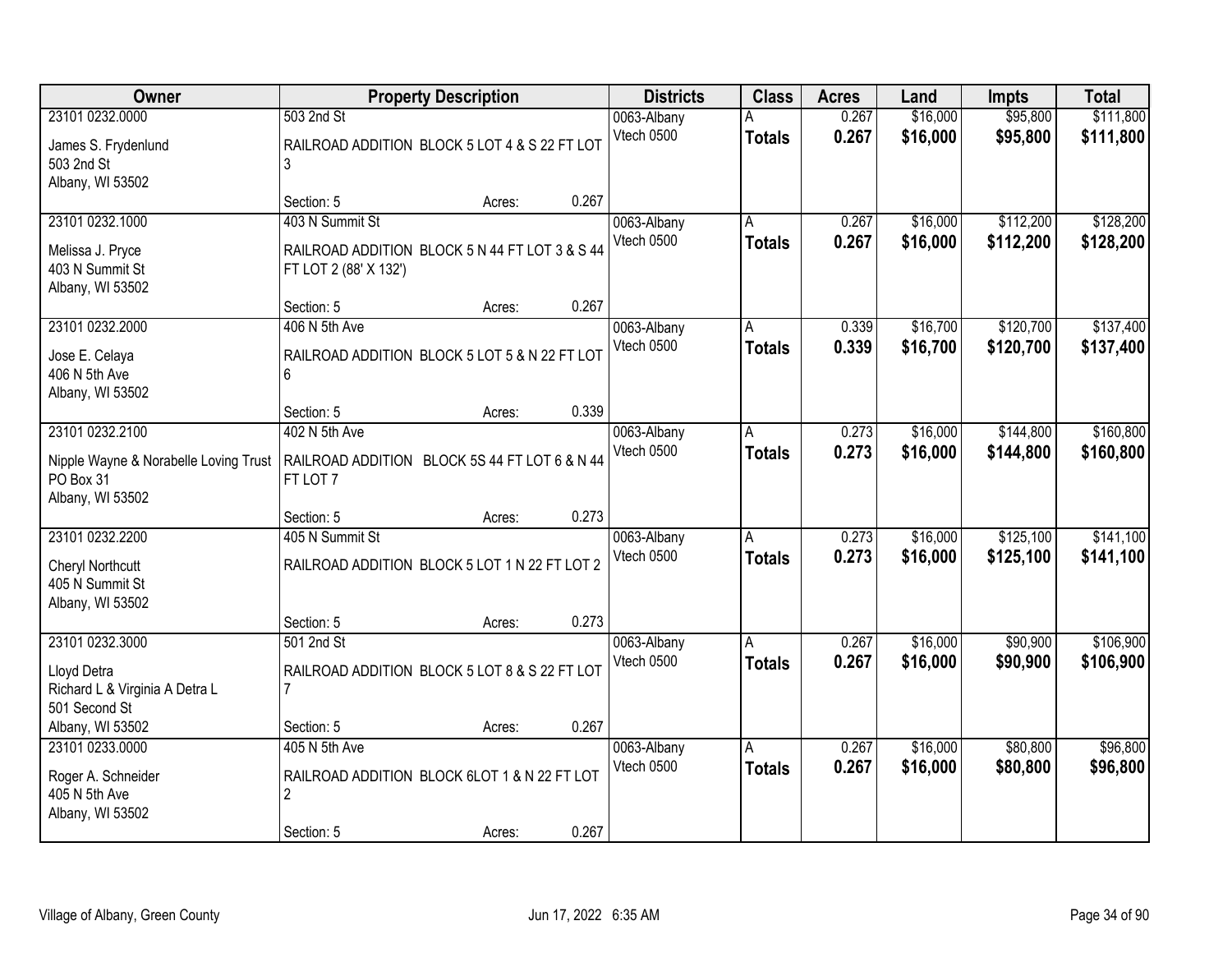| Owner                                 | <b>Property Description</b>                     |               |       | <b>Districts</b> | <b>Class</b>           | <b>Acres</b> | Land       | <b>Impts</b>    | <b>Total</b>  |
|---------------------------------------|-------------------------------------------------|---------------|-------|------------------|------------------------|--------------|------------|-----------------|---------------|
| 23101 0233.1000                       | 5th Ave                                         |               |       | 0063-Albany      |                        | 0.400        | \$9,700    | \$16,400        | \$26,100      |
| Michael Alexander                     | RAILROAD ADDITION BLOCK 6LOTS 5 & 6             |               |       | Vtech 0500       | <b>Totals</b>          | 0.400        | \$9,700    | \$16,400        | \$26,100      |
| 501 4th St                            |                                                 |               |       |                  |                        |              |            |                 |               |
| Albany, WI 53502                      |                                                 |               |       |                  |                        |              |            |                 |               |
|                                       | Section: 5                                      | Acres:        | 0.400 |                  |                        |              |            |                 |               |
| 23101 0233.1100                       | 405 2nd St                                      |               |       | 0063-Albany      | A                      | 0.273        | \$16,000   | \$124,800       | \$140,800     |
| Nipple Wayne & Norabelle Loving Trust | RAILROAD ADDITION BLOCK 6S 22 FT LOT 3 LOT 4    |               |       | Vtech 0500       | <b>Totals</b>          | 0.273        | \$16,000   | \$124,800       | \$140,800     |
| PO Box 31                             |                                                 |               |       |                  |                        |              |            |                 |               |
| Albany, WI 53502                      |                                                 |               |       |                  |                        |              |            |                 |               |
|                                       | Section: 5                                      | Acres:        | 0.273 |                  |                        |              |            |                 |               |
| 23101 0233.1200                       | 2nd St                                          |               |       | 0063-Albany      | A                      | 0.133        | \$10,200   | $\overline{50}$ | \$10,200      |
| Nipple Wayne & Norabelle Loving Trust | RAILROAD ADDITION BLOCK 6N 44 FT LOT 7          |               |       | Vtech 0500       | <b>Totals</b>          | 0.133        | \$10,200   | \$0             | \$10,200      |
| PO Box 31                             |                                                 |               |       |                  |                        |              |            |                 |               |
| Albany, WI 53502                      |                                                 |               |       |                  |                        |              |            |                 |               |
|                                       | Section: 5                                      | Acres:        | 0.133 |                  |                        |              |            |                 |               |
| 23101 0233.2000                       | 403 N 5th Ave                                   |               |       | 0063-Albany      | A                      | 0.267        | \$16,000   | \$88,300        | \$104,300     |
| Mary Jane Patchen                     | RAILROAD ADD BLOCK 6 N 44 FT LOT 3 & S 44 FT    |               |       | Vtech 0500       | <b>Totals</b>          | 0.267        | \$16,000   | \$88,300        | \$104,300     |
| 403 N 5th Ave                         | LOT <sub>2</sub>                                |               |       |                  |                        |              |            |                 |               |
| Albany, WI 53502                      |                                                 |               |       |                  |                        |              |            |                 |               |
|                                       | Section: 5                                      | Acres:        | 0.267 |                  |                        |              |            |                 |               |
| 23101 0233.3000                       | 403 2nd St                                      |               |       | 0063-Albany      | A                      | 0.269        | \$16,000   | \$129,100       | \$145,100     |
| Nipple Wayne & Norabelle Loving Trust | RAILROAD ADDITION BLOCK 6 S 22 FT LOT 7 LOT 8   |               |       | Vtech 0500       | <b>Totals</b>          | 0.269        | \$16,000   | \$129,100       | \$145,100     |
| PO Box 31                             |                                                 |               |       |                  |                        |              |            |                 |               |
| Albany, WI 53502                      |                                                 |               |       |                  |                        |              |            |                 |               |
|                                       | Section: 5                                      | Acres:        | 0.269 |                  |                        |              |            |                 |               |
| 23101 0237.0000                       | 2nd St                                          |               |       | 0063-Albany      | $\overline{\text{X2}}$ | 0.240        | $\sqrt{6}$ | $\sqrt{6}$      | $\frac{6}{3}$ |
| State of Wisconsin D N R              | RAILROAD ADD BLOCK 9 W 64.3 FT LOT 2 COM SW     |               |       | Vtech 0500       | <b>Totals</b>          | 0.240        | \$0        | \$0             | \$0           |
| Box 7921                              | COR LOT 5 NW ALG W LN BLK 9 TO NW COR LOT 3 E   |               |       |                  |                        |              |            |                 |               |
| Madison, WI 53707                     | 50.4 FT ALG N LN LOT 3 S TO POB                 | <b>EXEMPT</b> |       |                  |                        |              |            |                 |               |
|                                       | Section: 5                                      | Acres:        | 0.240 |                  |                        |              |            |                 |               |
| 23101 0238.0000                       | 300 N Cincinnati St                             |               |       | 0063-Albany      | B                      | 1.520        | \$12,600   | $\overline{30}$ | \$12,600      |
| Landmark Services Cooperative         | RAILROAD ADD BLOCK 10 CSM 78 (V1-P78) LOT 1     |               |       | Vtech 0500       | <b>Totals</b>          | 1.520        | \$12,600   | \$0             | \$12,600      |
| 1401 Landmark Dr                      | CONT 1.52A BNG LOTS 1,2,3,4, & PRT 5 & ALSO PRT |               |       |                  |                        |              |            |                 |               |
| Cottage Grove, WI 53527               | OF ADJ VAC RR ROW IN NE4 NE4 ALSO PRT VAC       |               |       |                  |                        |              |            |                 |               |
|                                       | Section: 5                                      | Acres:        | 1.520 |                  |                        |              |            |                 |               |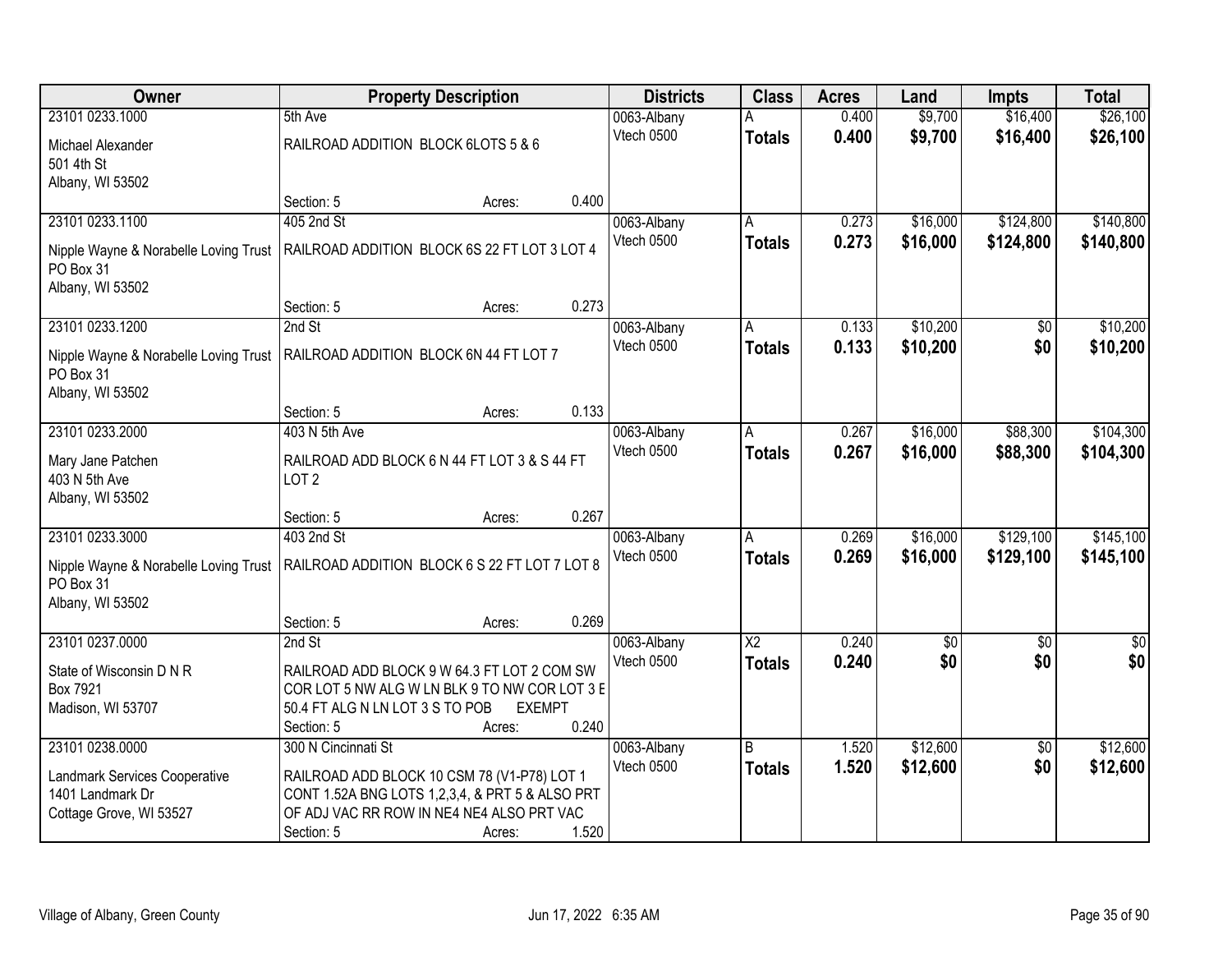| Owner                         |                                                | <b>Property Description</b> |       | <b>Districts</b> | <b>Class</b>  | <b>Acres</b> | Land     | <b>Impts</b> | <b>Total</b> |
|-------------------------------|------------------------------------------------|-----------------------------|-------|------------------|---------------|--------------|----------|--------------|--------------|
| 23101 0238.1000               | Cincinnati St                                  |                             |       | 0063-Albany      | R             | 0.340        | \$12,000 | \$64,200     | \$76,200     |
| Landmark Services Cooperative | RAILROAD ADDITION BLOCK 10 PRT LOT 1 CSM       |                             |       | Vtech 0500       | <b>Totals</b> | 0.340        | \$12,000 | \$64,200     | \$76,200     |
| 1401 Landmark Dr              | 79(V1-P79) BNG PRT LOT 5 BLOCK 10 OF RR ADD &  |                             |       |                  |               |              |          |              |              |
| Cottage Grove, WI 53527       | PRT VAC 3RD ST LYG E OF CINCINATTI ST IN SEC   |                             |       |                  |               |              |          |              |              |
|                               | Section: 5                                     | Acres:                      | 0.340 |                  |               |              |          |              |              |
| 23101 0239.0000               | 302 N Cincinnati St                            |                             |       | 0063-Albany      | А             | 0.301        | \$16,300 | \$58,600     | \$74,900     |
| Brian S. Hauri                | RAILROAD ADDITION BLOCK 11 LOT 1               |                             |       | Vtech 0500       | <b>Totals</b> | 0.301        | \$16,300 | \$58,600     | \$74,900     |
| W1876 Hein Rd                 |                                                |                             |       |                  |               |              |          |              |              |
| Brodhead, WI 53520            |                                                |                             |       |                  |               |              |          |              |              |
|                               | Section: 5                                     | Acres:                      | 0.301 |                  |               |              |          |              |              |
| 23101 0240.0000               | 300 N Cincinnati St                            |                             |       | 0063-Albany      | B             | 0.439        | \$12,600 | \$53,900     | \$66,500     |
| Brian S. Hauri                | RAILROAD ADDITION BLOCK 11LOTS 2 & 3           |                             |       | Vtech 0500       | <b>Totals</b> | 0.439        | \$12,600 | \$53,900     | \$66,500     |
| W1876 Hein Rd                 |                                                |                             |       |                  |               |              |          |              |              |
| Brodhead, WI 53520            |                                                |                             |       |                  |               |              |          |              |              |
|                               | Section: 5                                     | Acres:                      | 0.439 |                  |               |              |          |              |              |
| 23101 0241.0000               | 303 N Summit St                                |                             |       | 0063-Albany      | Α             | 0.267        | \$16,000 | \$128,400    | \$144,400    |
| Jennifer K. Moore             | RAILROAD ADDITION BLOCK 12 LOT 2 EXC N 22 FT   |                             |       | Vtech 0500       | <b>Totals</b> | 0.267        | \$16,000 | \$128,400    | \$144,400    |
| 303 N Summit St               | & LOT 3 EXC S 22 FT                            |                             |       |                  |               |              |          |              |              |
| Albany, WI 53502              |                                                |                             |       |                  |               |              |          |              |              |
|                               | Section: 5                                     | Acres:                      | 0.267 |                  |               |              |          |              |              |
| 23101 0241.1000               | 502 2nd St                                     |                             |       | 0063-Albany      | A             | 0.269        | \$16,000 | \$114,100    | \$130,100    |
| Tina Herrera                  | RAILROAD ADDITION BLOCK 12LOT 1 & N 22 FT LOT  |                             |       | Vtech 0500       | <b>Totals</b> | 0.269        | \$16,000 | \$114,100    | \$130,100    |
| 502 2nd St                    | $\overline{2}$                                 |                             |       |                  |               |              |          |              |              |
| Albany, WI 53502              |                                                |                             |       |                  |               |              |          |              |              |
|                               | Section: 5                                     | Acres:                      | 0.269 |                  |               |              |          |              |              |
| 23101 0242.0000               | 503 3rd St                                     |                             |       | 0063-Albany      | A             | 0.267        | \$16,000 | \$67,000     | \$83,000     |
| Bradley J. Briggs             | RAILROAD ADDITION BLOCK 12 S 22 FT LOT 3 & ALL |                             |       | Vtech 0500       | <b>Totals</b> | 0.267        | \$16,000 | \$67,000     | \$83,000     |
| 2206 Rockport Rd              | LOT <sub>4</sub>                               |                             |       |                  |               |              |          |              |              |
| Janesville, WI 53548          |                                                |                             |       |                  |               |              |          |              |              |
|                               | Section: 5                                     | Acres:                      | 0.267 |                  |               |              |          |              |              |
| 23101 0243.0000               | 501 3rd St                                     |                             |       | 0063-Albany      | A             | 0.267        | \$16,000 | \$66,300     | \$82,300     |
| Rosalinda Busjahn             | RAILROAD ADDITION BLOCK 12S 22 FT LOT 7 & LOT  |                             |       | Vtech 0500       | <b>Totals</b> | 0.267        | \$16,000 | \$66,300     | \$82,300     |
| <b>PO Box 144</b>             | 8                                              |                             |       |                  |               |              |          |              |              |
| Albany, WI 53502              |                                                |                             |       |                  |               |              |          |              |              |
|                               | Section: 5                                     | Acres:                      | 0.267 |                  |               |              |          |              |              |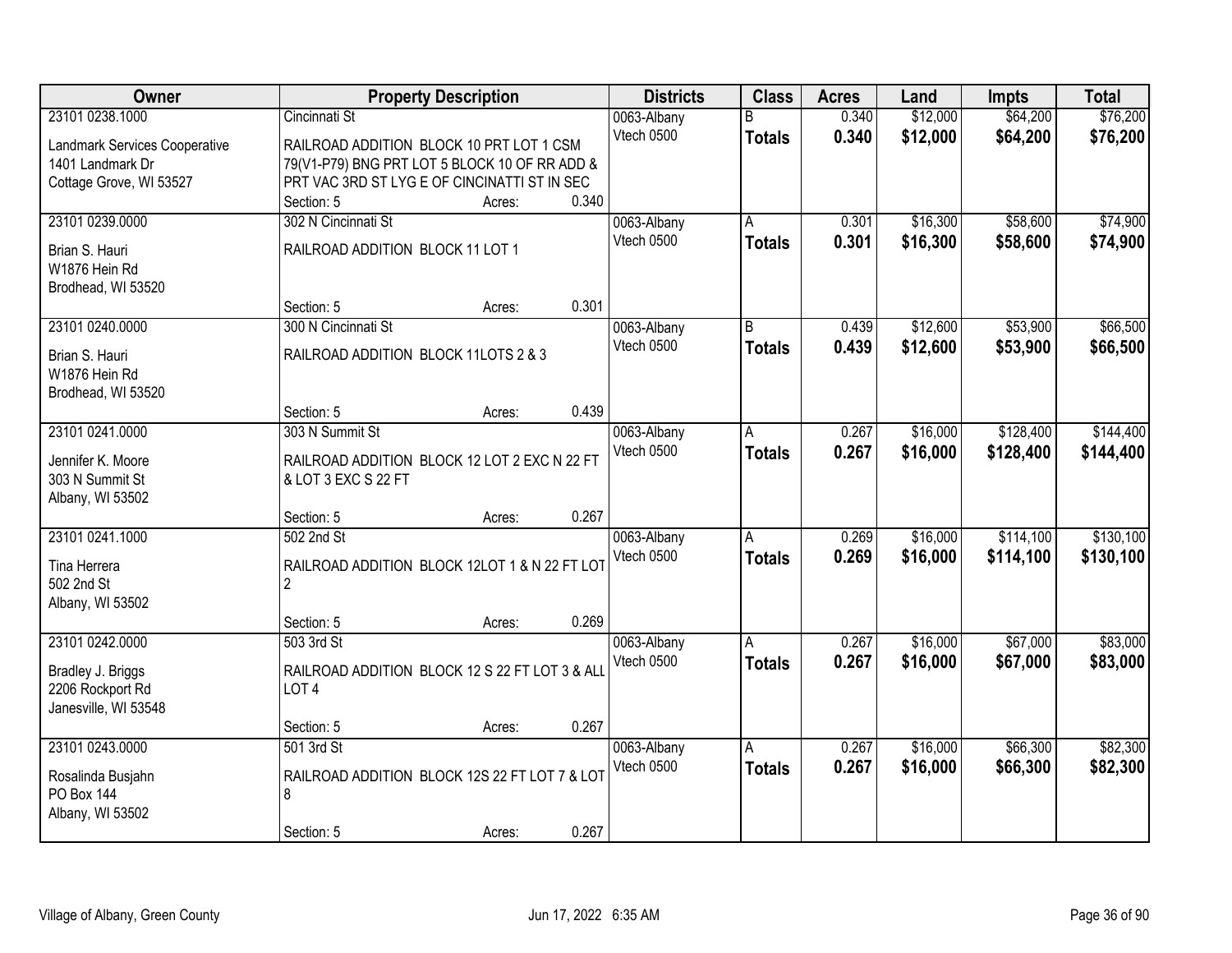| <b>Owner</b>                                                      | <b>Property Description</b> |                                                                                           | <b>Districts</b> | <b>Class</b>              | <b>Acres</b>       | Land           | Impts                | <b>Total</b>           |                        |
|-------------------------------------------------------------------|-----------------------------|-------------------------------------------------------------------------------------------|------------------|---------------------------|--------------------|----------------|----------------------|------------------------|------------------------|
| 23101 0244.0000                                                   | 302 N 5th Ave               |                                                                                           |                  | 0063-Albany               |                    | 0.267          | \$16,000             | \$96,700               | \$112,700              |
| Wayne F. Albertson<br>W2409 Swann St<br>Albany, WI 53502          | FT LOT 7                    | RAILROAD ADDITION BLOCK 12S 44 FT LOT 6 N 44                                              |                  | Vtech 0500                | <b>Totals</b>      | 0.267          | \$16,000             | \$96,700               | \$112,700              |
|                                                                   | Section: 5                  | Acres:                                                                                    | 0.267            |                           |                    |                |                      |                        |                        |
| 23101 0245.0000<br>Lori J. Moses                                  | 500 2nd St                  | RAILROAD ADDITION BLOCK 12 LOT 5 N 22 FT LOT                                              |                  | 0063-Albany<br>Vtech 0500 | A<br><b>Totals</b> | 0.267<br>0.267 | \$16,000<br>\$16,000 | \$120,900<br>\$120,900 | \$136,900<br>\$136,900 |
| 500 Second St<br>Albany, WI 53502                                 | 6                           |                                                                                           |                  |                           |                    |                |                      |                        |                        |
|                                                                   | Section: 5                  | Acres:                                                                                    | 0.267            |                           |                    |                |                      |                        |                        |
| 23101 0246.0000                                                   | 400 2nd St                  |                                                                                           |                  | 0063-Albany               | A                  | 0.400          | \$17,300             | \$109,500              | \$126,800              |
| Bradley M. Gaffney<br>400 2nd St<br>Albany, WI 53502              | SPRUCE ST LYG W OF SD LOTS  | RAILROAD ADDITION BLOCK 13 LOTS 5 & 6; E 1/2                                              |                  | Vtech 0500                | <b>Totals</b>      | 0.400          | \$17,300             | \$109,500              | \$126,800              |
|                                                                   | Section: 5                  | Acres:                                                                                    | 0.400            |                           |                    |                |                      |                        |                        |
| 23101 0246.1000                                                   | 407 3rd St                  |                                                                                           |                  | 0063-Albany               | A                  | 0.450          | \$17,700             | \$140,400              | \$158,100              |
| Wendlandt Enterprises 1, LLC<br>5569 Sheil Dr<br>Oregon, WI 53575 | SD LOTS                     | RAILROAD ADDITION BLOCK 13 LOTS 7 & 8 INCL<br>VAC SPRUCE ST (33' DEDIC RD) LYG W & CONTIG |                  | Vtech 0500                | <b>Totals</b>      | 0.450          | \$17,700             | \$140,400              | \$158,100              |
|                                                                   | Section: 5                  | Acres:                                                                                    | 0.450            |                           |                    |                |                      |                        |                        |
| 23101 0247.0000<br>Fay C. Briggs                                  | 301 N 5th Ave               | RAILROAD ADDITION BLOCK 13 LOT 4 & S 22 FT                                                |                  | 0063-Albany<br>Vtech 0500 | A<br><b>Totals</b> | 0.267<br>0.267 | \$16,000<br>\$16,000 | \$157,200<br>\$157,200 | \$173,200<br>\$173,200 |
| 301 N 5th Ave                                                     | LOT <sub>3</sub>            |                                                                                           |                  |                           |                    |                |                      |                        |                        |
| Albany, WI 53502                                                  | Section: 5                  | Acres:                                                                                    | 0.267            |                           |                    |                |                      |                        |                        |
| 23101 0248.0000                                                   | 303 N 5th Ave               |                                                                                           |                  | 0063-Albany               |                    | 0.267          | \$16,000             | \$107,100              | \$123,100              |
| Christine E. Hartwig<br>303 N 5th Ave<br>Albany, WI 53502         | FT LOT 2                    | RAILROAD ADDITION BLOCK 13N 44 FT LOT 3 S 44                                              |                  | Vtech 0500                | <b>Totals</b>      | 0.267          | \$16,000             | \$107,100              | \$123,100              |
|                                                                   | Section: 5                  | Acres:                                                                                    | 0.267            |                           |                    |                |                      |                        |                        |
| 23101 0249.0000                                                   | 305 N 5th Ave               |                                                                                           |                  | 0063-Albany               | A                  | 0.267          | \$16,000             | \$102,000              | \$118,000              |
| Jason J. Anderson<br>305 N 5th Ave<br>Albany, WI 53502            | $\overline{2}$              | RAILROAD ADDITION BLOCK 13LOT 1 & N 22 FT LOT                                             |                  | Vtech 0500                | <b>Totals</b>      | 0.267          | \$16,000             | \$102,000              | \$118,000              |
|                                                                   | Section: 5                  | Acres:                                                                                    | 0.267            |                           |                    |                |                      |                        |                        |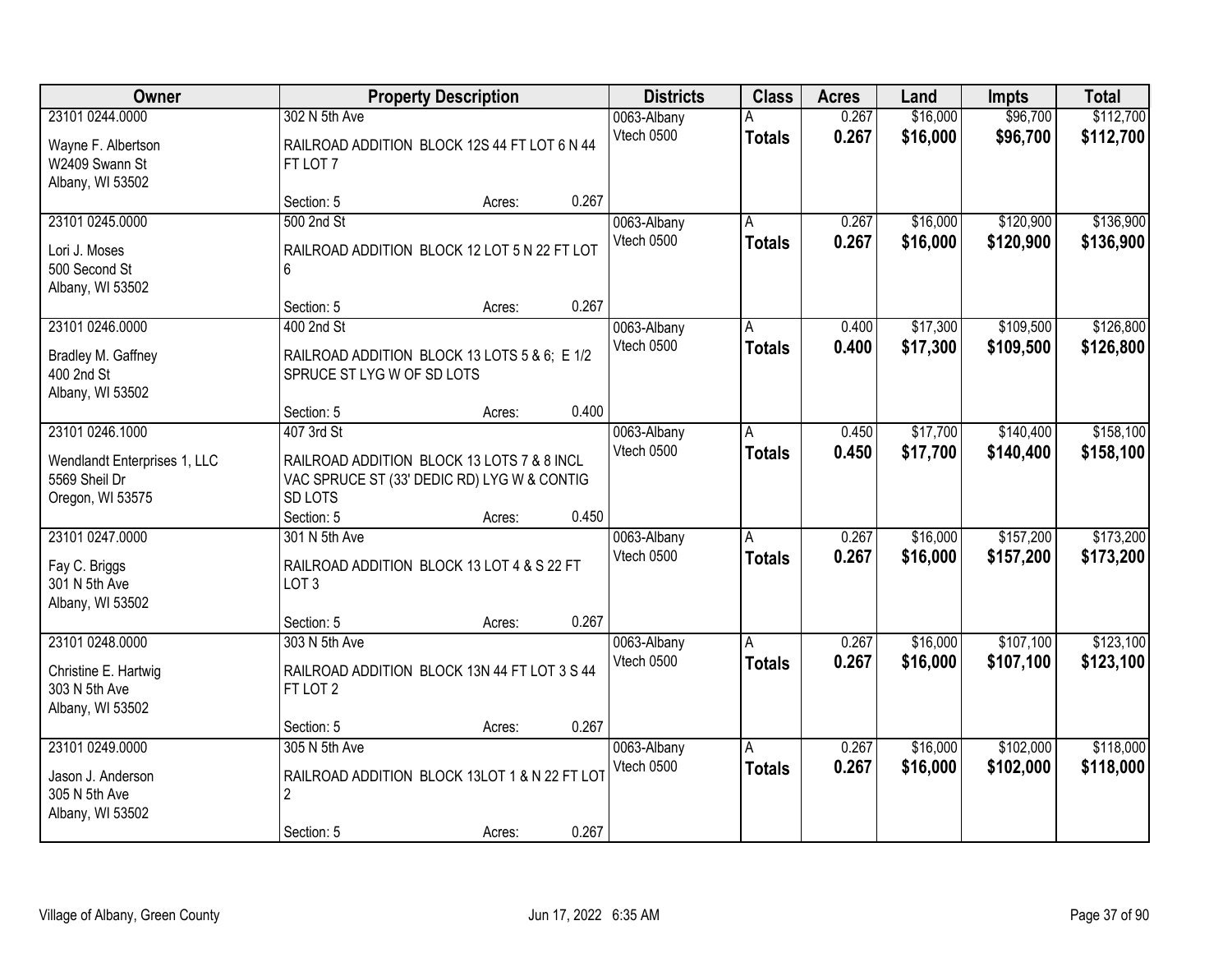| Owner                                         |                                                              | <b>Property Description</b> |       | <b>Districts</b> | <b>Class</b>  | <b>Acres</b> | Land     | <b>Impts</b>    | <b>Total</b> |
|-----------------------------------------------|--------------------------------------------------------------|-----------------------------|-------|------------------|---------------|--------------|----------|-----------------|--------------|
| 23101 0250.1000                               | 709 4th St                                                   |                             |       | 0063-Albany      |               | 1.424        | \$22,100 | \$100,200       | \$122,300    |
| Dennis R. Atkinson                            | RAILROAD ADDITION LOTS 2, 4, 6 & 8 OF BLOCK                  |                             |       | Vtech 0500       | <b>Totals</b> | 1.424        | \$22,100 | \$100,200       | \$122,300    |
| PO Box 328                                    | 14LOTS 3 & 4 OF BLOCK 15LOTS 3 - 5 OF BLOCK 16               |                             |       |                  |               |              |          |                 |              |
| Albany, WI 53502                              |                                                              |                             |       |                  |               |              |          |                 |              |
|                                               | Section: 21                                                  | Acres:                      | 1.424 |                  |               |              |          |                 |              |
| 23101 0253.0000                               | 204 N Cincinnati St                                          |                             |       | 0063-Albany      | B.            | 1.225        | \$43,900 | \$362,600       | \$406,500    |
| Landmark Services Cooperative                 | RAILROAD ADDITION BLOCK 17PRT LOT 1 CSM 79                   |                             |       | Vtech 0500       | <b>Totals</b> | 1.225        | \$43,900 | \$362,600       | \$406,500    |
| 1401 Landmark Dr                              | (V1-P79) BNG PRT LOTS 1 - 5 BLOCK 17 RR ADD &                |                             |       |                  |               |              |          |                 |              |
| Cottage Grove, WI 53527                       | PRT VAC RR ROW IN SEC 28                                     |                             |       |                  |               |              |          |                 |              |
|                                               | Section: 5                                                   | Acres:                      | 1.225 |                  |               |              |          |                 |              |
| 23101 0254.0000                               | 204 N Summit St                                              |                             |       | 0063-Albany      | B             | 0.193        | \$7,600  | \$41,900        | \$49,500     |
| Wayne and Nora Family Limited                 | RAILROAD ADDITION BLOCK 18N 40 FT LOT 1 LOT 4                |                             |       | Vtech 0500       | <b>Totals</b> | 0.193        | \$7,600  | \$41,900        | \$49,500     |
| Partnership                                   |                                                              |                             |       |                  |               |              |          |                 |              |
| PO Box 31                                     |                                                              |                             |       |                  |               |              |          |                 |              |
| Albany, WI 53502                              | Section: 5                                                   | Acres:                      | 0.193 |                  |               |              |          |                 |              |
| 23101 0255.0000                               | 201 N Cincinnati St                                          |                             |       | 0063-Albany      | Α             | 0.390        | \$14,600 | \$102,600       | \$117,200    |
| Mitchell A. Kauk                              | RAILROAD ADDITION BLOCK 18S 36 FT LOT 2; ALL                 |                             |       | Vtech 0500       | <b>Totals</b> | 0.390        | \$14,600 | \$102,600       | \$117,200    |
| 201 N Cincinnati St                           | LOT 3; S 36 FT LOT 6 EXC W 105 FT; LOT 7 EXC W               |                             |       |                  |               |              |          |                 |              |
| Albany, WI 53502                              | 105 FT                                                       |                             |       |                  |               |              |          |                 |              |
|                                               | Section: 5                                                   | Acres:                      | 0.390 |                  |               |              |          |                 |              |
| 23101 0255.1000                               | 200 N Summit St Unit 5                                       |                             |       | 0063-Albany      | A             | 0.477        | \$18,000 | $\overline{50}$ | \$18,000     |
|                                               |                                                              |                             |       | Vtech 0500       | <b>Totals</b> | 0.477        | \$18,000 | \$0             | \$18,000     |
| Christina A. Thurow<br>200 N Summit St Unit 2 | RAILROAD ADDITION BLOCK 18W 105 FT OF LOTS<br>5,6 & 7        |                             |       |                  |               |              |          |                 |              |
| Albany, WI 53502                              |                                                              |                             |       |                  |               |              |          |                 |              |
|                                               | Section: 5                                                   | Acres:                      | 0.477 |                  |               |              |          |                 |              |
| 23101 0256.0000                               | 203 N Cincinnati St                                          |                             |       | 0063-Albany      | A             | 0.347        | \$14,200 | \$59,100        | \$73,300     |
|                                               |                                                              |                             |       | Vtech 0500       | <b>Totals</b> | 0.347        | \$14,200 | \$59,100        | \$73,300     |
| Margaret J. Kauk                              | RAILROAD ADDITION BLOCK 18 LOT 1 EXC N 40 FT                 |                             |       |                  |               |              |          |                 |              |
| 203 N Cincinnati St<br>Albany, WI 53502       | LOT 2 EXC S 36 FT E 27 FT LOT 5 E 27 FT LOT 6 EXC<br>S 36 FT |                             |       |                  |               |              |          |                 |              |
|                                               | Section: 5                                                   | Acres:                      | 0.347 |                  |               |              |          |                 |              |
| 23101 0257.0000                               | Summit St                                                    |                             |       | 0063-Albany      | A             | 0.200        | \$15,300 | \$8,700         | \$24,000     |
|                                               |                                                              |                             |       | Vtech 0500       | <b>Totals</b> | 0.200        | \$15,300 | \$8,700         | \$24,000     |
| Mike Alexander                                | RAILROAD ADDITION BLOCK 19LOT 4 & S 22 FT LOT                |                             |       |                  |               |              |          |                 |              |
| 501 4th St                                    | 3                                                            |                             |       |                  |               |              |          |                 |              |
| Albany, WI 53502                              | Section: 5                                                   |                             | 0.200 |                  |               |              |          |                 |              |
|                                               |                                                              | Acres:                      |       |                  |               |              |          |                 |              |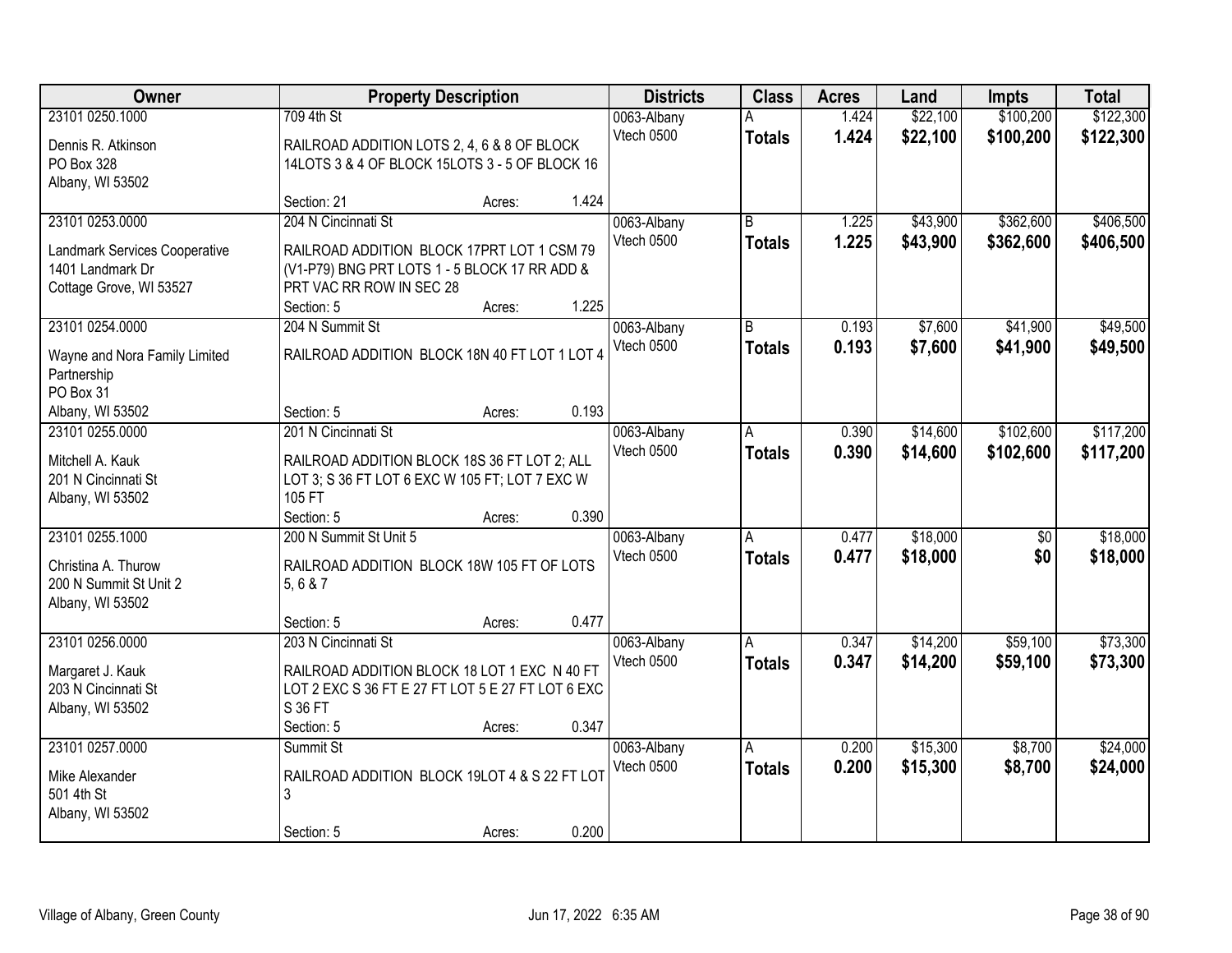| Owner<br><b>Property Description</b> | <b>Districts</b>                              | <b>Class</b> | <b>Acres</b> | Land                      | <b>Impts</b>  | <b>Total</b>   |                      |                      |                      |
|--------------------------------------|-----------------------------------------------|--------------|--------------|---------------------------|---------------|----------------|----------------------|----------------------|----------------------|
| 23101 0258.0000                      | 205 N Summit St                               |              |              | 0063-Albany<br>Vtech 0500 | <b>Totals</b> | 0.200<br>0.200 | \$15,300<br>\$15,300 | \$54,200<br>\$54,200 | \$69,500<br>\$69,500 |
| Nathan Phillips                      | RAILROAD ADDITION BLOCK 19 E 1/2 LOTS 1 & 2   |              |              |                           |               |                |                      |                      |                      |
| 205 N Summit St                      | EXC PCL 25 SQ FT IN NE COR OF LOT 1;ALSO W 66 |              |              |                           |               |                |                      |                      |                      |
| Albany, WI 53502                     | FT OF N 44 FT LOT 3                           |              |              |                           |               |                |                      |                      |                      |
|                                      | Section: 5                                    | Acres:       | 0.200        |                           |               |                |                      |                      |                      |
| 23101 0259.0000                      | 502 3rd St                                    |              |              | 0063-Albany               | A             | 0.200          | \$15,300             | \$59,200             | \$74,500             |
| Stanley L. Schmid                    | RAILROAD ADDITION BLOCK 19 W2 OF LOTS 1 & 2   |              |              | Vtech 0500                | <b>Totals</b> | 0.200          | \$15,300             | \$59,200             | \$74,500             |
| 502 3rd St                           |                                               |              |              |                           |               |                |                      |                      |                      |
| Albany, WI 53502                     |                                               |              |              |                           |               |                |                      |                      |                      |
|                                      | Section: 5                                    | Acres:       | 0.200        |                           |               |                |                      |                      |                      |
| 23101 0260.0000                      | 3rd St                                        |              |              | 0063-Albany               | A             | 0.200          | \$1,900              | \$0                  | \$1,900              |
| Tina M. Moulton                      | RAILROAD ADD BLOCK 19 PT LOT 3 EXC W 66 FT OF |              |              | Vtech 0500                | <b>Totals</b> | 0.200          | \$1,900              | \$0                  | \$1,900              |
| 204 N 5th Ave                        | N 44 FT OF LOT 3 & S 22 FT OF LOT 3           |              |              |                           |               |                |                      |                      |                      |
|                                      |                                               |              |              |                           |               |                |                      |                      |                      |
| Albany, WI 53502                     | Section: 5                                    | Acres:       | 0.200        |                           |               |                |                      |                      |                      |
| 23101 0261.0000                      | 500 3rd St                                    |              |              | 0063-Albany               | A             | 0.267          | \$16,000             | \$128,900            | \$144,900            |
|                                      |                                               |              |              | Vtech 0500                | <b>Totals</b> | 0.267          | \$16,000             | \$128,900            | \$144,900            |
| Brooke Catherine Zimmerman           | RAILROAD ADDITION BLOCK 19 LOT 5 & N 22 FT    |              |              |                           |               |                |                      |                      |                      |
| 500 3rd St                           | LOT <sub>6</sub>                              |              |              |                           |               |                |                      |                      |                      |
| Albany, WI 53502                     |                                               |              |              |                           |               |                |                      |                      |                      |
|                                      | Section: 5                                    | Acres:       | 0.267        |                           |               |                |                      |                      |                      |
| 23101 0262.0000                      | 204 N 5th Ave                                 |              |              | 0063-Albany               | A             | 0.267          | \$16,000             | \$76,900             | \$92,900             |
| Tina M. Moulton                      | RAILROAD ADDITION BLOCK 19 S 44 FT LOT 6 & N  |              |              | Vtech 0500                | <b>Totals</b> | 0.267          | \$16,000             | \$76,900             | \$92,900             |
| 204 N 5th Ave                        | 44 FT LOT 7                                   |              |              |                           |               |                |                      |                      |                      |
| Albany, WI 53502                     |                                               |              |              |                           |               |                |                      |                      |                      |
|                                      | Section: 5                                    | Acres:       | 0.267        |                           |               |                |                      |                      |                      |
| 23101 0263.0000                      | 501 4th St                                    |              |              | 0063-Albany               | A             | 0.267          | \$16,000             | \$145,100            | \$161,100            |
|                                      |                                               |              |              | Vtech 0500                | <b>Totals</b> | 0.267          | \$16,000             | \$145,100            | \$161,100            |
| Mike Alexander                       | RAILROAD ADDITION BLOCK 19 LOT 8; S 22 FT LOT |              |              |                           |               |                |                      |                      |                      |
| 501 4th St                           |                                               |              |              |                           |               |                |                      |                      |                      |
| Albany, WI 53502                     |                                               |              |              |                           |               |                |                      |                      |                      |
|                                      | Section: 5                                    | Acres:       | 0.267        |                           |               |                |                      |                      |                      |
| 23101 0264.0000                      | 406 3rd St                                    |              |              | 0063-Albany               | A             | 0.400          | \$17,300             | \$160,500            | \$177,800            |
| Duane A. Nettum                      | RAILROAD ADDITION BLOCK 20LOTS 5 & 6; ALSO    |              |              | Vtech 0500                | <b>Totals</b> | 0.400          | \$17,300             | \$160,500            | \$177,800            |
| 408 3rd St                           | E1/2 VAC ST LYG W OF SD LOTS                  |              |              |                           |               |                |                      |                      |                      |
| Albany, WI 53502                     |                                               |              |              |                           |               |                |                      |                      |                      |
|                                      | Section: 5                                    | Acres:       | 0.400        |                           |               |                |                      |                      |                      |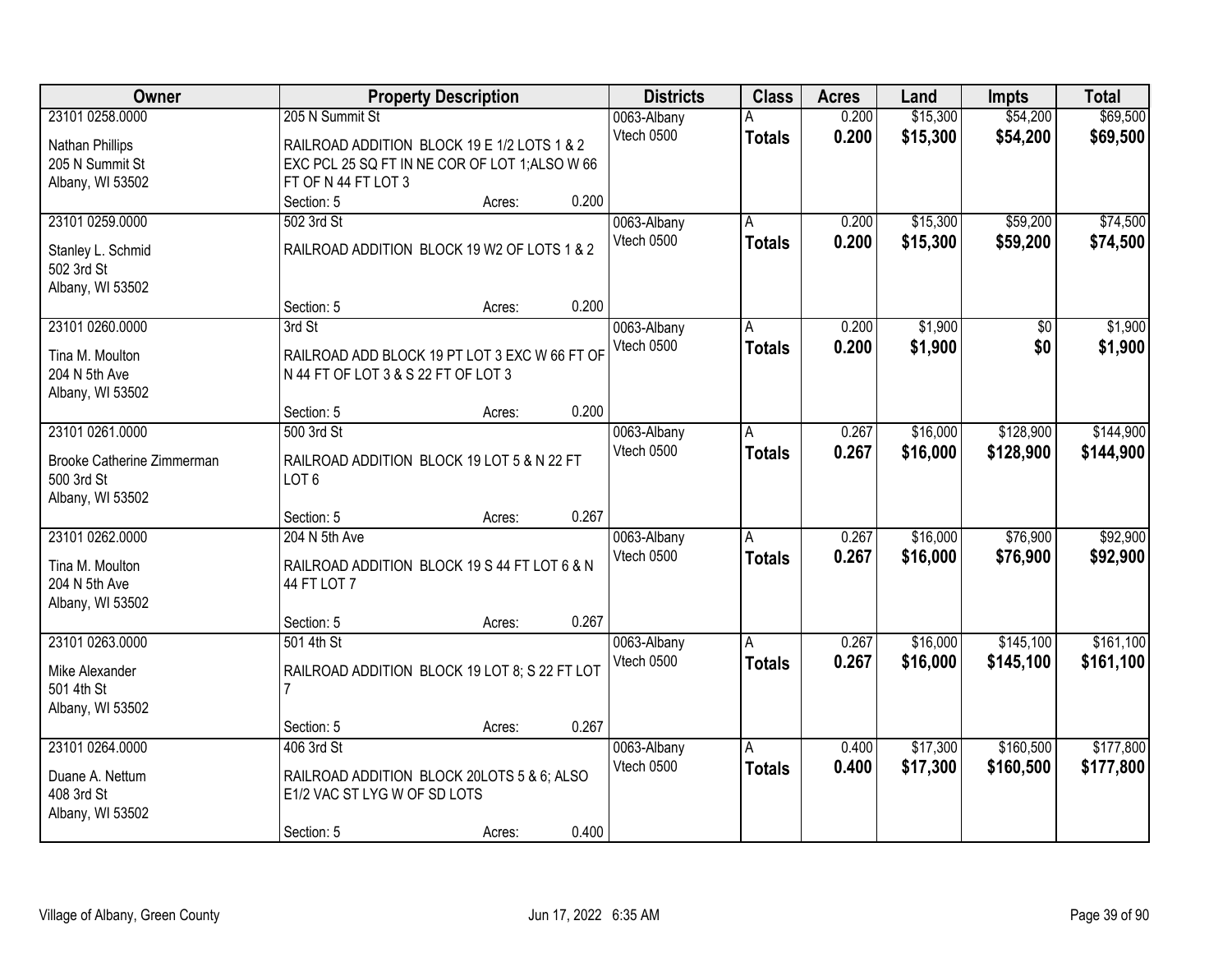| Owner                                 |                                                                          | <b>Property Description</b> |       | <b>Districts</b> | <b>Class</b>   | <b>Acres</b> | Land                          | Impts        | <b>Total</b> |
|---------------------------------------|--------------------------------------------------------------------------|-----------------------------|-------|------------------|----------------|--------------|-------------------------------|--------------|--------------|
| 23101 0265.0000                       | 410 3rd St                                                               |                             |       | 0063-Albany      |                | 0.400        | \$17,300                      | \$82,900     | \$100,200    |
| Nipple Wayne & Norabelle Loving Trust | RAILROAD ADDITION BLOCK 20 LOTS 1 & 2                                    |                             |       | Vtech 0500       | <b>Totals</b>  | 0.400        | \$17,300                      | \$82,900     | \$100,200    |
| PO Box 31                             |                                                                          |                             |       |                  |                |              |                               |              |              |
| Albany, WI 53502                      |                                                                          |                             |       |                  |                |              |                               |              |              |
|                                       | Section: 5                                                               | Acres:                      | 0.400 |                  |                |              |                               |              |              |
| 23101 0266.0000                       | 407 4th St                                                               |                             |       | 0063-Albany      |                | 0.400        | \$17,300                      | \$135,500    | \$152,800    |
| Dennis Carroll                        | RAILROAD ADDITION BLOCK 20LOTS 7 & 8 ALSO                                |                             |       | Vtech 0500       | Totals         | 0.400        | \$17,300                      | \$135,500    | \$152,800    |
| 407A 4th St                           | E1/2 VAC ST LYG W OF & ADJACENT TO SD LOTS                               |                             |       |                  |                |              |                               |              |              |
| Albany, WI 53502                      |                                                                          |                             |       |                  |                |              |                               |              |              |
|                                       | Section: 5                                                               | Acres:                      | 0.400 |                  |                |              |                               |              |              |
| 23101 0267.0000                       | 409 4th St                                                               |                             |       | 0063-Albany      | A              | 0.400        | \$17,300                      | \$61,000     | \$78,300     |
| Carol J. Broe-Bump                    | RAILROAD ADDITION BLOCK 20LOTS 3 & 4                                     |                             |       | Vtech 0500       | <b>Totals</b>  | 0.400        | \$17,300                      | \$61,000     | \$78,300     |
| W473 Bump Rd                          |                                                                          |                             |       |                  |                |              |                               |              |              |
| Albany, WI 53502                      |                                                                          |                             |       |                  |                |              |                               |              |              |
|                                       | Section: 5                                                               | Acres:                      | 0.400 |                  |                |              |                               |              |              |
| 23101 0268.0200                       | 4th St                                                                   |                             |       | 0063-Albany      | D.             | 7.790        | \$1,700                       | $\sqrt[6]{}$ | \$1,700      |
| Eugene A. Briggs                      | CSM 4952 (V22-P205) LOT 1 BNG PRT NE4 & SE4 OF                           |                             |       | Vtech 0500       | <b>Totals</b>  | 7.790        | \$1,700                       | \$0          | \$1,700      |
| W1291 4th St                          | NE4                                                                      |                             |       |                  |                |              |                               |              |              |
| Albany, WI 53502                      |                                                                          |                             |       |                  |                |              |                               |              |              |
|                                       | Section: 28                                                              | Acres:                      | 7.790 |                  |                |              |                               |              |              |
| 23101 0269.0000                       | 4th St                                                                   |                             |       | 0063-Albany      |                |              | Assessed with 23101 0271.0000 |              |              |
| Gary L. Kranig                        | RAILROAD ADD BLOCK 21 W 21 FT LOT 8                                      |                             |       | Vtech 0500       |                |              |                               |              |              |
| PO Box 343                            | (ASSESSED W/PCL 0271.00)                                                 |                             |       |                  |                |              |                               |              |              |
| Albany, WI 53502                      |                                                                          |                             |       |                  |                |              |                               |              |              |
|                                       | Section: 5                                                               | Acres:                      | 0.006 |                  |                |              |                               |              |              |
| 23101 0270.0000                       | 706 4th St                                                               |                             |       | 0063-Albany      | A              | 0.648        | \$13,700                      | \$163,300    | \$177,000    |
|                                       |                                                                          |                             |       | Vtech 0500       | <b>Totals</b>  | 0.648        | \$13,700                      | \$163,300    | \$177,000    |
| Gary L. Kranig<br>PO Box 343          | RAILROAD ADD BLOCK 21 W 27 FT LOT 7; E 80 FT<br>LOT 8; LOT 9 EXC E 39 FT |                             |       |                  |                |              |                               |              |              |
| Albany, WI 53502                      |                                                                          |                             |       |                  |                |              |                               |              |              |
|                                       | Section: 5                                                               | Acres:                      | 0.648 |                  |                |              |                               |              |              |
| 23101 0271.0000                       | 704 4th St                                                               |                             |       | 0063-Albany      | $\overline{B}$ | 1.079        | \$13,300                      | \$78,900     | \$92,200     |
|                                       |                                                                          |                             |       | Vtech 0500       | <b>Totals</b>  | 1.079        | \$13,300                      | \$78,900     | \$92,200     |
| Gary L. Kranig                        | RAILROAD ADDITION BLOCK 22 LOT 1 INCL 5 VAC                              |                             |       |                  |                |              |                               |              |              |
| PO Box 343<br>Albany, WI 53502        | ORLEANS ST E OF (ASSESSMENT INCL PCL 269)                                |                             |       |                  |                |              |                               |              |              |
|                                       | Section: 5                                                               | Acres:                      | 1.073 |                  |                |              |                               |              |              |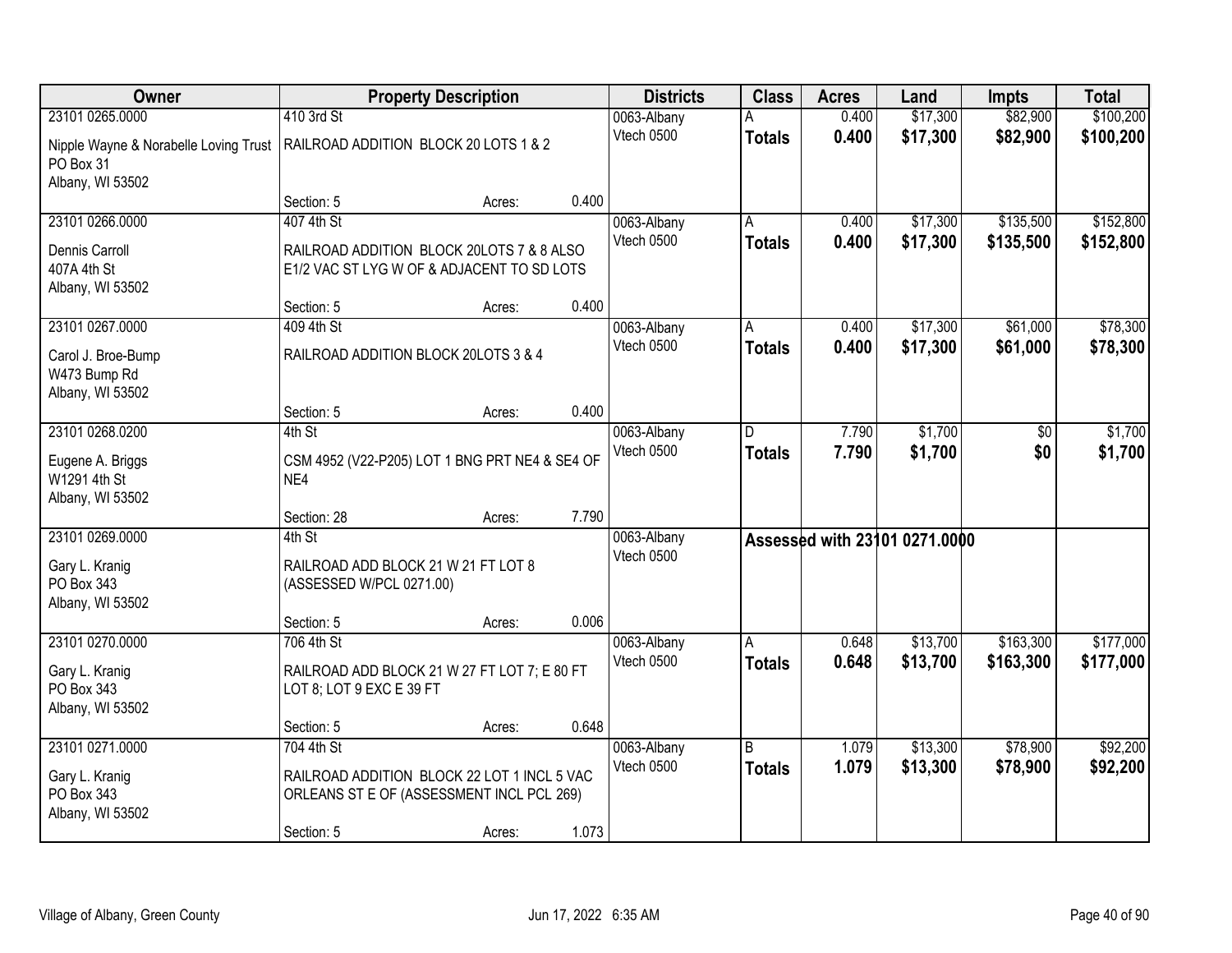| Owner                                 | <b>Property Description</b>                    |        |       | <b>Districts</b> | <b>Class</b>    | <b>Acres</b> | Land       | <b>Impts</b> | <b>Total</b>  |
|---------------------------------------|------------------------------------------------|--------|-------|------------------|-----------------|--------------|------------|--------------|---------------|
| 23101 0272.0000                       | 700 4th St                                     |        |       | 0063-Albany      | B               | 1.055        | \$41,000   | \$97,800     | \$138,800     |
| Wayne and Nora Family Limited         | RAILROAD ADDITION BLOCK 23 COM NE COR SEC      |        |       | Vtech 0500       | <b>Totals</b>   | 1.055        | \$41,000   | \$97,800     | \$138,800     |
| Partnership                           | 28 TH S84*W 954.08 FT TH S25*E 34.39 FT TO SLY |        |       |                  |                 |              |            |              |               |
| PO Box 31                             | ROW 1ST ST TH S84*W 316.25 FT TO ELY ROW       |        |       |                  |                 |              |            |              |               |
| Albany, WI 53502                      | Section: 5                                     | Acres: | 1.055 |                  |                 |              |            |              |               |
| 23101 0273.0000                       | 103 N Cincinnati St                            |        |       | 0063-Albany      | A               | 0.786        | \$20,700   | \$146,100    | \$166,800     |
|                                       |                                                |        |       | Vtech 0500       | <b>Totals</b>   | 0.786        | \$20,700   | \$146,100    | \$166,800     |
| Ronald G. Wanless                     | RAILROAD ADDITION BLOCK 24 LOT 1 N2 LOT 2      |        |       |                  |                 |              |            |              |               |
| 103 N Cincinnati St                   | LOTS 4 & 6 N 33 FT OF E 16.5 FT LOT 5 (POS     |        |       |                  |                 |              |            |              |               |
| Albany, WI 53502                      | V11-P149 & V12-P14)                            |        | 0.786 |                  |                 |              |            |              |               |
|                                       | Section: 28                                    | Acres: |       |                  |                 |              |            |              |               |
| 23101 0274.0000                       | 603 E Main St                                  |        |       | 0063-Albany      | A               | 0.300        | \$16,300   | \$101,400    | \$117,700     |
| Jamie Calvert                         | RAILROAD ADDITION BLOCK 24LOT 5 EXC E 16.5     |        |       | Vtech 0500       | <b>Totals</b>   | 0.300        | \$16,300   | \$101,400    | \$117,700     |
| 603 E Main St                         | FT OF & ALL LOT 7 (POS V12-P14)                |        |       |                  |                 |              |            |              |               |
| Albany, WI 53502                      |                                                |        |       |                  |                 |              |            |              |               |
|                                       | Section: 28                                    | Acres: | 0.300 |                  |                 |              |            |              |               |
| 23101 0275.0000                       | 605 E Main St                                  |        |       | 0063-Albany      | A               | 0.285        | \$16,200   | \$101,700    | \$117,900     |
| Brian L. Flannery                     | RAILROAD ADDITION BLOCK 24LOT 3 S2 LOT 2 S 99  |        |       | Vtech 0500       | <b>Totals</b>   | 0.285        | \$16,200   | \$101,700    | \$117,900     |
| 405 4th St                            | FT E 16.5 FT LOT 5 (POS V12-P14)               |        |       |                  |                 |              |            |              |               |
| Albany, WI 53502                      |                                                |        |       |                  |                 |              |            |              |               |
|                                       | Section: 28                                    | Acres: | 0.285 |                  |                 |              |            |              |               |
| 23101 0276.0000                       | 601 E Main St                                  |        |       | 0063-Albany      | A               | 0.800        | \$20,800   | \$69,600     | \$90,400      |
|                                       |                                                |        |       | Vtech 0500       | <b>Totals</b>   | 0.800        | \$20,800   | \$69,600     | \$90,400      |
| Sheryl Engebretson                    | RAILROAD ADDITION BLOCK 24LOTS 8, 9, 10 & 11   |        |       |                  |                 |              |            |              |               |
| 601 E Main St                         | (POS V12-P14)                                  |        |       |                  |                 |              |            |              |               |
| Albany, WI 53502                      |                                                |        |       |                  |                 |              |            |              |               |
|                                       | Section: 28                                    | Acres: | 0.800 |                  |                 |              |            |              |               |
| 23101 0277.0000                       | 4th St                                         |        |       | 0063-Albany      | $\overline{X4}$ | 1.470        | $\sqrt{6}$ | $\sqrt{6}$   | $\frac{6}{3}$ |
| Village of Albany                     | RAILROAD ADDITION BLOCK 25LOTS INCL 8 LESS     |        |       | Vtech 0500       | <b>Totals</b>   | 1.470        | \$0        | \$0          | \$0           |
| 206 N Water St                        | PARC 3-17-278 EXEMPT                           |        |       |                  |                 |              |            |              |               |
| Albany, WI 53502                      |                                                |        |       |                  |                 |              |            |              |               |
|                                       | Section: 5                                     | Acres: | 1.470 |                  |                 |              |            |              |               |
| 23101 0278.0000                       | 503 E Main St                                  |        |       | 0063-Albany      | A               | 0.165        | \$12,700   | \$117,300    | \$130,000     |
|                                       |                                                |        |       | Vtech 0500       | <b>Totals</b>   | 0.165        | \$12,700   | \$117,300    | \$130,000     |
| Nipple Wayne & Norabelle Loving Trust | RAILROAD ADDITION BLOCK 25 S 60 FT LOT 3; S 60 |        |       |                  |                 |              |            |              |               |
| PO Box 31                             | FT OF ELY 54 FT LOT 4 EXC BEG SE COR L 3 N 20  |        |       |                  |                 |              |            |              |               |
| Albany, WI 53502                      | FT SWLY 28 1/3 FT ELY 20 FT POB (POS V10-P135) |        |       |                  |                 |              |            |              |               |
|                                       | Section: 5                                     | Acres: | 0.165 |                  |                 |              |            |              |               |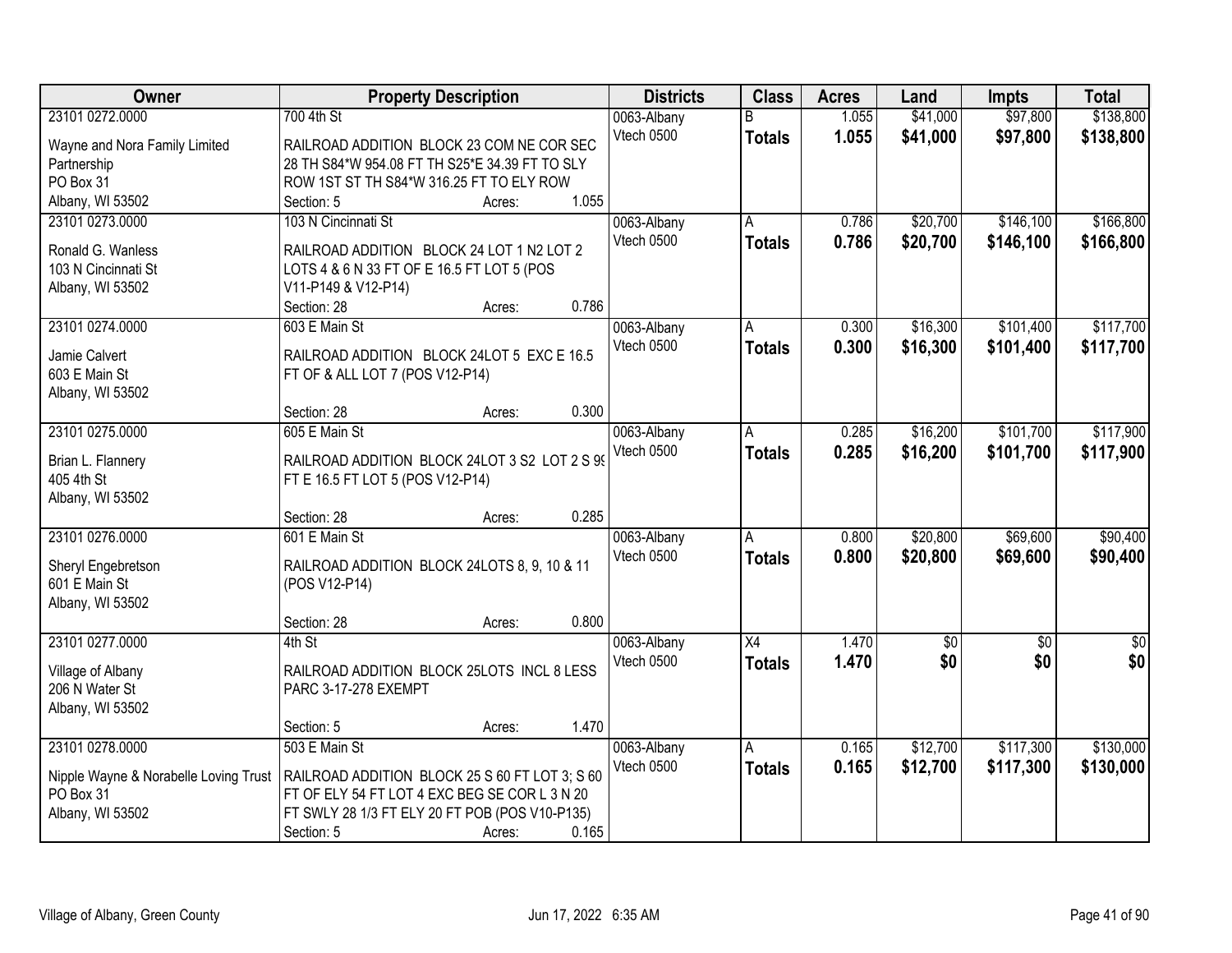| Owner                                | <b>Property Description</b> | <b>Districts</b>                                                                          | <b>Class</b><br><b>Acres</b> |                           | Land          | <b>Impts</b>   | <b>Total</b>         |                      |                      |
|--------------------------------------|-----------------------------|-------------------------------------------------------------------------------------------|------------------------------|---------------------------|---------------|----------------|----------------------|----------------------|----------------------|
| 23101 0279.0000<br>Terri L. Williams | 407 E Main St               | RAILROAD ADDITION BLOCK 26 LOTS 3 & 4 EXC N                                               |                              | 0063-Albany<br>Vtech 0500 | <b>Totals</b> | 0.556<br>0.556 | \$18,700<br>\$18,700 | \$71,800<br>\$71,800 | \$90,500<br>\$90,500 |
| 407 E Main St<br>Albany, WI 53502    | 2.5 FT                      |                                                                                           | 0.556                        |                           |               |                |                      |                      |                      |
| 23101 0279.1000                      | Section: 5<br>406 4th St    | Acres:                                                                                    |                              | 0063-Albany               | A             | 0.408          | \$17,300             | \$118,000            | \$135,300            |
|                                      |                             |                                                                                           |                              | Vtech 0500                | <b>Totals</b> | 0.408          | \$17,300             | \$118,000            | \$135,300            |
| Marc A. Oliver                       |                             | RAILROAD ADDITION BLOCK 26 LOTS 1 & 2 N 2.5 FT                                            |                              |                           |               |                |                      |                      |                      |
| 406 4th St                           | LOTS 3 & 4                  |                                                                                           |                              |                           |               |                |                      |                      |                      |
| Albany, WI 53502                     |                             |                                                                                           |                              |                           |               |                |                      |                      |                      |
|                                      | Section: 5                  | Acres:                                                                                    | 0.408                        |                           |               |                |                      |                      |                      |
| 23101 0280.0000                      | 405 E Main St               |                                                                                           |                              | 0063-Albany               | A             | 0.573          | \$18,800             | \$108,400            | \$127,200            |
| Troy L. Jazdzewski                   |                             | RAILROAD ADDITION BLOCK 26 LOTS 7 & 8; ALSO                                               |                              | Vtech 0500                | <b>Totals</b> | 0.573          | \$18,800             | \$108,400            | \$127,200            |
| 405 E Main St                        |                             | VAC PRT OF E2 SPRUCE ST LYG ADJ TO & W SD                                                 |                              |                           |               |                |                      |                      |                      |
| Albany, WI 53502                     | LOT <sub>7</sub>            |                                                                                           |                              |                           |               |                |                      |                      |                      |
|                                      | Section: 5                  | Acres:                                                                                    | 0.573                        |                           |               |                |                      |                      |                      |
| 23101 0281.0000                      | 404 4th St                  |                                                                                           |                              | 0063-Albany               | A             | 0.442          | \$17,700             | \$115,100            | \$132,800            |
| Guy R. Stamm                         |                             | RAILROAD ADDITION BLOCK 26 LOTS 5 & 6 & E2                                                |                              | Vtech 0500                | <b>Totals</b> | 0.442          | \$17,700             | \$115,100            | \$132,800            |
| 404 4th St                           | VAC ST LYG W SD LOTS        |                                                                                           |                              |                           |               |                |                      |                      |                      |
| Albany, WI 53502                     |                             |                                                                                           |                              |                           |               |                |                      |                      |                      |
|                                      | Section: 5                  | Acres:                                                                                    | 0.442                        |                           |               |                |                      |                      |                      |
| 23101 0282.1000                      | 704 4th St                  |                                                                                           |                              | 0063-Albany               | A             | 0.023          | \$200                | $\overline{50}$      | \$200                |
| Gary L. Kranig                       |                             | RAI1ROAD ADD BLOCK 27 W 15 FT LOT 5                                                       |                              | Vtech 0500                | Totals        | 0.023          | \$200                | \$0                  | \$200                |
| PO Box 343                           |                             |                                                                                           |                              |                           |               |                |                      |                      |                      |
| Albany, WI 53502                     |                             |                                                                                           |                              |                           |               |                |                      |                      |                      |
|                                      | Section: 5                  | Acres:                                                                                    | 0.023                        |                           |               |                |                      |                      |                      |
| 23101 0283.0000                      | 706 4th St                  |                                                                                           |                              | 0063-Albany               | B             | 1.026          | \$1,000              | \$0                  | \$1,000              |
| Gary L. Kranig                       |                             | RAILROAD ADD BLOCK 28 LOTS 1 INCL 5 & PRT VAC                                             |                              | Vtech 0500                | <b>Totals</b> | 1.026          | \$1,000              | \$0                  | \$1,000              |
| PO Box 343                           | ORLEANS ST LYG ADJ BLK 28   |                                                                                           |                              |                           |               |                |                      |                      |                      |
| Albany, WI 53502                     |                             |                                                                                           |                              |                           |               |                |                      |                      |                      |
|                                      | Section: 5                  | Acres:                                                                                    | 1.026                        |                           |               |                |                      |                      |                      |
| 23101 0284.0000                      | 700 4th St                  |                                                                                           |                              | 0063-Albany               | B             | 0.213          | \$8,400              | \$66,300             | \$74,700             |
|                                      |                             |                                                                                           |                              | Vtech 0500                | <b>Totals</b> | 0.213          | \$8,400              | \$66,300             | \$74,700             |
| Wayne and Nora Family Limited        |                             | SECTION 28 COM NE COR SD SEC TH S84*W ALG N                                               |                              |                           |               |                |                      |                      |                      |
| Partnership<br>PO Box 31             |                             | LN 954.08 FT TH S25*E 34.39 FT TO SLY ROW 1ST ST<br>TH S84*W ALG ROW 316.25 FT TO ELY ROW |                              |                           |               |                |                      |                      |                      |
| Albany, WI 53502                     | Section: 5                  | Acres:                                                                                    | 0.213                        |                           |               |                |                      |                      |                      |
|                                      |                             |                                                                                           |                              |                           |               |                |                      |                      |                      |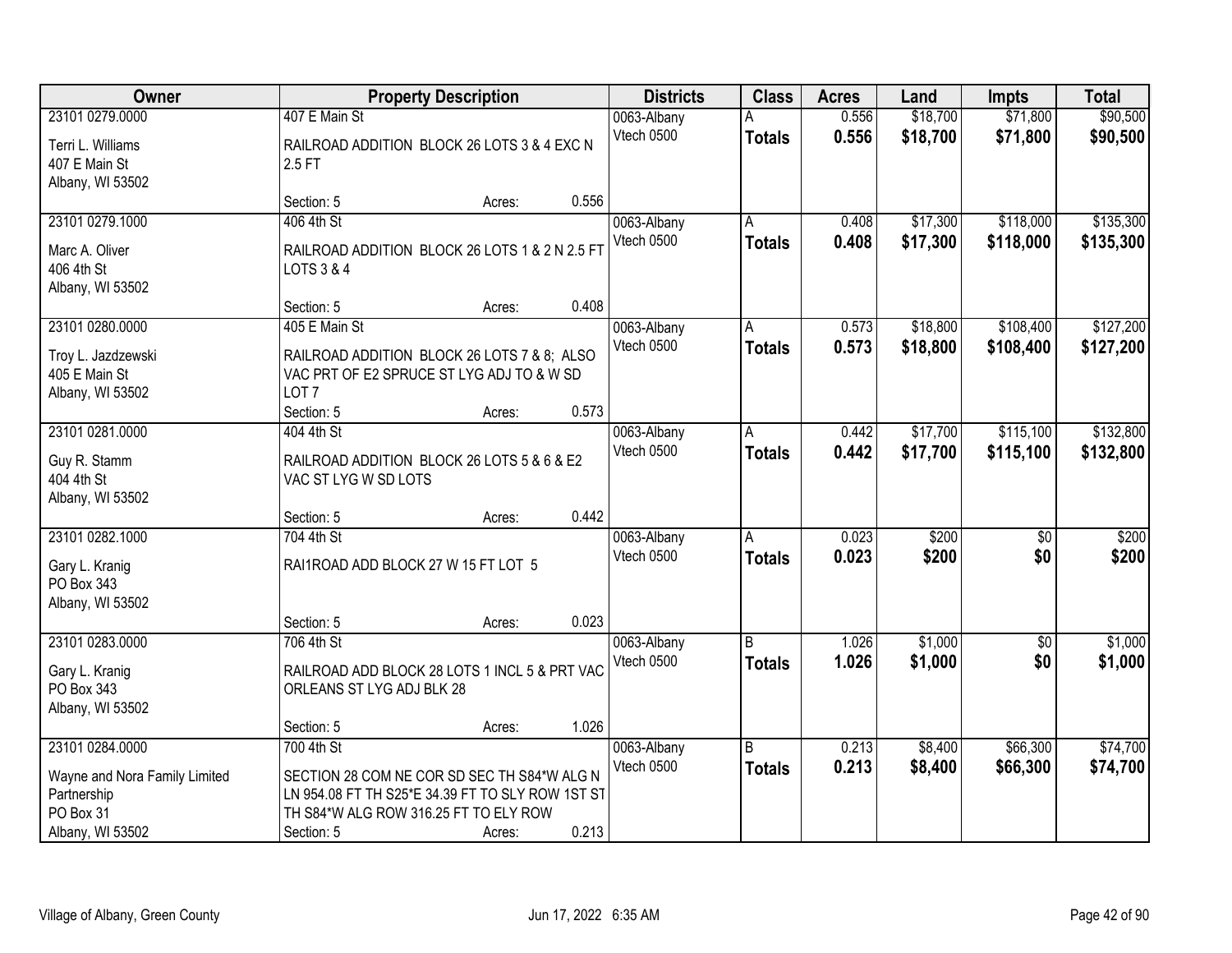| Owner                                 |                                                                               | <b>Property Description</b> |       | <b>Districts</b>          | <b>Class</b>   | <b>Acres</b> | Land     | Impts           | <b>Total</b> |
|---------------------------------------|-------------------------------------------------------------------------------|-----------------------------|-------|---------------------------|----------------|--------------|----------|-----------------|--------------|
| 23101 0285.0000                       | 102 S Cincinnati St                                                           |                             |       | 0063-Albany               |                | 0.560        | \$11,500 | \$72,900        | \$84,400     |
| Claire C. Pryce                       | RAILROAD ADD BLOCK 29 LOTS 2 INCL 5                                           |                             |       | Vtech 0500                | <b>Totals</b>  | 0.560        | \$11,500 | \$72,900        | \$84,400     |
| 506 E Main St                         |                                                                               |                             |       |                           |                |              |          |                 |              |
| Albany, WI 53502                      |                                                                               |                             |       |                           |                |              |          |                 |              |
|                                       | Section: 5                                                                    | Acres:                      | 0.560 |                           |                |              |          |                 |              |
| 23101 0286.0000                       | 100 Union St                                                                  |                             |       | 0063-Albany               |                | 0.737        | \$20,300 | \$66,800        | \$87,100     |
| Janet M R. Flood                      | RAILROAD ADDITIONBLOCK 30, EXC LOT 4 (SLY 126                                 |                             |       | Vtech 0500                | <b>Totals</b>  | 0.737        | \$20,300 | \$66,800        | \$87,100     |
| N7948 County Rd E                     | FT) & EXC LOT 3 EXC WLY 3 FT OF NLY 6 FT                                      |                             |       |                           |                |              |          |                 |              |
| Brooklyn, WI 53521                    |                                                                               |                             |       |                           |                |              |          |                 |              |
|                                       | Section: 5                                                                    | Acres:                      | 0.737 |                           |                |              |          |                 |              |
| 23101 0286.1000                       | 703 5th St Unit 1                                                             |                             |       | 0063-Albany<br>Vtech 0500 | $\overline{B}$ | 0.313        | \$16,600 | $\overline{50}$ | \$16,600     |
| Nipple Wayne & Norabelle Loving Trust | RAILROAD ADDITION BLOCK 30LOT 3 EXC WLY 3 FT                                  |                             |       |                           | <b>Totals</b>  | 0.313        | \$16,600 | \$0             | \$16,600     |
| PO Box 31                             | ALSO INCL N 4 FT OF W 3 FT                                                    |                             |       |                           |                |              |          |                 |              |
| Albany, WI 53502                      |                                                                               |                             | 0.313 |                           |                |              |          |                 |              |
| 23101 0287.0000                       | Section: 5<br>102 Union St                                                    | Acres:                      |       | 0063-Albany               | A              | 0.200        | \$15,300 | \$93,000        | \$108,300    |
|                                       |                                                                               |                             |       | Vtech 0500                | <b>Totals</b>  | 0.200        | \$15,300 | \$93,000        | \$108,300    |
| Nicole M. Baebler                     | RAILROAD ADDITION BLOCK 30LOT 4                                               |                             |       |                           |                |              |          |                 |              |
| 102 Union St<br>Albany, WI 53502      |                                                                               |                             |       |                           |                |              |          |                 |              |
|                                       | Section: 5                                                                    | Acres:                      | 0.200 |                           |                |              |          |                 |              |
| 23101 0288.0000                       | 602 E Main St                                                                 |                             |       | 0063-Albany               | A              | 0.255        | \$15,900 | \$121,600       | \$137,500    |
|                                       |                                                                               |                             |       | Vtech 0500                | <b>Totals</b>  | 0.255        | \$15,900 | \$121,600       | \$137,500    |
| Daniel Jordan Nolden<br>602 E Main St | RAILROAD ADDITION BLOCK 31 LOT 1 EXC E 48 FT;<br>LOT 2 EXC N 46 FT OF E 48 FT |                             |       |                           |                |              |          |                 |              |
| Albany, WI 53502                      |                                                                               |                             |       |                           |                |              |          |                 |              |
|                                       | Section: 5                                                                    | Acres:                      | 0.255 |                           |                |              |          |                 |              |
| 23101 0289.0000                       | 604 E Main St                                                                 |                             |       | 0063-Albany               |                | 0.123        | \$9,500  | \$95,300        | \$104,800    |
| <b>Rick Blumer</b>                    | RAILROAD ADD BLOCK 31 E 48 FT LOT 1 N 46 FT E                                 |                             |       | Vtech 0500                | <b>Totals</b>  | 0.123        | \$9,500  | \$95,300        | \$104,800    |
| 604 E Main St                         | 48 FT LOT 2                                                                   |                             |       |                           |                |              |          |                 |              |
| Albany, WI 53502                      |                                                                               |                             |       |                           |                |              |          |                 |              |
|                                       | Section: 5                                                                    | Acres:                      | 0.123 |                           |                |              |          |                 |              |
| 23101 0290.0000                       | 101 Union St                                                                  |                             |       | 0063-Albany               | A              | 0.400        | \$17,300 | \$87,400        | \$104,700    |
| Dennis R. Parker                      | RAILROAD ADDITION BLOCK 31 LOTS 3 & 4                                         |                             |       | Vtech 0500                | <b>Totals</b>  | 0.400        | \$17,300 | \$87,400        | \$104,700    |
| 209 S Water St                        |                                                                               |                             |       |                           |                |              |          |                 |              |
| Albany, WI 53502                      |                                                                               |                             |       |                           |                |              |          |                 |              |
|                                       | Section: 5                                                                    | Acres:                      | 0.400 |                           |                |              |          |                 |              |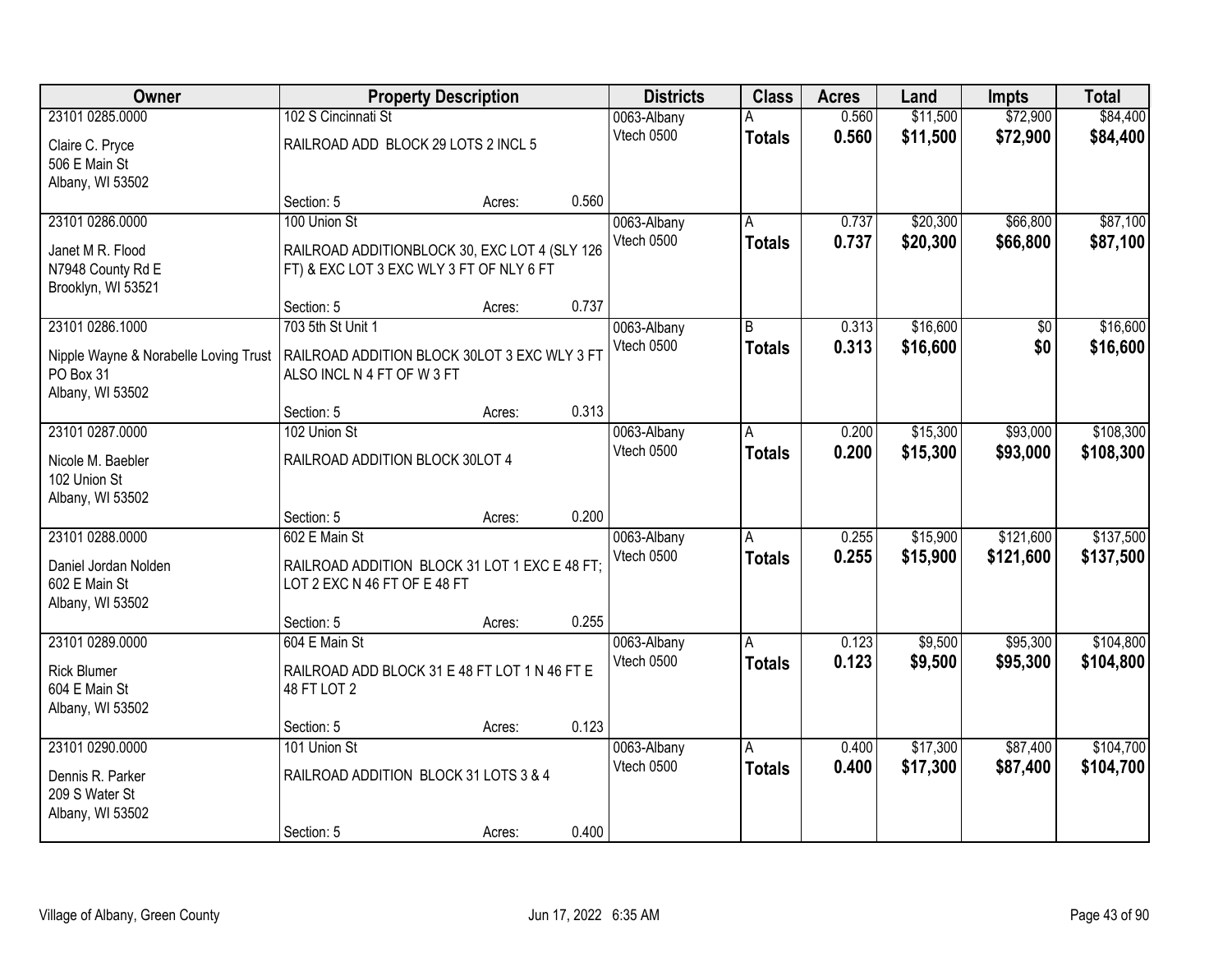| Owner                                                                     |                                                                                                           | <b>Property Description</b> |       | <b>Districts</b>          | <b>Class</b>       | <b>Acres</b>   | Land                 | <b>Impts</b>           | <b>Total</b>           |
|---------------------------------------------------------------------------|-----------------------------------------------------------------------------------------------------------|-----------------------------|-------|---------------------------|--------------------|----------------|----------------------|------------------------|------------------------|
| 23101 0291.0000                                                           | 100 S Summit St                                                                                           |                             |       | 0063-Albany               |                    | 0.200          | \$15,300             | \$54,500               | \$69,800               |
| Albany 100 Summit, LLC<br>N9557 County Rd J<br>Blanchardvlle, WI 53516    | RAILROAD ADDITION BLOCK 31 LOT 5                                                                          |                             |       | Vtech 0500                | <b>Totals</b>      | 0.200          | \$15,300             | \$54,500               | \$69,800               |
|                                                                           | Section: 5                                                                                                | Acres:                      | 0.200 |                           |                    |                |                      |                        |                        |
| 23101 0292.0000                                                           | 102 S Summit St                                                                                           |                             |       | 0063-Albany               |                    | 0.400          | \$17,300             | \$25,800               | \$43,100               |
| Sherri K. Cleasby<br>205 S Summit St<br>Albany, WI 53502                  | RAILROAD ADDITION BLOCK 31 LOTS 6 & 7                                                                     |                             |       | Vtech 0500                | <b>Totals</b>      | 0.400          | \$17,300             | \$25,800               | \$43,100               |
|                                                                           | Section: 5                                                                                                | Acres:                      | 0.400 |                           |                    |                |                      |                        |                        |
| 23101 0293.0000                                                           | 106 S Summit St                                                                                           |                             |       | 0063-Albany               | A                  | 0.200          | \$15,300             | \$69,800               | \$85,100               |
| Cr Boss Properties, LLC<br>N6548 Norwegian Rd<br>Albany, WI 53502         | RAILROAD ADDITION BLOCK 31LOT 8                                                                           |                             |       | Vtech 0500                | <b>Totals</b>      | 0.200          | \$15,300             | \$69,800               | \$85,100               |
|                                                                           | Section: 5                                                                                                | Acres:                      | 0.200 |                           |                    |                |                      |                        |                        |
| 23101 0295.1000                                                           | 706 4th St                                                                                                |                             |       | 0063-Albany               | $\overline{B}$     | 0.820          | \$800                | $\overline{30}$        | \$800                  |
| Gary L. Kranig<br>PO Box 343<br>Albany, WI 53502                          | RAILROAD ADDITION BLOCK 33PRT LOTS 1 INCL 5<br>ALSO PRT VAC 5TH ST LYG BET LOT 5 BLK 28 & LOT<br>1 BLK 33 |                             |       | Vtech 0500                | <b>Totals</b>      | 0.820          | \$800                | \$0                    | \$800                  |
|                                                                           | Section: 5                                                                                                | Acres:                      | 0.820 |                           |                    |                |                      |                        |                        |
| 23101 0296.0000<br>Dawn Drabik<br>200 S Cincinnati St<br>Albany, WI 53502 | 200 S Cincinnati St<br>RAILROAD ADDITION BLOCK 34LOT 1; ALSO 33 FT<br>OF VAC 5TH ST LYG N SD LOT          |                             |       | 0063-Albany<br>Vtech 0500 | A<br><b>Totals</b> | 0.140<br>0.140 | \$10,700<br>\$10,700 | \$113,100<br>\$113,100 | \$123,800<br>\$123,800 |
|                                                                           | Section: 5                                                                                                | Acres:                      | 0.140 |                           |                    |                |                      |                        |                        |
| 23101 0297.0000                                                           | Cincinnati St                                                                                             |                             |       | 0063-Albany               | A                  | 0.350          | \$16,800             | $\overline{50}$        | \$16,800               |
| Mary C. Friedrich) Eley<br>228 Dancette Dr<br>Rockton, IL 61072           | RAILROAD ADD BLOCK 34S2 LOT 3 & LOTS 4 & 5;<br>ALSO 33 FT VAC 6TH ST                                      |                             |       | Vtech 0500                | <b>Totals</b>      | 0.350          | \$16,800             | \$0                    | \$16,800               |
|                                                                           | Section: 5                                                                                                | Acres:                      | 0.350 |                           |                    |                |                      |                        |                        |
| 23101 0297.1000                                                           | Cincinnati St                                                                                             |                             |       | 0063-Albany               | Α                  | 0.172          | \$13,200             | $\overline{50}$        | \$13,200               |
| Dawn Drabik<br>200 S Cincinnati St<br>Albany, WI 53502                    | RAILROAD ADD BLOCK 34 LOT 2 & N 1/2 LOT 3                                                                 |                             |       | Vtech 0500                | <b>Totals</b>      | 0.172          | \$13,200             | \$0                    | \$13,200               |
|                                                                           | Section: 5                                                                                                | Acres:                      | 0.172 |                           |                    |                |                      |                        |                        |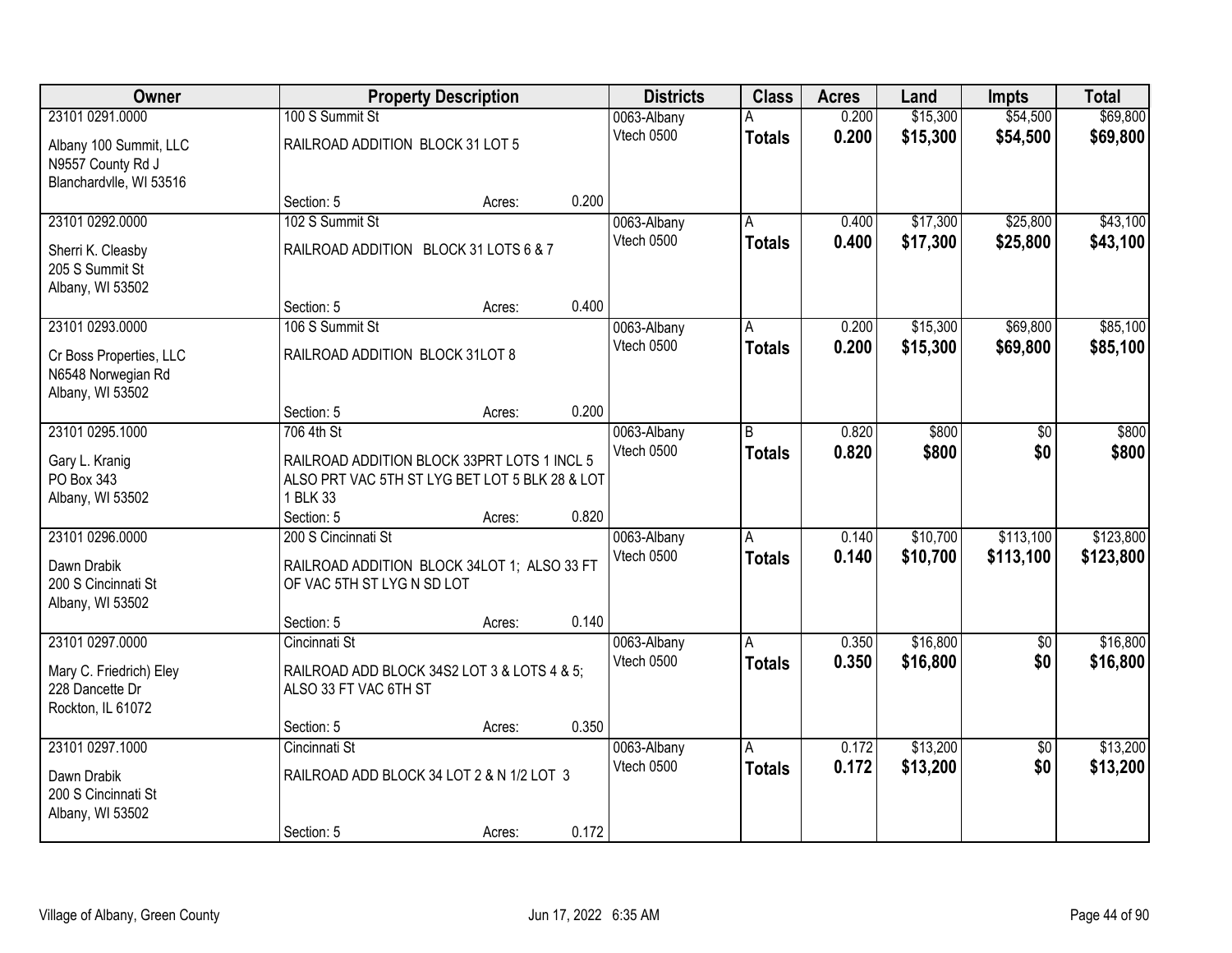| <b>Owner</b>                                                  |                                               | <b>Property Description</b> |       | <b>Districts</b> | <b>Class</b>  | <b>Acres</b> | Land     | Impts      | <b>Total</b> |
|---------------------------------------------------------------|-----------------------------------------------|-----------------------------|-------|------------------|---------------|--------------|----------|------------|--------------|
| 23101 0298.0000                                               | 705 6th St                                    |                             |       | 0063-Albany      | R             | 0.728        | \$29,100 | \$131,400  | \$160,500    |
| Lowe L. Berzinski<br>N3291 Park Rd<br>Brodhead, WI 53520      | RAILROAD ADDITION BLOCK 35S 1/2 LOT 3 & LOT 4 |                             |       | Vtech 0500       | <b>Totals</b> | 0.728        | \$29,100 | \$131,400  | \$160,500    |
|                                                               | Section: 5                                    | Acres:                      | 0.728 |                  |               |              |          |            |              |
| 23101 0298.1000                                               | Cincinnati St                                 |                             |       | 0063-Albany      | A             | 0.300        | \$16,300 | \$0        | \$16,300     |
| Ronald J. Sloniker<br>201 S Cincinnati St<br>Albany, WI 53502 | RAILROAD ADDITION BLOCK 35 LOT 2 & N1/2 LOT 3 |                             |       | Vtech 0500       | <b>Totals</b> | 0.300        | \$16,300 | \$0        | \$16,300     |
|                                                               | Section: 5                                    | Acres:                      | 0.300 |                  |               |              |          |            |              |
| 23101 0299.0000                                               | 201 S Cincinnati St                           |                             |       | 0063-Albany      | A             | 0.164        | \$12,500 | \$116,100  | \$128,600    |
| Ronald J. Sloniker<br>201 S Cincinnati St<br>Albany, WI 53502 | RAILROAD ADDITION BLOCK 35 LOT 1              |                             |       | Vtech 0500       | <b>Totals</b> | 0.164        | \$12,500 | \$116,100  | \$128,600    |
|                                                               | Section: 5                                    | Acres:                      | 0.164 |                  |               |              |          |            |              |
| 23101 0300.0000                                               | 204 Union St                                  |                             |       | 0063-Albany      | A             | 0.400        | \$17,300 | \$46,500   | \$63,800     |
| Crystal L. Maizonet<br>204 Union St<br>Albany, WI 53502       | RAILROAD ADD BLOCK 35 LOTS 7 & 8              |                             |       | Vtech 0500       | <b>Totals</b> | 0.400        | \$17,300 | \$46,500   | \$63,800     |
|                                                               | Section: 5                                    | Acres:                      | 0.400 |                  |               |              |          |            |              |
| 23101 0300.1000                                               | 202 Union St                                  |                             |       | 0063-Albany      | A             | 0.400        | \$17,300 | \$40,800   | \$58,100     |
| Donna L. Watts<br>202 Union St<br>Albany, WI 53502            | RAILROAD ADDITION BLOCK 35LOTS 5 & 6          |                             |       | Vtech 0500       | <b>Totals</b> | 0.400        | \$17,300 | \$40,800   | \$58,100     |
|                                                               | Section: 5                                    | Acres:                      | 0.400 |                  |               |              |          |            |              |
| 23101 0301.0000                                               | $5th$ St                                      |                             |       | 0063-Albany      | A             | 0.200        | \$15,300 | $\sqrt{6}$ | \$15,300     |
| Lukas P. Carl<br>200 S Summit St<br>Albany, WI 53502          | RAILROAD ADDITION BLOCK 36 LOT 1              |                             |       | Vtech 0500       | <b>Totals</b> | 0.200        | \$15,300 | \$0        | \$15,300     |
|                                                               | Section: 5                                    | Acres:                      | 0.200 |                  |               |              |          |            |              |
| 23101 0302.0000                                               | 205 Union St                                  |                             |       | 0063-Albany      | А             | 0.600        | \$19,100 | \$83,300   | \$102,400    |
| Benjamin Kieler<br>205 Union St<br>Albany, WI 53502           | RAILROAD ADDITION BLOCK 36LOTS 2 - 4          |                             |       | Vtech 0500       | <b>Totals</b> | 0.600        | \$19,100 | \$83,300   | \$102,400    |
|                                                               | Section: 5                                    | Acres:                      | 0.600 |                  |               |              |          |            |              |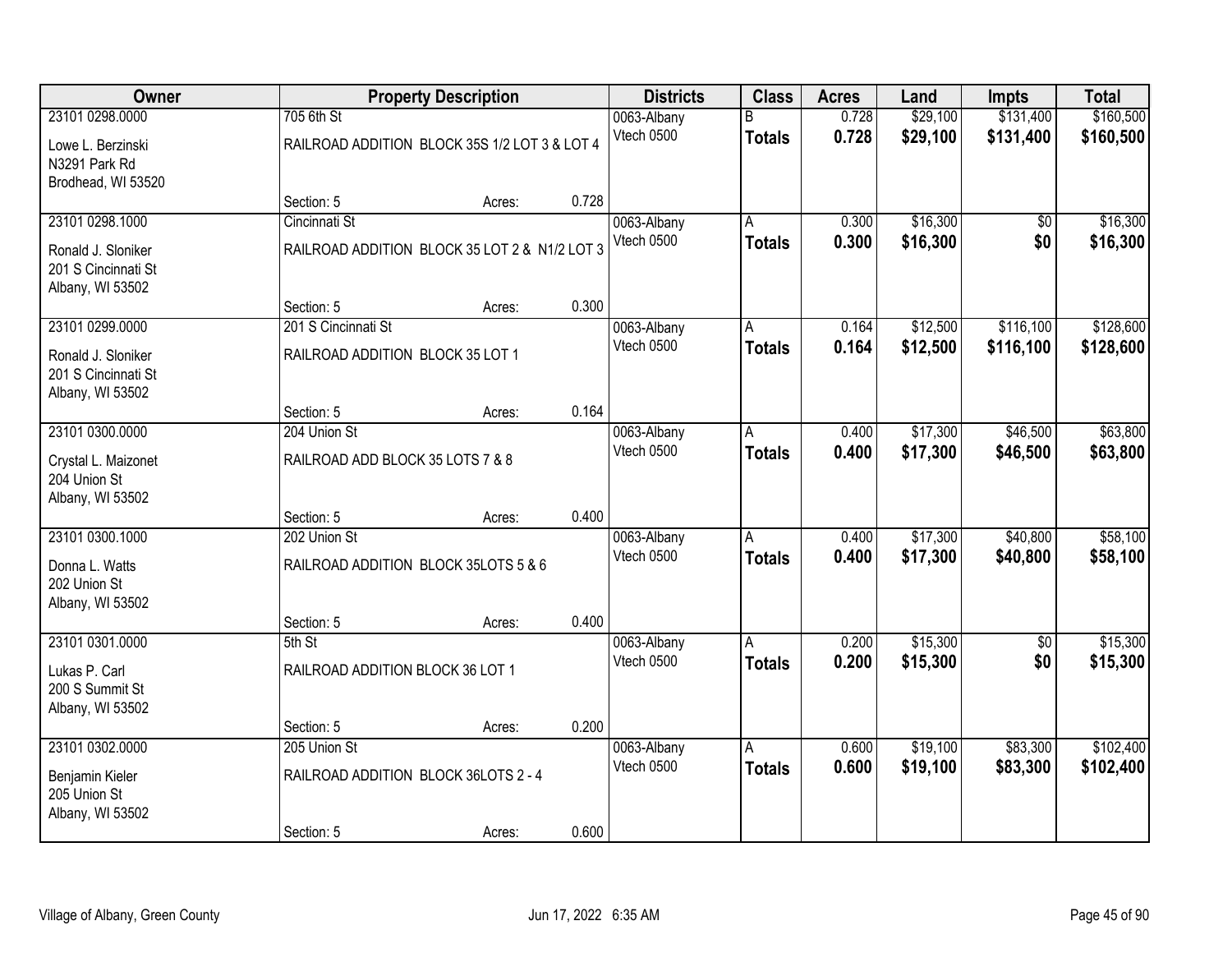| Owner                     |                                              | <b>Property Description</b> |       | <b>Districts</b> | <b>Class</b>    | <b>Acres</b> | Land     | <b>Impts</b>    | <b>Total</b>    |
|---------------------------|----------------------------------------------|-----------------------------|-------|------------------|-----------------|--------------|----------|-----------------|-----------------|
| 23101 0303.0000           | 200 S Summit St                              |                             |       | 0063-Albany      |                 | 0.200        | \$15,300 | \$141,400       | \$156,700       |
| Lukas P. Carl             | RAILROAD ADDITION BLOCK 36LOT 5              |                             |       | Vtech 0500       | <b>Totals</b>   | 0.200        | \$15,300 | \$141,400       | \$156,700       |
| 200 S Summit St           |                                              |                             |       |                  |                 |              |          |                 |                 |
| Albany, WI 53502          |                                              |                             |       |                  |                 |              |          |                 |                 |
|                           | Section: 5                                   | Acres:                      | 0.200 |                  |                 |              |          |                 |                 |
| 23101 0303.1000           | 202 S Summit St                              |                             |       | 0063-Albany      | А               | 0.200        | \$15,300 | \$115,400       | \$130,700       |
| Riley A. Whitney          | RAILROAD ADDITION BLOCK 36 LOT 6             |                             |       | Vtech 0500       | <b>Totals</b>   | 0.200        | \$15,300 | \$115,400       | \$130,700       |
| 202 S Summit St           |                                              |                             |       |                  |                 |              |          |                 |                 |
| Albany, WI 53502          |                                              |                             |       |                  |                 |              |          |                 |                 |
|                           | Section: 5                                   | Acres:                      | 0.200 |                  |                 |              |          |                 |                 |
| 23101 0304.0000           | 206 S Summit St                              |                             |       | 0063-Albany      | A               | 0.400        | \$17,300 | \$47,200        | \$64,500        |
| Paul C. Rhyner            | RAILROAD ADDITION BLOCK 36 LOT 7 & LOT 8     |                             |       | Vtech 0500       | <b>Totals</b>   | 0.400        | \$17,300 | \$47,200        | \$64,500        |
| 206 S Summit St           |                                              |                             |       |                  |                 |              |          |                 |                 |
| Albany, WI 53502          |                                              |                             |       |                  |                 |              |          |                 |                 |
|                           | Section: 5                                   | Acres:                      | 0.400 |                  |                 |              |          |                 |                 |
| 23101 0306.0000           | 300 S Cincinnati St                          |                             |       | 0063-Albany      | A               | 0.244        | \$15,800 | \$129,200       | \$145,000       |
| James Briggs Rentals, LLC | RAILROAD ADD BLOCK 38 CSM 2011 (V6-P339) LOT |                             |       | Vtech 0500       | <b>Totals</b>   | 0.244        | \$15,800 | \$129,200       | \$145,000       |
| 101 S Mill St             | 1 BNG PRT LOTS 1-5 OF SD BLK                 |                             |       |                  |                 |              |          |                 |                 |
| Albany, WI 53502          |                                              |                             |       |                  |                 |              |          |                 |                 |
|                           | Section: 28                                  | Acres:                      | 0.244 |                  |                 |              |          |                 |                 |
| 23101 0306.0100           | 304 S Cincinnati St                          |                             |       | 0063-Albany      | A               | 0.300        | \$16,300 | \$131,000       | \$147,300       |
| James Briggs Rentals, LLC | RAILROAD ADD BLOCK 38CSM 2011 (V6-P339) LOT  |                             |       | Vtech 0500       | <b>Totals</b>   | 0.300        | \$16,300 | \$131,000       | \$147,300       |
| 101 S Mill St             | 2 BNG PRT LOTS 1-5 OF SD BLK                 |                             |       |                  |                 |              |          |                 |                 |
| Albany, WI 53502          |                                              |                             |       |                  |                 |              |          |                 |                 |
|                           | Section: 28                                  | Acres:                      | 0.300 |                  |                 |              |          |                 |                 |
| 23101 0306.0200           | 308 S Cincinnati St                          |                             |       | 0063-Albany      | A               | 0.330        | \$16,600 | \$137,200       | \$153,800       |
| James Briggs Rentals, LLC | RAILROAD ADD BLOCK 38 CSM 2011 (V6-P339) LOT |                             |       | Vtech 0500       | <b>Totals</b>   | 0.330        | \$16,600 | \$137,200       | \$153,800       |
| 101 S Mill St             | 3 BNG PRT LOTS 1-5 OF SD BLK                 |                             |       |                  |                 |              |          |                 |                 |
| Albany, WI 53502          |                                              |                             |       |                  |                 |              |          |                 |                 |
|                           | Section: 5                                   | Acres:                      | 0.330 |                  |                 |              |          |                 |                 |
| 23101 0306.1000           | Cincinnati St                                |                             |       | 0063-Albany      | $\overline{X4}$ | 0.070        | \$0      | $\overline{30}$ | $\overline{50}$ |
| Village of Albany         | SECTION 28 RAILROAD ADDITION BLOCK 38COM     |                             |       | Vtech 0500       | <b>Totals</b>   | 0.070        | \$0      | \$0             | \$0             |
| 206 N Water St            | E4COR SE4 NE4 SEC 28TH N0*W 33.04 FT TO NLY  |                             |       |                  |                 |              |          |                 |                 |
| Albany, WI 53502          | ROW OF E STATE ST TH S83*W ALG SD ROW 336.44 |                             |       |                  |                 |              |          |                 |                 |
|                           | Section: 5                                   | Acres:                      | 0.070 |                  |                 |              |          |                 |                 |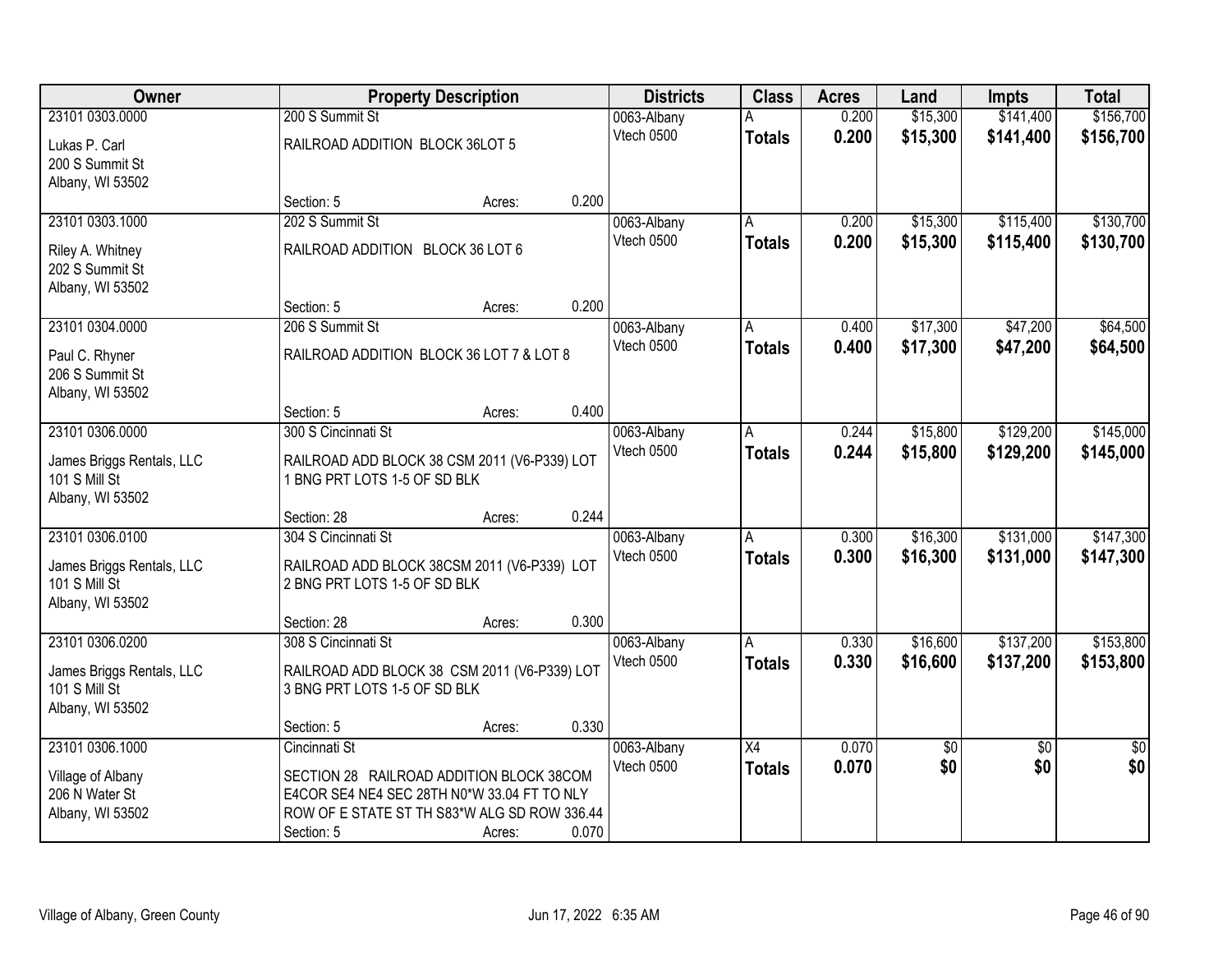| Owner<br><b>Property Description</b> | <b>Districts</b>                             | <b>Class</b> | <b>Acres</b> | Land                      | <b>Impts</b>  | <b>Total</b>   |          |            |           |
|--------------------------------------|----------------------------------------------|--------------|--------------|---------------------------|---------------|----------------|----------|------------|-----------|
| 23101 0307.0000                      | 704 6th St                                   |              |              | 0063-Albany               |               | 0.303          | \$16,300 | \$57,800   | \$74,100  |
| Robert Allen Suiter                  | RAILROAD ADDITION BLOCK 39LOT 1              |              |              | Vtech 0500                | <b>Totals</b> | 0.303          | \$16,300 | \$57,800   | \$74,100  |
| 704 6th St                           |                                              |              |              |                           |               |                |          |            |           |
| Albany, WI 53502                     |                                              |              |              |                           |               |                |          |            |           |
|                                      | Section: 5                                   | Acres:       | 0.303        |                           |               |                |          |            |           |
| 23101 0308.0000                      | 705 7th St                                   |              |              | 0063-Albany               | A             | 0.848          | \$21,200 | \$78,200   | \$99,400  |
| Hillary A. Cooley                    | RAILROAD ADDITION BLOCK 39LOTS 2, 3, 5 & 7   |              |              | Vtech 0500                | <b>Totals</b> | 0.848          | \$21,200 | \$78,200   | \$99,400  |
| 705 7th St                           |                                              |              |              |                           |               |                |          |            |           |
| Albany, WI 53502                     |                                              |              |              |                           |               |                |          |            |           |
|                                      | Section: 5                                   | Acres:       | 0.848        |                           |               |                |          |            |           |
| 23101 0309.0000                      | 702 6th St                                   |              |              | 0063-Albany               | A             | 0.400          | \$17,300 | \$64,700   | \$82,000  |
| Alex A. Severson                     | RAILROAD ADDITION BLOCK 39LOTS 4 AND 6       |              |              | Vtech 0500                | <b>Totals</b> | 0.400          | \$17,300 | \$64,700   | \$82,000  |
| 702 6th St                           |                                              |              |              |                           |               |                |          |            |           |
| Albany, WI 53502                     |                                              |              |              |                           |               |                |          |            |           |
| 23101 0309.1000                      | Section: 28<br>6th St                        | Acres:       | 0.400        |                           |               |                | \$18,200 |            | \$18,200  |
|                                      |                                              |              |              | 0063-Albany<br>Vtech 0500 | A             | 0.500<br>0.500 | \$18,200 | \$0<br>\$0 | \$18,200  |
| Mary C. Friedrich) Eley              | RAILROAD ADDITION BLOCK 39LOTS 8 & 9 ALSO 33 |              |              |                           | <b>Totals</b> |                |          |            |           |
| 228 Dancette Dr                      | FT VAC UNION ST                              |              |              |                           |               |                |          |            |           |
| Rockton, IL 61072                    |                                              |              | 0.500        |                           |               |                |          |            |           |
| 23101 0310.0000                      | Section: 5<br>703 7th St                     | Acres:       |              | 0063-Albany               | Α             | 0.500          | \$18,200 | \$54,400   | \$72,600  |
|                                      |                                              |              |              | Vtech 0500                | <b>Totals</b> | 0.500          | \$18,200 | \$54,400   | \$72,600  |
| Cody A. Hermanson                    | RAILROAD ADDITION BLOCK 39 LOTS 10 & 11      |              |              |                           |               |                |          |            |           |
| 703 7th St                           |                                              |              |              |                           |               |                |          |            |           |
| Albany, WI 53502                     | Section: 5                                   | Acres:       | 0.500        |                           |               |                |          |            |           |
| 23101 0311.0000                      | 602 6th St                                   |              |              | 0063-Albany               | A             | 0.400          | \$17,300 | \$172,400  | \$189,700 |
|                                      |                                              |              |              | Vtech 0500                | <b>Totals</b> | 0.400          | \$17,300 | \$172,400  | \$189,700 |
| Jonathan W. Briggs                   | RAILROAD ADDITION BLOCK 40LOTS 1 & 2 & PRT   |              |              |                           |               |                |          |            |           |
| 907 10th Ave<br>New Glarus, WI 53574 | VAC STREET LYG ADJACENT TO SD LOTS           |              |              |                           |               |                |          |            |           |
|                                      | Section: 5                                   | Acres:       | 0.400        |                           |               |                |          |            |           |
| 23101 0311.1000                      | 603 7th St                                   |              |              | 0063-Albany               | A             | 0.400          | \$17,300 | \$55,700   | \$73,000  |
|                                      |                                              |              |              | Vtech 0500                | <b>Totals</b> | 0.400          | \$17,300 | \$55,700   | \$73,000  |
| David L. Shunk<br>603 7th St         | RAILROAD ADDITION BLOCK 40 LOT 3 LOT 4 & 33  |              |              |                           |               |                |          |            |           |
| Albany, WI 53502                     | FT OF VAC UNION ST                           |              |              |                           |               |                |          |            |           |
|                                      | Section: 5                                   | Acres:       | 0.400        |                           |               |                |          |            |           |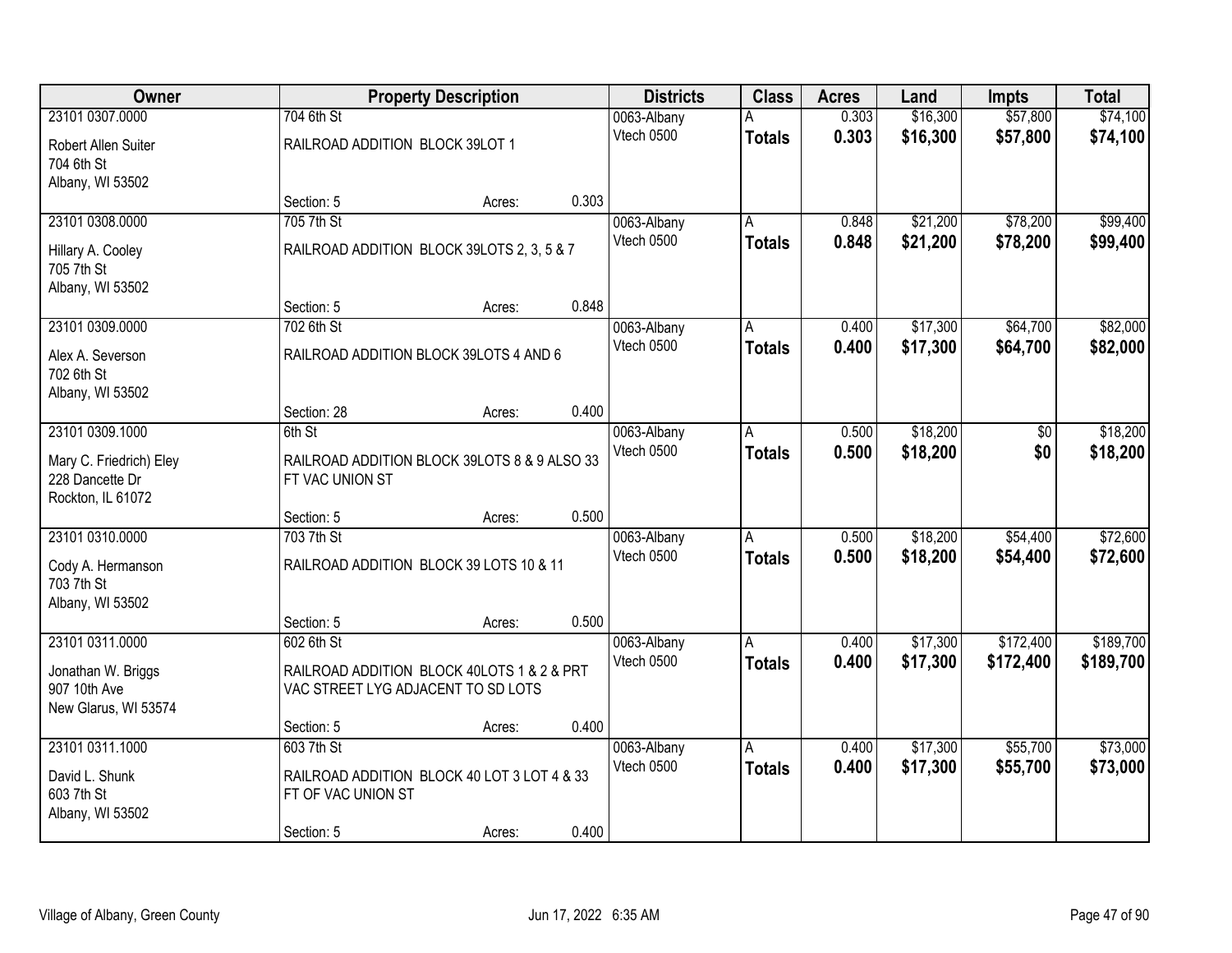| Owner                |                                     | <b>Property Description</b>                   |       | <b>Districts</b>          | <b>Class</b>    | <b>Acres</b>   | Land     | <b>Impts</b>           | <b>Total</b> |
|----------------------|-------------------------------------|-----------------------------------------------|-------|---------------------------|-----------------|----------------|----------|------------------------|--------------|
| 23101 0312.0000      | 300 S Summit St                     |                                               |       | 0063-Albany               |                 | 0.400          | \$17,300 | \$75,400               | \$92,700     |
| Eric J. Thompson     |                                     | RAILROAD ADDITION BLOCK 40LOT 5 LOT 6         |       | Vtech 0500                | <b>Totals</b>   | 0.400          | \$17,300 | \$75,400               | \$92,700     |
| 300 S Summit St      |                                     |                                               |       |                           |                 |                |          |                        |              |
| Albany, WI 53502     |                                     |                                               |       |                           |                 |                |          |                        |              |
|                      | Section: 5                          | Acres:                                        | 0.400 |                           |                 |                |          |                        |              |
| 23101 0313.0000      | Summit St                           |                                               |       | 0063-Albany               | A               | 0.158          | \$12,100 | \$0                    | \$12,100     |
| Eric J. Thompson     |                                     | RAILROAD ADD BLOCK 40 LOT 7 EXC S 14 FT       |       | Vtech 0500                | <b>Totals</b>   | 0.158          | \$12,100 | \$0                    | \$12,100     |
| 300 S Summit St      |                                     |                                               |       |                           |                 |                |          |                        |              |
| Albany, WI 53502     |                                     |                                               |       |                           |                 |                |          |                        |              |
|                      | Section: 5                          | Acres:                                        | 0.158 |                           |                 |                |          |                        |              |
| 23101 0314.0000      | 601 7th St                          |                                               |       | 0063-Albany               | A               | 0.224          | \$15,600 | \$104,100              | \$119,700    |
| Tiffany J. Golackson |                                     | RAILROAD ADDITION BLOCK 40LOT 8 & S 14 FT LOT |       | Vtech 0500                | <b>Totals</b>   | 0.224          | \$15,600 | \$104,100              | \$119,700    |
| 601 7th St           |                                     |                                               |       |                           |                 |                |          |                        |              |
| Albany, WI 53502     |                                     |                                               |       |                           |                 |                |          |                        |              |
|                      | Section: 5                          | Acres:                                        | 0.224 |                           |                 |                |          |                        |              |
| 23101 0315.0000      | <b>Bump Rd</b>                      |                                               |       | 0063-Albany<br>Vtech 0500 | $\overline{X4}$ | 0.741          | \$0      | \$0                    | \$0          |
| Village of Albany    |                                     | RAILROAD ADDITION BLOCK 41CSM 3263 (V12-P48)  |       |                           | <b>Totals</b>   | 0.741          | \$0      | \$0                    | \$0          |
| 206 N Water St       | BNG LOTS 1-3 EXEMPT                 |                                               |       |                           |                 |                |          |                        |              |
| Albany, WI 53502     |                                     |                                               |       |                           |                 |                |          |                        |              |
|                      | Section: 5                          | Acres:                                        | 0.741 |                           |                 |                |          |                        |              |
| 23101 0316,0000      | Cincinnati St                       |                                               |       | 0063-Albany<br>Vtech 0500 | A               | 0.770          | \$20,600 | \$0                    | \$20,600     |
| David R. Pluss       |                                     | RAILROAD ADDITION CSM 2011 (V6-P339) LOT 4    |       |                           | <b>Totals</b>   | 0.770          | \$20,600 | \$0                    | \$20,600     |
| N5402 Stephenson Ln  | PRT OF LOTS 1-4 OF BLK 42           |                                               |       |                           |                 |                |          |                        |              |
| Albany, WI 53502     |                                     |                                               |       |                           |                 |                |          |                        |              |
|                      | Section: 28                         | Acres:                                        | 0.770 |                           |                 |                |          |                        |              |
| 23101 0317.0000      | Cincinnati St                       |                                               |       | 0063-Albany<br>Vtech 0500 | A               | 1.067          | \$21,900 | $\overline{50}$        | \$21,900     |
| Michael C. Kollatz   | RAILROAD ADDITION BLOCK 43 LOTS 1-5 |                                               |       |                           | <b>Totals</b>   | 1.067          | \$21,900 | \$0                    | \$21,900     |
| 302 S East St        |                                     |                                               |       |                           |                 |                |          |                        |              |
| Albany, WI 53502     |                                     |                                               |       |                           |                 |                |          |                        |              |
|                      | Section: 5                          | Acres:                                        | 1.067 |                           |                 |                |          |                        |              |
| 23101 0318.0000      | 7th St                              |                                               |       | 0063-Albany<br>Vtech 0500 | A               | 0.400<br>0.400 | \$17,300 | $\overline{50}$<br>\$0 | \$17,300     |
| Mary E. Macke        | RAILROAD ADD                        | BLOCK 44LOTS 5 & 6 & 33 FT VAC                |       |                           | <b>Totals</b>   |                | \$17,300 |                        | \$17,300     |
| <b>Box 426</b>       | <b>UNION ST</b>                     |                                               |       |                           |                 |                |          |                        |              |
| Albany, WI 53502     |                                     |                                               |       |                           |                 |                |          |                        |              |
|                      | Section: 5                          | Acres:                                        | 0.400 |                           |                 |                |          |                        |              |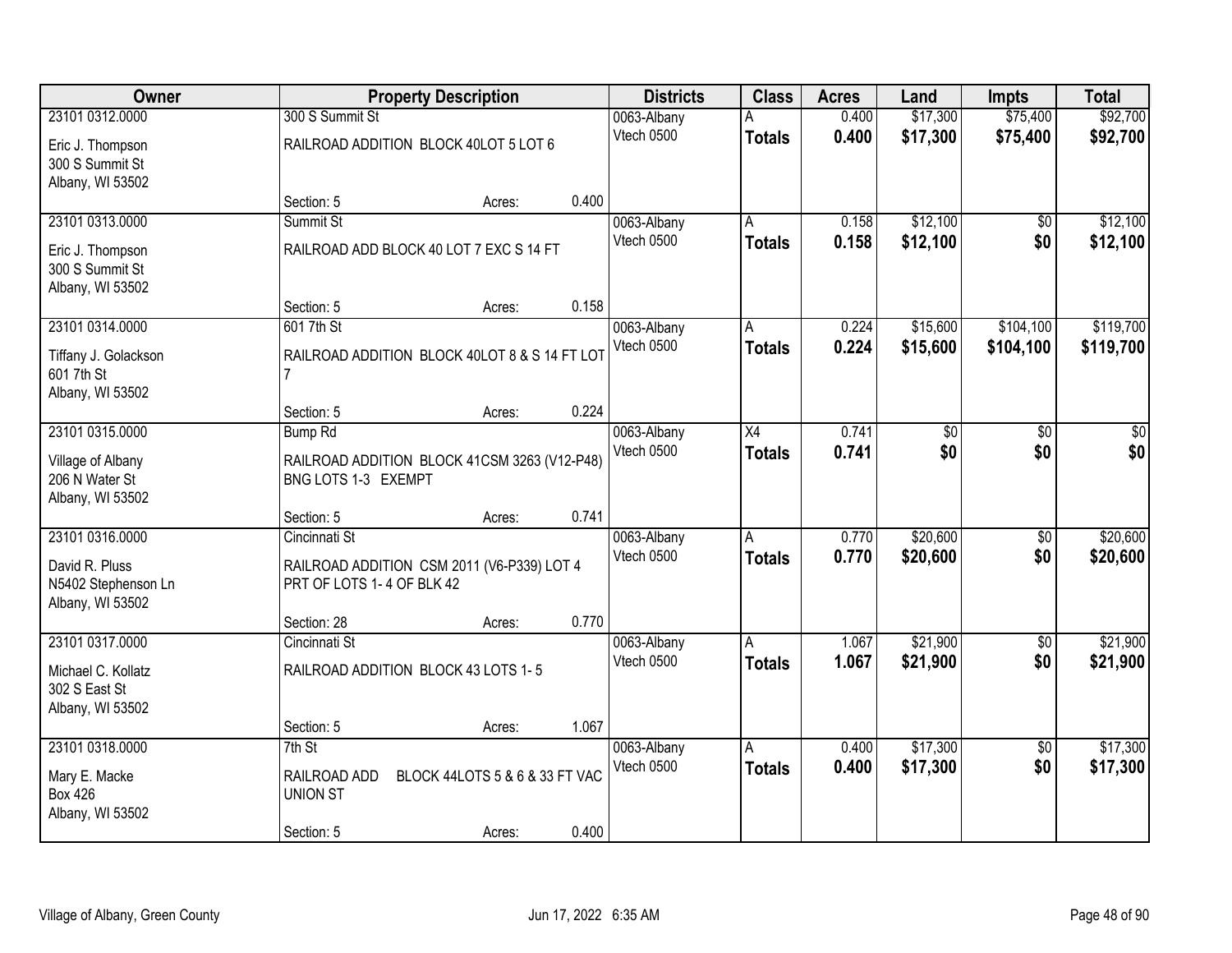| Owner                                 |                                  | <b>Property Description</b>                      |       | <b>Districts</b> | <b>Class</b>   | <b>Acres</b> | Land     | Impts           | <b>Total</b> |
|---------------------------------------|----------------------------------|--------------------------------------------------|-------|------------------|----------------|--------------|----------|-----------------|--------------|
| 23101 0319.0000                       | 705 E State St                   |                                                  |       | 0063-Albany      | А              | 0.400        | \$17,300 | \$166,500       | \$183,800    |
| Mary E. Macke                         | RAILROAD ADD BLOCK 44 LOTS 3 & 4 |                                                  |       | Vtech 0500       | <b>Totals</b>  | 0.400        | \$17,300 | \$166,500       | \$183,800    |
| <b>Box 426</b>                        |                                  |                                                  |       |                  |                |              |          |                 |              |
| Albany, WI 53502                      |                                  |                                                  |       |                  |                |              |          |                 |              |
|                                       | Section: 5                       | Acres:                                           | 0.400 |                  |                |              |          |                 |              |
| 23101 0320.0000                       | State St                         |                                                  |       | 0063-Albany      | A              | 0.400        | \$14,100 | $\overline{50}$ | \$14,100     |
| Mary E. Macke                         | RAILROAD ADD                     | BLOCK 44 LOTS 7 & 8 & 33 FT VAC                  |       | Vtech 0500       | <b>Totals</b>  | 0.400        | \$14,100 | \$0             | \$14,100     |
| <b>Box 426</b>                        | <b>UNION ST</b>                  |                                                  |       |                  |                |              |          |                 |              |
| Albany, WI 53502                      |                                  |                                                  |       |                  |                |              |          |                 |              |
|                                       | Section: 5                       | Acres:                                           | 0.400 |                  |                |              |          |                 |              |
| 23101 0321.0000                       | 7th St                           |                                                  |       | 0063-Albany      | A              | 0.400        | \$17,300 | \$400           | \$17,700     |
| Mary E. Macke                         | RAILROAD ADD BLOCK 44 LOTS 1 & 2 |                                                  |       | Vtech 0500       | <b>Totals</b>  | 0.400        | \$17,300 | \$400           | \$17,700     |
| <b>Box 426</b>                        |                                  |                                                  |       |                  |                |              |          |                 |              |
| Albany, WI 53502                      |                                  |                                                  |       |                  |                |              |          |                 |              |
|                                       | Section: 5                       | Acres:                                           | 0.400 |                  |                |              |          |                 |              |
| 23101 0322.0000                       | 7th St                           |                                                  |       | 0063-Albany      | X4             | 1.890        | \$0      | $\sqrt[6]{}$    | \$0          |
|                                       |                                  | RAILROAD ADDITION BLOCK 45LOTS 1 & 2 LOTS 3 8    |       | Vtech 0500       | <b>Totals</b>  | 1.890        | \$0      | \$0             | \$0          |
| School District No 8<br>400 School St |                                  | 4 LOTS 5 & 6 LOTS 7 & 8 & 33 FT VAC UNION ST ALG |       |                  |                |              |          |                 |              |
| Albany, WI 53502                      | EAST SD BLOCK 45 (EXEMPT)        |                                                  |       |                  |                |              |          |                 |              |
|                                       | Section: 5                       | Acres:                                           | 1.890 |                  |                |              |          |                 |              |
| 23101 0323.0000                       | 300 S Mill St                    |                                                  |       | 0063-Albany      | $\overline{A}$ | 0.402        | \$15,300 | \$106,100       | \$121,400    |
|                                       |                                  |                                                  |       | Vtech 0500       | <b>Totals</b>  | 0.402        | \$15,300 | \$106,100       | \$121,400    |
| Jerry A. Pagel<br>PO Box 491          |                                  | WARRENS ADDITION BLOCK 1LOT 1 LOT 2 EXC S 66     |       |                  |                |              |          |                 |              |
| 300 S Mill St                         | LYG E PARC                       | FT ALSO S2 VAC STATE ST & PRT VAC RIVER ALLEY    |       |                  |                |              |          |                 |              |
| Albany, WI 53502-0491                 | Section: 6                       | Acres:                                           | 0.402 |                  |                |              |          |                 |              |
| 23101 0324.0000                       | 302 S Mill St                    |                                                  |       | 0063-Albany      | A              | 0.365        | \$13,300 | \$69,700        | \$83,000     |
|                                       |                                  |                                                  |       | Vtech 0500       | <b>Totals</b>  | 0.365        | \$13,300 | \$69,700        | \$83,000     |
| Donald Moen                           |                                  | WARRENS ADDITION BLOCK 1S 66 FT LOT 2 N 20       |       |                  |                |              |          |                 |              |
| 302 S Mill St                         |                                  | FT LOT 3 ALSO PRT VAC RIVER ALLEY LY E PARC      |       |                  |                |              |          |                 |              |
| Albany, WI 53502                      | Section: 6                       | Acres:                                           | 0.365 |                  |                |              |          |                 |              |
| 23101 0325.0000                       | <b>304 S Mill St</b>             |                                                  |       | 0063-Albany      | A              | 0.534        | \$17,600 | \$118,000       | \$135,600    |
|                                       |                                  |                                                  |       | Vtech 0500       | <b>Totals</b>  | 0.534        | \$17,600 | \$118,000       | \$135,600    |
| Marcella Marie Otter                  |                                  | WARRENS ADDITION BLOCK 1COM 20 FT S OF NW        |       |                  |                |              |          |                 |              |
| 304 S Mill St                         |                                  | COR LOT 3 S 43 1/3 FT TO S LN SD LOT E 205 FT TO |       |                  |                |              |          |                 |              |
| Albany, WI 53502                      |                                  | LOT LN N 50 FT W 190 FT PAR WITH N LOT LN POB    | 0.534 |                  |                |              |          |                 |              |
|                                       | Section: 6                       | Acres:                                           |       |                  |                |              |          |                 |              |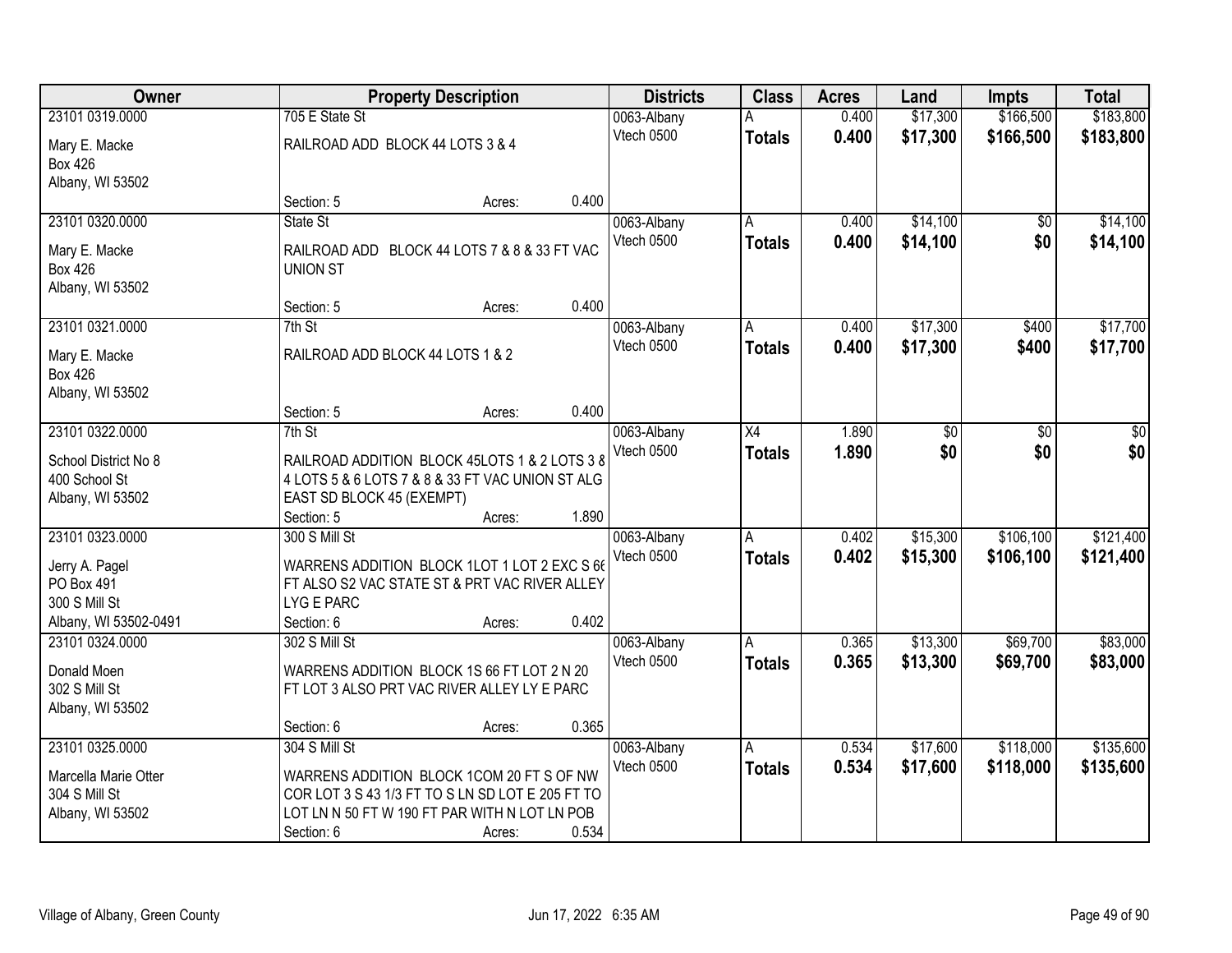| Owner                     | <b>Property Description</b>                           | <b>Districts</b> | <b>Class</b>  | <b>Acres</b> | Land     | Impts           | <b>Total</b> |
|---------------------------|-------------------------------------------------------|------------------|---------------|--------------|----------|-----------------|--------------|
| 23101 0326.0000           | Mill St                                               | 0063-Albany      |               | 0.021        | \$200    | $\overline{50}$ | \$200        |
| David R. Piper            | WARRENS ADDITION BLOCK 2PRT LOT 1 COM SE              | Vtech 0500       | <b>Totals</b> | 0.021        | \$200    | \$0             | \$200        |
| 301 S Mill Street Box 331 | COR TH NWLY 21 FT 3 TH WLY 35 FT TH SWLY 58 FT        |                  |               |              |          |                 |              |
| Albany, WI 53502          | PT 93 FT W OF POB TH E ALG N BOUNDARY LOTS 12         |                  |               |              |          |                 |              |
|                           | 0.021<br>Section: 6<br>Acres:                         |                  |               |              |          |                 |              |
| 23101 0327.0000           | <b>301 S Mill St</b>                                  | 0063-Albany      | A             | 0.267        | \$16,000 | \$94,300        | \$110,300    |
|                           |                                                       | Vtech 0500       | <b>Totals</b> | 0.267        | \$16,000 | \$94,300        | \$110,300    |
| David R. Piper            | WARRENS ADDITION BLOCK 2LOT 1 EXC COM SE              |                  |               |              |          |                 |              |
| 301 S Mill Street Box 331 | COR TH NWLY 21 FT 3 TH WLY 35 FT TH SWLY 58 FT        |                  |               |              |          |                 |              |
| Albany, WI 53502          | PT 93 FT W OF POB THE ALG N BOUNDARY LOTS 12<br>0.267 |                  |               |              |          |                 |              |
|                           | Section: 6<br>Acres:                                  |                  |               |              |          |                 | \$73,600     |
| 23101 0328.0000           | 202 W State St                                        | 0063-Albany      | A             | 0.250        | \$15,800 | \$57,800        |              |
| Dallas C. Halvorson       | WARRENS ADDITION BLOCK 2 LOT 2                        | Vtech 0500       | <b>Totals</b> | 0.250        | \$15,800 | \$57,800        | \$73,600     |
| 202 W State St            |                                                       |                  |               |              |          |                 |              |
| Albany, WI 53502          |                                                       |                  |               |              |          |                 |              |
|                           | 0.250<br>Section: 6<br>Acres:                         |                  |               |              |          |                 |              |
| 23101 0329.0000           | 205 Warren St                                         | 0063-Albany      | A             | 0.497        | \$18,200 | \$116,600       | \$134,800    |
| Kimberly Watson           | WARRENS ADD BLOCK 2 LOT 10 & LOT 11 EXC A             | Vtech 0500       | <b>Totals</b> | 0.497        | \$18,200 | \$116,600       | \$134,800    |
| 205 Warren St             | STRIP 2 FT WIDE & 55 FT LONG OFF SW CORNER            |                  |               |              |          |                 |              |
| Albany, WI 53502          | <b>LOT 10</b>                                         |                  |               |              |          |                 |              |
|                           | 0.497<br>Section: 6<br>Acres:                         |                  |               |              |          |                 |              |
| 23101 0330.0000           | 204 W State St                                        | 0063-Albany      | Α             | 0.250        | \$15,800 | \$89,500        | \$105,300    |
|                           |                                                       | Vtech 0500       |               | 0.250        |          | \$89,500        |              |
| Diane M. Warner           | WARRENS ADDITION BLOCK 2LOT 3                         |                  | <b>Totals</b> |              | \$15,800 |                 | \$105,300    |
| 204 W State St            |                                                       |                  |               |              |          |                 |              |
| Albany, WI 53502          |                                                       |                  |               |              |          |                 |              |
|                           | 0.250<br>Section: 6<br>Acres:                         |                  |               |              |          |                 |              |
| 23101 0331.0000           | 206 W State St                                        | 0063-Albany      | A             | 0.500        | \$18,200 | \$90,900        | \$109,100    |
| Seth Thomas Pratt         | SECTION 28 WARRENS ADDITION BLOCK 2 LOTS 4            | Vtech 0500       | <b>Totals</b> | 0.500        | \$18,200 | \$90,900        | \$109,100    |
| 206 W State St            | & 5                                                   |                  |               |              |          |                 |              |
| Albany, WI 53502          |                                                       |                  |               |              |          |                 |              |
|                           | 0.500<br>Section: 6<br>Acres:                         |                  |               |              |          |                 |              |
| 23101 0332.0000           | 300 Park St                                           | 0063-Albany      | A             | 0.250        | \$15,800 | \$125,100       | \$140,900    |
|                           |                                                       | Vtech 0500       | <b>Totals</b> | 0.250        | \$15,800 | \$125,100       | \$140,900    |
| Jeremy J. Graham          | WARRENS ADDITION BLOCK 2LOT 6                         |                  |               |              |          |                 |              |
| 300 Park St               |                                                       |                  |               |              |          |                 |              |
| Albany, WI 53502          |                                                       |                  |               |              |          |                 |              |
|                           | 0.250<br>Section: 6<br>Acres:                         |                  |               |              |          |                 |              |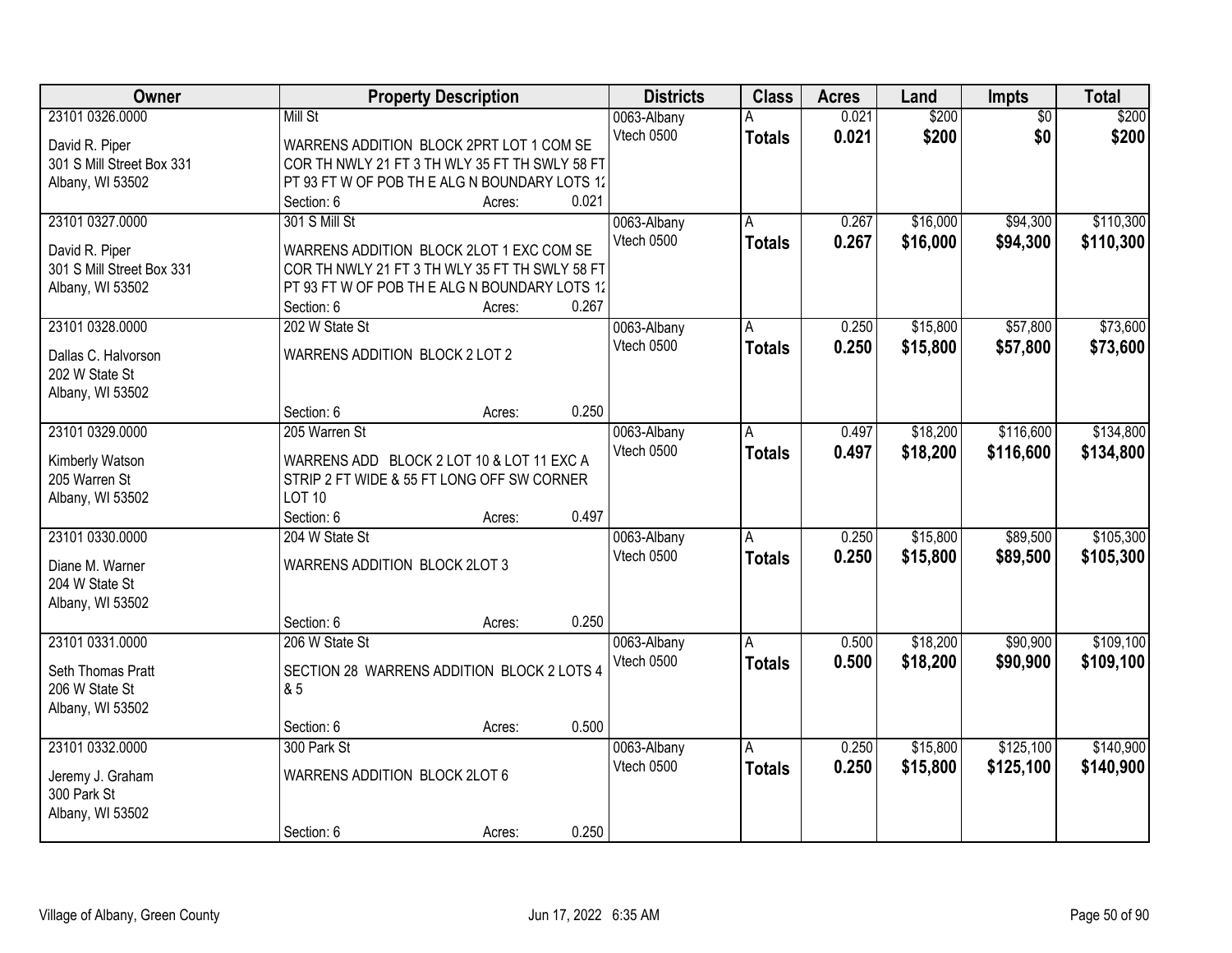| Owner                                                |                                                                         | <b>Property Description</b> |       | <b>Districts</b>          | <b>Class</b>  | <b>Acres</b> | Land     | Impts     | <b>Total</b> |
|------------------------------------------------------|-------------------------------------------------------------------------|-----------------------------|-------|---------------------------|---------------|--------------|----------|-----------|--------------|
| 23101 0333.0000                                      | 213 Warren St                                                           |                             |       | 0063-Albany               |               | 0.348        | \$16,800 | \$73,600  | \$90,400     |
| Bradley C. Green<br>213 Warren St                    | WARRENS ADDITION BLOCK 2LOT 7 W 22 FT LOT 8                             |                             |       | Vtech 0500                | <b>Totals</b> | 0.348        | \$16,800 | \$73,600  | \$90,400     |
| Albany, WI 53502                                     |                                                                         |                             |       |                           |               |              |          |           |              |
|                                                      | Section: 6                                                              | Acres:                      | 0.348 |                           |               |              |          |           |              |
| 23101 0334.0000                                      | 211 Warren St                                                           |                             |       | 0063-Albany               |               | 0.148        | \$11,400 | \$148,800 | \$160,200    |
| Betsy J. George<br>211 Warren St<br>Albany, WI 53502 | WARRENS ADDITION BLOCK 2 LOT 8 EXC STRIP<br>LAND 23 FT WIDE OFF W SD OF |                             |       | Vtech 0500                | <b>Totals</b> | 0.148        | \$11,400 | \$148,800 | \$160,200    |
|                                                      | Section: 6                                                              | Acres:                      | 0.148 |                           |               |              |          |           |              |
| 23101 0335.0000                                      | 209 Warren St                                                           |                             |       | 0063-Albany               | A             | 0.252        | \$15,800 | \$78,700  | \$94,500     |
| Corbin G. Hamilton                                   | WARRENS ADDITION BLOCK 2 LOT 9; ALSO PRT                                |                             |       | Vtech 0500                | <b>Totals</b> | 0.252        | \$15,800 | \$78,700  | \$94,500     |
| 209 Warren St                                        | LOT 10 COM SW COR LOT 10 TH N 55 FT TH E 2 FT                           |                             |       |                           |               |              |          |           |              |
| Albany, WI 53502                                     | TH S 55 FT TH W 2 FT TO POB                                             |                             |       |                           |               |              |          |           |              |
|                                                      | Section: 6                                                              | Acres:                      | 0.252 |                           |               |              |          |           |              |
| 23101 0336.0000                                      | 303 S Mill St                                                           |                             |       | 0063-Albany               | A             | 0.251        | \$15,800 | \$109,000 | \$124,800    |
| Amanda Graebner                                      | WARRENS ADDITION BLOCK 2 N 66 FT (N 1/2) LOT                            |                             |       | Vtech 0500                | <b>Totals</b> | 0.251        | \$15,800 | \$109,000 | \$124,800    |
| 303 S Mill St                                        | 12 & ALL LOT 13                                                         |                             |       |                           |               |              |          |           |              |
| Albany, WI 53502                                     |                                                                         |                             |       |                           |               |              |          |           |              |
| 23101 0337.0000                                      | Section: 6<br><b>305 S Mill St</b>                                      | Acres:                      | 0.251 |                           | A             | 0.149        | \$11,400 | \$46,100  | \$57,500     |
|                                                      |                                                                         |                             |       | 0063-Albany<br>Vtech 0500 | <b>Totals</b> | 0.149        | \$11,400 | \$46,100  | \$57,500     |
| Blade C. Maurer                                      | WARRENS ADDITION BLOCK 2 LOT 14 & S1/2 OF                               |                             |       |                           |               |              |          |           |              |
| 305 S Mill St                                        | LOT 12 EXC W 65 FT LOT 12                                               |                             |       |                           |               |              |          |           |              |
| Albany, WI 53502                                     | Section: 6                                                              | Acres:                      | 0.149 |                           |               |              |          |           |              |
| 23101 0338.0000                                      | 203 Warren St                                                           |                             |       | 0063-Albany               | A             | 0.098        | \$7,600  | \$103,300 | \$110,900    |
|                                                      |                                                                         |                             |       | Vtech 0500                | <b>Totals</b> | 0.098        | \$7,600  | \$103,300 | \$110,900    |
| William F. Moore                                     | WARRENS ADDITION BLOCK 2W 65 FT OF S2 LOT 12                            |                             |       |                           |               |              |          |           |              |
| 203 Warren St                                        |                                                                         |                             |       |                           |               |              |          |           |              |
| Albany, WI 53502                                     | Section: 6                                                              | Acres:                      | 0.098 |                           |               |              |          |           |              |
| 23101 0339.0000                                      | 301 Park St                                                             |                             |       | 0063-Albany               | A             | 1.121        | \$23,000 | \$66,700  | \$89,700     |
|                                                      |                                                                         |                             |       | Vtech 0500                | <b>Totals</b> | 1.121        | \$23,000 | \$66,700  | \$89,700     |
| Randy A. Blumer                                      | WARRENS ADDITION BLOCK 3 LOTS 1 INCL 5                                  |                             |       |                           |               |              |          |           |              |
| 2573 Curly Oaks Ln<br>Fitchburg, WI 53711-5501       |                                                                         |                             |       |                           |               |              |          |           |              |
|                                                      | Section: 6                                                              | Acres:                      | 1.121 |                           |               |              |          |           |              |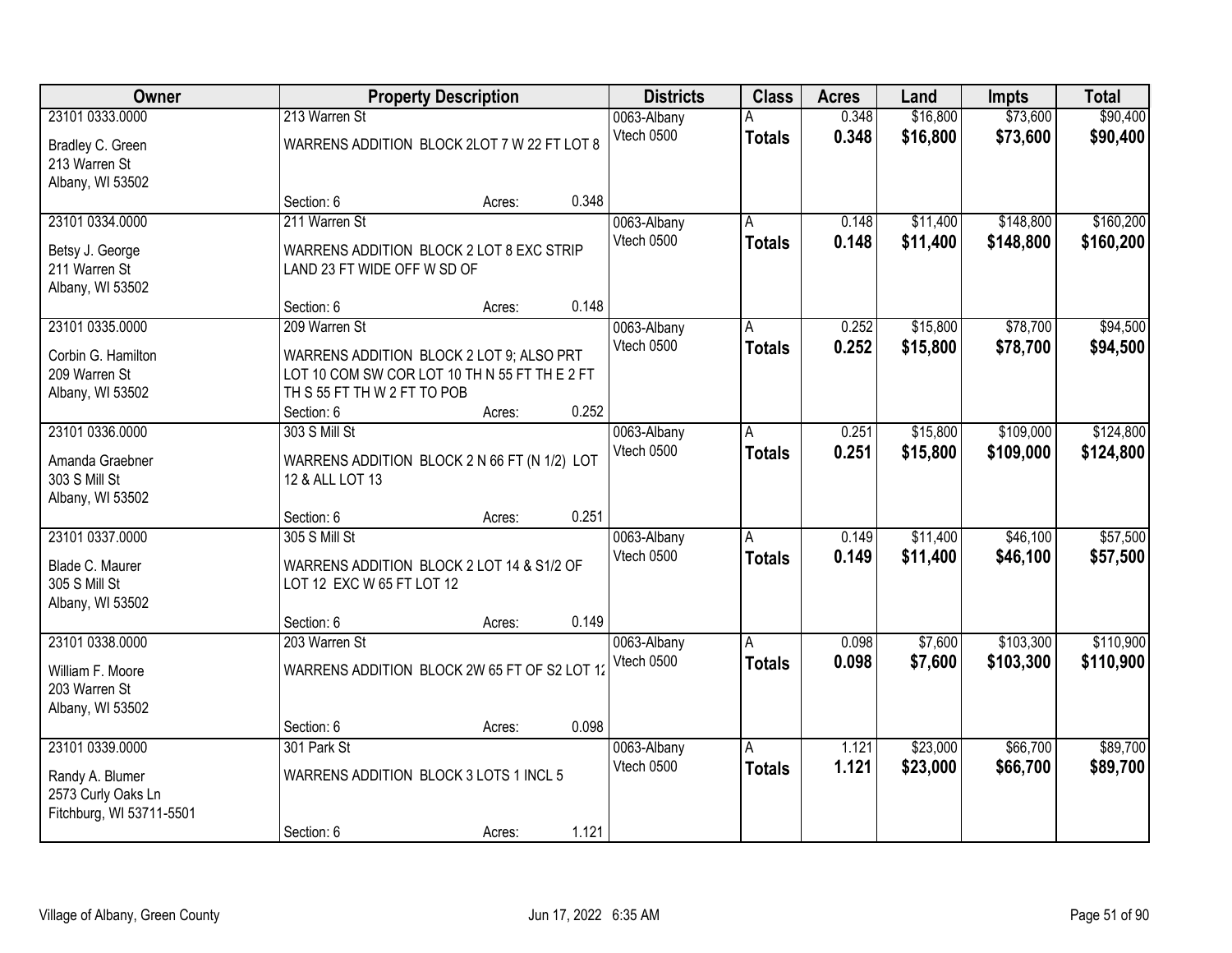| Owner                               | <b>Property Description</b>                                |        | <b>Districts</b> | <b>Class</b>  | <b>Acres</b> | Land     | <b>Impts</b>    | <b>Total</b> |
|-------------------------------------|------------------------------------------------------------|--------|------------------|---------------|--------------|----------|-----------------|--------------|
| 23101 0340.0000                     | 305 Vine St                                                |        | 0063-Albany      |               | 0.448        | \$17,700 | \$106,200       | \$123,900    |
| James Hartwig                       | WARRENS ADDITION BLOCK 3 LOTS 6 & 7                        |        | Vtech 0500       | <b>Totals</b> | 0.448        | \$17,700 | \$106,200       | \$123,900    |
| 305 Vine St                         |                                                            |        |                  |               |              |          |                 |              |
| Albany, WI 53502                    |                                                            |        |                  |               |              |          |                 |              |
|                                     | Section: 6                                                 | Acres: | 0.448            |               |              |          |                 |              |
| 23101 0341.0000                     | 303 Park St                                                |        | 0063-Albany      | Α             | 0.336        | \$16,600 | \$137,700       | \$154,300    |
|                                     |                                                            |        | Vtech 0500       | <b>Totals</b> | 0.336        | \$16,600 | \$137,700       | \$154,300    |
| Jake Cox<br>303 S Park St           | WARRENS ADDITION BLOCK 3 N 66 FT LOTS 8, 9 &               |        |                  |               |              |          |                 |              |
|                                     | 10 <sup>°</sup>                                            |        |                  |               |              |          |                 |              |
| Albany, WI 53502                    | Section: 6                                                 | Acres: | 0.336            |               |              |          |                 |              |
| 23101 0342.0000                     | 305 Park St                                                |        | 0063-Albany      | A             | 0.336        | \$16,600 | \$88,500        | \$105,100    |
|                                     |                                                            |        | Vtech 0500       | <b>Totals</b> | 0.336        | \$16,600 | \$88,500        | \$105,100    |
| Randy L. Richardson                 | WARRENS ADDITION BLOCK 3 S 66 FT LOTS 8, 9 &               |        |                  |               |              |          |                 |              |
| 305 S Park St - Box 68              | 10 <sup>°</sup>                                            |        |                  |               |              |          |                 |              |
| Albany, WI 53502                    |                                                            |        |                  |               |              |          |                 |              |
|                                     | Section: 6                                                 | Acres: | 0.336            |               |              |          |                 |              |
| 23101 0343.0000                     | Park St                                                    |        | 0063-Albany      | A             | 2.305        | \$24,500 | \$5,300         | \$29,800     |
| Edwin R. Luedy                      | WARRENS ADDITION BLOCK 4LOT 1 EXC N 65 FT;                 |        | Vtech 0500       | <b>Totals</b> | 2.305        | \$24,500 | \$5,300         | \$29,800     |
| 300 Warren St                       | LOT 2 EXC N 65 FT OF E 26 FT; LOTS 3 INCL10;               |        |                  |               |              |          |                 |              |
| PO Box 91                           | ALSO N 33 FT WILLOW ST LYG S OF SD LOTS                    |        |                  |               |              |          |                 |              |
| Albany, WI 53502                    | Section: 6                                                 | Acres: | 2.305            |               |              |          |                 |              |
| 23101 0344.0000                     | 300 Warren St                                              |        | 0063-Albany      | A             | 0.149        | \$11,400 | \$95,200        | \$106,600    |
| Edwin R. Luedy                      | WARRENS ADDITION BLOCK 4 N 65 FT LOT 1 & N                 |        | Vtech 0500       | <b>Totals</b> | 0.149        | \$11,400 | \$95,200        | \$106,600    |
| 300 Warren St                       | 65 FT OF E 26 FT LOT 2                                     |        |                  |               |              |          |                 |              |
| PO Box 91                           |                                                            |        |                  |               |              |          |                 |              |
| Albany, WI 53502                    | Section: 6                                                 | Acres: | 0.149            |               |              |          |                 |              |
| 23101 0345.0000                     | 208 Warren St                                              |        | 0063-Albany      | A             | 0.345        | \$16,700 | \$129,300       | \$146,000    |
|                                     |                                                            |        | Vtech 0500       | <b>Totals</b> | 0.345        | \$16,700 | \$129,300       | \$146,000    |
| Alvin B. Runaas<br>208 Warren St    | WARRENS ADDITION BLOCK 5 LOTS 1, 4, 5 & 8 EXC<br>W 57.5 FT |        |                  |               |              |          |                 |              |
| Albany, WI 53502                    |                                                            |        |                  |               |              |          |                 |              |
|                                     | Section: 6                                                 | Acres: | 0.345            |               |              |          |                 |              |
| 23101 0345.1000                     | 212 Warren St                                              |        | 0063-Albany      | A             | 0.392        | \$17,200 | $\overline{50}$ | \$17,200     |
|                                     |                                                            |        | Vtech 0500       | <b>Totals</b> | 0.392        | \$17,200 | \$0             | \$17,200     |
| Babler Damion D & Emily M Revocable | WARRENS ADD BLOCK 5W 57.50 FT LOTS 1, 4, 5 & 8             |        |                  |               |              |          |                 |              |
| Trust                               | DESC AS: COM NW COR SD BLK 5 TH N89*E 135.35               |        |                  |               |              |          |                 |              |
| 212 Warren St                       | FT POB TH N89*E 57.5 FT TH S0*W 297.0 FT                   |        |                  |               |              |          |                 |              |
| Albany, WI 53502                    | Section: 6                                                 | Acres: | 0.392            |               |              |          |                 |              |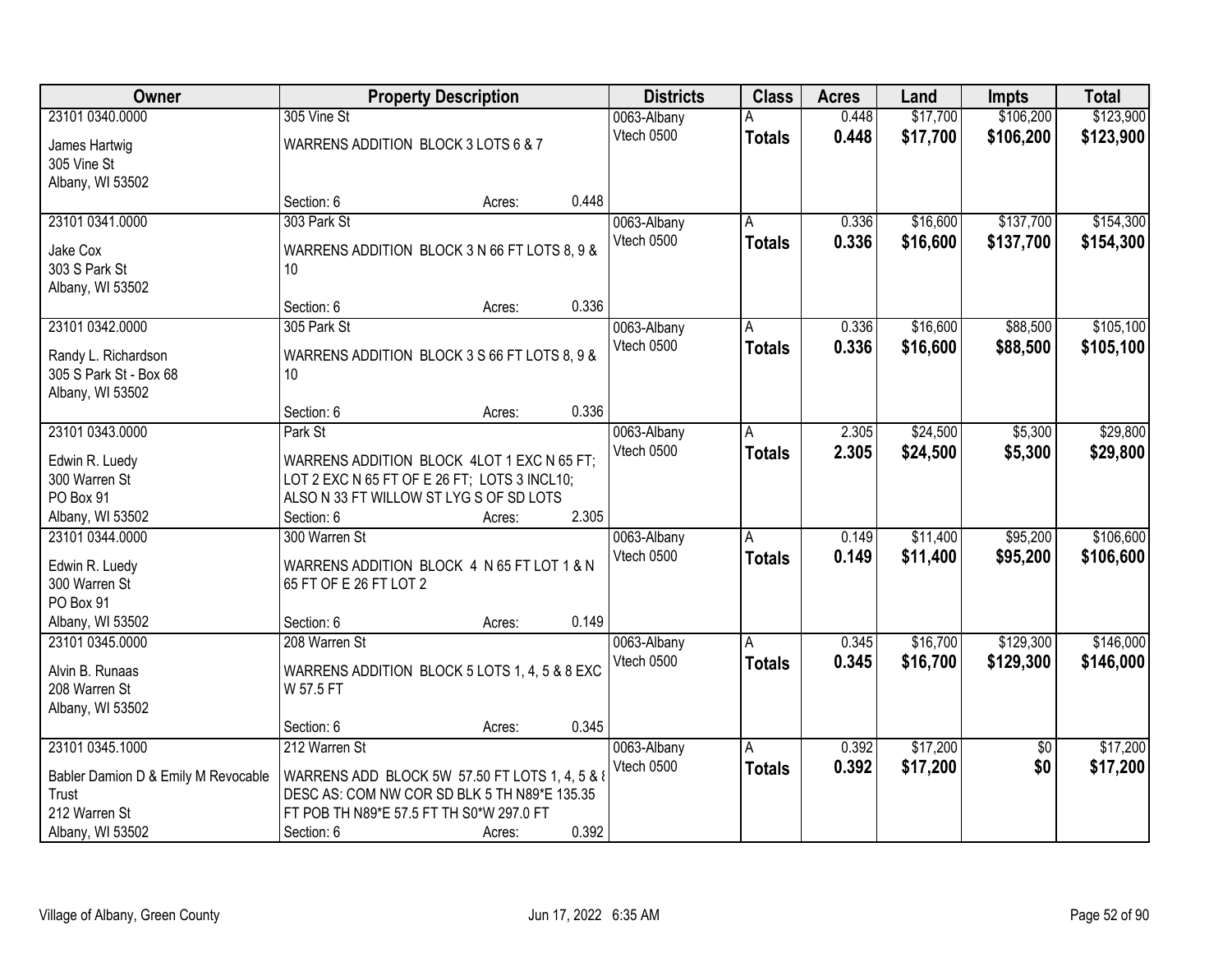| Owner                               | <b>Property Description</b>                       |        |       | <b>Districts</b> | <b>Class</b>  | <b>Acres</b> | Land     | <b>Impts</b> | <b>Total</b> |
|-------------------------------------|---------------------------------------------------|--------|-------|------------------|---------------|--------------|----------|--------------|--------------|
| 23101 0346.0000                     | 214 Warren St                                     |        |       | 0063-Albany      |               | 0.203        | \$15,400 | \$80,000     | \$95,400     |
| Jeffrey H. Berra                    | WARRENS ADDITION BLOCK 5 W2 LOTS 2 & 3            |        |       | Vtech 0500       | <b>Totals</b> | 0.203        | \$15,400 | \$80,000     | \$95,400     |
| 214 Warren St                       |                                                   |        |       |                  |               |              |          |              |              |
| Albany, WI 53502                    |                                                   |        |       |                  |               |              |          |              |              |
|                                     | Section: 6                                        | Acres: | 0.203 |                  |               |              |          |              |              |
| 23101 0347.0000                     | 212 Warren St                                     |        |       | 0063-Albany      | A             | 0.457        | \$17,800 | \$95,200     | \$113,000    |
| Babler Damion D & Emily M Revocable | WARRENS ADDITION BLOCK 5 E 1/2 (67.5 FT) LOTS     |        |       | Vtech 0500       | <b>Totals</b> | 0.457        | \$17,800 | \$95,200     | \$113,000    |
| Trust                               | 2 3 6 & 7 & N 33 FT WILLOW ST LYG S OF E2 SD      |        |       |                  |               |              |          |              |              |
| 212 Warren St                       | <b>LOTS</b>                                       |        |       |                  |               |              |          |              |              |
| Albany, WI 53502                    | Section: 6                                        | Acres: | 0.457 |                  |               |              |          |              |              |
| 23101 0348.0000                     | 402 Park St                                       |        |       | 0063-Albany      | A             | 0.261        | \$15,900 | \$145,400    | \$161,300    |
|                                     |                                                   |        |       | Vtech 0500       | <b>Totals</b> | 0.261        | \$15,900 | \$145,400    | \$161,300    |
| Cr Boss Properties, LLC             | WARRENS ADDITION BLOCK 5W2 OF LOTS 6 & 7.         |        |       |                  |               |              |          |              |              |
| N6548 Norwegian Rd                  | BNG IN FRAC LOT 6; ALSO N2 OF VACATED WILLOW      |        |       |                  |               |              |          |              |              |
| Albany, WI 53502                    | ST LYGS OF W2 LOT 7<br>Section: 28                |        | 0.261 |                  |               |              |          |              |              |
| 23101 0349.0000                     | 200 Warren St                                     | Acres: |       | 0063-Albany      | A             | 0.306        | \$16,300 | \$87,900     | \$104,200    |
|                                     |                                                   |        |       | Vtech 0500       |               | 0.306        | \$16,300 | \$87,900     |              |
| Gruber Homes, LLC                   | WARRENS ADDITION BLOCK 6 E 3/4 OF LOTS 1 & 4      |        |       |                  | <b>Totals</b> |              |          |              | \$104,200    |
| PO Box 106                          |                                                   |        |       |                  |               |              |          |              |              |
| Albany, WI 53502                    |                                                   |        |       |                  |               |              |          |              |              |
|                                     | Section: 6                                        | Acres: | 0.306 |                  |               |              |          |              |              |
| 23101 0350.0000                     | 206 Warren St                                     |        |       | 0063-Albany      | A             | 0.239        | \$15,700 | \$53,800     | \$69,500     |
| Daniel T. Knox                      | WARRENS ADDITION BLOCK 6 LOTS 2 & 3 EXC E         |        |       | Vtech 0500       | <b>Totals</b> | 0.239        | \$15,700 | \$53,800     | \$69,500     |
| 206 Warren St                       | 56.25 FT; ALSO E2 VAC CASS ST ON W LN LOTS 2 8    |        |       |                  |               |              |          |              |              |
| Albany, WI 53502                    |                                                   |        |       |                  |               |              |          |              |              |
|                                     | Section: 6                                        | Acres: | 0.239 |                  |               |              |          |              |              |
| 23101 0352.0000                     | 202 Warren St                                     |        |       | 0063-Albany      | A             | 0.273        | \$16,000 | \$93,500     | \$109,500    |
| Shawn M. Martinson                  | WARRENS ADDITION BLOCK 6 E 56.25 FT OF LOTS       |        |       | Vtech 0500       | <b>Totals</b> | 0.273        | \$16,000 | \$93,500     | \$109,500    |
| 202 Warren St                       | 2 & 3; W ONE QTR OF LOTS 1 & 4                    |        |       |                  |               |              |          |              |              |
| Albany, WI 53502                    |                                                   |        |       |                  |               |              |          |              |              |
|                                     | Section: 6                                        | Acres: | 0.273 |                  |               |              |          |              |              |
| 23101 0353.0000                     | 405 S Mill St                                     |        |       | 0063-Albany      | B             | 2.350        | \$59,300 | \$295,700    | \$355,000    |
|                                     |                                                   |        |       | Vtech 0500       | <b>Totals</b> | 2.350        | \$59,300 | \$295,700    | \$355,000    |
| Gruber Homes, LLC                   | CSM 3318 (V12-P126) LOT 1 BNG CSM 2343 LOTS 1 &   |        |       |                  |               |              |          |              |              |
| PO Box 106                          | 2, PRT LOTS 2 & 3 BLK 10 & PRT LOTS 6 & 7 BLK 6 & |        |       |                  |               |              |          |              |              |
| Albany, WI 53502                    | PRT VAC CASS ST & WILLOW ST WARRENS               |        |       |                  |               |              |          |              |              |
|                                     | Section: 28                                       | Acres: | 2.350 |                  |               |              |          |              |              |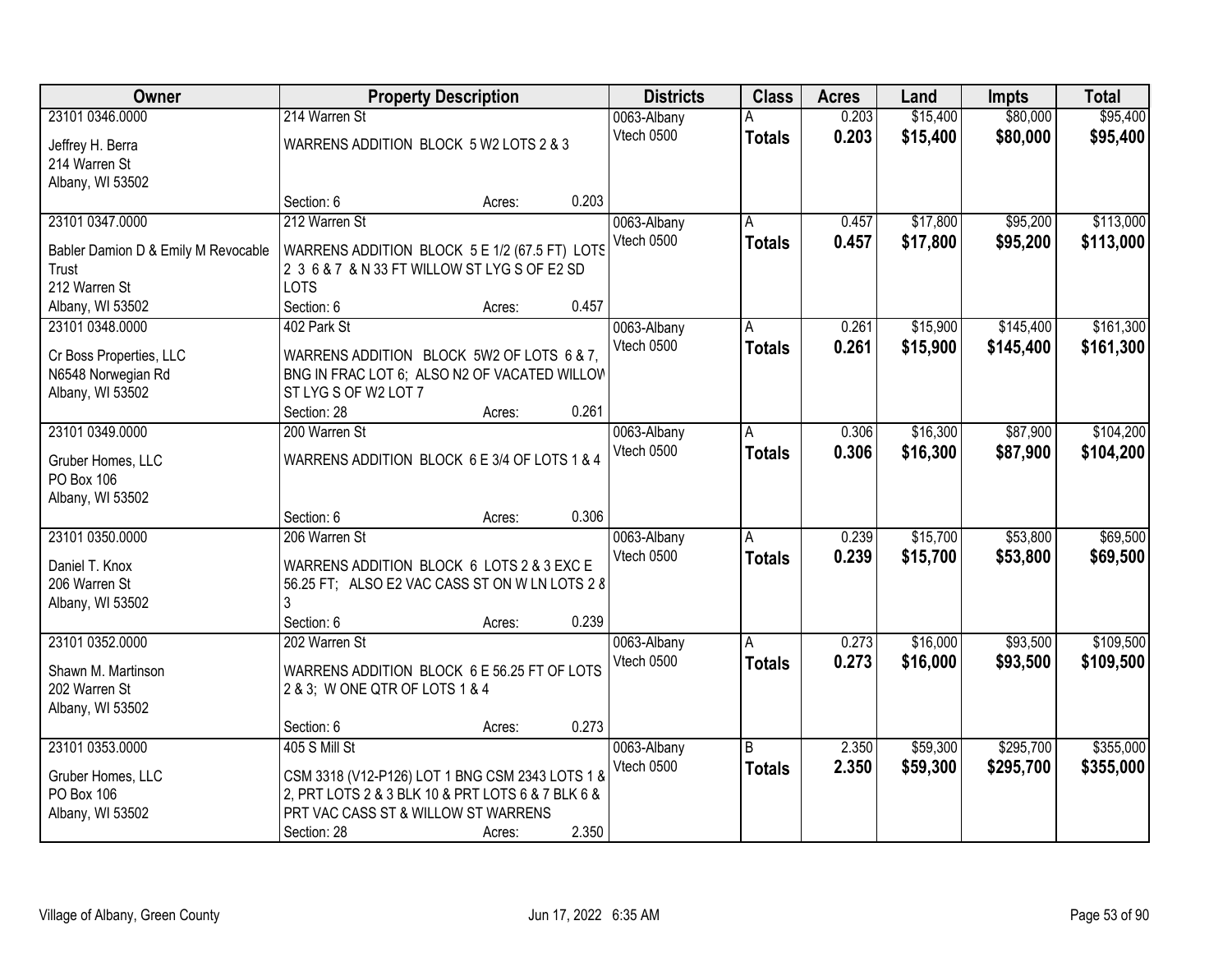| Owner              | <b>Property Description</b>                    | <b>Districts</b> | <b>Class</b>  | <b>Acres</b> | Land     | <b>Impts</b> | <b>Total</b> |
|--------------------|------------------------------------------------|------------------|---------------|--------------|----------|--------------|--------------|
| 23101 0354.0000    | 400 S Mill St                                  | 0063-Albany      |               | 0.645        | \$21,000 | \$80,500     | \$101,500    |
| Robert L. Nichols  | WARRENS ADDITION BLOCK 7N 66 FT LOT 1 LOT 2    | Vtech 0500       | <b>Totals</b> | 0.645        | \$21,000 | \$80,500     | \$101,500    |
| 400 S Mill St      | 33 FT VAC WARREN ST & VAC RIVER ALLEY LYG E    |                  |               |              |          |              |              |
| Albany, WI 53502   | OF LOTS                                        |                  |               |              |          |              |              |
|                    | Section: 6<br>0.645<br>Acres:                  |                  |               |              |          |              |              |
| 23101 0355.0000    | 402 S Mill St                                  | 0063-Albany      | A             | 1.109        | \$34,600 | \$70,000     | \$104,600    |
|                    |                                                | Vtech 0500       | <b>Totals</b> | 1.109        | \$34,600 | \$70,000     | \$104,600    |
| Judith A. Prisk    | WARRENS ADDITION BLOCK 7 S 66 FT LOT 1 N 66    |                  |               |              |          |              |              |
| 402 S Mill St      | FT LOT 6, 7 & 8 LOTS 3 & 4                     |                  |               |              |          |              |              |
| Albany, WI 53502   |                                                |                  |               |              |          |              |              |
|                    | 1.109<br>Section: 6<br>Acres:                  |                  |               |              |          |              |              |
| 23101 0356.0000    | 404 S Mill St                                  | 0063-Albany      | A             | 0.568        | \$17,200 | \$94,700     | \$111,900    |
| Gruber Homes, LLC  | WARRENS ADDITION BLOCK 7 LOT 5 & S 66 FT       | Vtech 0500       | <b>Totals</b> | 0.568        | \$17,200 | \$94,700     | \$111,900    |
| PO Box 106         | LOTS 6, 7 & 8 DESC AS COM SW COR BLK 7         |                  |               |              |          |              |              |
| Albany, WI 53502   | WARRENS TH ALG E LN MILL ST 4 RODS NLY TH      |                  |               |              |          |              |              |
|                    | 0.568<br>Section: 6<br>Acres:                  |                  |               |              |          |              |              |
| 23101 0358.0000    | 406 S Mill St                                  | 0063-Albany      | A             | 1.430        | \$44,000 | \$92,700     | \$136,700    |
|                    |                                                | Vtech 0500       | <b>Totals</b> | 1.430        | \$44,000 | \$92,700     | \$136,700    |
| Jay D. Dailey      | WARRENS ADDITION BLOCK 9 LOTS 1 & 2; N 29.8    |                  |               |              |          |              |              |
| 406 S Mill St      | FT LOTS 3 & 4; LOT 1 & N 29.8 FT LOT 2 BLOCK 8 |                  |               |              |          |              |              |
| Albany, WI 53502   | ALSO VAC RIVER ALLEY& UNNAMED ST & S2          |                  |               |              |          |              |              |
|                    | 1.430<br>Section: 6<br>Acres:                  |                  |               |              |          |              |              |
| 23101 0359.0100    | 408 S Mill St                                  | 0063-Albany      | A             | 2.380        | \$50,700 | \$115,200    | \$165,900    |
| Dale A. Marcellus  | WARRENS ADDITION LOT 2, EXC N 29.8 FT & ALL    | Vtech 0500       | <b>Totals</b> | 2.380        | \$50,700 | \$115,200    | \$165,900    |
| 408 S Mill St      | LOTS 3 & 4 BLOCK 8; ALSO BLOCK 9 - LOTS 3 & 4  |                  |               |              |          |              |              |
| Albany, WI 53502   | EXC N 29.8 FT & ALL LOTS 5 INCL 8              |                  |               |              |          |              |              |
|                    | 2.380<br>Section: 28<br>Acres:                 |                  |               |              |          |              |              |
| 23101 0361.0000    | <b>503 S Mill St</b>                           | 0063-Albany      | A             | 0.574        | \$18,900 | \$97,700     | \$116,600    |
|                    |                                                | Vtech 0500       |               | 0.574        | \$18,900 |              |              |
| Wayne F. Albertson | WARRENS ADDITIONCSM 641 (V2-P190) LOT 1 BNG    |                  | <b>Totals</b> |              |          | \$97,700     | \$116,600    |
| W2409 Swann St     | PRT BLKX 10 & 15 (AKA CSM 238 V1-P245 LOT 1)   |                  |               |              |          |              |              |
| Albany, WI 53502   |                                                |                  |               |              |          |              |              |
|                    | 0.574<br>Section: 6<br>Acres:                  |                  |               |              |          |              |              |
| 23101 0362.0000    | 505 S Mill St                                  | 0063-Albany      | A             | 0.574        | \$18,900 | \$88,600     | \$107,500    |
| Roger J. Bartelt   | WARRENS ADDITION BLOCK 15 CSM 641 (V2-P190)    | Vtech 0500       | <b>Totals</b> | 0.574        | \$18,900 | \$88,600     | \$107,500    |
| 505 S Mill St      | LOT 2 BNG PRT NE4 SW4                          |                  |               |              |          |              |              |
| Albany, WI 53502   |                                                |                  |               |              |          |              |              |
|                    | 0.574                                          |                  |               |              |          |              |              |
|                    | Section: 28<br>Acres:                          |                  |               |              |          |              |              |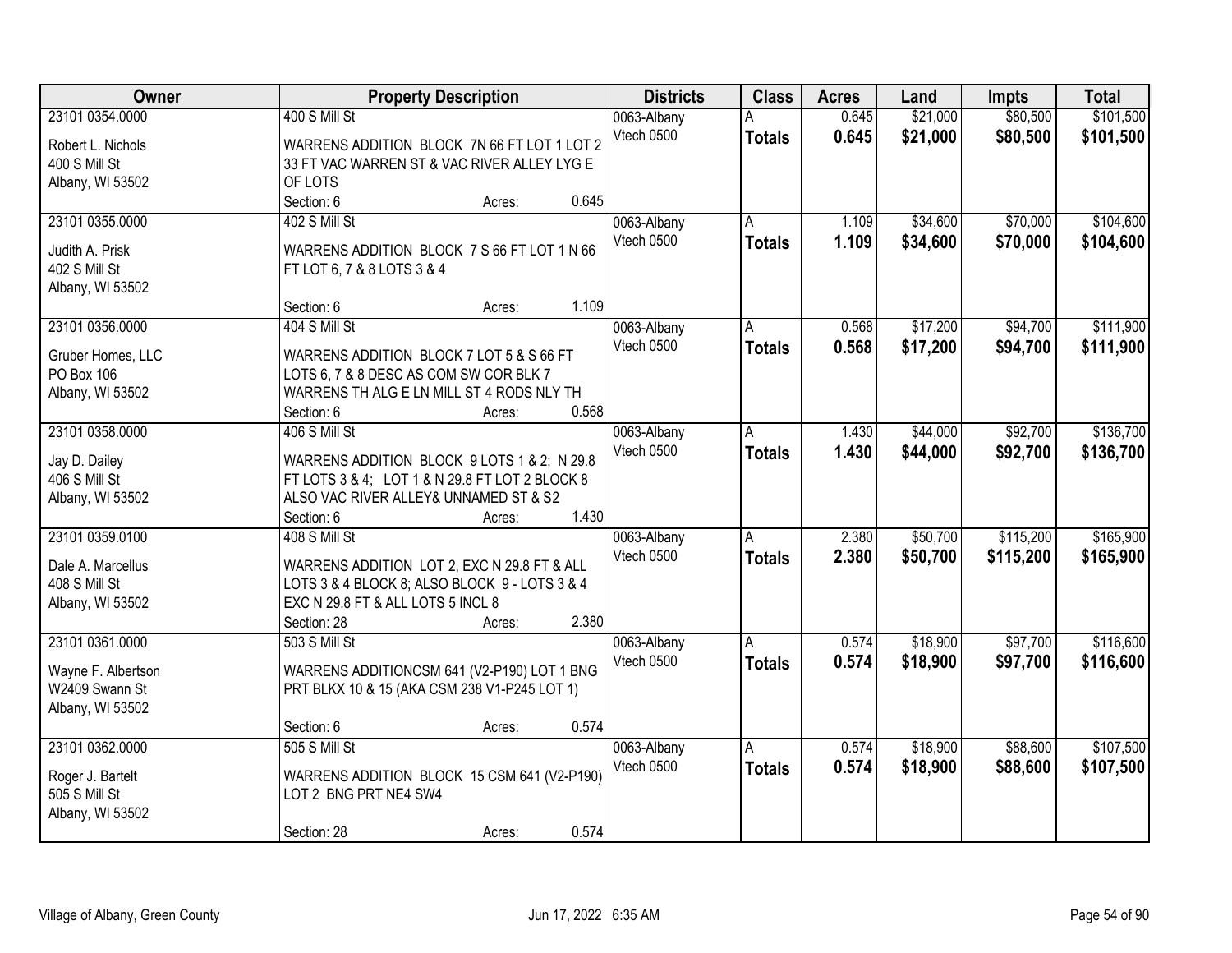| Owner                          | <b>Property Description</b>                     |        | <b>Districts</b> | <b>Class</b>    | <b>Acres</b> | Land            | <b>Impts</b>    | <b>Total</b>     |
|--------------------------------|-------------------------------------------------|--------|------------------|-----------------|--------------|-----------------|-----------------|------------------|
| 23101 0363.0000                | <b>507 S Mill St</b>                            |        | 0063-Albany      |                 | 0.430        | \$17,500        | \$119,300       | \$136,800        |
| John F. Thill                  | WARRENS ADDITION BLOCK 15CSM 641 (V2-P190)      |        | Vtech 0500       | <b>Totals</b>   | 0.430        | \$17,500        | \$119,300       | \$136,800        |
| 507 S Mill St                  | LOT 3 (AKA LOT 3 CSM 238 V1-P245)               |        |                  |                 |              |                 |                 |                  |
| Albany, WI 53502               |                                                 |        |                  |                 |              |                 |                 |                  |
|                                | Section: 6                                      | Acres: | 0.430            |                 |              |                 |                 |                  |
| 23101 0364.0000                | <b>509 S Mill St</b>                            |        | 0063-Albany      | A               | 0.574        | \$18,900        | \$118,500       | \$137,400        |
| Calvin F. Crall                | WARRENS ADDITION BLOCK 15 CSM 641 (V2-P190)     |        | Vtech 0500       | <b>Totals</b>   | 0.574        | \$18,900        | \$118,500       | \$137,400        |
| 509 S Mill St                  | LOT 4 (AKA LOT 4 CSM 238 V1-P245)               |        |                  |                 |              |                 |                 |                  |
| Albany, WI 53502               |                                                 |        |                  |                 |              |                 |                 |                  |
|                                | Section: 6                                      | Acres: | 0.574            |                 |              |                 |                 |                  |
| 23101 0365.0000                | 500 Park St                                     |        | 0063-Albany      | $\overline{X5}$ | 5.850        | \$0             | \$0             | \$0              |
| Albany United Methodist Church | WARRENS ADDITION CSM 4623 (V19-P276) LOT 1      |        | Vtech 0500       | <b>Totals</b>   | 5.850        | \$0             | \$0             | \$0              |
| 500 Park St                    | BNG PRT NE4 SE4                                 |        |                  |                 |              |                 |                 |                  |
| Albany, WI 53502               |                                                 |        |                  |                 |              |                 |                 |                  |
|                                | Section: 28                                     | Acres: | 5.850            |                 |              |                 |                 |                  |
| 23101 0366.0000                | Park St                                         |        | 0063-Albany      | A               | 0.860        | \$21,300        | \$0             | \$21,300         |
| Tod E. Luedy                   | WARRENS ADDITION BLOCK 12 LOTS 1 & 10 & PT      |        | Vtech 0500       | <b>Totals</b>   | 0.860        | \$21,300        | \$0             | \$21,300         |
| 600 Park St                    | LOTS 2 & 9; ALSO S 33 FT OF VAC WILLOW ST; ALS( |        |                  |                 |              |                 |                 |                  |
| Albany, WI 53502               | N 33 FT OF VAC OAK ST DESC AS: BEG SE COR LOT   |        |                  |                 |              |                 |                 |                  |
|                                | Section: 6                                      | Acres: | 0.860            |                 |              |                 |                 |                  |
| 23101 0367.0000                | Vine St                                         |        | 0063-Albany      | $\overline{X5}$ | 1.970        | $\overline{50}$ | $\overline{30}$ | $\overline{\$0}$ |
| Albany Cemetery Association    | WARRENS ADDITION BLOCK 12LOTS 3, 4, 5, 6, 7, 8  |        | Vtech 0500       | <b>Totals</b>   | 1.970        | \$0             | \$0             | \$0              |
|                                | W 24 FT LOT 2 & 9 ALSO S 33 FT VAC WILLOW ST    |        |                  |                 |              |                 |                 |                  |
| Albany, WI 53502               | ALSO N 33 FT VAC OAK ST (EXEMPT)                |        |                  |                 |              |                 |                 |                  |
|                                | Section: 6                                      | Acres: | 1.970            |                 |              |                 |                 |                  |
| 23101 0368.0000                | Park St                                         |        | 0063-Albany      |                 | 0.854        | \$21,300        | \$15,700        | \$37,000         |
| Tod E. Luedy                   | WARRENS ADDITION BLOCK 13 LOT 1 & PRT LOTS      |        | Vtech 0500       | <b>Totals</b>   | 0.854        | \$21,300        | \$15,700        | \$37,000         |
| 600 Park St                    | 2, 7 & 8; ALSO S 33 FT OF VAC OAK ST DESC       |        |                  |                 |              |                 |                 |                  |
| Albany, WI 53502               | AS:BEG NE COR SD LOT 1 TH S0*W 303.13 FT TO SE  |        |                  |                 |              |                 |                 |                  |
|                                | Section: 6                                      | Acres: | 0.854            |                 |              |                 |                 |                  |
| 23101 0369.0000                | Park St                                         |        | 0063-Albany      | $\overline{X5}$ | 1.960        | $\overline{50}$ | $\overline{30}$ | $\overline{50}$  |
| Albany Cemetery Assn           | WARRENS ADDITION BLOCK 13LOTS 3, 4, 5, 6, & 9   |        | Vtech 0500       | <b>Totals</b>   | 1.960        | \$0             | \$0             | \$0              |
|                                | W 70 FT LOTS 7 & 8 ALSO S 33 FT OF VAC OAK      |        |                  |                 |              |                 |                 |                  |
| Albany, WI 53502               | ST(EXEMPT)                                      |        |                  |                 |              |                 |                 |                  |
|                                | Section: 6                                      | Acres: | 1.960            |                 |              |                 |                 |                  |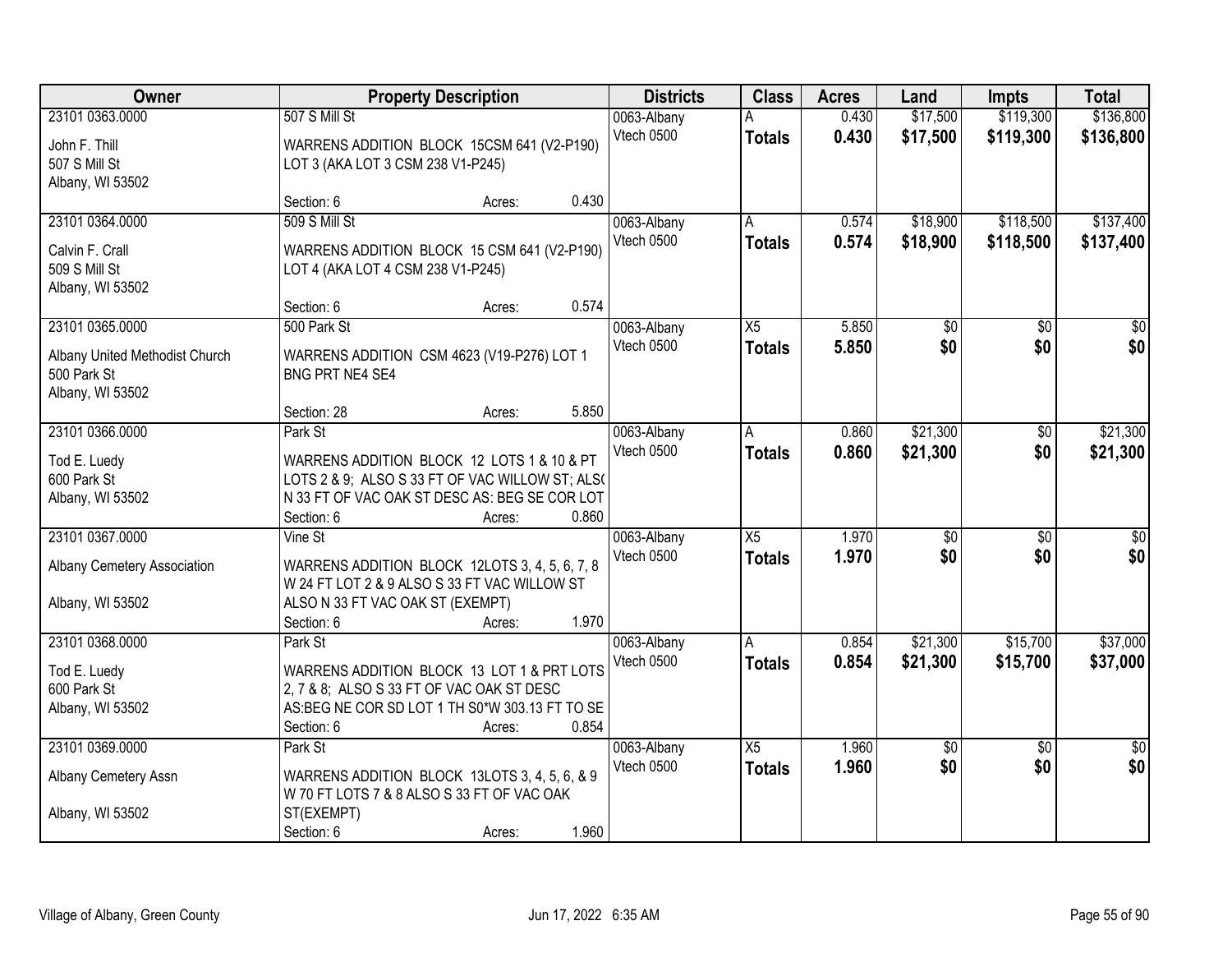| Owner                                    | <b>Property Description</b>                    |                 | <b>Districts</b>  | <b>Class</b>   | <b>Acres</b> | Land     | <b>Impts</b>    | <b>Total</b> |
|------------------------------------------|------------------------------------------------|-----------------|-------------------|----------------|--------------|----------|-----------------|--------------|
| 23101 0372.0000                          | 410 S Mill St                                  |                 | 0063-Albany       |                | 0.784        | \$20,700 | \$202,300       | \$223,000    |
| Bradley W. Johnson                       | WARRENS ADDITION BLOCK 16LOTS 1 & 2 EXC S      |                 | Vtech 0500        | <b>Totals</b>  | 0.784        | \$20,700 | \$202,300       | \$223,000    |
| 410 S Mill St                            | 17 FT; ALSO PRT VAC OAK ST LYG N &             |                 |                   |                |              |          |                 |              |
| Albany, WI 53502                         | CONTIGUOUS TO SD BLOCK 16                      |                 |                   |                |              |          |                 |              |
|                                          | Section: 6                                     | 0.784<br>Acres: |                   |                |              |          |                 |              |
| 23101 0372.1000                          | 450 S Mill St                                  |                 | 0063-Albany       | A              | 0.697        | \$19,900 | \$206,800       | \$226,700    |
|                                          |                                                |                 | Vtech 0500        | <b>Totals</b>  | 0.697        | \$19,900 | \$206,800       | \$226,700    |
| Dean F. Walz                             | WARRENS ADDITION BLOCK 16S 17 FT LOTS 1 & 2    |                 |                   |                |              |          |                 |              |
| 450 S Mill St                            | ALL LOTS 3 & 4 N 32 FT LOTS 5 & 6(SEE POS      |                 |                   |                |              |          |                 |              |
| Albany, WI 53502                         | $V15 - P112$<br>Section: 6                     | 0.697           |                   |                |              |          |                 |              |
| 23101 0373.0000                          | 500 S Mill St                                  | Acres:          | 0063-Albany       | A              | 1.060        | \$21,800 | \$226,800       | \$248,600    |
|                                          |                                                |                 | Vtech 0500        |                |              |          |                 |              |
| Karl G. Blumer                           | WARRENS ADDITION BLOCK 16 PLAT OF SURVEY       |                 |                   | <b>Totals</b>  | 1.060        | \$21,800 | \$226,800       | \$248,600    |
| <b>500 S Mill St</b>                     | (V4-P87) PRT LOT CONT PRT LOTS 3 & 4 ALSO LOTS |                 |                   |                |              |          |                 |              |
| Albany, WI 53502                         | 7 & 8 & VAC ST W                               |                 |                   |                |              |          |                 |              |
|                                          | Section: 6                                     | 1.060<br>Acres: |                   |                |              |          |                 |              |
| 23101 0374.0000                          | Mill St                                        |                 | 0063-Albany       | A              | 0.768        | \$10,500 | \$0             | \$10,500     |
| Bradley W. Johnson                       | WARRENS ADDITION BLOCK 17LOT 1 EXC S 17 FT     |                 | <b>Vtech 0500</b> | <b>Totals</b>  | 0.768        | \$10,500 | \$0             | \$10,500     |
| 410 S Mill St                            | INCL PRT VAC ALLEY LYG N & CONTIG TO SD BLK    |                 |                   |                |              |          |                 |              |
| Albany, WI 53502                         | 17                                             |                 |                   |                |              |          |                 |              |
|                                          | Section: 6                                     | 0.768<br>Acres: |                   |                |              |          |                 |              |
| 23101 0374.1000                          | S Mill St                                      |                 | 0063-Albany       | $\overline{A}$ | 0.581        | \$8,000  | $\overline{50}$ | \$8,000      |
|                                          |                                                |                 | Vtech 0500        | <b>Totals</b>  | 0.581        | \$8,000  | \$0             | \$8,000      |
| Dean F. Walz                             | WARRENS ADDITION BLOCK 17S 17 FT LOT 1; ALL    |                 |                   |                |              |          |                 |              |
| 450 S Mill St                            | LOT 2; N 32 FT LOT 3(SEE POS V15-P112)         |                 |                   |                |              |          |                 |              |
| Albany, WI 53502                         |                                                |                 |                   |                |              |          |                 |              |
|                                          | Section: 6                                     | 0.581<br>Acres: |                   |                |              |          |                 |              |
| 23101 0375.0000                          | Mill St                                        |                 | 0063-Albany       |                | 0.707        | \$6,900  | $\sqrt{6}$      | \$6,900      |
| Karl G. Blumer                           | WARRENS ADDITION BLOCK 17 POS (V4-P87) LOT     |                 | Vtech 0500        | <b>Totals</b>  | 0.707        | \$6,900  | \$0             | \$6,900      |
| 500 S Mill St                            | CONT PRT LOT 3 & LOT 4 ALSO VAC RIV ALLEY E    |                 |                   |                |              |          |                 |              |
| Albany, WI 53502                         |                                                |                 |                   |                |              |          |                 |              |
|                                          | Section: 6                                     | 0.707<br>Acres: |                   |                |              |          |                 |              |
| 23101 0376.0000                          | <b>Sugar River Pkwy</b>                        |                 | 0063-Albany       | A              | 1.314        | \$5,400  | $\overline{50}$ | \$5,400      |
|                                          | WINNETKA HEIGHTSLOT 7 EXC N 33 FT              |                 | Vtech 0500        | <b>Totals</b>  | 1.314        | \$5,400  | \$0             | \$5,400      |
| Kevin R. Krueger<br>609 Sugar River Pkwy |                                                |                 |                   |                |              |          |                 |              |
| Albany, WI 53502                         |                                                |                 |                   |                |              |          |                 |              |
|                                          | Section: 7                                     | 1.314<br>Acres: |                   |                |              |          |                 |              |
|                                          |                                                |                 |                   |                |              |          |                 |              |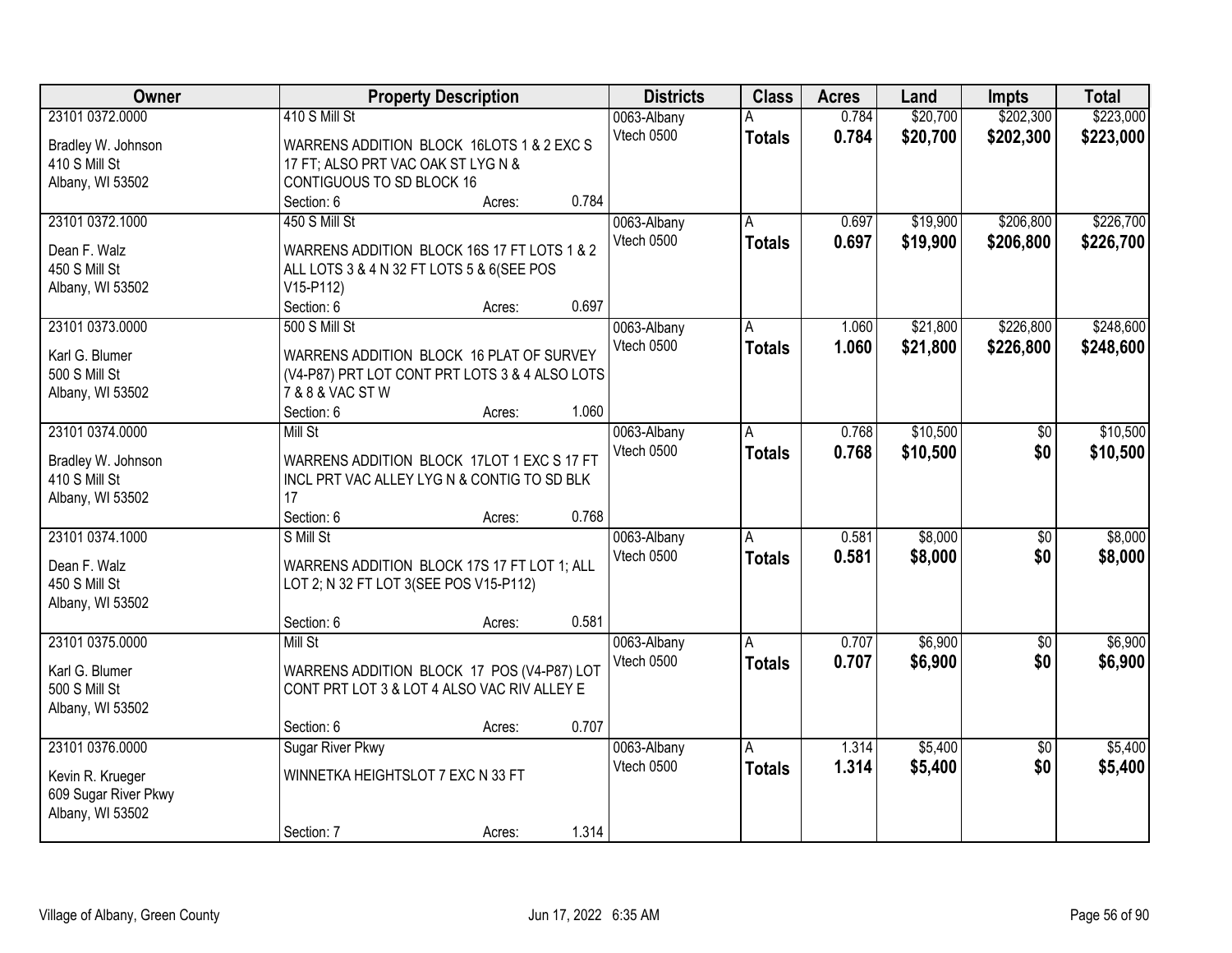| Owner                             | <b>Property Description</b>                      |        |       | <b>Districts</b> | <b>Class</b>  | <b>Acres</b> | Land     | <b>Impts</b>    | <b>Total</b> |
|-----------------------------------|--------------------------------------------------|--------|-------|------------------|---------------|--------------|----------|-----------------|--------------|
| 23101 0377.0000                   | 609 Sugar River Pkwy                             |        |       | 0063-Albany      |               | 1.374        | \$21,900 | \$176,500       | \$198,400    |
| Kevin R. Krueger                  | WINNETKA HEIGHTSLOT 8 EXC PRT LY E OF E LN       |        |       | Vtech 0500       | <b>Totals</b> | 1.374        | \$21,900 | \$176,500       | \$198,400    |
| 609 Sugar River Pkwy              | OF LOTS 6 & 7 EXTENDED SOUTH                     |        |       |                  |               |              |          |                 |              |
| Albany, WI 53502                  |                                                  |        |       |                  |               |              |          |                 |              |
|                                   | Section: 7                                       | Acres: | 1.374 |                  |               |              |          |                 |              |
| 23101 0378.0000                   | <b>Sugar River Pkwy</b>                          |        |       | 0063-Albany      | Α             | 1.434        | \$4,400  | \$0             | \$4,400      |
| Roald J. Henderson                | WINNETKA HEIGHTS LOT 9                           |        |       | Vtech 0500       | <b>Totals</b> | 1.434        | \$4,400  | \$0             | \$4,400      |
| 501 Sugar River Pkwy              |                                                  |        |       |                  |               |              |          |                 |              |
| Albany, WI 53502                  |                                                  |        |       |                  |               |              |          |                 |              |
|                                   | Section: 7                                       | Acres: | 1.434 |                  |               |              |          |                 |              |
| 23101 0379.0000                   | 501 Sugar River Pkwy                             |        |       | 0063-Albany      | A             | 1.136        | \$20,700 | \$123,400       | \$144,100    |
| Roald J. Henderson                | WINNETKA HEIGHTSLOT 10                           |        |       | Vtech 0500       | <b>Totals</b> | 1.136        | \$20,700 | \$123,400       | \$144,100    |
| 501 Sugar River Pkwy              |                                                  |        |       |                  |               |              |          |                 |              |
| Albany, WI 53502                  |                                                  |        |       |                  |               |              |          |                 |              |
|                                   | Section: 7                                       | Acres: | 1.136 |                  |               |              |          |                 |              |
| 23101 0380.0000                   | 417 Sugar River Pkwy                             |        |       | 0063-Albany      | A             | 1.004        | \$20,000 | \$187,100       | \$207,100    |
| Hlavachek John and Sherry Rev Lvg | WINNETKA HEIGHTSLOT 11                           |        |       | Vtech 0500       | <b>Totals</b> | 1.004        | \$20,000 | \$187,100       | \$207,100    |
| Trust                             |                                                  |        |       |                  |               |              |          |                 |              |
| 417 Sugar River Pkwy              |                                                  |        |       |                  |               |              |          |                 |              |
| Albany, WI 53502                  | Section: 7                                       | Acres: | 1.004 |                  |               |              |          |                 |              |
| 23101 0381.0000                   | 415 Sugar River Pkwy                             |        |       | 0063-Albany      | A             | 1.134        | \$23,300 | \$136,200       | \$159,500    |
| Jon G. Mauerman                   | WINNETKA HEIGHTSLOT 12                           |        |       | Vtech 0500       | <b>Totals</b> | 1.134        | \$23,300 | \$136,200       | \$159,500    |
| 413 Sugar River Pkwy              |                                                  |        |       |                  |               |              |          |                 |              |
| PO Box 235                        |                                                  |        |       |                  |               |              |          |                 |              |
| Albany, WI 53502                  | Section: 7                                       | Acres: | 1.134 |                  |               |              |          |                 |              |
| 23101 0382.0000                   | 409 Sugar River Pkwy                             |        |       | 0063-Albany      | A             | 1.391        | \$28,400 | \$282,500       | \$310,900    |
| James E. Runaas                   | WINNETKA HEIGHTS LOT 13                          |        |       | Vtech 0500       | <b>Totals</b> | 1.391        | \$28,400 | \$282,500       | \$310,900    |
| PO Box 167                        |                                                  |        |       |                  |               |              |          |                 |              |
| Albany, WI 53502                  |                                                  |        |       |                  |               |              |          |                 |              |
|                                   | Section: 7                                       | Acres: | 1.391 |                  |               |              |          |                 |              |
| 23101 0383.0000                   | Ruebens Cave Dr                                  |        |       | 0063-Albany      | D.            | 1.740        | \$500    | $\overline{50}$ | \$500        |
| Hlavachek John and Sherry Rev Lvg | PRT FRAC LOT 5 IN SW4 SEC 21 COM SW COR TH N     |        |       | Vtech 0500       | <b>Totals</b> | 1.740        | \$500    | \$0             | \$500        |
| Trust                             | 632.7 FT TH E 808.5 FT TH S 363.31 FT TH W 808.5 |        |       |                  |               |              |          |                 |              |
| 417 Sugar River Pkwy              | FT TH N 363.31 FT EXC COM SW COR SD SEC TH       |        |       |                  |               |              |          |                 |              |
| Albany, WI 53502                  | Section: 21                                      | Acres: | 1.740 |                  |               |              |          |                 |              |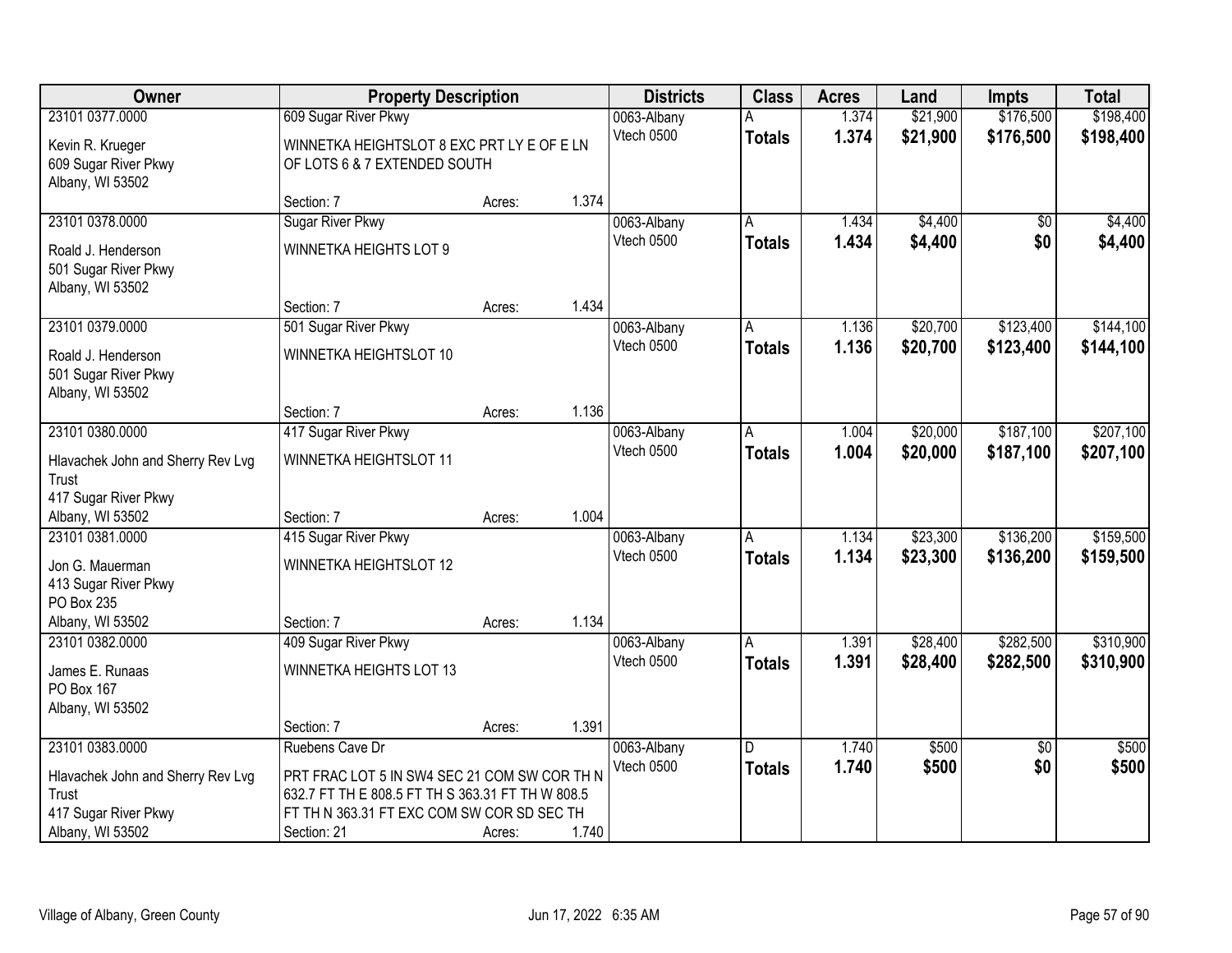| Owner                               | <b>Property Description</b>                       | <b>Districts</b> | <b>Class</b>    | <b>Acres</b> | Land            | Impts           | <b>Total</b> |
|-------------------------------------|---------------------------------------------------|------------------|-----------------|--------------|-----------------|-----------------|--------------|
| 23101 0383.0100                     | Ruebens Cave Dr                                   | 0063-Albany      |                 | 5.000        | \$1,100         | $\overline{50}$ | \$1,100      |
| Roy C. Vine                         | PARC IN SW4 SW4 COM SW COR SD SEC TH N0*W         | Vtech 0500       | <b>Totals</b>   | 5.000        | \$1,100         | \$0             | \$1,100      |
| 500 Ruebens Cave Dr                 | 270.78 FT POB TH N0*W ALG SD W LN 365.18 FT TH    |                  |                 |              |                 |                 |              |
| Albany, WI 53502-9353               | S89*E 597.85 FT TH N0*E 363.61 FT TH N89*W 597.85 |                  |                 |              |                 |                 |              |
|                                     | 5.000<br>Section: 21<br>Acres:                    |                  |                 |              |                 |                 |              |
| 23101 0383.1000                     | 300 Ruebens Cave Dr                               | 0063-Albany      | A               | 5.000        | \$40,000        | \$145,800       | \$185,800    |
|                                     |                                                   | Vtech 0500       | <b>Totals</b>   | 5.000        | \$40,000        | \$145,800       | \$185,800    |
| Ricky A. Reigle                     | COM SW COR SEC TH N 269.39 FT TH E 808.5 FT TH    |                  |                 |              |                 |                 |              |
| 300 Ruebens Cave Dr                 | S 269.39 FT TH W 808.5 FT POB BNG PRT FR LOT 5    |                  |                 |              |                 |                 |              |
| Albany, WI 53502                    | IN SW4                                            |                  |                 |              |                 |                 |              |
|                                     | 5.000<br>Section: 21<br>Acres:                    |                  |                 |              |                 |                 |              |
| 23101 0383.2000                     | 600 Ruebens Cave Dr                               | 0063-Albany      | A               | 2.731        | \$28,700        | \$149,900       | \$178,600    |
| Michael D. Brewer                   | SECTION 21COM SW COR SD SEC N 996 FT POB TH       | Vtech 0500       | <b>Totals</b>   | 2.731        | \$28,700        | \$149,900       | \$178,600    |
| 600 Ruebens Cave Dr                 | E 460 FT TH N 324 FT TH W 460 FT TH S 324 FT POB  |                  |                 |              |                 |                 |              |
| Albany, WI 53502                    | BNG PRT FR LOT 5 IN SW4 EXC N 66 FT TO VILLAGE    |                  |                 |              |                 |                 |              |
|                                     | 2.731<br>Section: 21<br>Acres:                    |                  |                 |              |                 |                 |              |
| 23101 0383.3000                     | <b>Rhyner Rd</b>                                  | 0063-Albany      | D               | 2.190        | \$500           | \$0             | \$500        |
|                                     |                                                   | Vtech 0500       |                 | 2.190        | \$500           | \$0             | \$500        |
| Michael D. Brewer                   | SECTION 21 COM SW COR SD SEC TH 996 FT TH E       |                  | <b>Totals</b>   |              |                 |                 |              |
| 600 Rueben Cave Rd                  | 460 FT POB TH N 324 FT TH E 348.5 FT TH S 324 FT  |                  |                 |              |                 |                 |              |
| Albany, WI 53502                    | TH W POB BNG PRT FRAC LOT 5 EXC N 66 FT OF TO     |                  |                 |              |                 |                 |              |
|                                     | 2.190<br>Section: 21<br>Acres:                    |                  |                 |              |                 |                 |              |
| 23101 0383.3100                     | Ruebens Cave Dr                                   | 0063-Albany      | $\overline{X4}$ | 1.180        | $\overline{50}$ | $\overline{50}$ | \$0          |
|                                     | SECTION 21 N 4 RODS OF: COM SW COR SD SEC TH      | Vtech 0500       | <b>Totals</b>   | 1.180        | \$0             | \$0             | \$0          |
| Village of Albany<br>206 N Water St | N0*W 1001.13 FT POB TH N0*W 325.67 FT TH S89*E    |                  |                 |              |                 |                 |              |
| Albany, WI 53502                    | 779.93 FT TH S1*W 323.9 FT TH N89* W 768.25 FT    |                  |                 |              |                 |                 |              |
|                                     | 1.180<br>Section: 21<br>Acres:                    |                  |                 |              |                 |                 |              |
| 23101 0383.4000                     | 500 Ruebens Cave Dr                               |                  |                 | 6.740        |                 |                 | \$258,200    |
|                                     |                                                   | 0063-Albany      | A               |              | \$27,200        | \$231,000       |              |
| Roy C. Vine                         | SECTION 21COM SW COR SD SEC TH N 996 FT TO        | Vtech 0500       | <b>Totals</b>   | 6.740        | \$27,200        | \$231,000       | \$258,200    |
| 500 Ruebens Cave Dr                 | POB TH S 363.3 FT TH E 808.5 FT TH N 363.3 FT TH  |                  |                 |              |                 |                 |              |
| Albany, WI 53502-9353               | W 808.5 FT TO POB BNG PRT FRAC LOT 5 IN SW4       |                  |                 |              |                 |                 |              |
|                                     | 6.740<br>Section: 21<br>Acres:                    |                  |                 |              |                 |                 |              |
| 23101 0384.0000                     | 600 Sugar River Pkwy                              | 0063-Albany      | A               | 0.442        | \$17,300        | \$98,200        | \$115,500    |
|                                     |                                                   | Vtech 0500       | <b>Totals</b>   | 0.442        | \$17,300        | \$98,200        | \$115,500    |
| Thomas Bryan Jakel                  | PRT GOV LOTS 4 & 5 IN SW4 SEC 21 COM SW COR       |                  |                 |              |                 |                 |              |
| 9796 180th St N                     | SEC 21 TH E 752.6 FT ALG S LN SEC TO PT 22 RDS    |                  |                 |              |                 |                 |              |
| Forest Lake, MN 55025-9653          | W RD W OF DK SUB TH N 1533.6 FT TH N87*E 387.7    |                  |                 |              |                 |                 |              |
|                                     | 0.442<br>Section: 21<br>Acres:                    |                  |                 |              |                 |                 |              |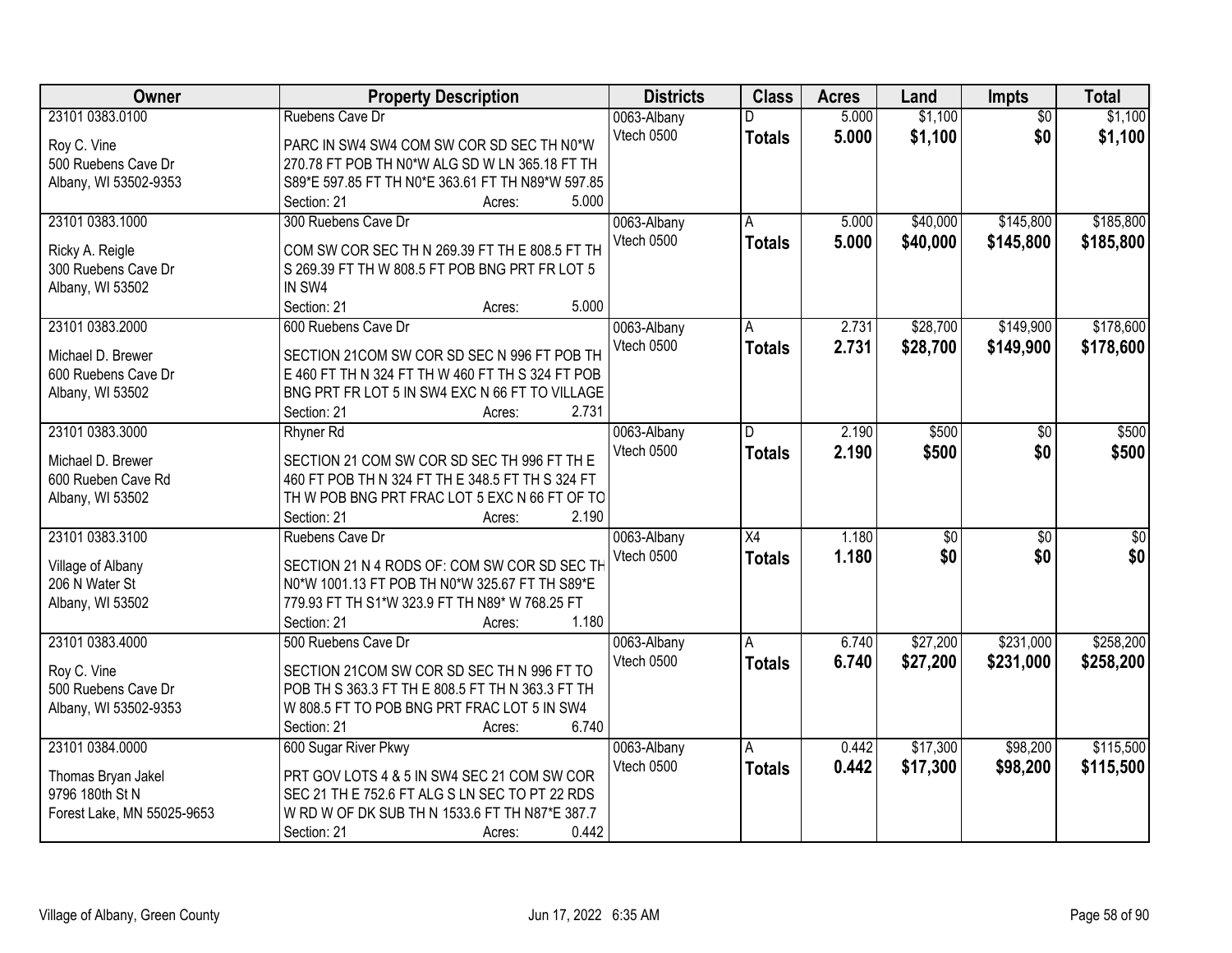| Owner                                                                                             |                                                                                                                                                                                | <b>Property Description</b> |        | <b>Districts</b>          | <b>Class</b>              | <b>Acres</b>              | Land                          | <b>Impts</b>              | <b>Total</b>                  |
|---------------------------------------------------------------------------------------------------|--------------------------------------------------------------------------------------------------------------------------------------------------------------------------------|-----------------------------|--------|---------------------------|---------------------------|---------------------------|-------------------------------|---------------------------|-------------------------------|
| 23101 0385.0000                                                                                   | 409 N Mechanic St                                                                                                                                                              |                             |        | 0063-Albany               |                           | 1.738                     | \$53,800                      | \$121,600                 | \$175,400                     |
| Kenneth Harwood<br>409 N Mechanic St<br>Albany, WI 53502                                          | CSM 965 (V3-P141) LOT 1 BNG PRT FRAC LOT 6,<br>PRT SE4 SW4                                                                                                                     |                             |        | Vtech 0500                | <b>Totals</b>             | 1.738                     | \$53,800                      | \$121,600                 | \$175,400                     |
|                                                                                                   | Section: 21                                                                                                                                                                    | Acres:                      | 1.738  |                           |                           |                           |                               |                           |                               |
| 23101 0385.1000<br>Christopher R. Brown<br>403 N Mechanic St #1<br>Albany, WI 53502-9526          | 403 N Mechanic St Unit 1<br>CSM 965 (V3-P141) LOT 2 BNG PRT FRAC LOT 6 IN<br>SE4 SW4                                                                                           |                             |        | 0063-Albany<br>Vtech 0500 | Α<br><b>Totals</b>        | 1.622<br>1.622            | \$45,000<br>\$45,000          | \$213,800<br>\$213,800    | \$258,800<br>\$258,800        |
|                                                                                                   | Section: 21                                                                                                                                                                    | Acres:                      | 1.622  |                           |                           |                           |                               |                           |                               |
| 23101 0386.0000<br>Wolfbear E. Drache<br>403 N Mechanic St # 2<br>Albany, WI 53502-9526           | 403 N Mechanic St Unit 2<br>CSM 965 (V3-P141) LOT 3 BNG PRT FRAC LOT 6 IN<br>SE4 SW4                                                                                           |                             |        | 0063-Albany<br>Vtech 0500 | A<br><b>Totals</b>        | 0.277<br>0.277            | \$16,100<br>\$16,100          | \$58,300<br>\$58,300      | \$74,400<br>\$74,400          |
|                                                                                                   | Section: 21                                                                                                                                                                    | Acres:                      | 0.277  |                           |                           |                           |                               |                           |                               |
| 23101 0387.0000<br>Wendy L. Sowl                                                                  | 407 N Mechanic St<br>CSM 429 (V1-P445) LOT 1 PRT SE4 SW4 EXC                                                                                                                   |                             |        | 0063-Albany<br>Vtech 0500 | A<br><b>Totals</b>        | 0.313<br>0.313            | \$16,400<br>\$16,400          | \$76,900<br>\$76,900      | \$93,300<br>\$93,300          |
| PO Box 309<br>Albany, WI 53502                                                                    | POSSIBLE RIGHTS OF NEIGHBOR TO N FOR DRIVE                                                                                                                                     |                             |        |                           |                           |                           |                               |                           |                               |
| 23101 0388.0000                                                                                   | Section: 21<br>405 N Mechanic St                                                                                                                                               | Acres:                      | 0.313  |                           | $\overline{A}$            | 0.210                     | \$15,400                      | \$129,900                 | \$145,300                     |
| Willie G. Flood<br>W1670 Park Rd<br>Brodhead, WI 53520                                            | S 61 1/2 FT OF PARCEL LYG S & ADJ TO CSM 429<br>DESC AS STARTING INTERSECTION W LINE<br>MECHANIC ST EXT & SEC LINE BET SECS 21 & 28<br>Section: 21                             | Acres:                      | 0.210  | 0063-Albany<br>Vtech 0500 | <b>Totals</b>             | 0.210                     | \$15,400                      | \$129,900                 | \$145,300                     |
| 23101 0389.0000<br>John F. Briggs Jr<br>Charlotte Briggs Jr<br>504 Mineral St<br>Albany, WI 53502 | Mechanic St<br>PRT NE & SE SW4 SEC 21 COM S4 COR SEC 21 TH<br>N6*W 609.72 FT TH S55*W 135.79 FT POB TH S55*W<br>75.08 FT TH N6*W 19298 FT TH S80*W 234.25 FT TH<br>Section: 21 | Acres:                      | 17.490 | 0063-Albany<br>Vtech 0500 | 5M<br>D.<br><b>Totals</b> | 3.490<br>14.000<br>17.490 | \$3,500<br>\$2,300<br>\$5,800 | $\sqrt{$0}$<br>\$0<br>\$0 | \$3,500<br>\$2,300<br>\$5,800 |
| 23101 0389.1000<br>Dena (Kuebli L. Laughlin<br>501 N Mechanic St<br>Albany, WI 53502              | 501 N Mechanic St<br>CSM 1056 (V3-P356) LOT 1 BNG PRT SE4 SE4<br>Section: 21                                                                                                   | Acres:                      | 1.370  | 0063-Albany<br>Vtech 0500 | A<br><b>Totals</b>        | 1.370<br>1.370            | \$28,000<br>\$28,000          | \$70,500<br>\$70,500      | \$98,500<br>\$98,500          |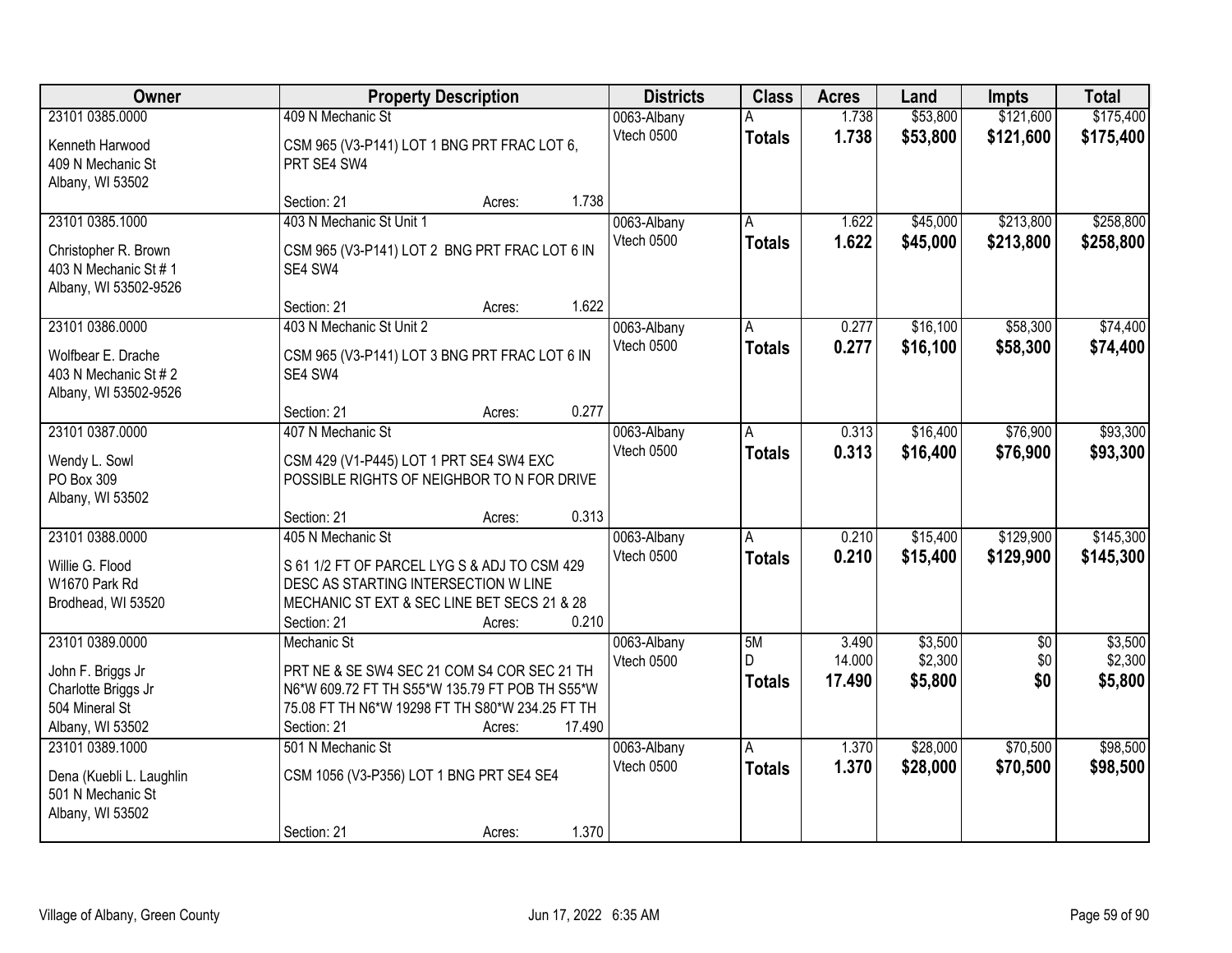| Owner                  | <b>Property Description</b>                   | <b>Districts</b> | <b>Class</b>   | <b>Acres</b> | Land     | <b>Impts</b>    | <b>Total</b> |
|------------------------|-----------------------------------------------|------------------|----------------|--------------|----------|-----------------|--------------|
| 23101 0390,0000        | 400 N Mechanic St                             | 0063-Albany      |                | 2.613        | \$41,200 | \$61,500        | \$102,700    |
| Russell Hageman        | SECTION 21 COM SW COR SW4 SE4 TH N TO S LINE  | Vtech 0500       | <b>Totals</b>  | 2.613        | \$41,200 | \$61,500        | \$102,700    |
| 400 N Mechanic St      | HWY TH SWLY ALG S & E LINE HWY TO SEC LINE    |                  |                |              |          |                 |              |
| Albany, WI 53502       | BETWEEN SECTIONS 21 & 28 TH E ALG SD SEC LINE |                  |                |              |          |                 |              |
|                        | 2.613<br>Section: 21<br>Acres:                |                  |                |              |          |                 |              |
| 23101 0391.0001        | Mechanic St                                   | 0063-Albany      | A              | 0.343        | \$1,700  | \$0             | \$1,700      |
| Jkjb Enterprises, Inc. | RIVER VIEW HEIGHTS SUBDIVISIONLOT 1 - CONT    | Vtech 0500       | <b>Totals</b>  | 0.343        | \$1,700  | \$0             | \$1,700      |
| 502 Commerce Pkwy      | 14977 SQ FT                                   |                  |                |              |          |                 |              |
| Verona, WI 53593       |                                               |                  |                |              |          |                 |              |
|                        | 0.343<br>Section: 21<br>Acres:                |                  |                |              |          |                 |              |
| 23101 0391.0002        | Mechanic St                                   | 0063-Albany      | A              | 0.279        | \$1,300  | \$0             | \$1,300      |
| Jkjb Enterprises, Inc. | RIVER VIEW HEIGHTS SUBDIVISIONLOT 2 - CONT    | Vtech 0500       | D.             | 0.040        | \$100    | \$0             | \$100        |
| 502 Commerce Pkwy      | 13883 SQ FT                                   |                  | <b>Totals</b>  | 0.319        | \$1,400  | \$0             | \$1,400      |
| Verona, WI 53593       |                                               |                  |                |              |          |                 |              |
|                        | 0.319<br>Section: 21<br>Acres:                |                  |                |              |          |                 |              |
| 23101 0391.0003        | Mechanic St                                   | 0063-Albany      | A              | 0.259        | \$1,300  | \$0             | \$1,300      |
| Jkjb Enterprises, Inc. | RIVER VIEW HEIGHTS SUBDIVISIONLOT 3 - CONT    | Vtech 0500       | D.             | 0.040        | \$100    | \$0             | \$100        |
| 502 Commerce Pkwy      | 14999 SQ FT EXC SLY 20 FT                     |                  | <b>Totals</b>  | 0.299        | \$1,400  | \$0             | \$1,400      |
| Verona, WI 53593       |                                               |                  |                |              |          |                 |              |
|                        | 0.299<br>Section: 21<br>Acres:                |                  |                |              |          |                 |              |
| 23101 0391.0004        | <b>Mechanic St</b>                            | 0063-Albany      | A              | 0.277        | \$1,300  | $\overline{50}$ | \$1,300      |
| Jkjb Enterprises, Inc. | RIVER VIEW HEIGHTS SUBDIVISIONLOT 4 - CONT    | Vtech 0500       | D.             | 0.040        | \$100    | \$0             | \$100        |
| 502 Commerce Pkwy      | 16446 SQ FT EXC SLY 20 FT                     |                  | <b>Totals</b>  | 0.317        | \$1,400  | \$0             | \$1,400      |
| Verona, WI 53593       |                                               |                  |                |              |          |                 |              |
|                        | 0.317<br>Section: 21<br>Acres:                |                  |                |              |          |                 |              |
| 23101 0391.0005        | Mechanic St                                   | 0063-Albany      | $\overline{A}$ | 0.447        | \$1,500  | $\overline{50}$ | \$1,500      |
| Jkjb Enterprises, Inc. | RIVER VIEW HEIGHTS SUBDIVISIONLOT 5           | Vtech 0500       | D              | 0.040        | \$100    | \$0             | \$100        |
| 502 Commerce Pkwy      |                                               |                  | <b>Totals</b>  | 0.487        | \$1,600  | \$0             | \$1,600      |
| Verona, WI 53593       |                                               |                  |                |              |          |                 |              |
|                        | 0.487<br>Section: 21<br>Acres:                |                  |                |              |          |                 |              |
| 23101 0391.0006        | Mechanic St                                   | 0063-Albany      | A              | 0.456        | \$1,500  | $\overline{50}$ | \$1,500      |
| Jkjb Enterprises, Inc. | RIVER VIEW HEIGHTS SUBDIVISIONLOT 6 - CONT    | Vtech 0500       | D              | 0.040        | \$100    | \$0             | \$100        |
| 502 Commerce Pkwy      | 21588 SQ FT                                   |                  | <b>Totals</b>  | 0.496        | \$1,600  | \$0             | \$1,600      |
| Verona, WI 53593       |                                               |                  |                |              |          |                 |              |
|                        | 0.496<br>Section: 21<br>Acres:                |                  |                |              |          |                 |              |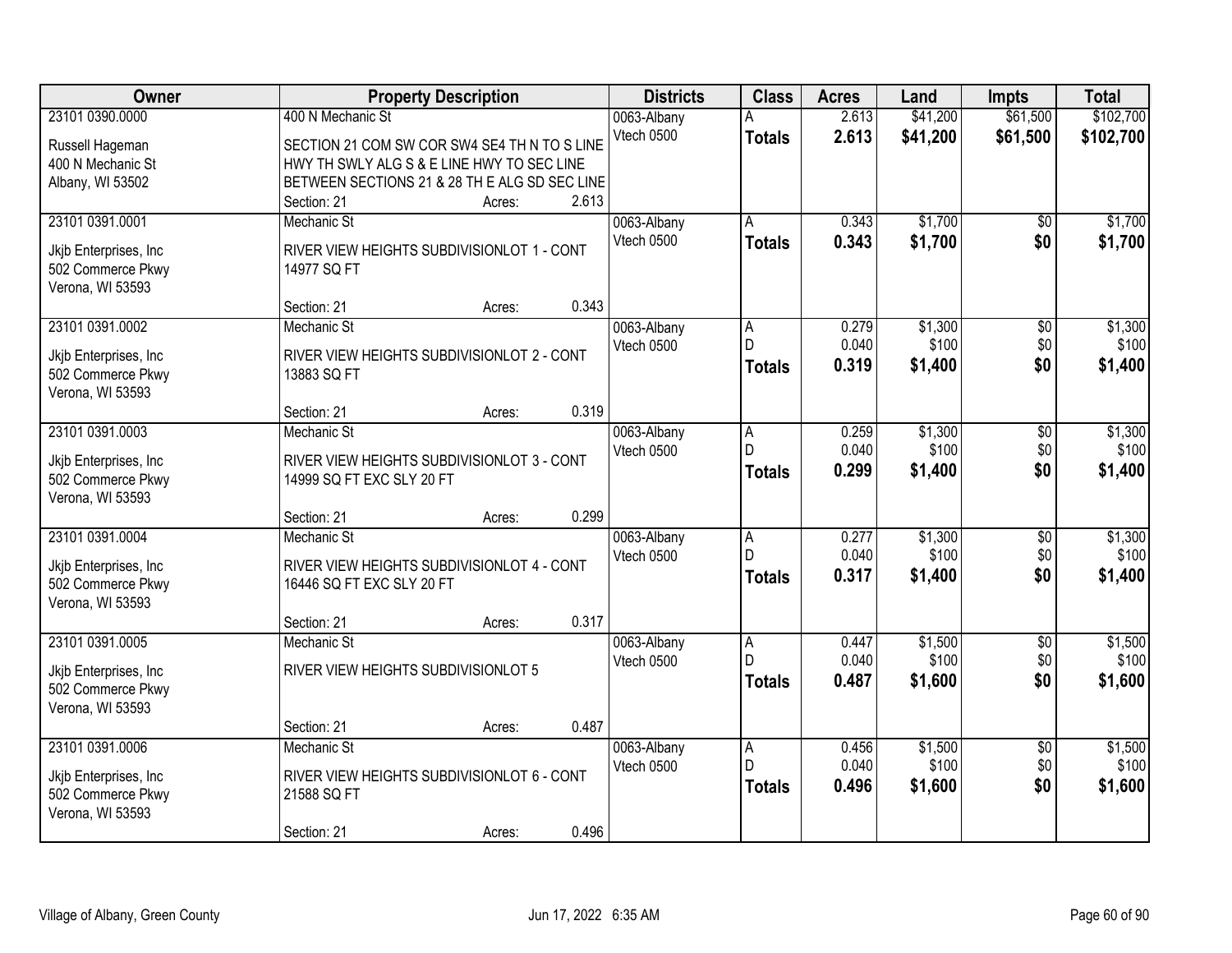| Owner                                      | <b>Property Description</b>                                | <b>Districts</b>          | <b>Class</b>        | <b>Acres</b>   | Land             | <b>Impts</b>    | <b>Total</b>     |
|--------------------------------------------|------------------------------------------------------------|---------------------------|---------------------|----------------|------------------|-----------------|------------------|
| 23101 0391.0007                            | Mechanic St                                                | 0063-Albany               | A                   | 0.270          | \$1,600          | $\overline{50}$ | \$1,600          |
| Jkjb Enterprises, Inc.                     | RIVER VIEW HEIGHTS SUBDIVISIONLOT 7 - CONT                 | Vtech 0500                | D.                  | 0.038          | \$100            | \$0             | \$100            |
| 502 Commerce Pkwy                          | 13432 SQ FT                                                |                           | <b>Totals</b>       | 0.308          | \$1,700          | \$0             | \$1,700          |
| Verona, WI 53593                           |                                                            |                           |                     |                |                  |                 |                  |
|                                            | 0.308<br>Section: 21<br>Acres:                             |                           |                     |                |                  |                 |                  |
| 23101 0391.0008                            | Mechanic St                                                | 0063-Albany               | $\overline{A}$<br>D | 0.321          | \$1,300          | $\overline{50}$ | \$1,300          |
| Jkjb Enterprises, Inc.                     | RIVER VIEW HEIGHTS SUBDIVISIONLOT 8 - CONT                 | <b>Vtech 0500</b>         |                     | 0.050<br>0.371 | \$100<br>\$1,400 | \$0<br>\$0      | \$100<br>\$1,400 |
| 502 Commerce Pkwy                          | 16182 SQ FT                                                |                           | <b>Totals</b>       |                |                  |                 |                  |
| Verona, WI 53593                           |                                                            |                           |                     |                |                  |                 |                  |
|                                            | 0.371<br>Section: 21<br>Acres:                             |                           |                     |                |                  |                 |                  |
| 23101 0391.0009                            | Mechanic St                                                | 0063-Albany<br>Vtech 0500 | A<br>D              | 0.398<br>0.040 | \$1,500<br>\$100 | \$0<br>\$0      | \$1,500<br>\$100 |
| Jkjb Enterprises, Inc.                     | RIVER VIEW HEIGHTS SUBDIVISIONLOT 9 - CONT                 |                           | <b>Totals</b>       | 0.438          | \$1,600          | \$0             | \$1,600          |
| 502 Commerce Pkwy                          | 19108 SQ FT                                                |                           |                     |                |                  |                 |                  |
| Verona, WI 53593                           | 0.438<br>Section: 21<br>Acres:                             |                           |                     |                |                  |                 |                  |
| 23101 0391.0010                            | Mechanic St                                                | 0063-Albany               | A                   | 0.464          | \$1,500          | \$0             | \$1,500          |
|                                            |                                                            | Vtech 0500                | D                   | 0.040          | \$100            | \$0             | \$100            |
| Jkjb Enterprises, Inc.                     | RIVER VIEW HEIGHTS SUBDIVISIONLOT 10                       |                           | <b>Totals</b>       | 0.504          | \$1,600          | \$0             | \$1,600          |
| 502 Commerce Pkwy<br>Verona, WI 53593      |                                                            |                           |                     |                |                  |                 |                  |
|                                            | 0.504<br>Section: 21<br>Acres:                             |                           |                     |                |                  |                 |                  |
| 23101 0391.0011                            | Mechanic St                                                | 0063-Albany               | $\overline{A}$      | 0.258          | \$1,300          | $\overline{30}$ | \$1,300          |
|                                            |                                                            | Vtech 0500                | D                   | 0.040          | \$100            | \$0             | \$100            |
| Jkjb Enterprises, Inc<br>502 Commerce Pkwy | RIVER VIEW HEIGHTS SUBDIVISIONLOT 11 - CONT<br>12985 SQ FT |                           | <b>Totals</b>       | 0.298          | \$1,400          | \$0             | \$1,400          |
| Verona, WI 53593                           |                                                            |                           |                     |                |                  |                 |                  |
|                                            | 0.298<br>Section: 21<br>Acres:                             |                           |                     |                |                  |                 |                  |
| 23101 0391.0012                            | Mechanic St                                                | 0063-Albany               | A                   | 0.340          | \$1,600          | $\sqrt{6}$      | \$1,600          |
| Jkjb Enterprises, Inc.                     | RIVER VIEW HEIGHTS SUBDIVISIONLOT 12 - CONT                | Vtech 0500                | D                   | 0.010          | \$100            | \$0             | \$100            |
| 502 Commerce Pkwy                          | 15265 SQ FT                                                |                           | <b>Totals</b>       | 0.350          | \$1,700          | \$0             | \$1,700          |
| Verona, WI 53593                           |                                                            |                           |                     |                |                  |                 |                  |
|                                            | 0.350<br>Section: 21<br>Acres:                             |                           |                     |                |                  |                 |                  |
| 23101 0391.0013                            | Mechanic St                                                | 0063-Albany               | $\overline{A}$      | 0.187          | \$700            | $\overline{50}$ | \$700            |
| Jkjb Enterprises, Inc.                     | RIVER VIEW HEIGHTS SUBDIVISIONLOT 13 - CONT                | Vtech 0500                | D                   | 0.120          | \$100            | \$0             | \$100            |
| 502 Commerce Pkwy                          | 13410 sq ft                                                |                           | <b>Totals</b>       | 0.307          | \$800            | \$0             | \$800            |
| Verona, WI 53593                           |                                                            |                           |                     |                |                  |                 |                  |
|                                            | 0.307<br>Section: 21<br>Acres:                             |                           |                     |                |                  |                 |                  |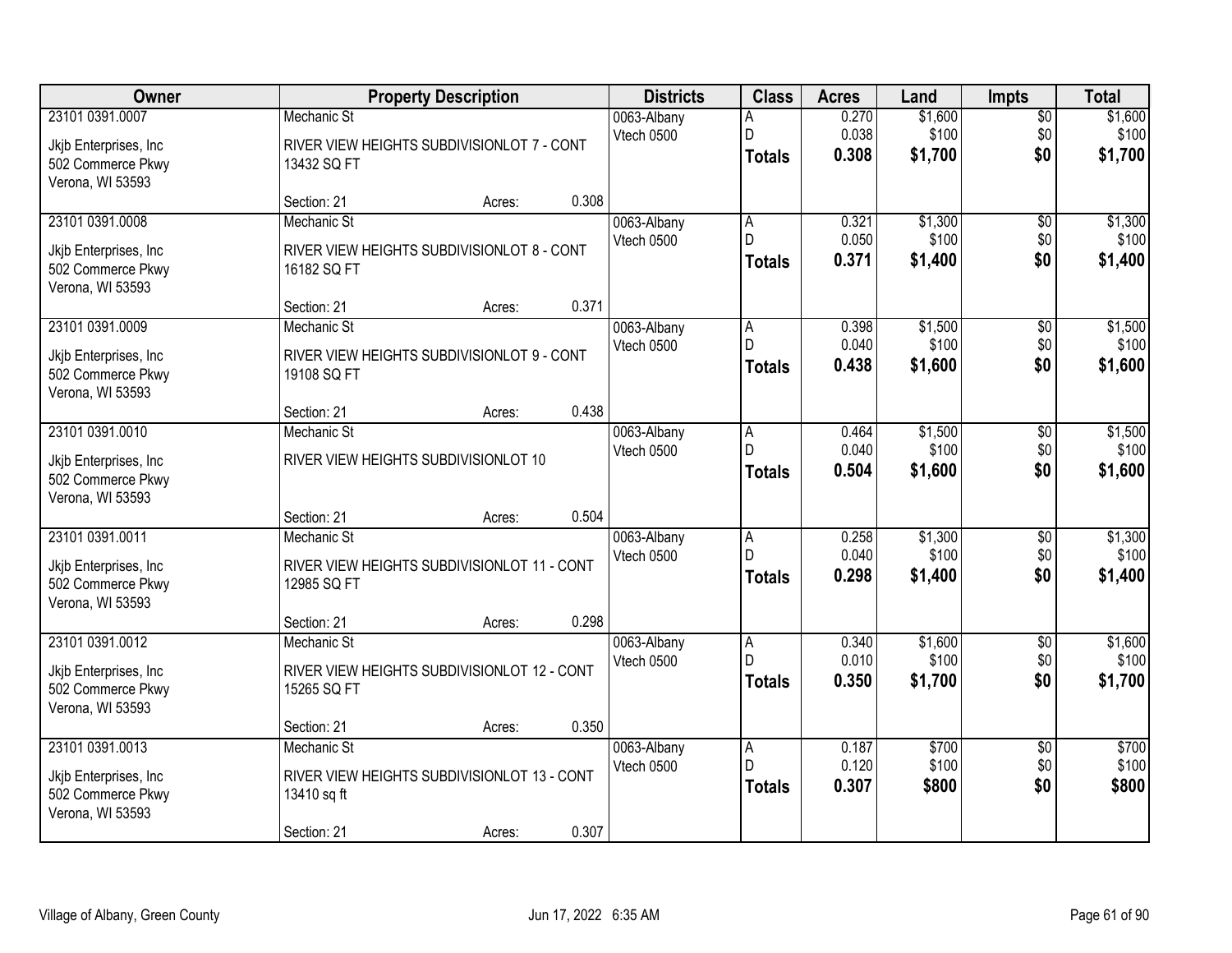|                                                                                    | Owner<br><b>Property Description</b>                                                     |                 | <b>Districts</b>          | <b>Class</b>                    | <b>Acres</b>   | Land           | <b>Impts</b>           | <b>Total</b>   |
|------------------------------------------------------------------------------------|------------------------------------------------------------------------------------------|-----------------|---------------------------|---------------------------------|----------------|----------------|------------------------|----------------|
| 23101 0391.0014<br>Jkjb Enterprises, Inc.<br>502 Commerce Pkwy<br>Verona, WI 53593 | Mechanic St<br>RIVER VIEW HEIGHTS SUBDIVISIONLOT 14 - CONT<br>13235 SQ FT                |                 | 0063-Albany<br>Vtech 0500 | <b>Totals</b>                   | 0.303<br>0.303 | \$100<br>\$100 | $\overline{50}$<br>\$0 | \$100<br>\$100 |
|                                                                                    | Section: 21                                                                              | 0.303<br>Acres: |                           |                                 |                |                |                        |                |
| 23101 0391.0015<br>Jkjb Enterprises, Inc.<br>502 Commerce Pkwy<br>Verona, WI 53593 | Mechanic St<br>RIVER VIEW HEIGHTS SUBDIVISIONLOT 15 - CONT<br>13000 SQ FT                |                 | 0063-Albany<br>Vtech 0500 | $\overline{D}$<br><b>Totals</b> | 0.298<br>0.298 | \$100<br>\$100 | $\overline{30}$<br>\$0 | \$100<br>\$100 |
| 23101 0391.0016                                                                    | Section: 21<br>Mechanic St                                                               | 0.298<br>Acres: |                           | D.                              | 0.298          | \$100          | \$0                    | \$100          |
| Jkjb Enterprises, Inc.<br>502 Commerce Pkwy<br>Verona, WI 53593                    | RIVER VIEW HEIGHTS SUBDIVISIONLOT 16 - CONT<br>12995 SQ FT                               |                 | 0063-Albany<br>Vtech 0500 | <b>Totals</b>                   | 0.298          | \$100          | \$0                    | \$100          |
|                                                                                    | Section: 21                                                                              | 0.298<br>Acres: |                           |                                 |                |                |                        |                |
| 23101 0391.0017<br>Jkjb Enterprises, Inc.<br>502 Commerce Pkwy<br>Verona, WI 53593 | Mechanic St<br>RIVER VIEW HEIGHTS SUBDIVISIONLOT 17 - CONT<br>13171 SQ FT                |                 | 0063-Albany<br>Vtech 0500 | D.<br><b>Totals</b>             | 0.302<br>0.302 | \$100<br>\$100 | \$0<br>\$0             | \$100<br>\$100 |
|                                                                                    | Section: 21                                                                              | 0.302<br>Acres: |                           |                                 |                |                |                        |                |
| 23101 0391.0018<br>Jkjb Enterprises, Inc.<br>502 Commerce Pkwy<br>Verona, WI 53593 | Mechanic St<br>RIVER VIEW HEIGHTS SUBDIVISIONLOT 18 - CONT<br>12628 SQ FT                |                 | 0063-Albany<br>Vtech 0500 | n<br><b>Totals</b>              | 0.289<br>0.289 | \$100<br>\$100 | $\overline{30}$<br>\$0 | \$100<br>\$100 |
|                                                                                    | Section: 21                                                                              | 0.289<br>Acres: |                           |                                 |                |                |                        |                |
| 23101 0391.0019<br>Jkjb Enterprises, Inc<br>502 Commerce Pkwy<br>Verona, WI 53593  | Mechanic St<br>RIVER VIEW HEIGHTS SUBDIVISIONLOT 19 - CONT<br>12877 SQ FT                |                 | 0063-Albany<br>Vtech 0500 | D.<br><b>Totals</b>             | 0.295<br>0.295 | \$100<br>\$100 | $\overline{50}$<br>\$0 | \$100<br>\$100 |
|                                                                                    | Section: 21                                                                              | 0.295<br>Acres: |                           |                                 |                |                |                        |                |
| 23101 0391.0020<br>Jkjb Enterprises, Inc.<br>502 Commerce Pkwy<br>Verona, WI 53593 | Mechanic St<br>RIVER VIEW HEIGHTS SUBDIVISIONLOT 20 - CONT<br>13687 SQ FT<br>Section: 21 | 0.314<br>Acres: | 0063-Albany<br>Vtech 0500 | D.<br><b>Totals</b>             | 0.314<br>0.314 | \$100<br>\$100 | $\overline{50}$<br>\$0 | \$100<br>\$100 |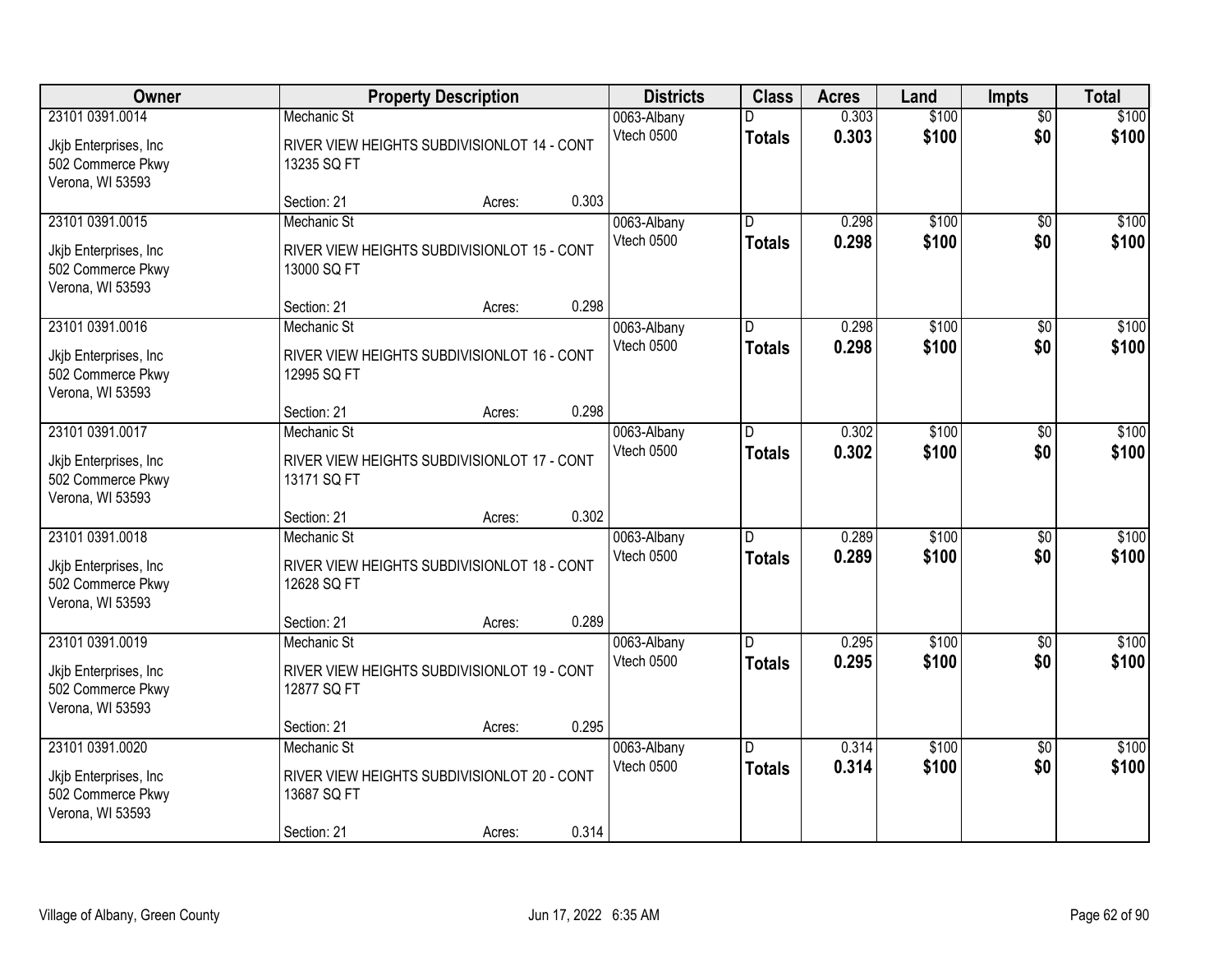| Owner                                                                              | <b>Property Description</b>                                                                                 | <b>Districts</b>          | <b>Class</b>                         | <b>Acres</b>            | Land                    | <b>Impts</b>                  | <b>Total</b>            |
|------------------------------------------------------------------------------------|-------------------------------------------------------------------------------------------------------------|---------------------------|--------------------------------------|-------------------------|-------------------------|-------------------------------|-------------------------|
| 23101 0391.0021                                                                    | Mechanic St                                                                                                 | 0063-Albany               | D                                    | 0.312                   | \$100                   | $\overline{50}$               | \$100                   |
| Jkjb Enterprises, Inc.<br>502 Commerce Pkwy<br>Verona, WI 53593                    | RIVER VIEW HEIGHTS SUBDIVISIONLOT 21 - CONT<br>13607 SQ FT                                                  | Vtech 0500                | <b>Totals</b>                        | 0.312                   | \$100                   | \$0                           | \$100                   |
|                                                                                    | 0.312<br>Section: 21<br>Acres:                                                                              |                           |                                      |                         |                         |                               |                         |
| 23101 0391.0022                                                                    | Mechanic St                                                                                                 | 0063-Albany               | A                                    | 0.140                   | \$100                   | \$0                           | \$100                   |
| Jkjb Enterprises, Inc.<br>502 Commerce Pkwy<br>Verona, WI 53593                    | RIVER VIEW HEIGHTS SUBDIVISIONLOT 22 - CONT<br>44553 SQ FT                                                  | Vtech 0500                | D<br>Totals                          | 0.883<br>1.023          | \$200<br>\$300          | \$0<br>\$0                    | \$200<br>\$300          |
|                                                                                    | 1.023<br>Section: 21<br>Acres:                                                                              |                           |                                      |                         |                         |                               |                         |
| 23101 0391.0023<br>Jkjb Enterprises, Inc.<br>502 Commerce Pkwy<br>Verona, WI 53593 | Mechanic St<br>RIVER VIEW HEIGHTS SUBDIVISIONLOT 23 - CONT<br>20812 SQ FT                                   | 0063-Albany<br>Vtech 0500 | A<br>D<br><b>Totals</b>              | 0.070<br>0.407<br>0.477 | \$100<br>\$100<br>\$200 | \$0<br>\$0<br>\$0             | \$100<br>\$100<br>\$200 |
|                                                                                    | 0.477<br>Section: 21<br>Acres:                                                                              |                           |                                      |                         |                         |                               |                         |
| 23101 0391.0024<br>Jkjb Enterprises, Inc.<br>502 Commerce Pkwy<br>Verona, WI 53593 | Mechanic St<br>RIVER VIEW HEIGHTS SUBDIVISIONLOT 24 -<br><b>CONT13371 SQ FT</b>                             | 0063-Albany<br>Vtech 0500 | A<br>D<br><b>Totals</b>              | 0.130<br>0.176<br>0.306 | \$300<br>\$100<br>\$400 | $\sqrt[6]{3}$<br>\$0<br>\$0   | \$300<br>\$100<br>\$400 |
|                                                                                    | 0.306<br>Section: 21<br>Acres:                                                                              |                           |                                      |                         |                         |                               |                         |
| 23101 0391.0025<br>Jkjb Enterprises, Inc.<br>502 Commerce Pkwy<br>Verona, WI 53593 | Mechanic St<br>RIVER VIEW HEIGHTS SUBDIVISIONLOT 25 - CONT<br>13119 SQ FT<br>0.301                          | 0063-Albany<br>Vtech 0500 | $\overline{A}$<br>D<br><b>Totals</b> | 0.130<br>0.171<br>0.301 | \$300<br>\$100<br>\$400 | $\overline{50}$<br>\$0<br>\$0 | \$300<br>\$100<br>\$400 |
| 23101 0391.0026                                                                    | Section: 21<br>Acres:<br>Mechanic St                                                                        | 0063-Albany               | A                                    | 0.100                   | \$100                   | $\sqrt{$0}$                   | \$100                   |
| Jkjb Enterprises, Inc.<br>502 Commerce Pkwy<br>Verona, WI 53593                    | RIVER VIEW HEIGHTS SUBDIVISIONLOT 26 - CONT<br>13143 SQ FT                                                  | Vtech 0500                | D<br><b>Totals</b>                   | 0.201<br>0.301          | \$100<br>\$200          | \$0<br>\$0                    | \$100<br>\$200          |
|                                                                                    | 0.301<br>Section: 21<br>Acres:                                                                              |                           |                                      |                         |                         |                               |                         |
| 23101 0391.0027<br>Jkjb Enterprises, Inc.<br>502 Commerce Pkwy<br>Verona, WI 53593 | Mechanic St<br>RIVER VIEW HEIGHTS SUBDIVISIONLOT 27 - CONT<br>13170 SQ FT<br>0.302<br>Section: 21<br>Acres: | 0063-Albany<br>Vtech 0500 | D.<br><b>Totals</b>                  | 0.302<br>0.302          | \$100<br>\$100          | $\overline{50}$<br>\$0        | \$100<br>\$100          |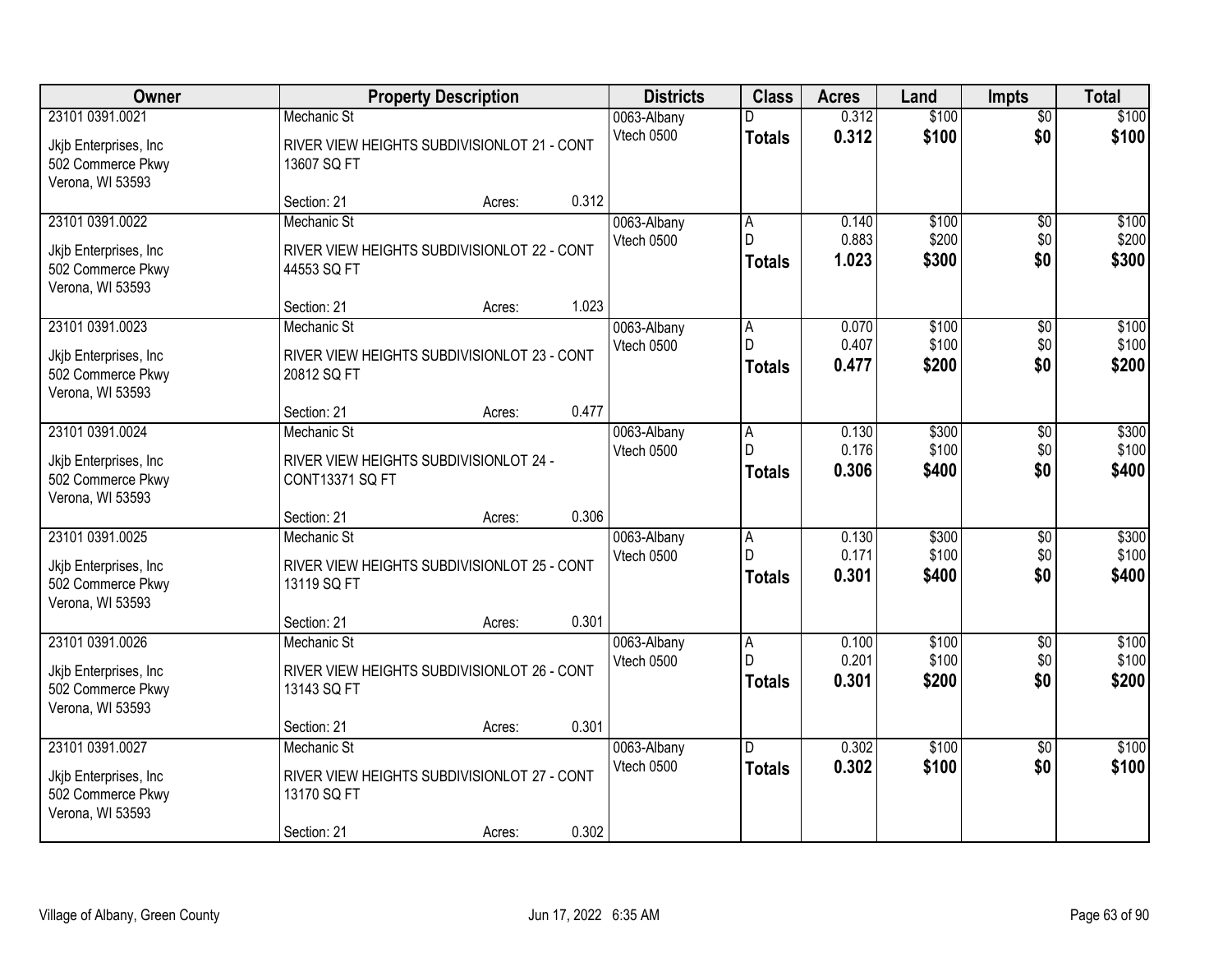| Owner                                      | <b>Property Description</b>                 |       | <b>Districts</b>          | <b>Class</b>                   | <b>Acres</b>   | Land           | <b>Impts</b>           | <b>Total</b>   |
|--------------------------------------------|---------------------------------------------|-------|---------------------------|--------------------------------|----------------|----------------|------------------------|----------------|
| 23101 0391.0028                            | <b>Mechanic St</b>                          |       | 0063-Albany               | A                              | 0.143          | \$500          | $\overline{$0}$        | \$500          |
| Jkjb Enterprises, Inc.                     | RIVER VIEW HEIGHTS SUBDIVISIONLOT 28 - CONT |       | Vtech 0500                | D                              | 0.144          | \$100          | \$0                    | \$100          |
| 502 Commerce Pkwy                          | 12520 SQ FT                                 |       |                           | <b>Totals</b>                  | 0.287          | \$600          | \$0                    | \$600          |
| Verona, WI 53593                           |                                             |       |                           |                                |                |                |                        |                |
|                                            | Section: 21<br>Acres:                       | 0.287 |                           |                                |                |                |                        |                |
| 23101 0391.0029                            | Mechanic St                                 |       | 0063-Albany               | $\overline{A}$<br>$\mathsf{D}$ | 0.143<br>0.143 | \$500<br>\$100 | $\overline{50}$<br>\$0 | \$500<br>\$100 |
| Jkjb Enterprises, Inc.                     | RIVER VIEW HEIGHTS SUBDIVISIONLOT 29 - CONT |       | Vtech 0500                | <b>Totals</b>                  | 0.286          | \$600          | \$0                    | \$600          |
| 502 Commerce Pkwy                          | 12480 SQ FT                                 |       |                           |                                |                |                |                        |                |
| Verona, WI 53593                           |                                             | 0.286 |                           |                                |                |                |                        |                |
| 23101 0391.0030                            | Section: 21<br>Acres:<br>Mechanic St        |       |                           |                                | 0.143          | \$500          |                        | \$500          |
|                                            |                                             |       | 0063-Albany<br>Vtech 0500 | A<br>D                         | 0.143          | \$100          | \$0<br>\$0             | \$100          |
| Jkjb Enterprises, Inc.                     | RIVER VIEW HEIGHTS SUBDIVISIONLOT 30 - CONT |       |                           | <b>Totals</b>                  | 0.286          | \$600          | \$0                    | \$600          |
| 502 Commerce Pkwy                          | 12480 SQ FT                                 |       |                           |                                |                |                |                        |                |
| Verona, WI 53593                           | Section: 21<br>Acres:                       | 0.286 |                           |                                |                |                |                        |                |
| 23101 0391.0031                            | Mechanic St                                 |       | 0063-Albany               | ID.                            | 0.284          | \$100          | $\sqrt[6]{3}$          | \$100          |
|                                            |                                             |       | Vtech 0500                | <b>Totals</b>                  | 0.284          | \$100          | \$0                    | \$100          |
| Jkjb Enterprises, Inc.                     | RIVER VIEW HEIGHTS SUBDIVISIONLOT 31 - CONT |       |                           |                                |                |                |                        |                |
| 502 Commerce Pkwy<br>Verona, WI 53593      | 12383 SQ FT                                 |       |                           |                                |                |                |                        |                |
|                                            | Section: 21<br>Acres:                       | 0.284 |                           |                                |                |                |                        |                |
| 23101 0391.0032                            | Mechanic St                                 |       | 0063-Albany               | $\overline{D}$                 | 0.292          | \$100          | $\overline{50}$        | \$100          |
|                                            | RIVER VIEW HEIGHTS SUBDIVISIONLOT 32 - CONT |       | Vtech 0500                | <b>Totals</b>                  | 0.292          | \$100          | \$0                    | \$100          |
| Jkjb Enterprises, Inc<br>502 Commerce Pkwy | 12753 SQ FT                                 |       |                           |                                |                |                |                        |                |
| Verona, WI 53593                           |                                             |       |                           |                                |                |                |                        |                |
|                                            | Section: 21<br>Acres:                       | 0.292 |                           |                                |                |                |                        |                |
| 23101 0391.0033                            | Mechanic St                                 |       | 0063-Albany               | D.                             | 0.292          | \$100          | $\overline{30}$        | \$100          |
| Jkjb Enterprises, Inc.                     | RIVER VIEW HEIGHTS SUBDIVISIONLOT 33 - CONT |       | Vtech 0500                | <b>Totals</b>                  | 0.292          | \$100          | \$0                    | \$100          |
| 502 Commerce Pkwy                          | 12729 SQ FT                                 |       |                           |                                |                |                |                        |                |
| Verona, WI 53593                           |                                             |       |                           |                                |                |                |                        |                |
|                                            | Section: 21<br>Acres:                       | 0.292 |                           |                                |                |                |                        |                |
| 23101 0391.0034                            | Mechanic St                                 |       | 0063-Albany               | ID.                            | 0.321          | \$100          | $\overline{50}$        | \$100          |
| Jkjb Enterprises, Inc.                     | RIVER VIEW HEIGHTS SUBDIVISIONLOT 34 - CONT |       | Vtech 0500                | <b>Totals</b>                  | 0.321          | \$100          | \$0                    | \$100          |
| 502 Commerce Pkwy                          | 13989 SQ FT                                 |       |                           |                                |                |                |                        |                |
| Verona, WI 53593                           |                                             |       |                           |                                |                |                |                        |                |
|                                            | Section: 21<br>Acres:                       | 0.321 |                           |                                |                |                |                        |                |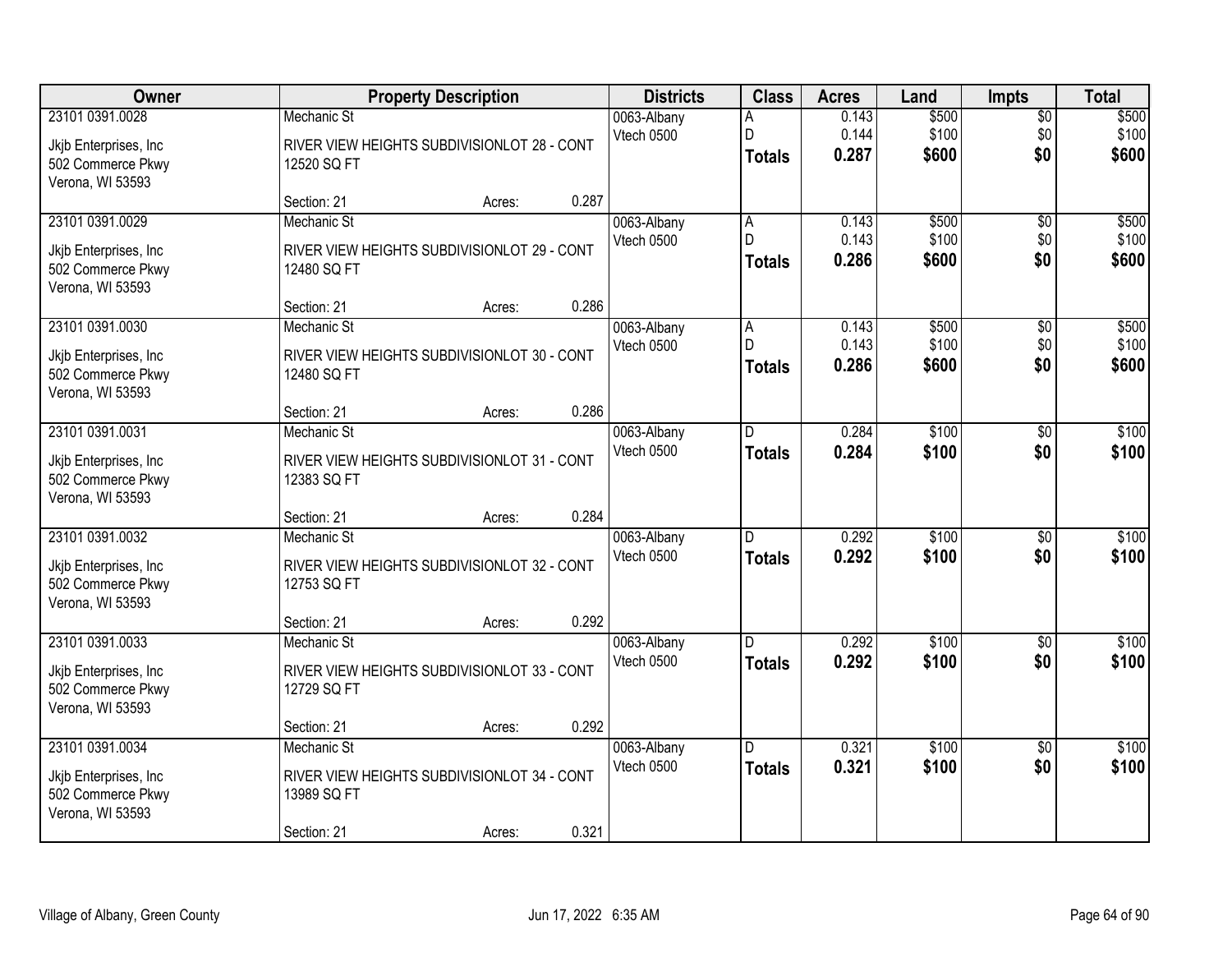| Owner                                                           |                                                                           | <b>Property Description</b> |       | <b>Districts</b> | <b>Class</b>   | <b>Acres</b> | Land     | <b>Impts</b>    | <b>Total</b> |
|-----------------------------------------------------------------|---------------------------------------------------------------------------|-----------------------------|-------|------------------|----------------|--------------|----------|-----------------|--------------|
| 23101 0391.0035                                                 | Mechanic St                                                               |                             |       | 0063-Albany      | D              | 0.323        | \$100    | $\overline{50}$ | \$100        |
| Jkjb Enterprises, Inc.<br>502 Commerce Pkwy<br>Verona, WI 53593 | RIVER VIEW HEIGHTS SUBDIVISIONLOT 35 - CONT<br>14090 SQ FT                |                             |       | Vtech 0500       | <b>Totals</b>  | 0.323        | \$100    | \$0             | \$100        |
|                                                                 | Section: 21                                                               | Acres:                      | 0.323 |                  |                |              |          |                 |              |
| 23101 0391.0036                                                 | Mechanic St                                                               |                             |       | 0063-Albany      | D.             | 0.350        | \$100    | $\overline{50}$ | \$100        |
| Jkjb Enterprises, Inc.<br>502 Commerce Pkwy<br>Verona, WI 53593 | RIVER VIEW HEIGHTS SUBDIVISIONLOT 36 - CONT<br>15258 SQ FT                |                             |       | Vtech 0500       | <b>Totals</b>  | 0.350        | \$100    | \$0             | \$100        |
|                                                                 | Section: 21                                                               | Acres:                      | 0.350 |                  |                |              |          |                 |              |
| 23101 0391.0037                                                 | Mechanic St                                                               |                             |       | 0063-Albany      | D              | 0.284        | \$100    | \$0             | \$100        |
| Jkjb Enterprises, Inc.<br>502 Commerce Pkwy<br>Verona, WI 53593 | RIVER VIEW HEIGHTS SUBDIVISIONLOT 37 - COINT<br>12383 SQ FT               |                             |       | Vtech 0500       | <b>Totals</b>  | 0.284        | \$100    | \$0             | \$100        |
|                                                                 | Section: 21                                                               | Acres:                      | 0.284 |                  |                |              |          |                 |              |
| 23101 0391.0038                                                 | Mechanic St                                                               |                             |       | 0063-Albany      | ID.            | 0.282        | \$100    | \$0             | \$100        |
| Jkjb Enterprises, Inc.<br>502 Commerce Pkwy<br>Verona, WI 53593 | RIVER VIEW HEIGHTS SUBDIVISIONLOT 38 - CONT<br>12304 SQ FT                |                             |       | Vtech 0500       | <b>Totals</b>  | 0.282        | \$100    | \$0             | \$100        |
|                                                                 | Section: 21                                                               | Acres:                      | 0.282 |                  |                |              |          |                 |              |
| 23101 0391.0039                                                 | Mechanic St                                                               |                             |       | 0063-Albany      | $\overline{A}$ | 1.818        | \$1,600  | \$0             | \$1,600      |
| Jkjb Enterprises, Inc.                                          | RIVER VIEW HEIGHTS SUBDIVISIONOUTLOT 1 -                                  |                             |       | Vtech 0500       | $\mathsf{D}$   | 0.200        | \$100    | \$0             | \$100        |
| 502 Commerce Pkwy<br>Verona, WI 53593                           | CONT 87890 SQ FT                                                          |                             |       |                  | Totals         | 2.018        | \$1,700  | \$0             | \$1,700      |
|                                                                 | Section: 21                                                               | Acres:                      | 2.018 |                  |                |              |          |                 |              |
| 23101 0391.0041                                                 | Mechanic St                                                               |                             |       | 0063-Albany      | A              | 0.658        | \$2,000  | \$0             | \$2,000      |
| Jkjb Enterprises, Inc.<br>502 Commerce Pkwy<br>Verona, WI 53593 | RIVER VIEW HEIGHTS SUBDIVISIONOUTLOT 3 -<br><b>CONT 28655 SQ FT</b>       |                             |       | Vtech 0500       | <b>Totals</b>  | 0.658        | \$2,000  | \$0             | \$2,000      |
|                                                                 | Section: 21                                                               | Acres:                      | 0.658 |                  |                |              |          |                 |              |
| 23101 0391.0042                                                 | 614 N Cincinnati St                                                       |                             |       | 0063-Albany      | B              | 1.206        | \$87,200 | \$620,900       | \$708,100    |
| L & F Properties, LLC<br>301 W Dean Rd<br>Fox Point, WI 53217   | CSM 4835 (V21-P204) LOT 1 BNG PRT SW4 SE4, PRT<br>OL 2 RIVER VIEW HEIGHTS |                             |       | Vtech 0500       | <b>Totals</b>  | 1.206        | \$87,200 | \$620,900       | \$708,100    |
|                                                                 | Section: 21                                                               | Acres:                      | 1.206 |                  |                |              |          |                 |              |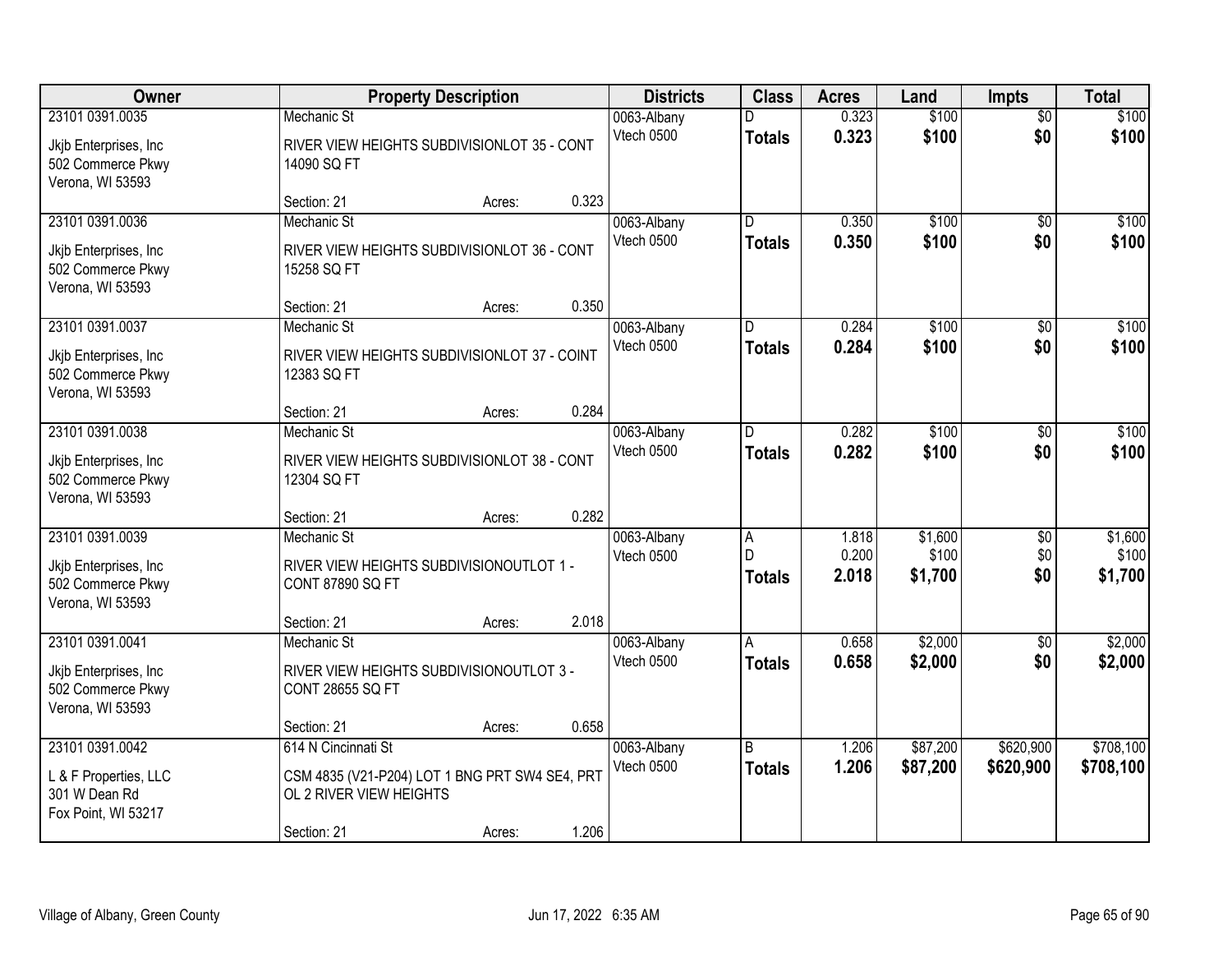| Owner                    | <b>Property Description</b>                      | <b>Districts</b> | <b>Class</b>    | <b>Acres</b> | Land            | <b>Impts</b>    | <b>Total</b>    |
|--------------------------|--------------------------------------------------|------------------|-----------------|--------------|-----------------|-----------------|-----------------|
| 23101 0391.0043          | Mechanic St                                      | 0063-Albany      | D               | 5.313        | \$1,400         | $\overline{50}$ | \$1,400         |
| Jkjb Enterprises, Inc    | RIVER VIEW HEIGHTS SUBDIVISIONOUTLOT 2 -         | Vtech 0500       | E               | 1.250        | \$700           | \$0             | \$700           |
| 502 Commerce Pkwy        | CONT 338,442 SQ FT, EXC LOT 1 CSM 4835 - CONT    |                  | <b>Totals</b>   | 6.563        | \$2,100         | \$0             | \$2,100         |
| Verona, WI 53593         | 6.563ABNG PRT SW4 SE4                            |                  |                 |              |                 |                 |                 |
|                          | 6.563<br>Section: 21<br>Acres:                   |                  |                 |              |                 |                 |                 |
| 23101 0391.1000          | 506 N Mechanic St                                | 0063-Albany      | A               | 0.780        | \$20,600        | \$209,400       | \$230,000       |
|                          |                                                  | Vtech 0500       | Totals          | 0.780        | \$20,600        | \$209,400       | \$230,000       |
| <b>Brian Holmes</b>      | CSM 4006 (V15-P317) LOT 1 BNG PRT SW4 SE4        |                  |                 |              |                 |                 |                 |
| 506 N Mechanic St        |                                                  |                  |                 |              |                 |                 |                 |
| Albany, WI 53502         |                                                  |                  |                 |              |                 |                 |                 |
|                          | 0.780<br>Section: 21<br>Acres:                   |                  |                 |              |                 |                 |                 |
| 23101 0391.2000          | 601 N Mechanic St                                | 0063-Albany      | $\overline{X5}$ | 1.603        | $\overline{50}$ | $\overline{50}$ | $\overline{50}$ |
| Albany Thrift Store, Inc | PARC SW4 SE4 SEC 21 COM S4 COR TH N6*W ALG       | Vtech 0500       | <b>Totals</b>   | 1.603        | \$0             | \$0             | \$0             |
| 206 E Main St            | N-S4 LN 572.36 FT TO CNTRLN HWY 59 TH N55*E      |                  |                 |              |                 |                 |                 |
| Albany, WI 53502         | 79.63 FT TH N34*W 33 FT POB TH S55*W 197.63 FT   |                  |                 |              |                 |                 |                 |
|                          | 1.603<br>Section: 21<br>Acres:                   |                  |                 |              |                 |                 |                 |
| 23101 0391.3000          | 615 N Mechanic St                                | 0063-Albany      | A               | 1.475        | \$30,100        | \$177,400       | \$207,500       |
|                          |                                                  | Vtech 0500       | <b>Totals</b>   | 1.475        | \$30,100        | \$177,400       | \$207,500       |
| Donald I. Kinney         | PARC IN SW4 SE4 SEC 21 COM S4 COR TH N6*W        |                  |                 |              |                 |                 |                 |
| 615 N Mechanic St        | ALG N-S4 LN 1325.11 FT TO N LN SW4 SE4 TH N84*E  |                  |                 |              |                 |                 |                 |
| Albany, WI 53502         | 581.32 POB N84*E 325 FT TO NW ROW LN HWY 59 TH   |                  |                 |              |                 |                 |                 |
|                          | 1.475<br>Section: 21<br>Acres:                   |                  |                 |              |                 |                 |                 |
| 23101 0391.3100          | <b>Mechanic St</b>                               | 0063-Albany      | A               | 0.094        | \$7,200         | $\overline{50}$ | \$7,200         |
| Jeffrey K. Inabnit       | PARC IN SW4 SE4, BEG SE COR CSM 721(V2-P275)     | Vtech 0500       | <b>Totals</b>   | 0.094        | \$7,200         | \$0             | \$7,200         |
| 611 N Mechanic St        | TH N0*W ALG E LN CSM 721 384.67 FT TO NE COR     |                  |                 |              |                 |                 |                 |
| Albany, WI 53502         | SD CSM 721, TH S3*E 364.05 FT TO NLY ROW ST      |                  |                 |              |                 |                 |                 |
|                          | 0.094<br>Section: 21<br>Acres:                   |                  |                 |              |                 |                 |                 |
| 23101 0391.4000          | 603 N Mechanic St                                | 0063-Albany      | A               | 2.098        | \$40,700        | \$166,400       | \$207,100       |
| Justin L. Jones          | PRT SW4 SE4 COM S4 COR SD SEC TH N6*W 902.36     | Vtech 0500       | <b>Totals</b>   | 2.098        | \$40,700        | \$166,400       | \$207,100       |
| 603 N Mechanic St        | FT POB TH N6*W 422.75 FT TH N84*E 581.32 FT TH   |                  |                 |              |                 |                 |                 |
| Albany, WI 53502         | S0*E 384.67 FT TO NW ROW HWY 59 TH S44*W 75 FT   |                  |                 |              |                 |                 |                 |
|                          | 2.098<br>Section: 21<br>Acres:                   |                  |                 |              |                 |                 |                 |
| 23101 0391.4100          | 605 N Mechanic St                                | 0063-Albany      | A               | 1.422        | \$29,000        | \$144,900       | \$173,900       |
|                          |                                                  | Vtech 0500       | <b>Totals</b>   | 1.422        | \$29,000        | \$144,900       | \$173,900       |
| Daron J. Richter         | CSM 721 (V2-P275) LOT 1 -1.252A & PRT LOT 2, BGN |                  |                 |              |                 |                 |                 |
| 605 N Mechanic St        | SW COR OF SD LOT TH N6*W ALG W LN 538.79 FT      |                  |                 |              |                 |                 |                 |
| Albany, WI 53502         | TO NW COR TH S9*E 524.65 FT TO S LN TH S55*W     |                  |                 |              |                 |                 |                 |
|                          | 1.422<br>Section: 21<br>Acres:                   |                  |                 |              |                 |                 |                 |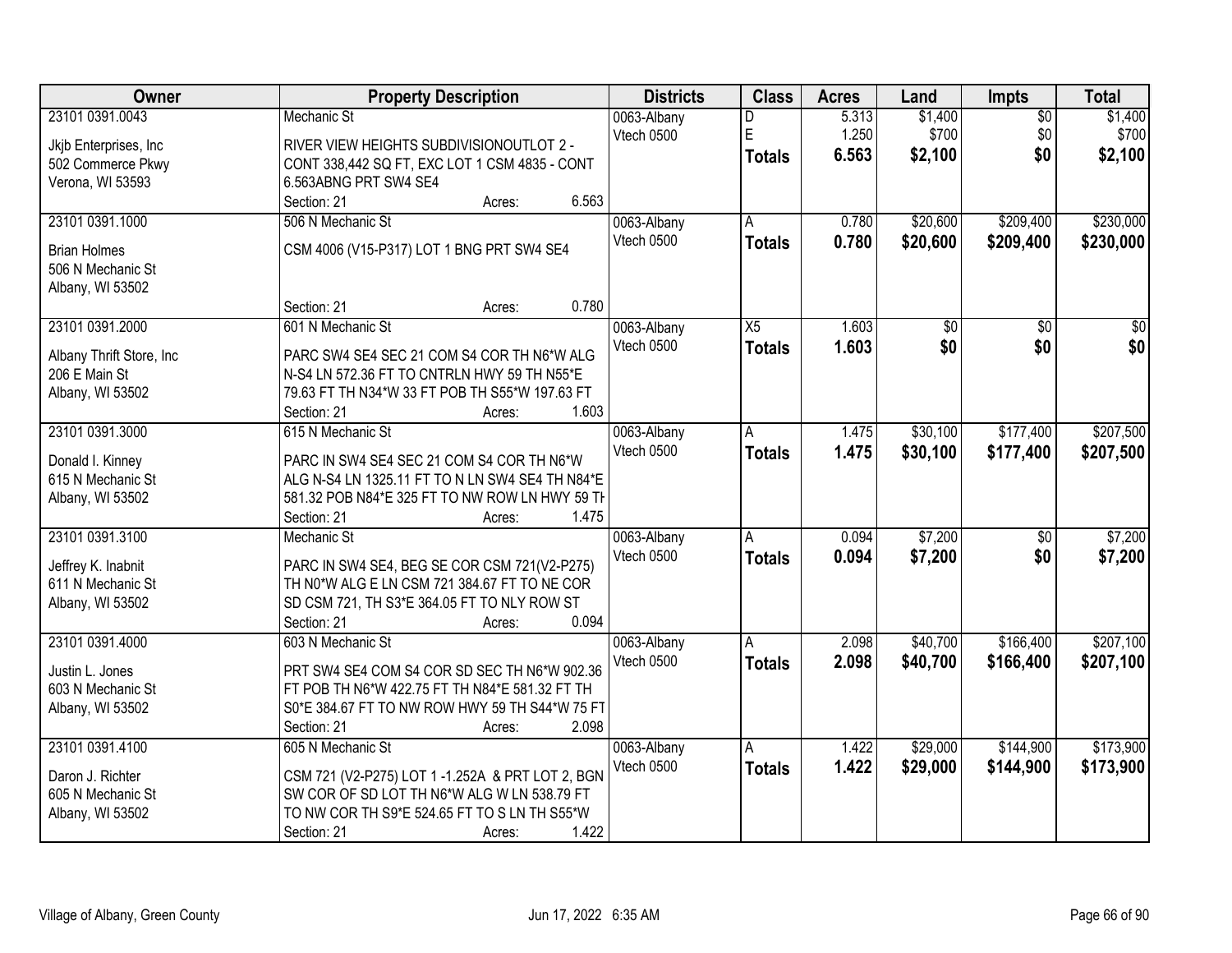| Owner                                                                                  | <b>Property Description</b>                                                                                                                                                       |        | <b>Districts</b> | <b>Class</b>              | <b>Acres</b>                     | Land           | <b>Impts</b>         | <b>Total</b>           |                        |
|----------------------------------------------------------------------------------------|-----------------------------------------------------------------------------------------------------------------------------------------------------------------------------------|--------|------------------|---------------------------|----------------------------------|----------------|----------------------|------------------------|------------------------|
| 23101 0391.4300                                                                        | 609 N Mechanic St                                                                                                                                                                 |        |                  | 0063-Albany               |                                  | 1.941          | \$39,400             | \$122,400              | \$161,800              |
| Melessa J. Taylor<br>609 N Mechanic St<br>Albany, WI 53502                             | CSM 721 (V2-P275) PRT LOT 2 CONT .941A; LOT 3<br>-1A BNG PRT SW4 SE4 (PRT POS V4- P47)                                                                                            |        |                  | Vtech 0500                | <b>Totals</b>                    | 1.941          | \$39,400             | \$122,400              | \$161,800              |
|                                                                                        | Section: 21                                                                                                                                                                       | Acres: | 1.941            |                           |                                  |                |                      |                        |                        |
| 23101 0391.4400<br>Jeffrey K. Inabnit<br>611 N Mechanic St<br>Albany, WI 53502         | 611 N Mechanic St<br>CSM 721 (V2-P275) LOT 4 BNG PRT SW4 SE4 (PRT<br>POS-BK4 P47)                                                                                                 |        |                  | 0063-Albany<br>Vtech 0500 | A<br><b>Totals</b>               | 0.838<br>0.838 | \$21,200<br>\$21,200 | \$124,100<br>\$124,100 | \$145,300<br>\$145,300 |
|                                                                                        | Section: 21                                                                                                                                                                       | Acres: | 0.838            |                           |                                  |                |                      |                        |                        |
| 23101 0391.5000<br>Olin Oil Company, Inc<br>N3447 State Rd 104<br>Brodhead, WI 53520   | 700 N Cincinnati St<br>CSM 867 (V3-P15) LOT 1 BNG PRT SW4 SE4                                                                                                                     |        |                  | 0063-Albany<br>Vtech 0500 | B<br><b>Totals</b>               | 1.272<br>1.272 | \$89,500<br>\$89,500 | \$462,000<br>\$462,000 | \$551,500<br>\$551,500 |
|                                                                                        | Section: 21                                                                                                                                                                       | Acres: | 1.272            |                           |                                  |                |                      |                        |                        |
| 23101 0391.5100<br>Albany Car Wash, LLC<br>Donald B Olin-C/O Olin Oil<br>N3447 Hwy 104 | 650 N Cincinnati St<br>CSM 867 (V3-P15) PRT LOT 2 BNG PRT SW4 SE4 EXC<br>.602A                                                                                                    |        |                  | 0063-Albany<br>Vtech 0500 | B<br><b>Totals</b>               | 0.400<br>0.400 | \$16,000<br>\$16,000 | \$46,600<br>\$46,600   | \$62,600<br>\$62,600   |
| Brodhead, WI 53520                                                                     | Section: 21                                                                                                                                                                       | Acres: | 0.400            |                           |                                  |                |                      |                        |                        |
| 23101 0391.5200<br>Albany Lions Club, Inc<br>402 N Cincinnati St<br>Albany, WI 53502   | 402 N Cincinnati St<br>PRT PLAT OF SURVEY (V4-P60) PRT SE4 SE4 & SW4<br>SE4 COM SE COR SEC 21 S83*W ALG S LN SE4<br>1271.84 FT TO E ROW LN CINCINNATI ST N23*W ALG<br>Section: 21 | Acres: | 2.441            | 0063-Albany<br>Vtech 0500 | $\overline{X5}$<br><b>Totals</b> | 2.441<br>2.441 | \$0<br>\$0           | $\overline{50}$<br>\$0 | $\overline{50}$<br>\$0 |
| 23101 0392.0000<br>Larry A. Hanson<br>403 N Cincinnati St<br>Albany, WI 53502-9505     | 403 N Cincinnati St<br>SECTION 21 COM 1/4 COR SECT 21 TH N83*E<br>1193.55 FT POB TH N23*W 330 FT TH N83*E 116.6 FT<br>TH S23*E 330 FT TH S83*W 132 FT POB<br>Section: 21          | Acres: | 1.000            | 0063-Albany<br>Vtech 0500 | <b>Totals</b>                    | 1.000<br>1.000 | \$20,600<br>\$20,600 | \$73,300<br>\$73,300   | \$93,900<br>\$93,900   |
| 23101 0393.0100<br>Ac Capital Partners, LLC<br>25615 91st St<br>Salem, WI 53168-9191   | 750 Carolan Dr<br>CSM 4567 (V19-P146) LOT 1 BNG PRT NE4 SE4<br>Section: 21                                                                                                        | Acres: | 1.073            | 0063-Albany<br>Vtech 0500 | $\overline{B}$<br><b>Totals</b>  | 1.073<br>1.073 | \$41,300<br>\$41,300 | \$415,800<br>\$415,800 | \$457,100<br>\$457,100 |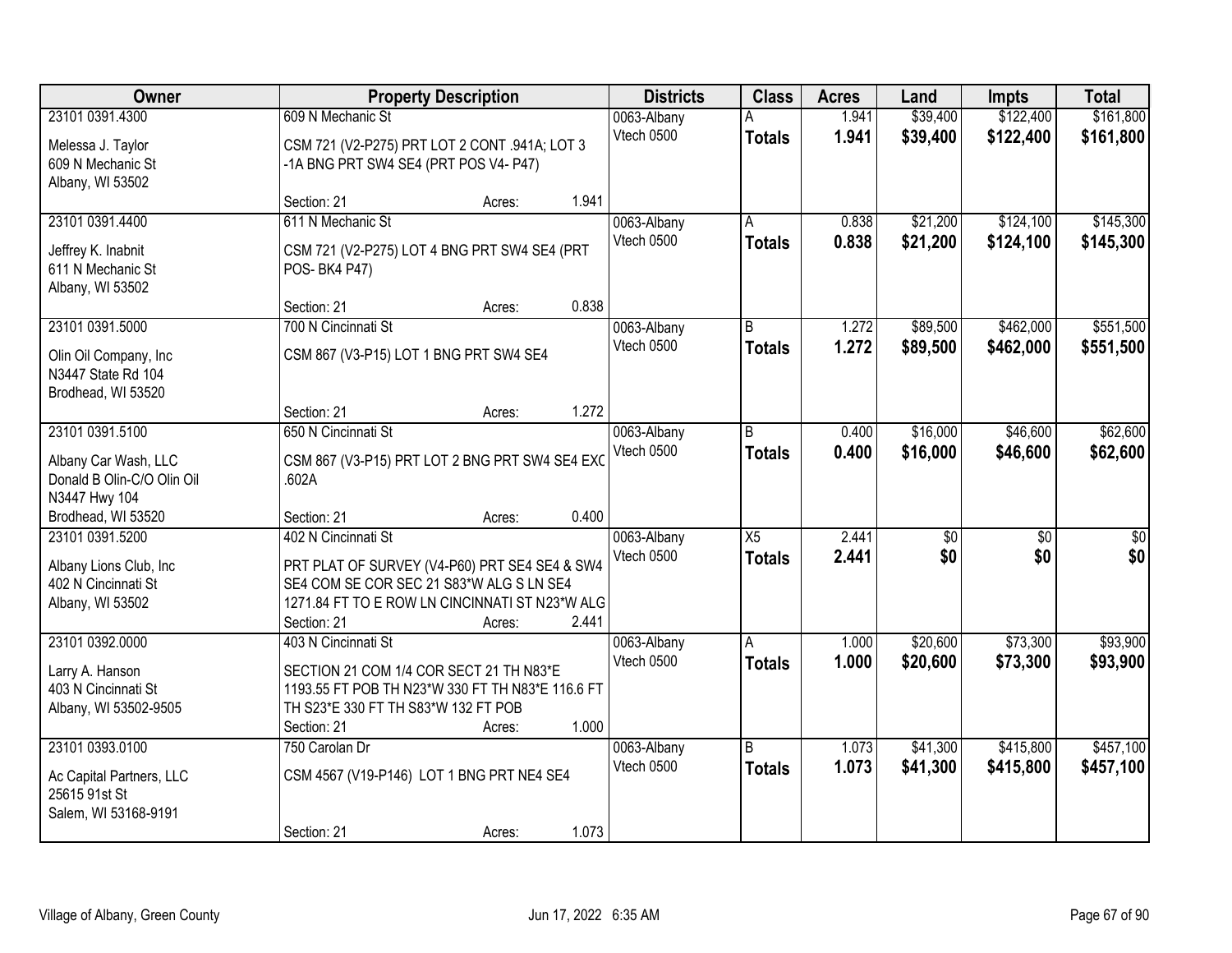| Owner                               |                                                 | <b>Property Description</b> |        | <b>Districts</b> | <b>Class</b>  | <b>Acres</b> | Land     | <b>Impts</b>    | <b>Total</b> |
|-------------------------------------|-------------------------------------------------|-----------------------------|--------|------------------|---------------|--------------|----------|-----------------|--------------|
| 23101 0393.0300                     | Carolan Dr                                      |                             |        | 0063-Albany      | B             | 0.726        | \$2,900  | $\overline{50}$ | \$2,900      |
| Albany Airport LLC                  | CSM 4662 (V20-P85) LOT 1 BNG PRT NE4 SE4        |                             |        | Vtech 0500       | <b>Totals</b> | 0.726        | \$2,900  | \$0             | \$2,900      |
| c/o Robert Johnson                  |                                                 |                             |        |                  |               |              |          |                 |              |
| 541 Union Rd                        |                                                 |                             |        |                  |               |              |          |                 |              |
| Brooklyn, WI 53521                  | Section: 21                                     | Acres:                      | 0.726  |                  |               |              |          |                 |              |
| 23101 0393.0400                     | Carolan Dr                                      |                             |        | 0063-Albany      | B             | 0.754        | \$1,900  | $\overline{50}$ | \$1,900      |
|                                     |                                                 |                             |        | Vtech 0500       | <b>Totals</b> | 0.754        | \$1,900  | \$0             | \$1,900      |
| Albany Airport LLC                  | CSM 4662 (V20-P85) LOT 2 BNG PRT NE4 SE4        |                             |        |                  |               |              |          |                 |              |
| c/o Robert Johnson                  |                                                 |                             |        |                  |               |              |          |                 |              |
| 541 Union Rd                        |                                                 |                             | 0.754  |                  |               |              |          |                 |              |
| Brooklyn, WI 53521                  | Section: 21                                     | Acres:                      |        |                  |               |              |          |                 |              |
| 23101 0393.0600                     | State Highway 59                                |                             |        | 0063-Albany      | Α             | 1.605        | \$31,600 | \$0             | \$31,600     |
| Larry R. Boehme                     | CSM 5175 (V24-P208) PRT LOT 1 BNG PRT NE4 SE4   |                             |        | Vtech 0500       | <b>Totals</b> | 1.605        | \$31,600 | \$0             | \$31,600     |
| W1305 State Rd 59                   | <b>INCL EASEMENT</b>                            |                             |        |                  |               |              |          |                 |              |
| Albany, WI 53502                    |                                                 |                             |        |                  |               |              |          |                 |              |
|                                     | Section: 21                                     | Acres:                      | 1.605  |                  |               |              |          |                 |              |
| 23101 0393.0700                     | State Highway 59                                |                             |        | 0063-Albany      | X4            | 24.795       | \$0      | \$0             | $\sqrt{50}$  |
|                                     | PRT NE4 & SE4 SE4 EXC RR ROW & EXC CSM'S 633    |                             |        | Vtech 0500       | <b>Totals</b> | 24.795       | \$0      | \$0             | \$0          |
| Village of Albany<br>206 N Water St | & 2447 PRT SW4 SE4 LYG E OF RR ROW EXC LOT 1    |                             |        |                  |               |              |          |                 |              |
| Albany, WI 53502                    | CSM 4043, EXC CSM 4567 LOT 1, EXC CSM 4662      |                             |        |                  |               |              |          |                 |              |
|                                     | Section: 21                                     | Acres:                      | 24.795 |                  |               |              |          |                 |              |
| 23101 0393.1000                     | Dixon Dr                                        |                             |        | 0063-Albany      | X4            | 2.836        | \$0      | $\overline{50}$ | $\sqrt{50}$  |
|                                     |                                                 |                             |        | Vtech 0500       | <b>Totals</b> | 2.836        | \$0      | \$0             | \$0          |
| Village of Albany                   | SECTION 21 CSM 1874 (V6-P148) LOT 2 CONT 1.507A |                             |        |                  |               |              |          |                 |              |
| 206 N Water St                      | OL 1 CONT .808A BNG PRT SE4 EXEMPT              |                             |        |                  |               |              |          |                 |              |
| Albany, WI 53502                    |                                                 |                             |        |                  |               |              |          |                 |              |
|                                     | Section: 21                                     | Acres:                      | 2.836  |                  |               |              |          |                 |              |
| 23101 0393.1100                     | 500 Dixon Dr                                    |                             |        | 0063-Albany      | B             | 2.166        | \$58,300 | \$21,900        | \$80,200     |
| Village of Albany                   | CSM 1874 (V6-P148) LOT 1                        |                             |        | Vtech 0500       | <b>Totals</b> | 2.166        | \$58,300 | \$21,900        | \$80,200     |
| 206 N Water St                      |                                                 |                             |        |                  |               |              |          |                 |              |
| Albany, WI 53502                    |                                                 |                             |        |                  |               |              |          |                 |              |
|                                     | Section: 21                                     | Acres:                      | 2.166  |                  |               |              |          |                 |              |
| 23101 0393.2000                     | 600 Dixon Dr                                    |                             |        | 0063-Albany      | l B           | 1.358        | \$46,300 | \$90,200        | \$136,500    |
|                                     |                                                 |                             |        | Vtech 0500       | <b>Totals</b> | 1.358        | \$46,300 | \$90,200        | \$136,500    |
| Wayne and Nora Family Limited       | CSM 2447 (V8-P193) LOT 1 BNG PRT SE4 SE4        |                             |        |                  |               |              |          |                 |              |
| Partnership                         |                                                 |                             |        |                  |               |              |          |                 |              |
| PO Box 31                           |                                                 |                             |        |                  |               |              |          |                 |              |
| Albany, WI 53502                    | Section: 21                                     | Acres:                      | 1.358  |                  |               |              |          |                 |              |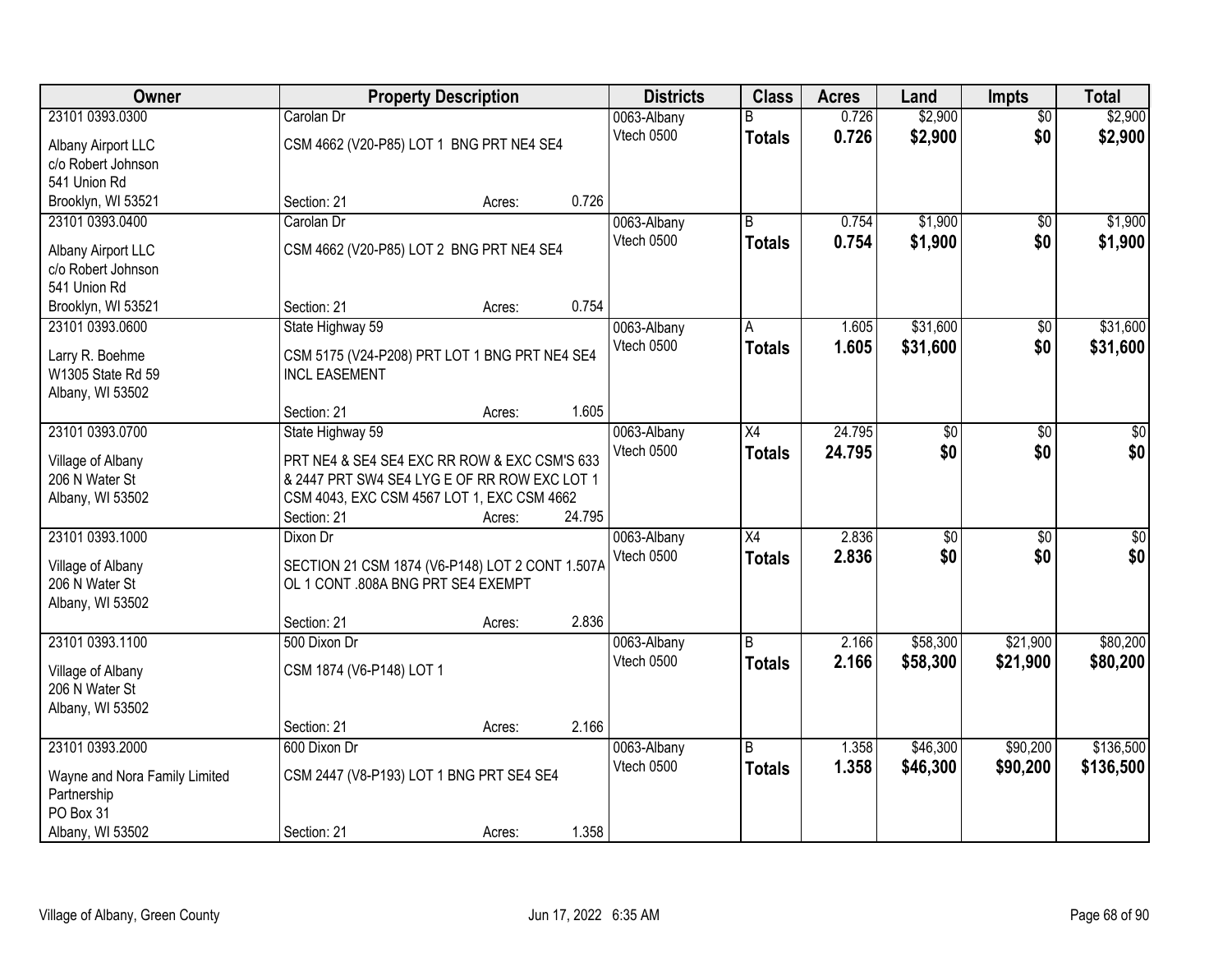| Owner                              | <b>Property Description</b>                       |               | <b>Districts</b> | <b>Class</b> | <b>Acres</b>    | Land  | <b>Impts</b> | <b>Total</b>    |                 |
|------------------------------------|---------------------------------------------------|---------------|------------------|--------------|-----------------|-------|--------------|-----------------|-----------------|
| 23101 0393.3000                    | 700 Carolan Dr                                    |               |                  | 0063-Albany  |                 | 3.860 | \$64,700     | \$1,099,200     | \$1,163,900     |
| The Monroe Clinic, Inc             | CSM 4043 (V16-P31) LOT 1 BNG PRT NE4 SE4          |               |                  | Vtech 0500   | <b>Totals</b>   | 3.860 | \$64,700     | \$1,099,200     | \$1,163,900     |
| 515 22nd Ave                       |                                                   |               |                  |              |                 |       |              |                 |                 |
| Monroe, WI 53566                   |                                                   |               |                  |              |                 |       |              |                 |                 |
|                                    | Section: 21                                       | Acres:        | 3.860            |              |                 |       |              |                 |                 |
| 23101 0393.4000                    | Ogden Ave                                         |               |                  | 0063-Albany  | $\overline{X4}$ | 0.421 | \$0          | $\overline{50}$ | \$0             |
| Village of Albany                  | CSM 4043 (V16-P31) OUTLOT 1 BNG IN SE4 & PRT      |               |                  | Vtech 0500   | <b>Totals</b>   | 0.421 | \$0          | \$0             | \$0             |
| 206 N Water St                     | CSM 633 LOT 1(EXEMPT)                             |               |                  |              |                 |       |              |                 |                 |
| Albany, WI 53502                   |                                                   |               |                  |              |                 |       |              |                 |                 |
|                                    | Section: 21                                       | Acres:        | 0.421            |              |                 |       |              |                 |                 |
| 23101 0394.0000                    | 710 Briggs Dr                                     |               |                  | 0063-Albany  | C.              | 3.887 | \$0          | $\overline{50}$ | $\overline{50}$ |
| <b>Birgit Properties, LLC</b>      | CSM 727 (V2-P282) LOT 1 -1.3A; LOT 2 - 2.587A BNG |               |                  | Vtech 0500   | <b>Totals</b>   | 3.887 | \$0          | \$0             | \$0             |
| 710 Briggs Dr                      | PRT SE4 (STATE ASSESSED)                          |               |                  |              |                 |       |              |                 |                 |
| Albany, WI 53502-9545              |                                                   |               |                  |              |                 |       |              |                 |                 |
|                                    | Section: 21                                       | Acres:        | 3.887            |              |                 |       |              |                 |                 |
| 23101 0395.0000                    | 800 Briggs Dr                                     |               |                  | 0063-Albany  | B               | 2.565 | \$60,300     | \$169,000       | \$229,300       |
| Bartelt Real Estate Investors, LLC | PARC IN SE4 COM SE COR TH S84*W 390 FT TH         |               |                  | Vtech 0500   | <b>Totals</b>   | 2.565 | \$60,300     | \$169,000       | \$229,300       |
| W1425 Mortensen Rd                 | N5*W 276.21 FT TH N84*E 89.08 FT TH N6*W 60 FT    |               |                  |              |                 |       |              |                 |                 |
| Brooklyn, WI 53521                 | TH N84*E 63.77 FT TH S69*E 151 FT TH S50*E 143.52 |               |                  |              |                 |       |              |                 |                 |
|                                    | Section: 21                                       | Acres:        | 2.565            |              |                 |       |              |                 |                 |
| 23101 0395.1000                    | W1305 State Hwy 59                                |               |                  | 0063-Albany  | A               | 0.685 | \$19,800     | \$108,900       | \$128,700       |
| Larry R. Boehme                    | CSM 5175 (V24-P208) PRT LOT 1 BNG PRT NE4 SE4     |               |                  | Vtech 0500   | <b>Totals</b>   | 0.685 | \$19,800     | \$108,900       | \$128,700       |
| W1305 State Rd 59                  | <b>INCL EASEMENT</b>                              |               |                  |              |                 |       |              |                 |                 |
| Albany, WI 53502                   |                                                   |               |                  |              |                 |       |              |                 |                 |
|                                    | Section: 21                                       | Acres:        | 0.685            |              |                 |       |              |                 |                 |
| 23101 0395.2000                    | 500 Ogden Ave                                     |               |                  | 0063-Albany  | $\overline{X4}$ | 2.565 | $\sqrt{50}$  | $\sqrt{6}$      | $\frac{6}{3}$   |
| Village of Albany                  | CSM 633 (V2-P181) LOT 1 BNG PRT SE4 EXC CSM       |               |                  | Vtech 0500   | <b>Totals</b>   | 2.565 | \$0          | \$0             | \$0             |
| 206 N Water St                     | 4043 OUTLOT 1                                     | <b>EXEMPT</b> |                  |              |                 |       |              |                 |                 |
| Albany, WI 53502                   |                                                   |               |                  |              |                 |       |              |                 |                 |
|                                    | Section: 21                                       | Acres:        | 2.565            |              |                 |       |              |                 |                 |
| 23101 0395.3000                    | Ogden Ave                                         |               |                  | 0063-Albany  | B               | 3.090 | \$31,300     | $\overline{30}$ | \$31,300        |
| Alejandro A. Arriaga               | CSM 2998 (V10-P308) LOT 2 BNG PRT SE4 SEC 21 &    |               |                  | Vtech 0500   | <b>Totals</b>   | 3.090 | \$31,300     | \$0             | \$31,300        |
| N5780 Fiedler Rd                   | PRT LOT 2 CSM 633                                 |               |                  |              |                 |       |              |                 |                 |
| Albany, WI 53502                   |                                                   |               |                  |              |                 |       |              |                 |                 |
|                                    | Section: 21                                       | Acres:        | 3.090            |              |                 |       |              |                 |                 |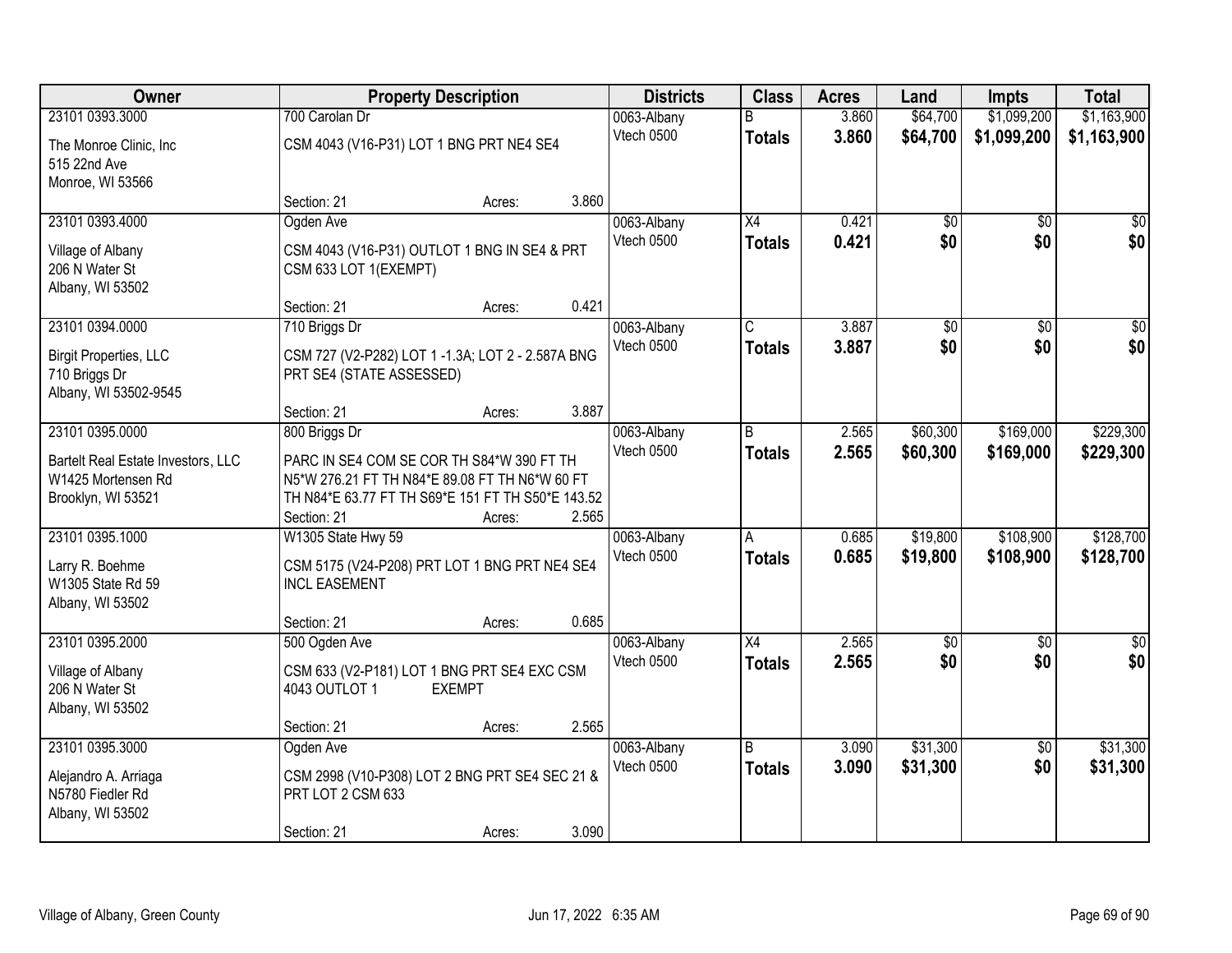| Owner                                                                             |                                                                                                                                                                                             | <b>Property Description</b> |        | <b>Districts</b>          | <b>Class</b>                            | <b>Acres</b>     | Land                   | <b>Impts</b>           | <b>Total</b>            |
|-----------------------------------------------------------------------------------|---------------------------------------------------------------------------------------------------------------------------------------------------------------------------------------------|-----------------------------|--------|---------------------------|-----------------------------------------|------------------|------------------------|------------------------|-------------------------|
| 23101 0395.3100<br>Jeffrey D. Owen<br>107 Shoo St<br>Brooklyn, WI 53521-9017      | 701 Ogden Ave<br>CSM 4164 (V16-P238) LOT 2 BNG PRT SE4 (STATE<br>ASSESSED)                                                                                                                  |                             |        | 0063-Albany<br>Vtech 0500 | <b>Totals</b>                           | 1.822<br>1.822   | $\overline{60}$<br>\$0 | $\overline{50}$<br>\$0 | \$0<br>\$0              |
|                                                                                   | Section: 21                                                                                                                                                                                 | Acres:                      | 1.822  |                           |                                         |                  |                        |                        |                         |
| 23101 0395.3110<br>Rennel, LLC<br>4502 Hammersley Rd<br>Fitchburg, WI 53711-2751  | 711 Ogden Ave<br>SECTION 21CSM 4164 (V16-P238) LOT 1 BNG PRT<br>SE4<br>Section: 21                                                                                                          | Acres:                      | 2.500  | 0063-Albany<br>Vtech 0500 | $\overline{R}$<br><b>Totals</b>         | 2.500<br>2.500   | \$60,000<br>\$60,000   | \$0<br>\$0             | \$60,000<br>\$60,000    |
| 23101 0395.3200                                                                   | 601 Ogden Ave                                                                                                                                                                               |                             |        | 0063-Albany               | B                                       | 0.780            | \$31,200               | \$119,800              | \$151,000               |
| Df Enterprises, LLC<br>N6894 English Settlement Rd<br>Albany, WI 53502            | CSM 2998 (V10-P308) LOT 3 BNG PRT SE4 SEC 21                                                                                                                                                |                             |        | Vtech 0500                | <b>Totals</b>                           | 0.780            | \$31,200               | \$119,800              | \$151,000               |
|                                                                                   | Section: 21                                                                                                                                                                                 | Acres:                      | 0.780  |                           |                                         |                  |                        |                        |                         |
| 23101 0395.4000<br>Kim R. Theiler<br>W7701 County Rd C<br>Argyle, WI 53504-9640   | 101 Ogden Ave<br>CSM 660 (V2-P211) LOT 1 - 1.148A, LOT 2 - .642A<br>BNG PRT SE4 (STATE ASSESSED)                                                                                            |                             |        | 0063-Albany<br>Vtech 0500 | C<br><b>Totals</b>                      | 1.790<br>1.790   | \$0<br>\$0             | \$0<br>\$0             | \$0<br>\$0              |
|                                                                                   | Section: 21                                                                                                                                                                                 | Acres:                      | 1.790  |                           |                                         |                  |                        |                        |                         |
| 23101 0396.0000<br>Village of Albany<br>206 N Water St<br>Albany, WI 53502        | <b>Sugar River Pkwy</b><br>FRAC LOT 2 NW4 SEC 28 COM NW COR TH N88*E<br>715.95 FT TH S1*E 100 FT TH N88*E 16.5 FT TH S1*E<br>200 FT TH N88*E 90.8 FT TH S1*E 200 FT TH N88*E<br>Section: 28 | Acres:                      | 28.660 | 0063-Albany<br>Vtech 0500 | $\overline{\text{X3}}$<br><b>Totals</b> | 28.660<br>28.660 | $\overline{50}$<br>\$0 | $\overline{50}$<br>\$0 | $\overline{\$0}$<br>\$0 |
| 23101 0397.0000                                                                   | 401 Sugar River Pkwy                                                                                                                                                                        |                             |        | 0063-Albany               | A                                       | 2.000            | \$40,600               | \$142,000              | \$182,600               |
| Sharon Kroetz<br>401 Sugar River Pkwy<br>Albany, WI 53502                         | PRT NW4 NW4 SEC 28 COM NW COR SD SEC TH<br>N88*E 732.45 FT ALG N LN SEC 28 TH S1*E 300 FT<br>TH N88*E 90.80 FT TO POB TH S1*E 200 FT N88*E TO<br>Section: 28                                | Acres:                      | 2.000  | Vtech 0500                | <b>Totals</b>                           | 2.000            | \$40,600               | \$142,000              | \$182,600               |
| 23101 0398.0000<br>David Antony Grant<br>405 Sugar River Pkwy<br>Albany, WI 53502 | <b>Sugar River Pkwy</b><br>WEST 135 FT OF: COM NW COR SEC 28 TH N88*E<br>715.95 FT ALG N LN SEC 28 TH N88* E 16.5 FT TH<br>S1*E 100 FT TO POB TH S1*E 200 FT TH N88*E 90.8<br>Section: 28   | Acres:                      | 0.620  | 0063-Albany<br>Vtech 0500 | A<br><b>Totals</b>                      | 0.620<br>0.620   | \$5,400<br>\$5,400     | $\overline{30}$<br>\$0 | \$5,400<br>\$5,400      |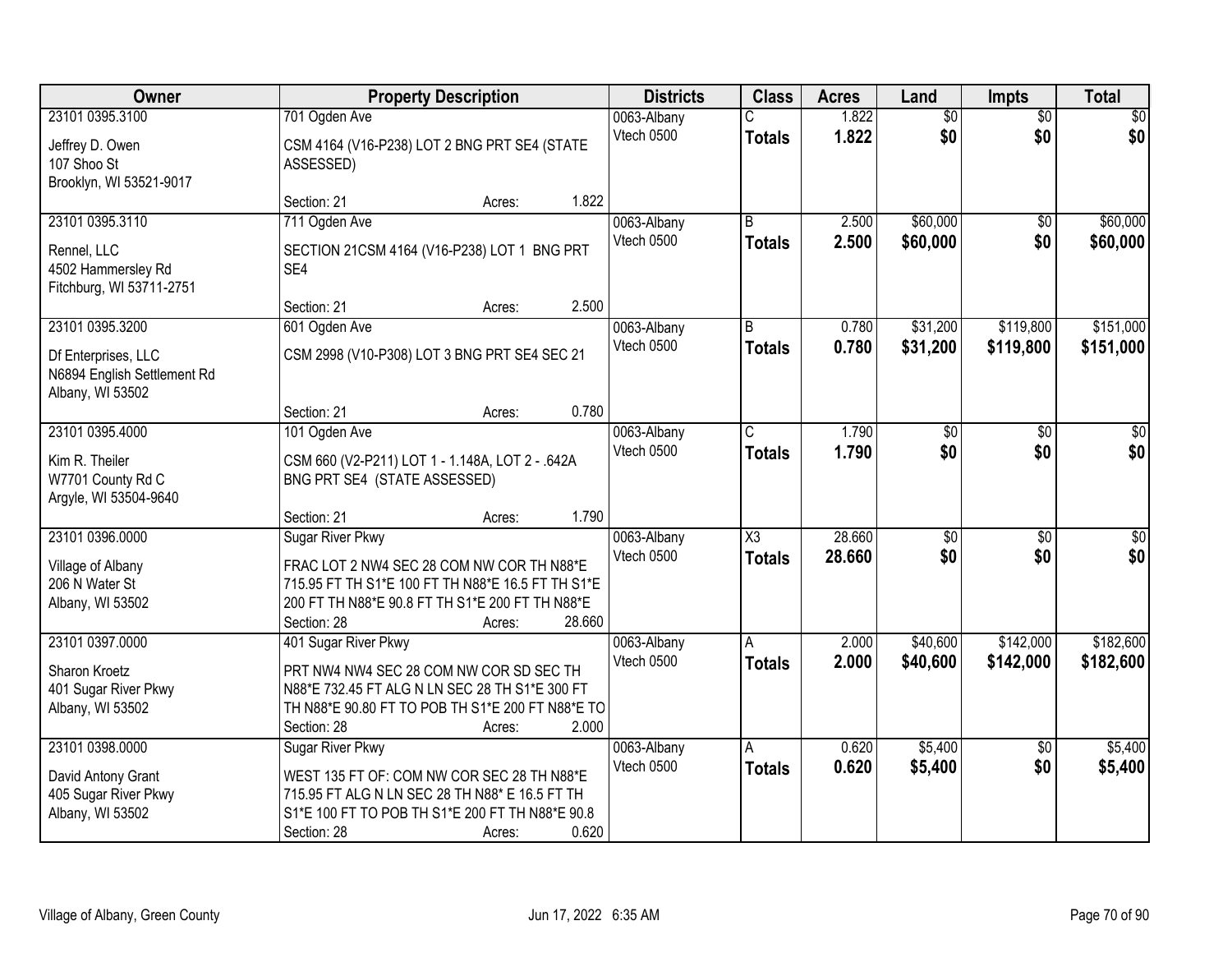| Owner                            | <b>Property Description</b>                      | <b>Districts</b> | <b>Class</b>  | <b>Acres</b> | Land     | <b>Impts</b> | <b>Total</b>    |
|----------------------------------|--------------------------------------------------|------------------|---------------|--------------|----------|--------------|-----------------|
| 23101 0398.0100                  | 405 Sugar River Pkwy                             | 0063-Albany      |               | 1.400        | \$28,600 | \$261,100    | \$289,700       |
| David Antony Grant               | PARC IN NW COR SEC 28 COM NW COR SEC 28 TH       | Vtech 0500       | <b>Totals</b> | 1.400        | \$28,600 | \$261,100    | \$289,700       |
| 405 Sugar River Pkwy             | N88*E 715.95 FT ALG N LN OF SEC TH N88*E 16.5 FT |                  |               |              |          |              |                 |
| Albany, WI 53502                 | TH S1*E 100 FT POB TH S1*E 200 FT TH N88*E 90.8  |                  |               |              |          |              |                 |
|                                  | 1.400<br>Section: 28<br>Acres:                   |                  |               |              |          |              |                 |
| 23101 0398.1000                  | 407 Sugar River Pkwy                             | 0063-Albany      | Α             | 0.858        | \$21,300 | \$183,400    | \$204,700       |
| Mark Jozefowicz                  | SECTION 28COM NW COR SEC 28 TH N88*E 715.95      | Vtech 0500       | <b>Totals</b> | 0.858        | \$21,300 | \$183,400    | \$204,700       |
| 407 Sugar River Pkwy             | FT ALG N LN SEC N88*E 16.5 FT POB TH S1*E 100 FT |                  |               |              |          |              |                 |
| Albany, WI 53502                 | TH N88*E 410.63 FT CNTRLN WHITCOMB RD TH         |                  |               |              |          |              |                 |
|                                  | 0.858<br>Section: 28<br>Acres:                   |                  |               |              |          |              |                 |
| 23101 0399.0000                  | <b>Sugar River Pkwy</b>                          | 0063-Albany      | X4            | 0.110        | \$0      | \$0          | $\overline{50}$ |
|                                  |                                                  | Vtech 0500       |               | 0.110        | \$0      | \$0          | \$0             |
| Village of Albany                | SECTION 28COM NW4 COR THE 1118.15 FT TO CL       |                  | <b>Totals</b> |              |          |              |                 |
| 206 N Water St                   | SUGAR RIVER PKWY TH S15*E ALG CTRLN RD           |                  |               |              |          |              |                 |
| Albany, WI 53502                 | 103.06 FT POB TH S22*E 213.6 FT TO S LN PARC ALL |                  |               |              |          |              |                 |
|                                  | Section: 28<br>0.110<br>Acres:                   |                  |               |              |          |              |                 |
| 23101 0400.0000                  | 505 Mineral St                                   | 0063-Albany      | Α             | 2.510        | \$41,100 | \$210,500    | \$251,600       |
| Michelle L. Monson               | SECTION 28COM PT 1 ROD E OF W LN SEC 28 IN       | Vtech 0500       | <b>Totals</b> | 2.510        | \$41,100 | \$210,500    | \$251,600       |
| 505 Mineral St                   | CNTR MINERAL PT RD TH N 18 RODS TH E 20 RODS     |                  |               |              |          |              |                 |
| Albany, WI 53502                 | TO NW COR LAND OWNED BY SCHULTZ THIS ALG W       |                  |               |              |          |              |                 |
|                                  | 2.510<br>Section: 28<br>Acres:                   |                  |               |              |          |              |                 |
| 23101 0401.0000                  | 503 Mineral St                                   | 0063-Albany      | A             | 0.605        | \$19,100 | \$93,200     | \$112,300       |
|                                  |                                                  | Vtech 0500       | <b>Totals</b> | 0.605        | \$19,100 | \$93,200     | \$112,300       |
| Scott A. Sowl                    | SECTION 28 E 80 FT OF COM 39 RODS W OF COR       |                  |               |              |          |              |                 |
| 503 Mineral St                   | WHERE MINERAL PT RD INTERSECTS TAYLOR ST         |                  |               |              |          |              |                 |
| Albany, WI 53502                 | TH NLY 16 RODS TH WLY 10 RODS TH SLY 16 RODS     |                  |               |              |          |              |                 |
|                                  | 0.605<br>Section: 28<br>Acres:                   |                  |               |              |          |              |                 |
| 23101 0402.0000                  | 405 Mineral St                                   | 0063-Albany      | A             | 1.000        | \$20,600 | \$197,400    | \$218,000       |
| James A. Dorsey                  | SECTION 28 E2 OF COM 18 RDS W OF W LN TAYLOR     | Vtech 0500       | <b>Totals</b> | 1.000        | \$20,600 | \$197,400    | \$218,000       |
| 405 Mineral St                   | ST WHERE ST INTERSECTS MINERAL PT RD TH          |                  |               |              |          |              |                 |
| Albany, WI 53502                 | WLY 20 RODS TH NLY 16 RODS TH ELY AT RT          |                  |               |              |          |              |                 |
|                                  | 1.000<br>Section: 28<br>Acres:                   |                  |               |              |          |              |                 |
| 23101 0403.0000                  | 501 Mineral St                                   | 0063-Albany      | A             | 1.000        | \$20,600 | \$116,200    | \$136,800       |
|                                  |                                                  | Vtech 0500       | <b>Totals</b> | 1.000        | \$20,600 | \$116,200    | \$136,800       |
| Johnson Michael E and Judy M Rev | PRT FRAC LOT 3 IN NW4 SEC 28 BNG W1/2 OF COM     |                  |               |              |          |              |                 |
| Trust                            | 18 RODS W OF W LN TAYLOR ST WHERE ST             |                  |               |              |          |              |                 |
| 501 Mineral St                   | INTERSECTS MINERAL PT RD TH WLY 20 RODS TH       |                  |               |              |          |              |                 |
| Albany, WI 53502                 | 1.000<br>Section: 28<br>Acres:                   |                  |               |              |          |              |                 |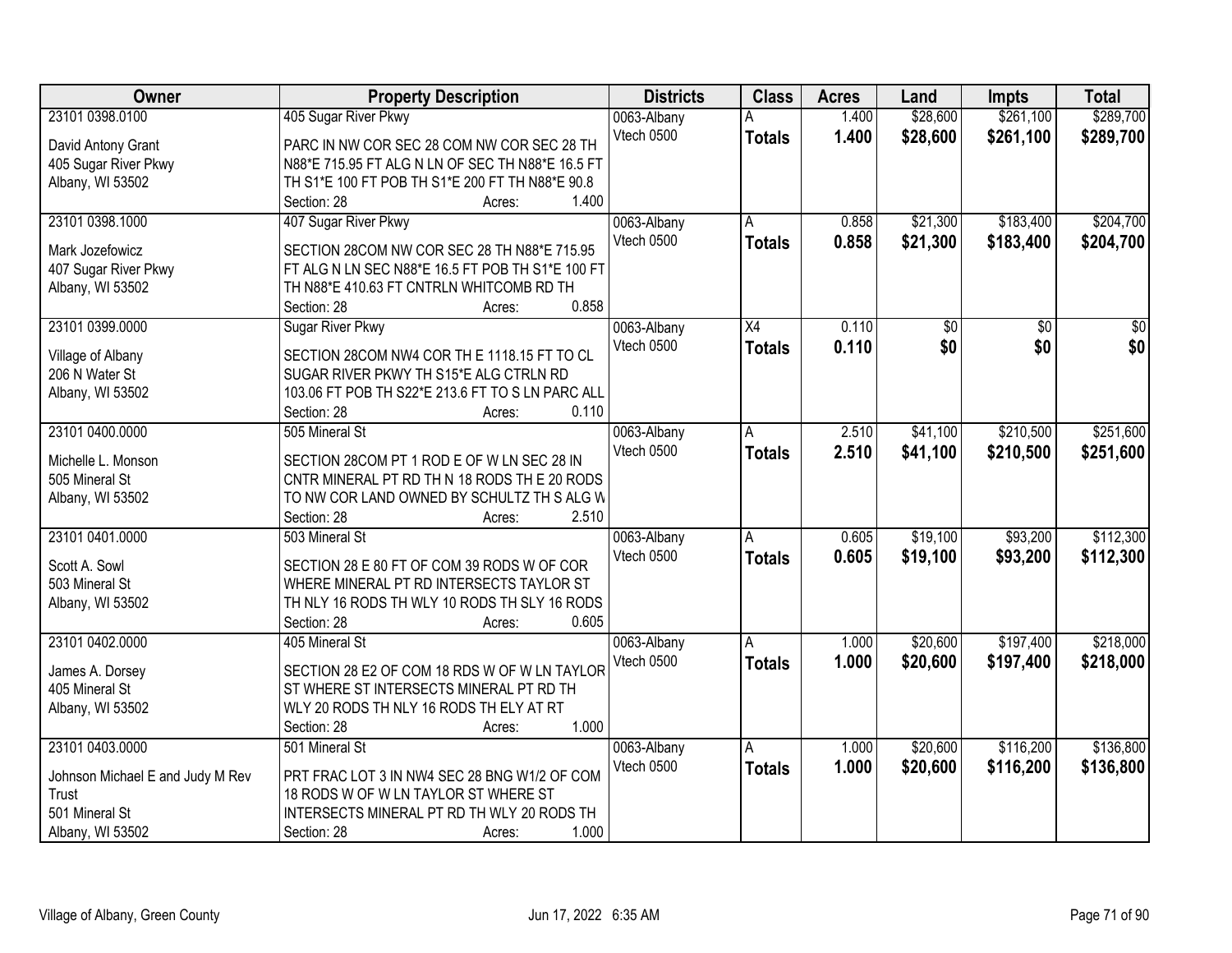| Owner               | <b>Property Description</b>                      | <b>Districts</b> | <b>Class</b>    | <b>Acres</b> | Land            | <b>Impts</b>    | <b>Total</b> |
|---------------------|--------------------------------------------------|------------------|-----------------|--------------|-----------------|-----------------|--------------|
| 23101 0404.0000     | Taylor St                                        | 0063-Albany      | $\overline{X4}$ | 0.530        | $\overline{60}$ | $\overline{50}$ | \$0          |
| Village Of Albany   | SECTION 28 COM PT CTR TAYLOR ST & N LN           | Vtech 0500       | <b>Totals</b>   | 0.530        | \$0             | \$0             | \$0          |
| <b>Village Hall</b> | MINERAL ST NWLY ALG N LN MINERAL PT ST 107 FT    |                  |                 |              |                 |                 |              |
| Albany, WI 53502    | N 120 FT NWLY 107 FT NLY 144 FT SELY 82 FT TO    |                  |                 |              |                 |                 |              |
|                     | 0.530<br>Section: 28<br>Acres:                   |                  |                 |              |                 |                 |              |
| 23101 0405.0000     | 401 Mineral St                                   | 0063-Albany      | A               | 0.295        | \$16,200        | \$54,400        | \$70,600     |
|                     |                                                  | Vtech 0500       | <b>Totals</b>   | 0.295        | \$16,200        | \$54,400        | \$70,600     |
| Tyler S. Myers      | PRT FRAC LOT 3 IN NW4 SEC 28 BGN ON N LN         |                  |                 |              |                 |                 |              |
| 401 Mineral St      | MINERAL PT RD 107 FT W CTR TAYLOR ST SD ST       |                  |                 |              |                 |                 |              |
| Albany, WI 53502    | INTERS MINERAL PT RD TH W 107 FT TH N 120 FT     |                  |                 |              |                 |                 |              |
|                     | 0.295<br>Section: 28<br>Acres:                   |                  |                 |              |                 |                 |              |
| 23101 0406.0000     | 403 Mineral St                                   | 0063-Albany      | A               | 0.600        | \$19,100        | \$96,900        | \$116,000    |
| Cody M. Suiter      | PRT FRAC LOTS 2 & 3 OF NW4 SEC 28 COM PT         | Vtech 0500       | <b>Totals</b>   | 0.600        | \$19,100        | \$96,900        | \$116,000    |
| 403 Mineral St      | CNTR TAYLOR ST ON N LN MINERAL PT RD TH          |                  |                 |              |                 |                 |              |
| Albany, WI 53502    | NWLY 13 RODS TO POB TH NLY 16 RODS TH NWLY (     |                  |                 |              |                 |                 |              |
|                     | 0.600<br>Section: 28<br>Acres:                   |                  |                 |              |                 |                 |              |
| 23101 0407.0000     | 504 Mineral St                                   | 0063-Albany      | Α               | 1.610        | \$32,800        | \$168,700       | \$201,500    |
|                     |                                                  | Vtech 0500       | <b>Totals</b>   | 1.610        | \$32,800        | \$168,700       | \$201,500    |
| John F. Briggs Jr   | SECTION 28COM 341.5 FT W OF INTS MINERAL &       |                  |                 |              |                 |                 |              |
| 504 Mineral St      | TAYLOR STS W 797 FT S 560 FT E 157 FT N 296 FT E |                  |                 |              |                 |                 |              |
| Albany, WI 53502    | 660 FT N 264 FT POB EXC 175-194;194-655; 239-35; |                  |                 |              |                 |                 |              |
|                     | 1.610<br>Section: 28<br>Acres:                   |                  |                 |              |                 |                 |              |
| 23101 0407.1000     | <b>Mineral St</b>                                | 0063-Albany      | A               | 0.430        | \$17,500        | $\overline{50}$ | \$17,500     |
| Jennifer Schmidt    | SECTION 28CSM 1055 (V3-P355) LOT 1 BNG PRT       | Vtech 0500       | <b>Totals</b>   | 0.430        | \$17,500        | \$0             | \$17,500     |
| 500 Mineral St      | FRAC LOT 3                                       |                  |                 |              |                 |                 |              |
| Albany, WI 53502    |                                                  |                  |                 |              |                 |                 |              |
|                     | 0.430<br>Section: 28<br>Acres:                   |                  |                 |              |                 |                 |              |
| 23101 0407.2000     | 506 Mineral St                                   | 0063-Albany      |                 | 1.569        | \$32,000        | \$152,400       | \$184,400    |
|                     |                                                  | Vtech 0500       | <b>Totals</b>   | 1.569        | \$32,000        | \$152,400       | \$184,400    |
| Robert Briggs       | CSM 1432 (V4-P397) LOT 1 BNG PRT SW4 NW4         |                  |                 |              |                 |                 |              |
| 506 Mineral St      |                                                  |                  |                 |              |                 |                 |              |
| Albany, WI 53502    |                                                  |                  |                 |              |                 |                 |              |
|                     | 1.569<br>Section: 28<br>Acres:                   |                  |                 |              |                 |                 |              |
| 23101 0408.0000     | 406 Mineral St                                   | 0063-Albany      | A               | 0.606        | \$19,100        | \$113,800       | \$132,900    |
| Justin L. Grosz     | SECTION 28 COM SW COR OF NW FRAC4 N ALG W        | Vtech 0500       | <b>Totals</b>   | 0.606        | \$19,100        | \$113,800       | \$132,900    |
| 406 Mineral St      | LN 1141.8 FT S ALG CTR MINERAL PT RD S84*E       |                  |                 |              |                 |                 |              |
| Albany, WI 53502    | 715.9 FT POB S84*E 80 FT S1*E 143 FT N84*W 80 FT |                  |                 |              |                 |                 |              |
|                     | 0.606<br>Section: 28<br>Acres:                   |                  |                 |              |                 |                 |              |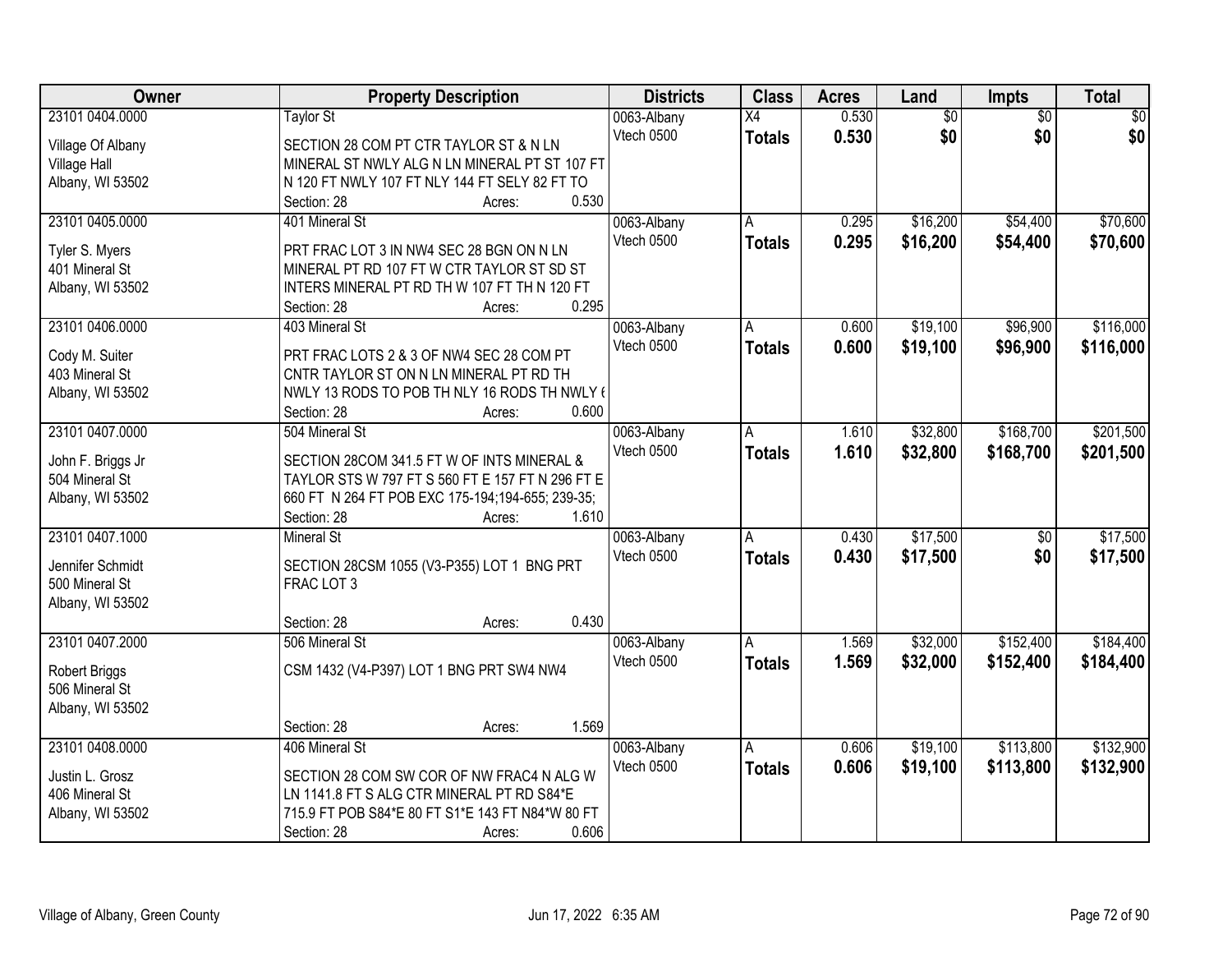| Owner                               | <b>Property Description</b>                               | <b>Districts</b> | <b>Class</b>  | <b>Acres</b> | Land     | <b>Impts</b> | <b>Total</b> |
|-------------------------------------|-----------------------------------------------------------|------------------|---------------|--------------|----------|--------------|--------------|
| 23101 0409.0000                     | 500 Mineral St                                            | 0063-Albany      |               | 0.606        | \$19,100 | \$126,800    | \$145,900    |
| Jennifer Schmidt                    | COM SW COR NW4, ALSO BNG SW4 FRAC LOT 3 TH                | Vtech 0500       | <b>Totals</b> | 0.606        | \$19,100 | \$126,800    | \$145,900    |
| 500 Mineral St                      | N ALG W LN 1141.8 FT TH S84*E ALG CTR MINERAL             |                  |               |              |          |              |              |
| Albany, WI 53502                    | PT RD 595.9 FT TO POB TH S84*E ALG CTRLN                  |                  |               |              |          |              |              |
|                                     | 0.606<br>Section: 28<br>Acres:                            |                  |               |              |          |              |              |
| 23101 0410.0000                     | 202 Stephenson Ln                                         | 0063-Albany      | A             | 0.930        | \$16,500 | \$124,200    | \$140,700    |
|                                     |                                                           | Vtech 0500       | <b>Totals</b> | 0.930        | \$16,500 | \$124,200    | \$140,700    |
| Joyce Stephenson                    | SECTION 28PRT FRAC LOT 3 IN NW4 (AKA PRT LOT              |                  |               |              |          |              |              |
| N5508 Stephenson Ln                 | 2 OF UNRECORD- ED CSM)                                    |                  |               |              |          |              |              |
| Albany, WI 53502                    | 0.930<br>Section: 28                                      |                  |               |              |          |              |              |
| 23101 0411.0000                     | Acres:<br>405 W Main St                                   | 0063-Albany      |               | 1.450        | \$29,600 | \$11,400     | \$41,000     |
|                                     |                                                           | Vtech 0500       | A             |              |          |              |              |
| Cheri Cowan                         | PRT SW4 NW4, BGN SW COR OF LOT 1 CSM 1081 TH              |                  | <b>Totals</b> | 1.450        | \$29,600 | \$11,400     | \$41,000     |
| 355 Lynne Trl                       | S89*W 230.89 FT TO SE COR OF LOT 2 & W LN L2              |                  |               |              |          |              |              |
| Oregon, WI 53575-3428               | CSM 1062 TH S0*E 76.82 FT TH N89*E 101.17 FT TH           |                  |               |              |          |              |              |
|                                     | 1.450<br>Section: 28<br>Acres:                            |                  |               |              |          |              |              |
| 23101 0411.0100                     | 404 Mineral St                                            | 0063-Albany      | A             | 0.677        | \$19,800 | \$158,400    | \$178,200    |
| Petra K. Macleod                    | SECTION 28CSM 1081 (V3-P386) LOT 1 BNG PRT                | Vtech 0500       | <b>Totals</b> | 0.677        | \$19,800 | \$158,400    | \$178,200    |
| 404 Mineral St                      | FRAC LOT 3                                                |                  |               |              |          |              |              |
| Albany, WI 53502                    |                                                           |                  |               |              |          |              |              |
|                                     | 0.677<br>Section: 28<br>Acres:                            |                  |               |              |          |              |              |
| 23101 0411.0110                     | 402 Mineral St                                            | 0063-Albany      | A             | 0.644        | \$19,500 | \$131,500    | \$151,000    |
|                                     |                                                           | Vtech 0500       | <b>Totals</b> | 0.644        | \$19,500 | \$131,500    | \$151,000    |
| Stephen E. Hubert                   | SECTION 28 CSM 1081 (V3-P386) LOT 2 BNG PRT               |                  |               |              |          |              |              |
| 402 Mineral St                      | FRAC LOT 3                                                |                  |               |              |          |              |              |
| Albany, WI 53502                    |                                                           |                  |               |              |          |              |              |
|                                     | 0.644<br>Section: 28<br>Acres:                            |                  |               |              |          |              |              |
| 23101 0411.0200                     | 107 N Taylor St                                           | 0063-Albany      | A             | 0.644        | \$19,500 | \$116,700    | \$136,200    |
| Logan W. Winner                     | CSM 1062 (V3-P364) LOT 1 BNG PRT FRAC LOT 3 IN            | Vtech 0500       | <b>Totals</b> | 0.644        | \$19,500 | \$116,700    | \$136,200    |
| 107 N Taylor St                     | SW4 NW4                                                   |                  |               |              |          |              |              |
| Albany, WI 53502                    |                                                           |                  |               |              |          |              |              |
|                                     | 0.644<br>Section: 28<br>Acres:                            |                  |               |              |          |              |              |
| 23101 0411.1000                     | 105 N Taylor St                                           | 0063-Albany      | A             | 0.735        | \$20,300 | \$114,700    | \$135,000    |
|                                     |                                                           | Vtech 0500       | <b>Totals</b> | 0.735        | \$20,300 | \$114,700    | \$135,000    |
| Mary Lynn Bakken                    | CSM 1062 (V3-P364) LOT 2 BNG PRT FRAC LOT 3 IN<br>SW4 NW4 |                  |               |              |          |              |              |
| 105 N Taylor St<br>Albany, WI 53502 |                                                           |                  |               |              |          |              |              |
|                                     | 0.735<br>Section: 28<br>Acres:                            |                  |               |              |          |              |              |
|                                     |                                                           |                  |               |              |          |              |              |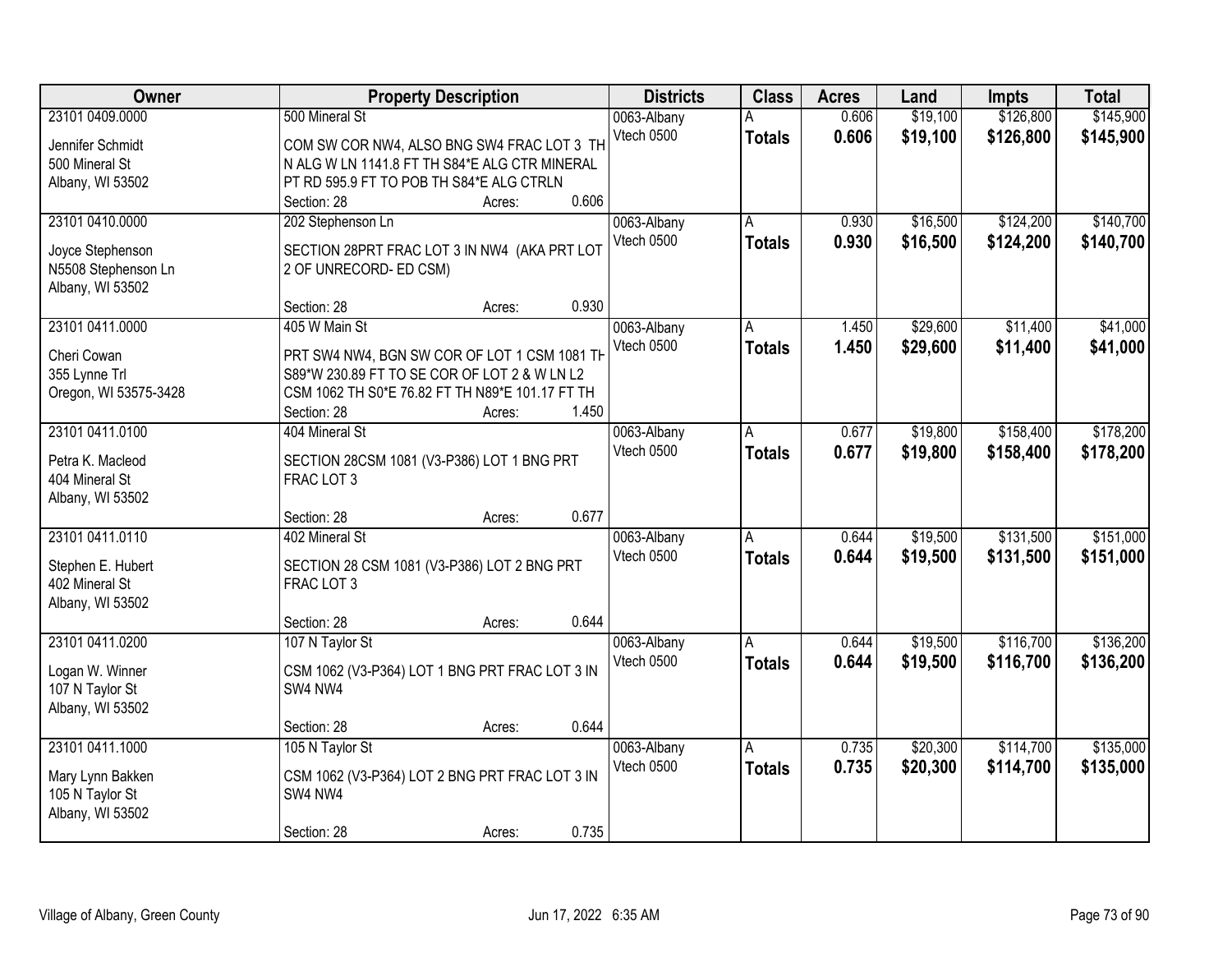| Owner                             | <b>Property Description</b>                               | <b>Districts</b> | <b>Class</b>    | <b>Acres</b> | Land            | <b>Impts</b>    | <b>Total</b>    |
|-----------------------------------|-----------------------------------------------------------|------------------|-----------------|--------------|-----------------|-----------------|-----------------|
| 23101 0412.0000                   | 103 N Taylor St                                           | 0063-Albany      |                 | 0.190        | \$14,600        | \$50,200        | \$64,800        |
| Roenneburg Revocable Living Trust | SECTION 28N 53 FT OF FOLLOWING TH SLY                     | Vtech 0500       | <b>Totals</b>   | 0.190        | \$14,600        | \$50,200        | \$64,800        |
| 101 N Taylor St                   | BOUNDARY IS PARLL TO NLY BOUNDARY OF PARC.                |                  |                 |              |                 |                 |                 |
| Albany, WI 53502-9709             | PARC PRT NW4 COM SW COR BLK 15 PT BNG PT                  |                  |                 |              |                 |                 |                 |
|                                   | 0.190<br>Section: 28<br>Acres:                            |                  |                 |              |                 |                 |                 |
| 23101 0413.0000                   | 101 N Taylor St                                           | 0063-Albany      | Α               | 0.344        | \$16,700        | \$169,700       | \$186,400       |
|                                   |                                                           | Vtech 0500       | <b>Totals</b>   | 0.344        | \$16,700        | \$169,700       | \$186,400       |
| Roenneburg Revocable Living Trust | SECTION 28 PARC IN S PRT FRAC LOT 3 COM SW                |                  |                 |              |                 |                 |                 |
| 101 N Taylor St                   | COR BLK 15 TH S66*W 66 FT ALG N LN MAIN ST                |                  |                 |              |                 |                 |                 |
| Albany, WI 53502-9709             | EXTND ALG BLK 15 TO POB TH S88*W 169.21 FT TH             |                  |                 |              |                 |                 |                 |
|                                   | 0.344<br>Section: 28<br>Acres:                            |                  |                 |              |                 |                 |                 |
| 23101 0414.0000                   | Vine St                                                   | 0063-Albany      | D               | 2.120        | \$500           | \$0             | \$500           |
| Sugar River Highlands LLC         | SECTION 28 COM INTERS TAYLOR ST & MAIN ST W               | Vtech 0500       | <b>Totals</b>   | 2.120        | \$500           | \$0             | \$500           |
| c/o Mary Ladwig                   | 264 FT S 377 FT E 227 FT N 381 FT POB EXC 175-573         |                  |                 |              |                 |                 |                 |
| 10019 Isola Way                   |                                                           |                  |                 |              |                 |                 |                 |
| Miromar Lakes, FL 33913-8932      | 2.120<br>Section: 28<br>Acres:                            |                  |                 |              |                 |                 |                 |
| 23101 0415.0000                   | 101 Vine St                                               | 0063-Albany      | А               | 0.590        | \$19,000        | \$91,800        | \$110,800       |
|                                   |                                                           | Vtech 0500       | <b>Totals</b>   | 0.590        | \$19,000        | \$91,800        | \$110,800       |
| Eugene D. Boeck                   | COM NW COR BLK 15 TH S*66W 66 FT TH S24*E 54.6            |                  |                 |              |                 |                 |                 |
| 307 E Main St                     | FT POB TH S24*E 57.35 FT TH S72*W 138 FT TH               |                  |                 |              |                 |                 |                 |
| Albany, WI 53502                  | S81*W 133.1 FT TH N4*W 108 FT TH S88*E 246.13 FT<br>0.590 |                  |                 |              |                 |                 |                 |
|                                   | Section: 28<br>Acres:                                     |                  |                 |              |                 |                 |                 |
| 23101 0416.0000                   | 103 S Taylor St                                           | 0063-Albany      | $\overline{X4}$ | 0.340        | $\overline{50}$ | $\overline{50}$ | $\overline{50}$ |
| Village of Albany                 | SECTION 28 COM 241.5 FT N INTERS STATE ST &               | Vtech 0500       | <b>Totals</b>   | 0.340        | \$0             | \$0             | \$0             |
| 206 N Water St                    | TAYLOR ST ON W LN TAYLOR ST NW 187 FT TO E LN             |                  |                 |              |                 |                 |                 |
| Albany, WI 53502                  | HWY 59 SLY 172 FT ALG E LN HWY E 106.9 FT POB             |                  |                 |              |                 |                 |                 |
|                                   | 0.340<br>Section: 28<br>Acres:                            |                  |                 |              |                 |                 |                 |
| 23101 0417.0000                   | 105 S Taylor St                                           | 0063-Albany      | A               | 0.240        | \$11,800        | \$125,400       | \$137,200       |
|                                   |                                                           | Vtech 0500       | <b>Totals</b>   | 0.240        | \$11,800        | \$125,400       | \$137,200       |
| Adam T. Erbs                      | PRT FRAC LOT 3 IN NW4 SEC 28 COM SE COR BLK               |                  |                 |              |                 |                 |                 |
| 105 S Taylor St                   | 47 PONDS ADD BNG NW COR INTERSEC TAYLOR &                 |                  |                 |              |                 |                 |                 |
| Albany, WI 53502                  | STATE STS TH NWLY ALG W LN TAYLOR ST 14                   |                  |                 |              |                 |                 |                 |
|                                   | 0.240<br>Section: 28<br>Acres:                            |                  |                 |              |                 |                 |                 |
| 23101 0418,0000                   | <b>Sugar River Pkwy</b>                                   | 0063-Albany      | $\overline{X4}$ | 1.550        | $\overline{50}$ | $\overline{50}$ | $\overline{50}$ |
| Village of Albany                 | SECTION 28 ALL PUB SQUARE LYG BETW BLK 7 & 8              | Vtech 0500       | <b>Totals</b>   | 1.550        | \$0             | \$0             | \$0             |
| 206 N Water St                    | OF O P EXEMPT                                             |                  |                 |              |                 |                 |                 |
| Albany, WI 53502                  |                                                           |                  |                 |              |                 |                 |                 |
|                                   | 1.550<br>Section: 28<br>Acres:                            |                  |                 |              |                 |                 |                 |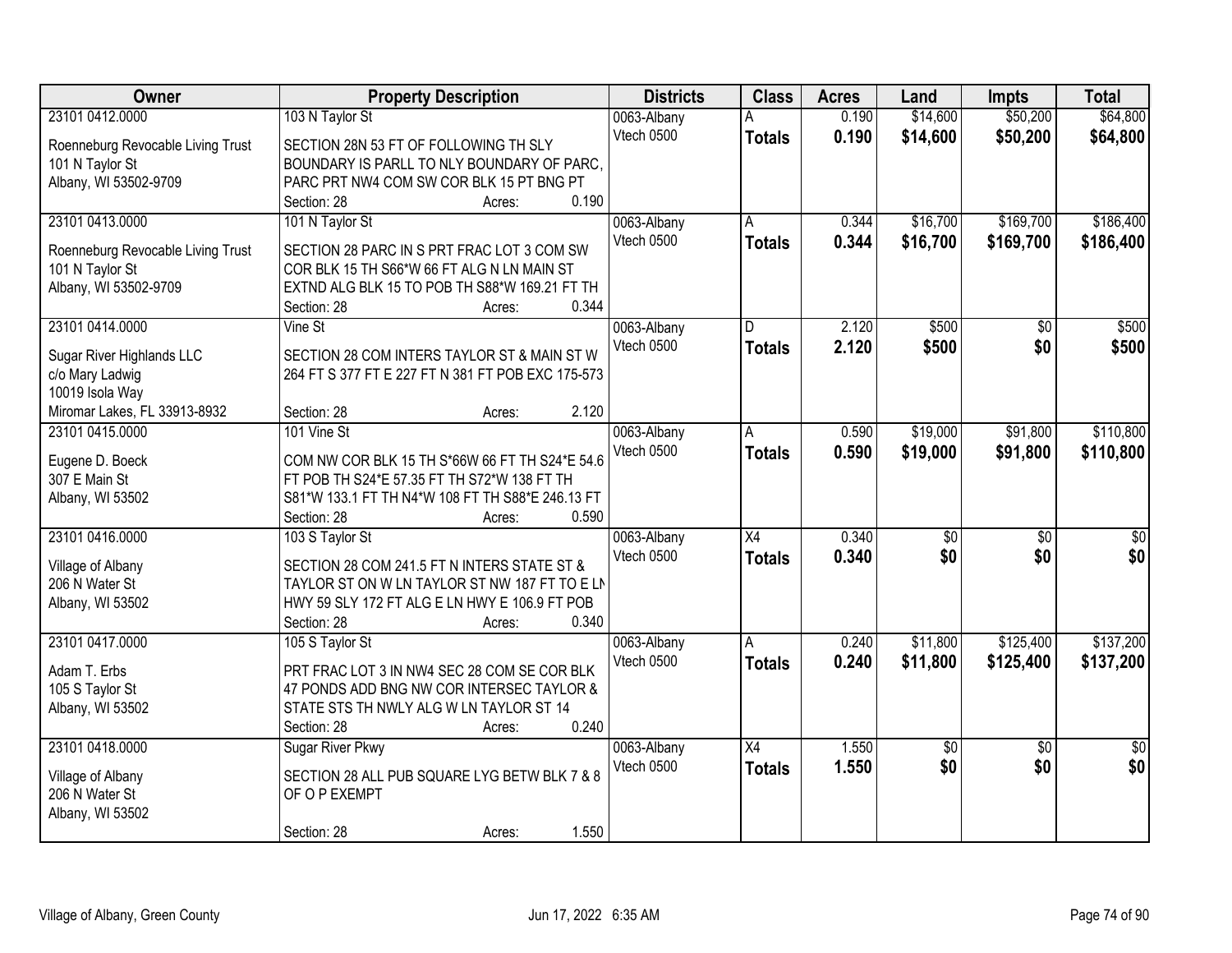| <b>Class</b><br>Owner<br><b>Property Description</b><br><b>Districts</b><br><b>Acres</b><br>Land<br>Impts                             | <b>Total</b> |
|---------------------------------------------------------------------------------------------------------------------------------------|--------------|
| $\overline{60}$<br>23101 0419.0000<br>101 W Main St<br>1.710<br>$\overline{50}$<br>0063-Albany<br>$\overline{X4}$                     | \$0          |
| 1.710<br>\$0<br>\$0<br>Vtech 0500<br><b>Totals</b><br>Village of Albany Housing Authority<br>SECTION 28 COM SE COR UNPLATTED BLK N OF | \$0          |
| BLK 18 OP TH W 206 FT TH N 396 FT TH E 100 FT TH                                                                                      |              |
| Albany, WI 53502<br>S ALG RIVER TO POB EXEMPT                                                                                         |              |
| 1.710<br>Section: 28<br>Acres:                                                                                                        |              |
| \$8,500<br>23101 0420.0000<br>110 S Mill St<br>0.288<br>\$75,600<br>0063-Albany<br>A                                                  | \$84,100     |
| 0.288<br>\$75,600<br>Vtech 0500<br>\$8,500<br><b>Totals</b><br>SECTION 28 COM SW COR LOT 6 BLOCK 18 TH E ON<br>Pamela Kennedy-Wollin  | \$84,100     |
| 15936 W Beloit Newark Rd<br>LOT LN TO SUGAR R TH S ALG RIVER 4 1/2 RDS TH                                                             |              |
| W PAR WITH SD FIRST LINE TO MILL ST TH 4 1/2<br>Brodhead, WI 53520-8922                                                               |              |
| 0.288<br>Section: 28<br>Acres:                                                                                                        |              |
| \$154,000<br>23101 0421.0000<br>204 S Mill St<br>0.255<br>\$5,600<br>0063-Albany<br>B                                                 | \$159,600    |
| Vtech 0500<br>0.255<br>\$5,600<br>\$154,000<br><b>Totals</b>                                                                          | \$159,600    |
| Levi J. Rundle<br>SEC 28NW4, COM 74.5 FT S OF NW COR<br>204 S Mill St                                                                 |              |
| UNPLATTED BLK S OF BLK 18 O P E 168 FT S 67 FT<br>W 165 FT N 67 FT POB<br>Albany, WI 53502                                            |              |
| 0.255<br>Section: 28<br>Acres:                                                                                                        |              |
| 23101 0422.0000<br>208 S Mill St<br>\$10,100<br>\$96,200<br>0063-Albany<br>0.329<br>A                                                 | \$106,300    |
| 0.329<br>Vtech 0500<br>\$96,200<br>\$10,100<br><b>Totals</b>                                                                          | \$106,300    |
| ORIGINAL PLAT BLK 18CSM 2472 (V8-P227) LOT 1<br>Molly S. Olson                                                                        |              |
| 208 S Mill St<br>BNG PRT SE4 NW4                                                                                                      |              |
| Albany, WI 53502                                                                                                                      |              |
| 0.329<br>Section: 28<br>Acres:                                                                                                        |              |
| 23101 0423.0000<br>\$12,000<br>\$76,900<br>210 S Mill St<br>0.353<br>0063-Albany<br>A                                                 | \$88,900     |
| Vtech 0500<br>0.353<br>\$12,000<br>\$76,900<br><b>Totals</b><br>Ryan Tway<br>SECTION 28 COM INTERS N LN STATE ST & E LN OF            | \$88,900     |
| MILL ST, TH N24*W ALG E SD MILL ST 54 FT POB, TH<br>210 S Mill St                                                                     |              |
| Albany, WI 53502<br>N24*W ALG E SD MILL ST 96.5 FT, TH N70*E 152.6 FT                                                                 |              |
| 0.353<br>Section: 28<br>Acres:                                                                                                        |              |
| \$11,800<br>\$96,400<br>23101 0424.0000<br>212 S Mill St<br>0.335<br>0063-Albany<br>A                                                 | \$108,200    |
| \$11,800<br>Vtech 0500<br>0.335<br>\$96,400<br><b>Totals</b><br>Lonnie W. Gill<br>SECTION 28 PRT FRAC LOT 3 COM NE COR INTERS         | \$108,200    |
| 212 S Mill St<br>MILL & STATE ST E ALG N LN STATE ST 157.62 FT                                                                        |              |
| Albany, WI 53502<br>N21*W 118.2 FT S66*W 147.6 FT E LN MILL ST S24*E                                                                  |              |
| 0.335<br>Section: 28<br>Acres:                                                                                                        |              |
| \$45,700<br>23101 0425.0000<br>\$41,400<br>401 N Mechanic St<br>0063-Albany<br>1.235<br>A                                             | \$87,100     |
| 1.235<br>Vtech 0500<br>\$41,400<br>\$45,700<br><b>Totals</b><br>Kade T. Wilkinson<br>PARC COM NE COR NW4 TH E 330 FT TO E LN          | \$87,100     |
| 401 N Mechanic St<br>MECHANIC ST TH S11* E ALG E LN 98.45 FT TH S69*                                                                  |              |
| W 113.65 FT TH S88*W 343.4 FT TH S88*W 20 FT TO<br>Albany, WI 53502                                                                   |              |
| 1.235<br>Section: 28<br>Acres:                                                                                                        |              |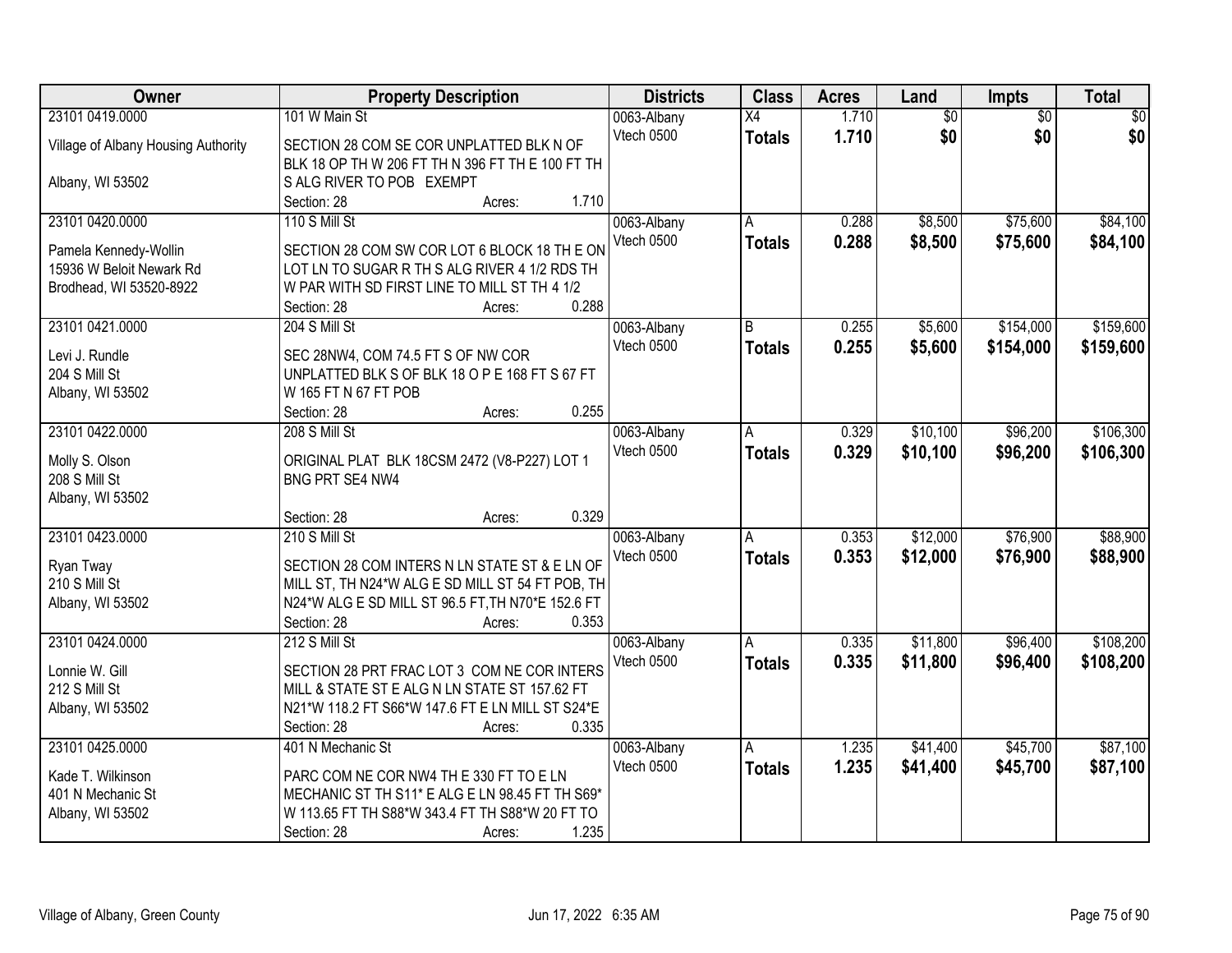| Owner                            |                                             | <b>Property Description</b> |       | <b>Districts</b> | <b>Class</b>    | <b>Acres</b> | Land            | <b>Impts</b>    | <b>Total</b>    |
|----------------------------------|---------------------------------------------|-----------------------------|-------|------------------|-----------------|--------------|-----------------|-----------------|-----------------|
| 23101 0425.1000                  | 309 N Mechanic St                           |                             |       | 0063-Albany      | $\overline{X5}$ | 2.300        | $\overline{50}$ | $\overline{50}$ | $\overline{30}$ |
| American Legion Park             | SECTION 28 PCL LYG NE4 NW4 EXEMPT           |                             |       | Vtech 0500       | <b>Totals</b>   | 2.300        | \$0             | \$0             | \$0             |
| 309 N Mechanic St                |                                             |                             |       |                  |                 |              |                 |                 |                 |
| Albany, WI 53502                 |                                             |                             |       |                  |                 |              |                 |                 |                 |
|                                  | Section: 28                                 | Acres:                      | 2.300 |                  |                 |              |                 |                 |                 |
| 23101 0426.0000                  | Water St                                    |                             |       | 0063-Albany      | X4              | 0.350        | $\overline{50}$ | $\overline{50}$ | $\overline{50}$ |
| Village Of Albany                | SECTION 28 S 166 10/12 FT UNNUMBERED BLK W  |                             |       | Vtech 0500       | <b>Totals</b>   | 0.350        | \$0             | \$0             | \$0             |
|                                  | OF BLK 13 O P EXEMPT                        |                             |       |                  |                 |              |                 |                 |                 |
|                                  | Section: 28                                 | Acres:                      | 0.350 |                  |                 |              |                 |                 |                 |
| 23101 0427.0000                  | 121 N Water St                              |                             |       | 0063-Albany      | B               | 0.065        | \$5,600         | \$41,000        | \$46,600        |
| Jajoma, LLC                      | PRT UNNUMBERED BLK ACROSS WATER ST BLK 13   |                             |       | Vtech 0500       | <b>Totals</b>   | 0.065        | \$5,600         | \$41,000        | \$46,600        |
| PO Box 87111                     | OP SEC 28 BGN SE COR WARREN & TOMKINS LOTS  |                             |       |                  |                 |              |                 |                 |                 |
| Carol Stream, IL 60188           | TH SLY ALG W LN 29.5 FT TH WLY TO SUGAR RVR |                             |       |                  |                 |              |                 |                 |                 |
|                                  | Section: 28                                 | Acres:                      | 0.065 |                  |                 |              |                 |                 |                 |
| 23101 0428.0000                  | 119 N Water St                              |                             |       | 0063-Albany      | $\overline{X4}$ | 0.051        | $\overline{30}$ | \$0             | \$0             |
| <b>Albany Historical Society</b> | SECTION 28 S 24 FT OF N 252 10/12 FT        |                             |       | Vtech 0500       | <b>Totals</b>   | 0.051        | \$0             | \$0             | \$0             |
| 119 N Water St                   | UNNUMBERED BLK W OF BLK 13 O P (EXEMPT)     |                             |       |                  |                 |              |                 |                 |                 |
| Albany, WI 53502                 |                                             |                             |       |                  |                 |              |                 |                 |                 |
|                                  | Section: 28                                 | Acres:                      | 0.051 |                  |                 |              |                 |                 |                 |
| 23101 0429.0000                  | 117 N Water St                              |                             |       | 0063-Albany      | $\overline{X5}$ | 0.040        | \$0             | $\overline{50}$ | \$0             |
| <b>Albany Historical Society</b> | SECTION 28N 20 FT 1 IN OF S 159 5/12 FT     |                             |       | Vtech 0500       | <b>Totals</b>   | 0.040        | \$0             | \$0             | \$0             |
| 117 N Water St                   | UNNUMBERED BLK W OF BLK 12 O P EXEMPT       |                             |       |                  |                 |              |                 |                 |                 |
| Albany, WI 53502                 |                                             |                             |       |                  |                 |              |                 |                 |                 |
|                                  | Section: 28                                 | Acres:                      | 0.040 |                  |                 |              |                 |                 |                 |
| 23101 0430.0000                  | 115 N Water St                              |                             |       | 0063-Albany      | B               | 0.049        | \$4,300         | \$63,400        | \$67,700        |
| James R. Laughlin                | SECTION 28 COM SE COR IN UNNUMBERED BLK W   |                             |       | Vtech 0500       | <b>Totals</b>   | 0.049        | \$4,300         | \$63,400        | \$67,700        |
| 501 N Mechanic St                | OF BLK 13 ORIG PLAT TH W TO SUGAR RVR TH S  |                             |       |                  |                 |              |                 |                 |                 |
| Albany, WI 53502                 | ALG RVR 25 FT TH E TO W LN OF WATER ST TH N |                             |       |                  |                 |              |                 |                 |                 |
|                                  | Section: 28                                 | Acres:                      | 0.049 |                  |                 |              |                 |                 |                 |
| 23101 0431.0000                  | 111 N Water St                              |                             |       | 0063-Albany      | B               | 0.047        | \$4,100         | \$35,800        | \$39,900        |
| North Water- Albany, LLC         | COM 90 FT N OF SE COR OF UNNUMBERED BLK     |                             |       | Vtech 0500       | <b>Totals</b>   | 0.047        | \$4,100         | \$35,800        | \$39,900        |
| 11420 W Gibbs Lake Rd            | FIRST WEST OF BLK 13 OP TH NLY ON W LN OF   |                             |       |                  |                 |              |                 |                 |                 |
| Evansville, WI 53536             | WATER ST 25FT TH WLY RT ANGLES TO SUGAR     |                             |       |                  |                 |              |                 |                 |                 |
|                                  | Section: 28                                 | Acres:                      | 0.047 |                  |                 |              |                 |                 |                 |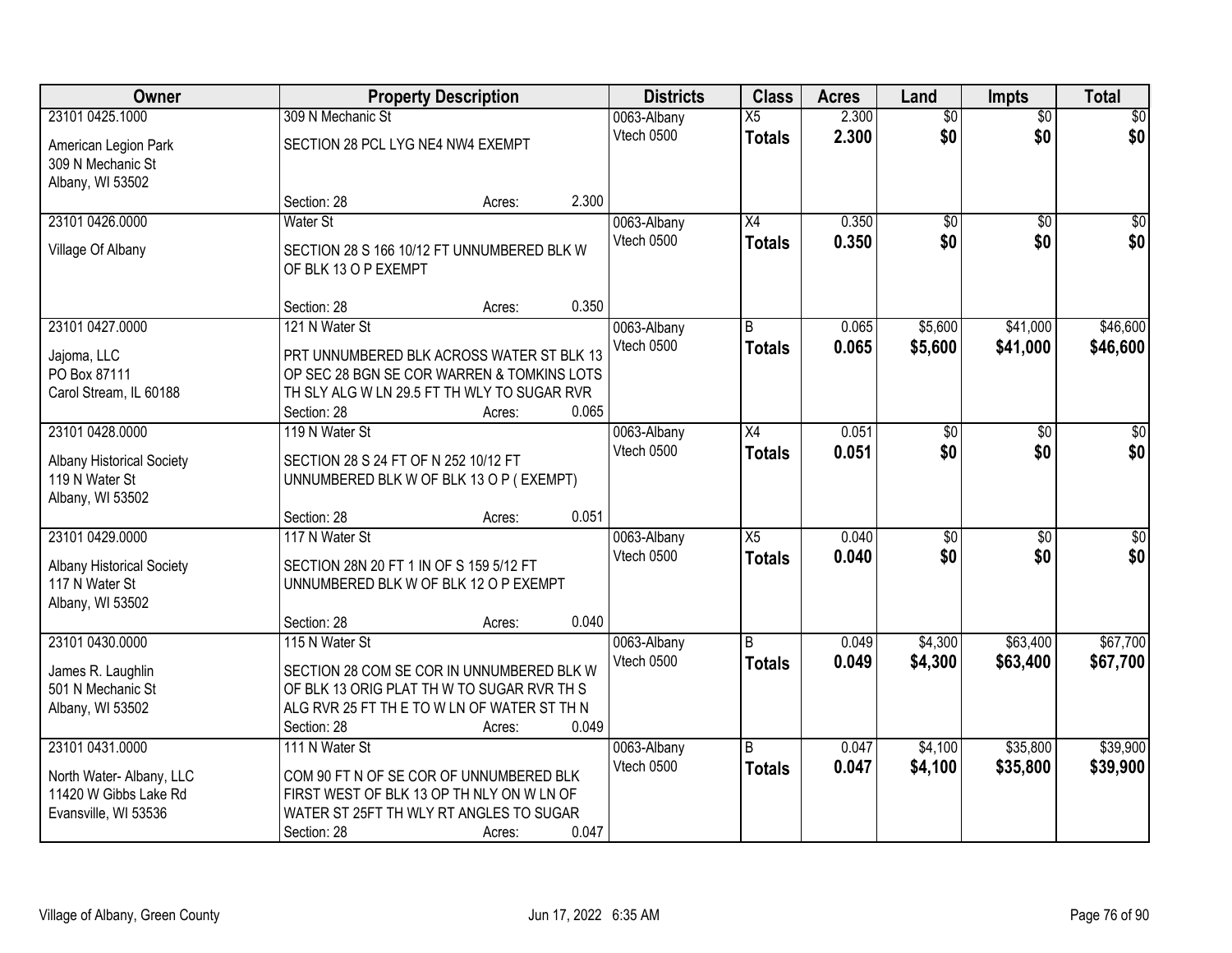| <b>Owner</b>            | <b>Property Description</b>                   | <b>Districts</b> | <b>Class</b>    | <b>Acres</b> | Land            | <b>Impts</b>    | <b>Total</b>  |
|-------------------------|-----------------------------------------------|------------------|-----------------|--------------|-----------------|-----------------|---------------|
| 23101 0432.0000         | 105 N Water St                                | 0063-Albany      |                 | 0.078        | \$6,800         | \$63,900        | \$70,700      |
| Timothy A. Porter       | SECTION 28COM AT PT 50 FT N OF SE COR         | Vtech 0500       | <b>Totals</b>   | 0.078        | \$6,800         | \$63,900        | \$70,700      |
| 293 Franklin St         | UNNUMBERED BLK NEXT W BLK 13 TH N ALG W LN    |                  |                 |              |                 |                 |               |
| Evansville, WI 53536    | WATER ST 40 FT TH W AT RT ANGLES W/WEST LN    |                  |                 |              |                 |                 |               |
|                         | 0.078<br>Section: 28<br>Acres:                |                  |                 |              |                 |                 |               |
| 23101 0433.0000         | 103 N Water St                                | 0063-Albany      | $\overline{B}$  | 0.048        | \$4,200         | \$45,600        | \$49,800      |
|                         |                                               | Vtech 0500       | <b>Totals</b>   | 0.048        | \$4,200         | \$45,600        | \$49,800      |
| Timothy A. Porter       | SECTION 28COM ON W LN WATER ST 25 FT NLY      |                  |                 |              |                 |                 |               |
| 293 Franklin St         | FROM SE COR UNNUMBERED BLK FIRST W OF BLK     |                  |                 |              |                 |                 |               |
| Evansville, WI 53536    | 13 RUNNING TH NLY ALG W LN WATER ST 25 FT TH  |                  |                 |              |                 |                 |               |
|                         | 0.048<br>Section: 28<br>Acres:                |                  |                 |              |                 |                 |               |
| 23101 0434.0000         | 101 N Water St                                | 0063-Albany      | B               | 0.046        | \$4,100         | \$53,300        | \$57,400      |
| Angelleena Kay Coldiron | 25 FT OFF S END OF UNNUMBERED BLK W OF BLK    | Vtech 0500       | <b>Totals</b>   | 0.046        | \$4,100         | \$53,300        | \$57,400      |
| 607 W 2nd Ave           | 13 OP IN FRAC LOT 1 SEC 28                    |                  |                 |              |                 |                 |               |
| Brodhead, WI 53520      |                                               |                  |                 |              |                 |                 |               |
|                         | 0.046<br>Section: 28<br>Acres:                |                  |                 |              |                 |                 |               |
| 23101 0435.0000         | 101 E Main St                                 | 0063-Albany      | B               | 0.203        | \$13,100        | \$25,300        | \$38,400      |
|                         |                                               | Vtech 0500       | <b>Totals</b>   | 0.203        | \$13,100        | \$25,300        | \$38,400      |
| Jennifer S. Bryant      | COM NE COR UNNUMBERED BLOCK W BLOCK 19 OF     |                  |                 |              |                 |                 |               |
| PO Box 13               | ORIG PLAT TH SELY ALG E LINE SD BLOCK & ALG W |                  |                 |              |                 |                 |               |
| Albany, WI 53502        | LINE WATER ST 122 1/2 FT TH WLY AT RIGHT      |                  |                 |              |                 |                 |               |
|                         | 0.203<br>Section: 28<br>Acres:                |                  |                 |              |                 |                 |               |
| 23101 0436.0000         | <b>Water St</b>                               | 0063-Albany      | $\overline{X4}$ | 0.210        | $\overline{50}$ | $\overline{50}$ | \$0           |
| Village of Albany       | SECTION 28 COM 122.5 FT S OF NE COR           | Vtech 0500       | <b>Totals</b>   | 0.210        | \$0             | \$0             | \$0           |
| 206 N Water St          | UNNUMBERED BLK W OF BLK 19 O P W 70 FT SLY    |                  |                 |              |                 |                 |               |
| Albany, WI 53502        | 116.5 FT E 67.5 FT N 116.5 FT POB EXEMPT      |                  |                 |              |                 |                 |               |
|                         | 0.210<br>Section: 28<br>Acres:                |                  |                 |              |                 |                 |               |
| 23101 0437.0000         | <b>Water St</b>                               | 0063-Albany      | X4              | 0.170        | $\sqrt{$0}$     | $\sqrt{6}$      | $\frac{1}{6}$ |
|                         |                                               | Vtech 0500       | <b>Totals</b>   | 0.170        | \$0             | \$0             | \$0           |
| Village of Albany       | SECTION 28 COM 159.5 FT N OF SE COR           |                  |                 |              |                 |                 |               |
| 206 N Water St          | UNNUMBERED BLK W OF BLK 19 O P N 97.5 FT W    |                  |                 |              |                 |                 |               |
| Albany, WI 53502        | 67.5 FT S 97.5 FT E 67.5 FT POB EXEMPT        |                  |                 |              |                 |                 |               |
|                         | 0.170<br>Section: 28<br>Acres:                |                  |                 |              |                 |                 |               |
| 23101 0438.0000         | Water St                                      | 0063-Albany      | A               | 0.092        | \$2,000         | $\overline{30}$ | \$2,000       |
| Robert H. Cook Jr       | SECTION 28 COM 100 FT N OF SE COR             | Vtech 0500       | <b>Totals</b>   | 0.092        | \$2,000         | \$0             | \$2,000       |
| 111 S Water St          | UNNUMBERED BLK W OF BLK 19 O P N 59.5 FT W    |                  |                 |              |                 |                 |               |
| Albany, WI 53502        | 67.5 FT S 59.5 FT E 67.5 FT POB               |                  |                 |              |                 |                 |               |
|                         | 0.092<br>Section: 28                          |                  |                 |              |                 |                 |               |
|                         | Acres:                                        |                  |                 |              |                 |                 |               |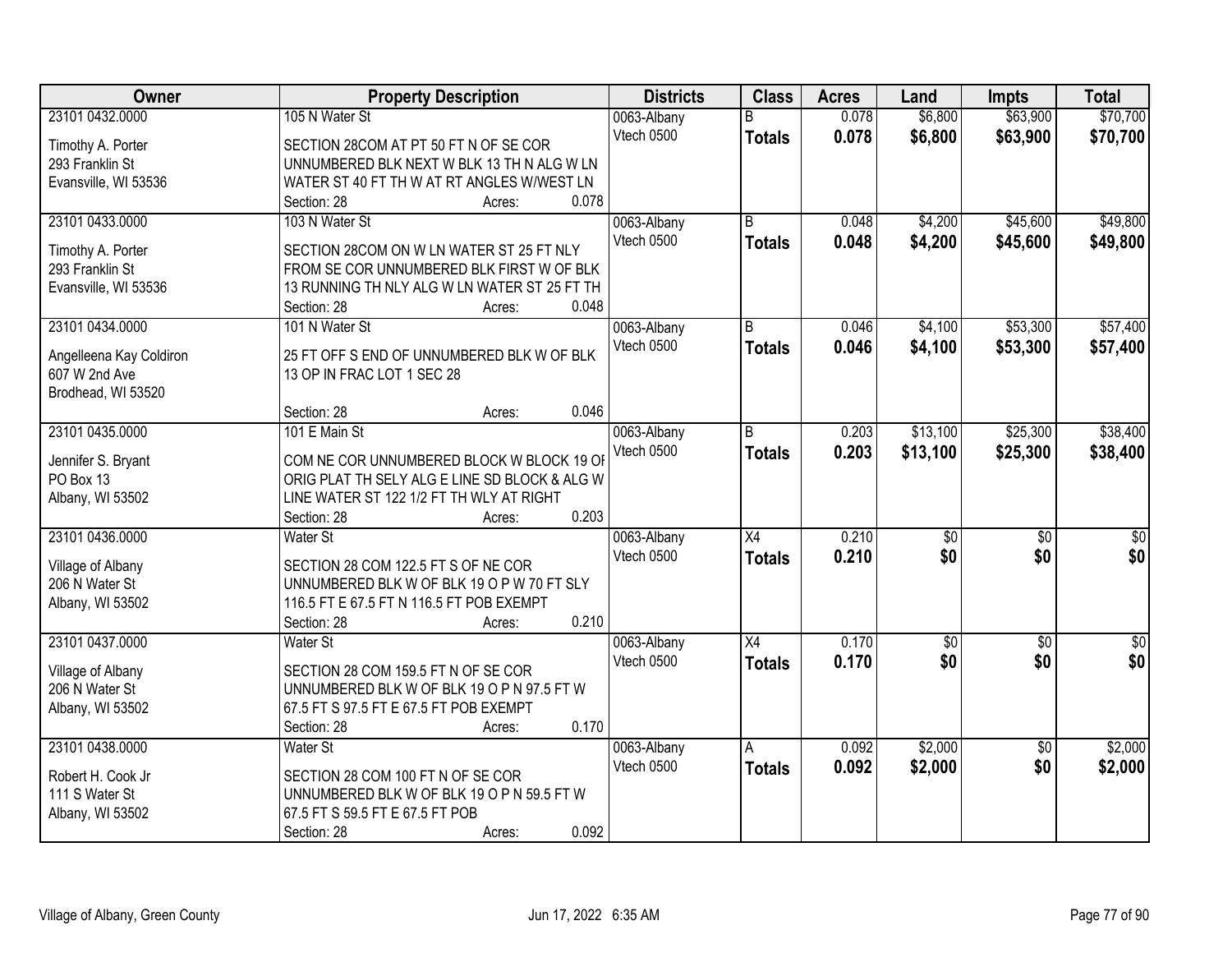| <b>Owner</b>             | <b>Property Description</b>                     | <b>Districts</b> | <b>Class</b>  | <b>Acres</b> | Land     | <b>Impts</b> | <b>Total</b> |
|--------------------------|-------------------------------------------------|------------------|---------------|--------------|----------|--------------|--------------|
| 23101 0439.0000          | 111 S Water St                                  | 0063-Albany      |               | 0.154        | \$3,300  | \$73,400     | \$76,700     |
| Robert H. Cook           | SECTION 28 COM SE COR UNNUMBERED BLK W OF       | Vtech 0500       | <b>Totals</b> | 0.154        | \$3,300  | \$73,400     | \$76,700     |
| <b>Box 52</b>            | BLK 19 O P W 72 FT N 100 FT E 67.5 FT SE 100 FT |                  |               |              |          |              |              |
| Albany, WI 53502         | POB N 30.7 FT OF NICHOLS ST LYG S OF SD LOTS    |                  |               |              |          |              |              |
|                          | 0.154<br>Section: 28<br>Acres:                  |                  |               |              |          |              |              |
| 23101 0440.0000          | 201 S Water St                                  | 0063-Albany      | A             | 0.135        | \$2,900  | \$66,700     | \$69,600     |
|                          |                                                 | Vtech 0500       | <b>Totals</b> | 0.135        | \$2,900  | \$66,700     | \$69,600     |
| Jonathan M. Conley       | SECTION 28COM NE COR UNNUMBERED BLK W OF        |                  |               |              |          |              |              |
| 201 S Water St           | BLK 29 NICHOLS & POND 2ND ADD WLY 78 FT SLY     |                  |               |              |          |              |              |
| Albany, WI 53502         | 29 FT ELY 83 FT NLY 52 FT POB ALSO S 30.7 FT OF |                  |               |              |          |              |              |
|                          | 0.135<br>Section: 28<br>Acres:                  |                  |               |              |          |              |              |
| 23101 0441.0000          | 203 S Water St                                  | 0063-Albany      |               | 0.214        | \$4,600  | \$50,900     | \$55,500     |
| David B D. Menehan       | SECTION 28 COM 52 FT S OF NE COR                | Vtech 0500       | <b>Totals</b> | 0.214        | \$4,600  | \$50,900     | \$55,500     |
| 203 S Water St           | UNNUMBERED BLK W OF BLK 29 NICHOLS & PONDS      |                  |               |              |          |              |              |
| Albany, WI 53502         | 2ND ADD WLY 83 FT SLY 82.5 FT ELY 143 FT NLY    |                  |               |              |          |              |              |
|                          | 0.214<br>Section: 28<br>Acres:                  |                  |               |              |          |              |              |
| 23101 0442.0000          | 205 S Water St                                  | 0063-Albany      | A             | 0.271        | \$5,800  | \$81,600     | \$87,400     |
|                          |                                                 | Vtech 0500       | <b>Totals</b> | 0.271        | \$5,800  | \$81,600     | \$87,400     |
| Sally J. Karns           | SECTION 28 COM 134.5 FT S OF NE COR             |                  |               |              |          |              |              |
| 205 S Water St           | UNNUMBERED BLK W OF BLK 29 NICHOLS & PONDS      |                  |               |              |          |              |              |
| Albany, WI 53502         | 2ND ADD WLY 143 FT SLY 82.5 FT ELY 143 FT NLY   |                  |               |              |          |              |              |
|                          | 0.271<br>Section: 28<br>Acres:                  |                  |               |              |          |              |              |
| 23101 0443.0000          | 207 S Water St                                  | 0063-Albany      | A             | 0.295        | \$6,400  | \$31,700     | \$38,100     |
| J Viaene Properties, LLC | SECTION 28W PRT FR LOT 4 IN N2 COM NE COR TH    | Vtech 0500       | <b>Totals</b> | 0.295        | \$6,400  | \$31,700     | \$38,100     |
| 201 Kingston Way         | NLY ALG W LN WATER ST 5 RODS TH R               |                  |               |              |          |              |              |
| Waunakee, WI 53597       | ANGLES/PARALLEL WITH N LN WLY DIREC TO          |                  |               |              |          |              |              |
|                          | 0.295<br>Section: 28<br>Acres:                  |                  |               |              |          |              |              |
| 23101 0444.0000          | 209 S Water St                                  | 0063-Albany      |               | 0.376        | \$8,100  | \$76,600     | \$84,700     |
|                          |                                                 | Vtech 0500       | <b>Totals</b> | 0.376        | \$8,100  | \$76,600     | \$84,700     |
| Dennis R. Parker         | SECTION 28 COM 299.5 FT S OF NE COR             |                  |               |              |          |              |              |
| 209 S Water St           | UNNUMBERED BLK W OF BLK 29 NICHOLS & PONDS      |                  |               |              |          |              |              |
| Albany, WI 53502         | 2ND ADD WLY 143 FT SLY 190 FT ELY 241 FT NLY    |                  |               |              |          |              |              |
|                          | 0.376<br>Section: 28<br>Acres:                  |                  |               |              |          |              |              |
| 23101 0445.0000          | 209 S Water St                                  | 0063-Albany      | A             | 0.496        | \$10,700 | \$12,800     | \$23,500     |
| Dennis R. Parker         | SECTION 28 PRT FRAC LOT 1                       | Vtech 0500       | <b>Totals</b> | 0.496        | \$10,700 | \$12,800     | \$23,500     |
| 209 S Water St           |                                                 |                  |               |              |          |              |              |
| Albany, WI 53502         |                                                 |                  |               |              |          |              |              |
|                          | 0.496<br>Section: 28<br>Acres:                  |                  |               |              |          |              |              |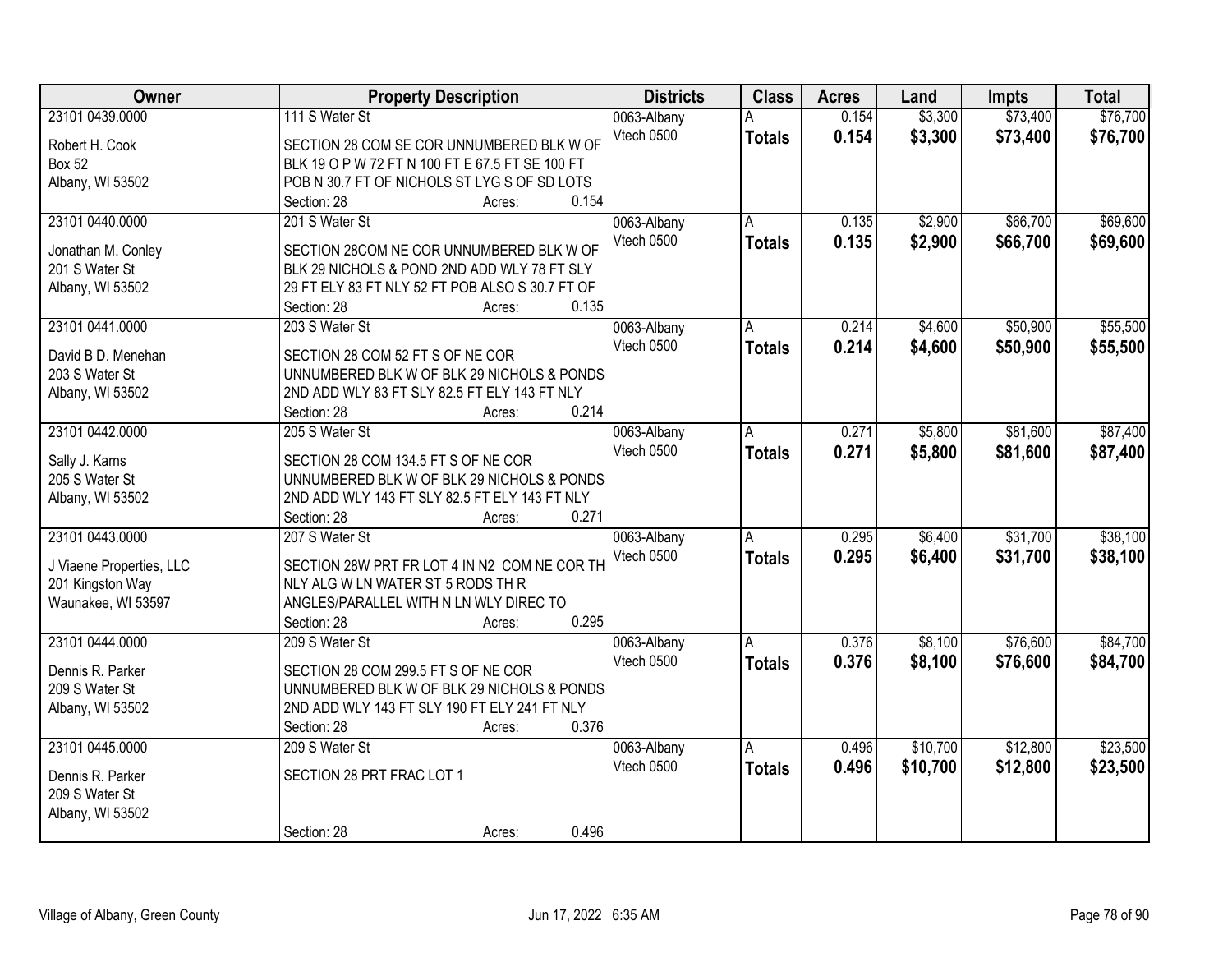| Owner                                 | <b>Property Description</b>                       | <b>Districts</b>  | <b>Class</b>  | <b>Acres</b> | Land     | Impts           | <b>Total</b> |
|---------------------------------------|---------------------------------------------------|-------------------|---------------|--------------|----------|-----------------|--------------|
| 23101 0446.0000                       | Water St                                          | 0063-Albany       |               | 0.569        | \$7,800  | $\overline{50}$ | \$7,800      |
| Dennis R. Parker                      | SECTION 28 COM 497.5 FT S OF NE COR               | Vtech 0500        | <b>Totals</b> | 0.569        | \$7,800  | \$0             | \$7,800      |
| 209 S Water St                        | UNNUMBERED BLK W OF BLK 29 NICHOLS & PONDS        |                   |               |              |          |                 |              |
| Albany, WI 53502                      | 2ND ADD WLY 241 FT SLY 103 FT ELY 230 FT NLY      |                   |               |              |          |                 |              |
|                                       | 0.569<br>Section: 28<br>Acres:                    |                   |               |              |          |                 |              |
| 23101 0447.0000                       | 308 N Mechanic St                                 | 0063-Albany       | A             | 0.678        | \$19,800 | \$146,900       | \$166,700    |
|                                       |                                                   | Vtech 0500        | <b>Totals</b> | 0.678        | \$19,800 | \$146,900       | \$166,700    |
| Sophia Anderson                       | SECTION 28 COM PT 193 LIKS W OF 1/4 POST SEC      |                   |               |              |          |                 |              |
| 308 N Mechanic St                     | 21 & 28 TH W 411 LINKS TO E LN MECHANIC ST TH     |                   |               |              |          |                 |              |
| Albany, WI 53502                      | S14*E 333 LINKS TO LOT 1 TH N66*E 400 LINKS TO    |                   |               |              |          |                 |              |
|                                       | 0.678<br>Section: 28<br>Acres:                    |                   |               |              |          |                 |              |
| 23101 0450.0000                       | East St                                           | 0063-Albany       | A             | 0.373        | \$3,200  | \$0             | \$3,200      |
| Brian K. Furniss                      | SECTION 28 COM NE COR LOT 2 BLK 11 O P TH ELY     | <b>Vtech 0500</b> | <b>Totals</b> | 0.373        | \$3,200  | \$0             | \$3,200      |
| 206 N Mechanic St                     | PARALLEL WITH SD LOT LINE 12 RODS TH SLY AT       |                   |               |              |          |                 |              |
| Albany, WI 53502                      | RIGHT ANGLES WITH N LINE 5 RODS TH WLY            |                   |               |              |          |                 |              |
|                                       | 0.373<br>Section: 28<br>Acres:                    |                   |               |              |          |                 |              |
| 23101 0451.0000                       | 200 N East St                                     | 0063-Albany       | Α             | 1.245        | \$25,500 | \$112,000       | \$137,500    |
|                                       |                                                   | Vtech 0500        | <b>Totals</b> | 1.245        | \$25,500 | \$112,000       | \$137,500    |
| James H. Schwab                       | CSM 423 (V1-P437) LOT 2 BNG PRT NW4 NE4           |                   |               |              |          |                 |              |
| 200 N East St                         |                                                   |                   |               |              |          |                 |              |
| Albany, WI 53502                      |                                                   |                   |               |              |          |                 |              |
|                                       | 1.245<br>Section: 28<br>Acres:                    |                   |               |              |          |                 |              |
| 23101 0451.1000                       | 301 3rd St                                        | 0063-Albany       | A             | 3.004        | \$41,600 | \$263,300       | \$304,900    |
| Matthew D. Johnson                    | CSM 423 (V1-P437) LOT 1 BNG PRT NW4 NE4; ALSO     | Vtech 0500        | <b>Totals</b> | 3.004        | \$41,600 | \$263,300       | \$304,900    |
| 301 3rd St                            | SLY 20 FT OF LOTS 3 (.045A) & 4 (.06A) RIVER VIEW |                   |               |              |          |                 |              |
| Albany, WI 53502                      | <b>HEIGHTS SUB</b>                                |                   |               |              |          |                 |              |
|                                       | 3.004<br>Section: 28<br>Acres:                    |                   |               |              |          |                 |              |
|                                       |                                                   |                   |               |              |          |                 |              |
| 23101 0452.0000                       | 104 N East St                                     | 0063-Albany       | A             | 0.400        | \$17,300 | \$51,300        | \$68,600     |
| Nipple Wayne & Norabelle Loving Trust | SECTION 28COM ON E LN EAST ST 313.5 FT N OF       | Vtech 0500        | <b>Totals</b> | 0.400        | \$17,300 | \$51,300        | \$68,600     |
| PO Box 31                             | INTS OF EAST & MAIN STS N ALG EAST ST 132 FT E    |                   |               |              |          |                 |              |
| Albany, WI 53502                      | AT RT ANGLE TO EAST ST 132 FT S AT RT ANGLE       |                   |               |              |          |                 |              |
|                                       | 0.400<br>Section: 28<br>Acres:                    |                   |               |              |          |                 |              |
| 23101 0453.0000                       | 102 N East St                                     | 0063-Albany       | A             | 0.348        | \$16,800 | \$101,400       | \$118,200    |
|                                       |                                                   | Vtech 0500        | <b>Totals</b> | 0.348        | \$16,800 | \$101,400       | \$118,200    |
| Clayton C. Sampson                    | SECTION 28 PRT FRAC LOT 1, NE4 COM ON E LN        |                   |               |              |          |                 |              |
| 102 N East St                         | EAST ST 198 FT N OF COR MAIN & EAST ST TH N       |                   |               |              |          |                 |              |
| Albany, WI 53502                      | 115.5 FT E AT RT ANG E 132 FT TH RT ANG 115.5 FT  |                   |               |              |          |                 |              |
|                                       | 0.348<br>Section: 28<br>Acres:                    |                   |               |              |          |                 |              |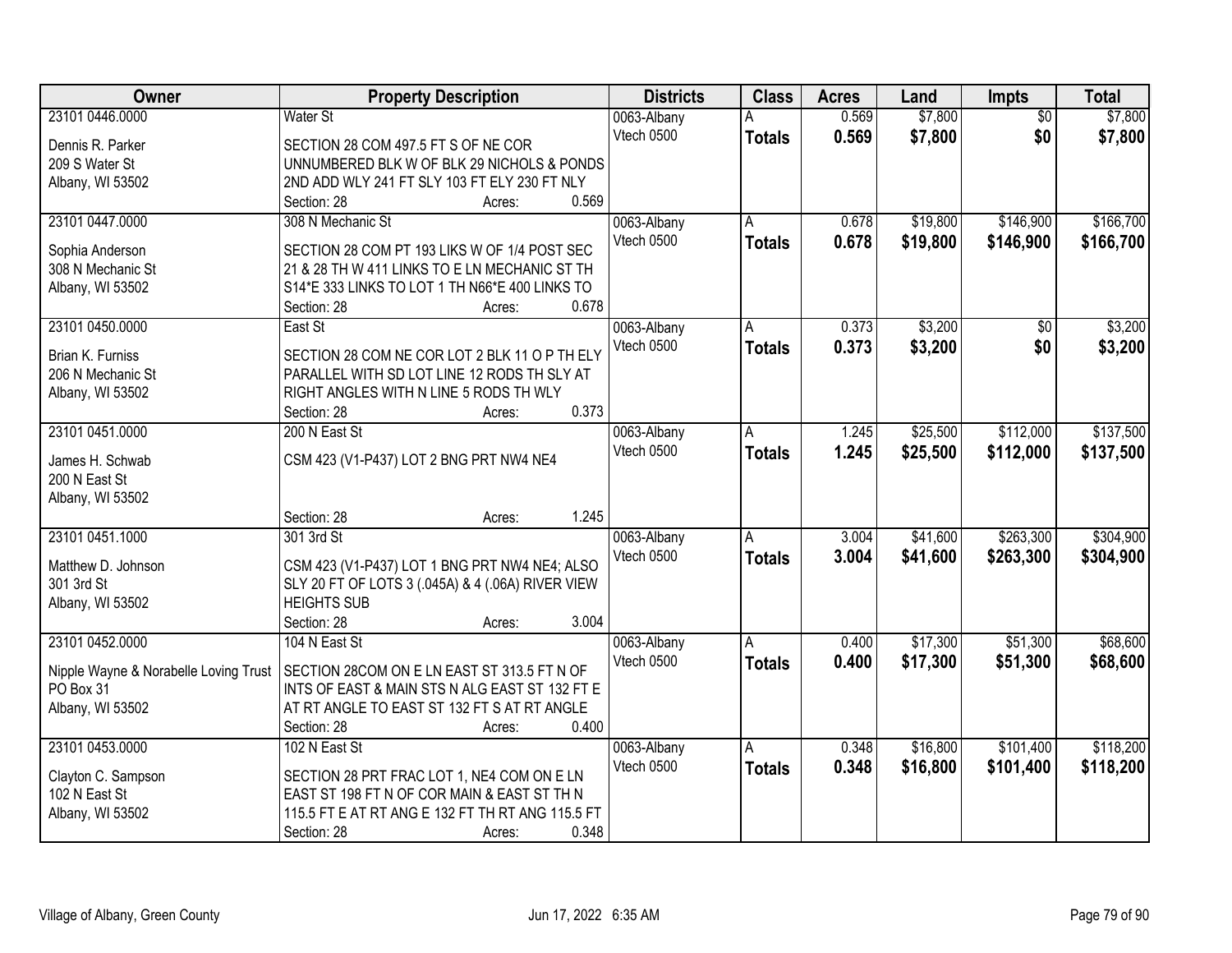| Owner                 | <b>Property Description</b>                           | <b>Districts</b> | <b>Class</b>  | <b>Acres</b> | Land     | <b>Impts</b> | <b>Total</b> |
|-----------------------|-------------------------------------------------------|------------------|---------------|--------------|----------|--------------|--------------|
| 23101 0454.0000       | 401 E Main St                                         | 0063-Albany      |               | 0.936        | \$22,000 | \$165,800    | \$187,800    |
| Carlos O. Serra       | COM CNTRLN INTERS MAIN & E ST TH N24*W 206.25         | Vtech 0500       | <b>Totals</b> | 0.936        | \$22,000 | \$165,800    | \$187,800    |
| 401 E Main St         | FT TH N66*E 169 FT TH S33*E 102.8 FT TH S20*E 169     |                  |               |              |          |              |              |
| Albany, WI 53502      | FT TH S86*W 184 FT POB BNG PRT FRAC LOT 1 IN          |                  |               |              |          |              |              |
|                       | 0.936<br>Section: 28<br>Acres:                        |                  |               |              |          |              |              |
| 23101 0455.0000       | 403 E Main St                                         | 0063-Albany      | Α             | 0.530        | \$18,500 | \$60,600     | \$79,100     |
|                       |                                                       | Vtech 0500       | <b>Totals</b> | 0.530        | \$18,500 | \$60,600     | \$79,100     |
| Ethan J. Cleary       | COM INTERSEC MAIN & EAST ST TH N86*E 184 FT           |                  |               |              |          |              |              |
| 403 E Main St         | POB TH N24*W 165 FT TH N84*E 164.56 FT TH S3*E        |                  |               |              |          |              |              |
| Albany, WI 53502      | 165 FT TH S 86*W 115.8 FT TO POB BNG PRT FRAC         |                  |               |              |          |              |              |
|                       | 0.530<br>Section: 28<br>Acres:                        |                  |               |              |          |              |              |
| 23101 0456.0000       | 405 4th St                                            | 0063-Albany      |               | 0.487        | \$18,100 | \$159,700    | \$177,800    |
| Brian L. Flannery     | CSM 266 (V1-P273) LOT 1 BNG PRT NW4 NE4               | Vtech 0500       | <b>Totals</b> | 0.487        | \$18,100 | \$159,700    | \$177,800    |
| 405 4th St            |                                                       |                  |               |              |          |              |              |
| Albany, WI 53502      |                                                       |                  |               |              |          |              |              |
|                       | 0.487<br>Section: 28<br>Acres:                        |                  |               |              |          |              |              |
| 23101 0457.0000       | 403 4th St                                            | 0063-Albany      | A             | 0.548        | \$18,600 | \$165,700    | \$184,300    |
|                       |                                                       | Vtech 0500       | <b>Totals</b> | 0.548        | \$18,600 | \$165,700    | \$184,300    |
| Emily Brzoznowski     | CSM 266 (V1-P273) LOT 2 BNG PRT NW4 NE4               |                  |               |              |          |              |              |
| 403 4th St            |                                                       |                  |               |              |          |              |              |
| Albany, WI 53502      | 0.548                                                 |                  |               |              |          |              |              |
|                       | Section: 28<br>Acres:                                 |                  |               |              |          |              |              |
| 23101 0458.0000       | 401 4th St                                            | 0063-Albany      | A             | 0.446        | \$17,700 | \$123,600    | \$141,300    |
| Andrea E. Schliem     | CSM 266 (V1-P273) LOT 3 BNG PRT NW4 NE4               | Vtech 0500       | <b>Totals</b> | 0.446        | \$17,700 | \$123,600    | \$141,300    |
| 401 4th St            |                                                       |                  |               |              |          |              |              |
| Albany, WI 53502      |                                                       |                  |               |              |          |              |              |
|                       | 0.446<br>Section: 28<br>Acres:                        |                  |               |              |          |              |              |
| 23101 0459.0000       | 400 4th St                                            | 0063-Albany      | А             | 0.385        | \$17,100 | \$105,900    | \$123,000    |
|                       |                                                       | Vtech 0500       | <b>Totals</b> | 0.385        | \$17,100 | \$105,900    | \$123,000    |
| Daniel P. Kauk        | CSM 266 (V1-P273) PRT LOT 4 COM NW COR L 5 BLK        |                  |               |              |          |              |              |
| 400 4th St            | 26 RR ADD S90*W 94.87 FT POB S 163.76 FT S85*W        |                  |               |              |          |              |              |
| Albany, WI 53502      | 109.26FT N32*W 67.43 FT N32*E 115.57 FT E ON<br>0.385 |                  |               |              |          |              |              |
|                       | Section: 28<br>Acres:                                 |                  |               |              |          |              |              |
| 23101 0459.1000       | 402 4th St                                            | 0063-Albany      | A             | 0.277        | \$16,100 | \$118,700    | \$134,800    |
| Andrew Oliver         | CSM 266 (V1-P273) PRT LOT 4 IN NW4 NE4                | Vtech 0500       | <b>Totals</b> | 0.277        | \$16,100 | \$118,700    | \$134,800    |
| 402 4th St            |                                                       |                  |               |              |          |              |              |
| Albany, WI 53502-9400 |                                                       |                  |               |              |          |              |              |
|                       | 0.277<br>Section: 28<br>Acres:                        |                  |               |              |          |              |              |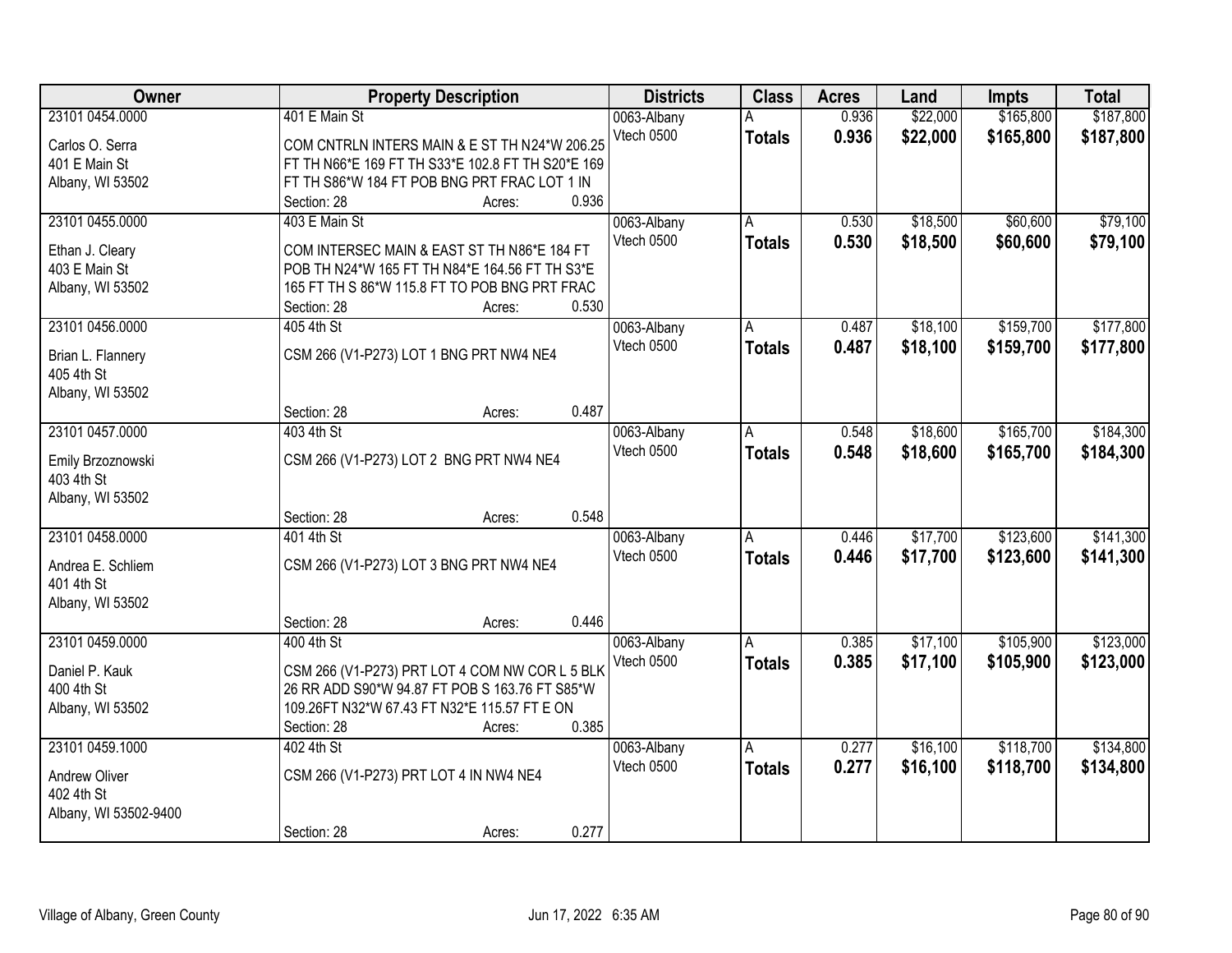| Owner                              | <b>Property Description</b>                       | <b>Districts</b>  | <b>Class</b>  | <b>Acres</b> | Land     | <b>Impts</b>    | <b>Total</b> |
|------------------------------------|---------------------------------------------------|-------------------|---------------|--------------|----------|-----------------|--------------|
| 23101 0460.0100                    | Vine St                                           | 0063-Albany       | 5M            | 1.500        | \$1,800  | $\overline{50}$ | \$1,800      |
| Sugar River Highlands LLC          | PRT NW4 SW4 & SW4 NW4 COM W4 COR SD SEC TH        | Vtech 0500        | D             | 18.350       | \$3,700  | \$0             | \$3,700      |
| c/o Mary Ladwig                    | N0*W 260.06 FT TH N89*E 524.22 FT POB TH N89*E    |                   | <b>Totals</b> | 19.850       | \$5,500  | \$0             | \$5,500      |
| 10019 Isola Way                    | 795.14 FT TO WLY ROW HWY 59 TH S4*W 901.77 FT     |                   |               |              |          |                 |              |
| Miromar Lakes, FL 33913-8932       | 19.850<br>Section: 28<br>Acres:                   |                   |               |              |          |                 |              |
| 23101 0460.0200                    | Vine St                                           | 0063-Albany       | 5M            | 0.750        | \$900    | $\overline{30}$ | \$900        |
|                                    |                                                   | Vtech 0500        | D             | 22.447       | \$4,300  | \$0             | \$4,300      |
| Sugar River Highlands LLC          | PRT NW4 SW4 & SW4 NW4 BEG W4 COR SD SEC TH        |                   | <b>Totals</b> | 23.197       | \$5,200  | \$0             | \$5,200      |
| c/o Mary Ladwig                    | N0*W 260.06 FT TH N89*E 524.22 FT TH S 1000.07 FT |                   |               |              |          |                 |              |
| 10019 Isola Way                    | TH S57*E 601.05 FT TH WLY ROW HWY 59 TH S26*W     |                   |               |              |          |                 |              |
| Miromar Lakes, FL 33913-8932       | 23.197<br>Section: 28<br>Acres:                   |                   |               |              |          |                 |              |
| 23101 0460.0300                    | 600 W Main St                                     | 0063-Albany       | A             | 4.840        | \$39,200 | \$62,800        | \$102,000    |
| Jennifer L. Stephenson             | CSM 2259 (V7-P258) LOT 1 BNG PRT SW4 NW4          | <b>Vtech 0500</b> | <b>Totals</b> | 4.840        | \$39,200 | \$62,800        | \$102,000    |
| 600 W Main St                      |                                                   |                   |               |              |          |                 |              |
| Albany, WI 53502                   |                                                   |                   |               |              |          |                 |              |
|                                    | 4.840<br>Section: 28<br>Acres:                    |                   |               |              |          |                 |              |
| 23101 0461.0000                    | Main St                                           | 0063-Albany       | D             | 3.000        | \$700    | \$0             | \$700        |
|                                    |                                                   | Vtech 0500        | <b>Totals</b> | 3.000        | \$700    | \$0             | \$700        |
| Sugar River Highlands LLC          | SECTION 28 COM SW COR BLK 15 S66*W 66 FT          |                   |               |              |          |                 |              |
| c/o Mary Ladwig                    | S88*W 226.21 FT S 55.03 FT POB S 282.47 FT S88*W  |                   |               |              |          |                 |              |
| 10019 Isola Way                    | 462.60 FT N282.47 FT N88*E 462.60 FT POB          |                   |               |              |          |                 |              |
| Miromar Lakes, FL 33913-8932       | 3.000<br>Section: 28<br>Acres:                    |                   |               |              |          |                 |              |
| 23101 0462.0000                    | 700 Vine St                                       | 0063-Albany       | G             | 2.840        | \$26,400 | \$177,400       | \$203,800    |
| Hannes Lois M Living Trust         | PRT SW4 SW4 COM SE COR SD SW4 SW4 TH N0*W         | Vtech 0500        | <b>Totals</b> | 2.840        | \$26,400 | \$177,400       | \$203,800    |
| c/o Corrine Solner Trustee         | 833.7 FT TO S ROW TH S89*W ALG ROW TO E LN        |                   |               |              |          |                 |              |
| 5491 134th St W                    | HWY 59 POB TH SWLY ALG E ROW 620 FT TH N89*E      |                   |               |              |          |                 |              |
| Apple Valley, MN 55124             | 2.840<br>Section: 28<br>Acres:                    |                   |               |              |          |                 |              |
| 23101 0463.0000                    | 505 W Main St                                     | 0063-Albany       | A             | 3.995        | \$35,000 | \$135,900       | \$170,900    |
|                                    |                                                   | Vtech 0500        | <b>Totals</b> | 3.995        | \$35,000 | \$135,900       | \$170,900    |
| Harried Duwayne & Jeannett Rev Lvg | SECTION 28 NORTHERN PRT FRAC LOT 3 IN NW4         |                   |               |              |          |                 |              |
| Trust                              | DESC AS 663 FT ON NLY & SLY BOUNDARIES & 293      |                   |               |              |          |                 |              |
| 505 W Main St                      | FT ON WLY BOUNDARY & 232 FT ON ELY                |                   |               |              |          |                 |              |
| Albany, WI 53502                   | 3.995<br>Section: 28<br>Acres:                    |                   |               |              |          |                 |              |
| 23101 0464.0000                    | 706 Vine St                                       | 0063-Albany       | D             | 30.060       | \$7,100  | $\overline{30}$ | \$7,100      |
| Hannes Lois M Living Trust         | SECTION 28 SW4 SW4, EXC LD LYG N BURT RD &        | Vtech 0500        | G             | 0.840        | \$21,200 | \$39,000        | \$60,200     |
| c/o Corrine Solner Trustee         | EXC COM SE COR SW4 SW4 TH N0*W 833.7 FT TH        |                   | <b>Totals</b> | 30.900       | \$28,300 | \$39,000        | \$67,300     |
| 5491 134th St W                    | S89*W TO E LN HWY 59 POB TH SWLY 620 FT TH E      |                   |               |              |          |                 |              |
| Apple Valley, MN 55124             | 30.900<br>Section: 28<br>Acres:                   |                   |               |              |          |                 |              |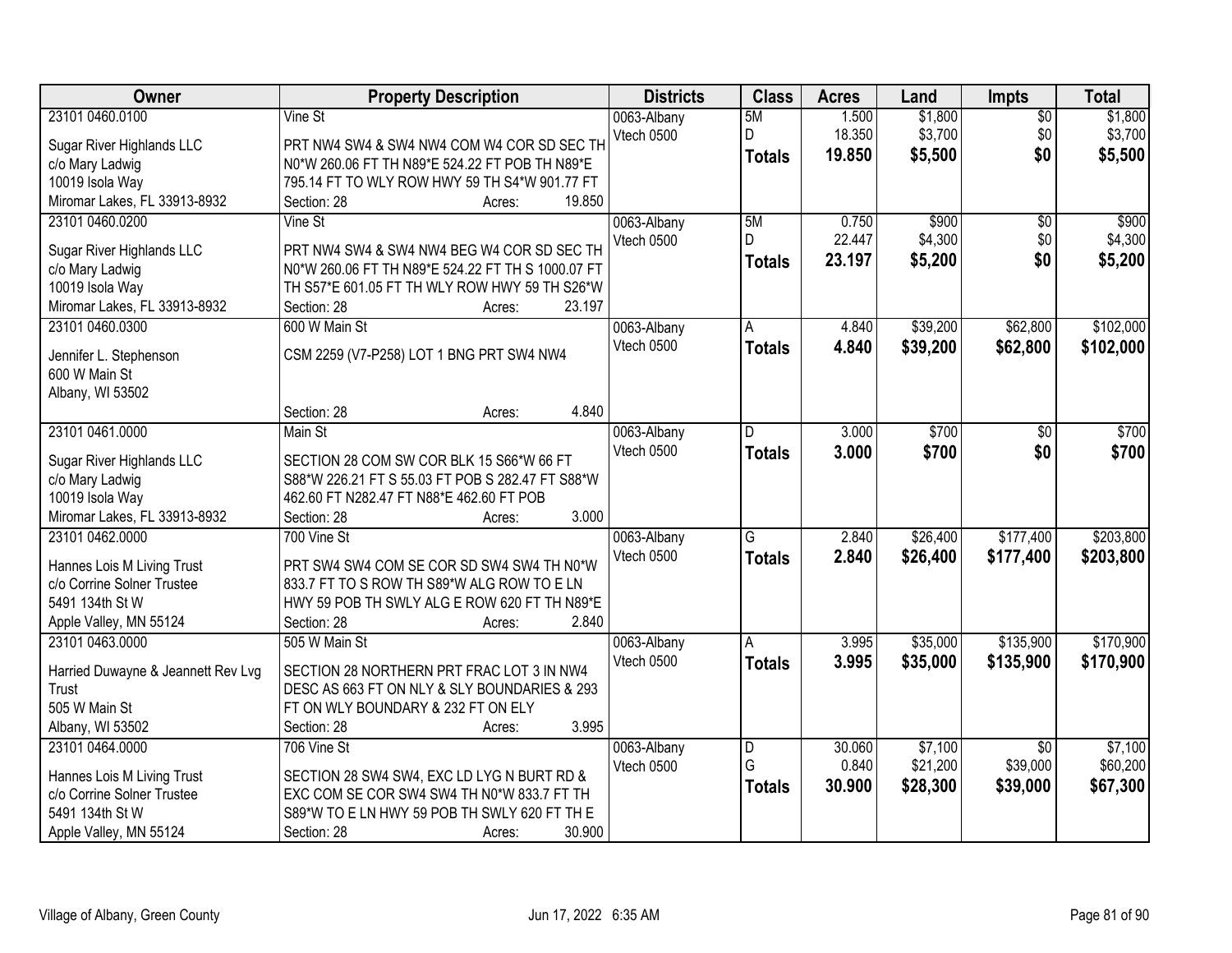| Owner                                | <b>Property Description</b>                     | <b>Districts</b> | <b>Class</b>             | <b>Acres</b> | Land            | <b>Impts</b>    | <b>Total</b>    |
|--------------------------------------|-------------------------------------------------|------------------|--------------------------|--------------|-----------------|-----------------|-----------------|
| 23101 0464.1000                      | 275 Burt St                                     | 0063-Albany      | $\overline{X5}$          | 0.170        | $\overline{50}$ | $\overline{50}$ | \$0             |
| Northern Natural Gas Co              | SECTION 28 COM SE COR SW4 SW4 SD SEC TH N       | Vtech 0500       | <b>Totals</b>            | 0.170        | \$0             | \$0             | \$0             |
| 1111 S 103rd St                      | 833.7 FT TO S ROW POB TH S89*W 75 FT TH S 100   |                  |                          |              |                 |                 |                 |
| Omaha, NE                            | FT TH N89*E 75 FT TH N 100 FT POB EXEMPT        |                  |                          |              |                 |                 |                 |
|                                      | 0.170<br>Section: 28<br>Acres:                  |                  |                          |              |                 |                 |                 |
| 23101 0465.0000                      | Vine St                                         | 0063-Albany      | X5                       | 4.870        | $\overline{50}$ | $\overline{50}$ | \$0             |
| Albany Cemetery Association          | SECTION 28 COM SE COR NW4 SW4 N 667 FT SW       | Vtech 0500       | <b>Totals</b>            | 4.870        | \$0             | \$0             | \$0             |
|                                      | ALG HY 59 777 FT E 396 FT POB EXEMPT            |                  |                          |              |                 |                 |                 |
| Albany, WI 53502                     |                                                 |                  |                          |              |                 |                 |                 |
|                                      | 4.870<br>Section: 28<br>Acres:                  |                  |                          |              |                 |                 |                 |
| 23101 0466.0000                      | Mill St                                         | 0063-Albany      | $\overline{\mathsf{X}4}$ | 1.040        | $\overline{50}$ | $\sqrt[6]{}$    | $\overline{30}$ |
|                                      | SECTION 28PARC IN SE4 COR - CONT 1.04A M/L      | Vtech 0500       | <b>Totals</b>            | 1.040        | \$0             | \$0             | \$0             |
| Village of Albany<br>206 N Water St  | <b>EXEMPT</b>                                   |                  |                          |              |                 |                 |                 |
| Albany, WI 53502                     |                                                 |                  |                          |              |                 |                 |                 |
|                                      | 1.040<br>Section: 28<br>Acres:                  |                  |                          |              |                 |                 |                 |
| 23101 0466.1000                      | 600 Park St                                     | 0063-Albany      | A                        | 0.650        | \$28,700        | \$67,300        | \$96,000        |
|                                      |                                                 | Vtech 0500       | <b>Totals</b>            | 0.650        | \$28,700        | \$67,300        | \$96,000        |
| Tod E. Luedy                         | COM SW4 COR SEC N 1163.26 FT S89*E 1764.05 FT   |                  |                          |              |                 |                 |                 |
| 600 Park St                          | POB N1*E 158.93 FT S89*E 180.61 FT S1*W 158.48  |                  |                          |              |                 |                 |                 |
| Albany, WI 53502                     | N89*W 180.62 FT POB PRT NE4 SW4                 |                  |                          |              |                 |                 |                 |
|                                      | Section: 28<br>0.650<br>Acres:                  |                  |                          |              |                 |                 |                 |
| 23101 0467,0000                      | <b>Burt Rd</b>                                  | 0063-Albany      | $\overline{D}$           | 12.200       | \$3,200         | \$0             | \$3,200         |
| Kopp Harvey L Revocable Living Trust | SECTION 28COM 33 FT E OF SE COR BLK 15          | Vtech 0500       | Totals                   | 12.200       | \$3,200         | \$0             | \$3,200         |
| 2700 E Ridge Rd Unit 1               | WARRENS ADD S 439.96 FT TH W 1747.68 FT M/L TO  |                  |                          |              |                 |                 |                 |
| Beloit, WI 53511                     | HWY TH N32*E 321.75 FT TH E 1100.22 FT TH N     |                  |                          |              |                 |                 |                 |
|                                      | 12.200<br>Section: 28<br>Acres:                 |                  |                          |              |                 |                 |                 |
| 23101 0468.0000                      | 601 S Mill St                                   | 0063-Albany      | A                        | 0.717        | \$20,100        | \$106,900       | \$127,000       |
| Carrie Ommodt                        | COM SE COR LOT 8, BLK 15 WARREN'S ADD TH W      | Vtech 0500       | <b>Totals</b>            | 0.717        | \$20,100        | \$106,900       | \$127,000       |
| 601 S Mill St                        | ALG S LN 175 FT TH S 150 FT TH E 208 FT TO CTLN |                  |                          |              |                 |                 |                 |
| Albany, WI 53502                     | MILL ST TH N 150 FT TH W 33 FT POB, BNG PRT SE4 |                  |                          |              |                 |                 |                 |
|                                      | Section: 28<br>0.717<br>Acres:                  |                  |                          |              |                 |                 |                 |
| 23101 0469.0000                      | Mill St                                         | 0063-Albany      | D                        | 1.190        | \$300           | $\overline{30}$ | \$300           |
|                                      |                                                 | Vtech 0500       | <b>Totals</b>            | 1.190        | \$300           | \$0             | \$300           |
| Janet L. Albertson                   | SECTION 28 COM SE COR LOT 8 BLK 15 N IN SE4     |                  |                          |              |                 |                 |                 |
| W2409 Swann St                       | SW4 E 33 FT TO CL MILL ST ALG CL 250 FT POB S   |                  |                          |              |                 |                 |                 |
| Albany, WI 53502                     | 250 FT W 208 FT N 150 FT E 208 FT POB           |                  |                          |              |                 |                 |                 |
|                                      | 1.190<br>Section: 28<br>Acres:                  |                  |                          |              |                 |                 |                 |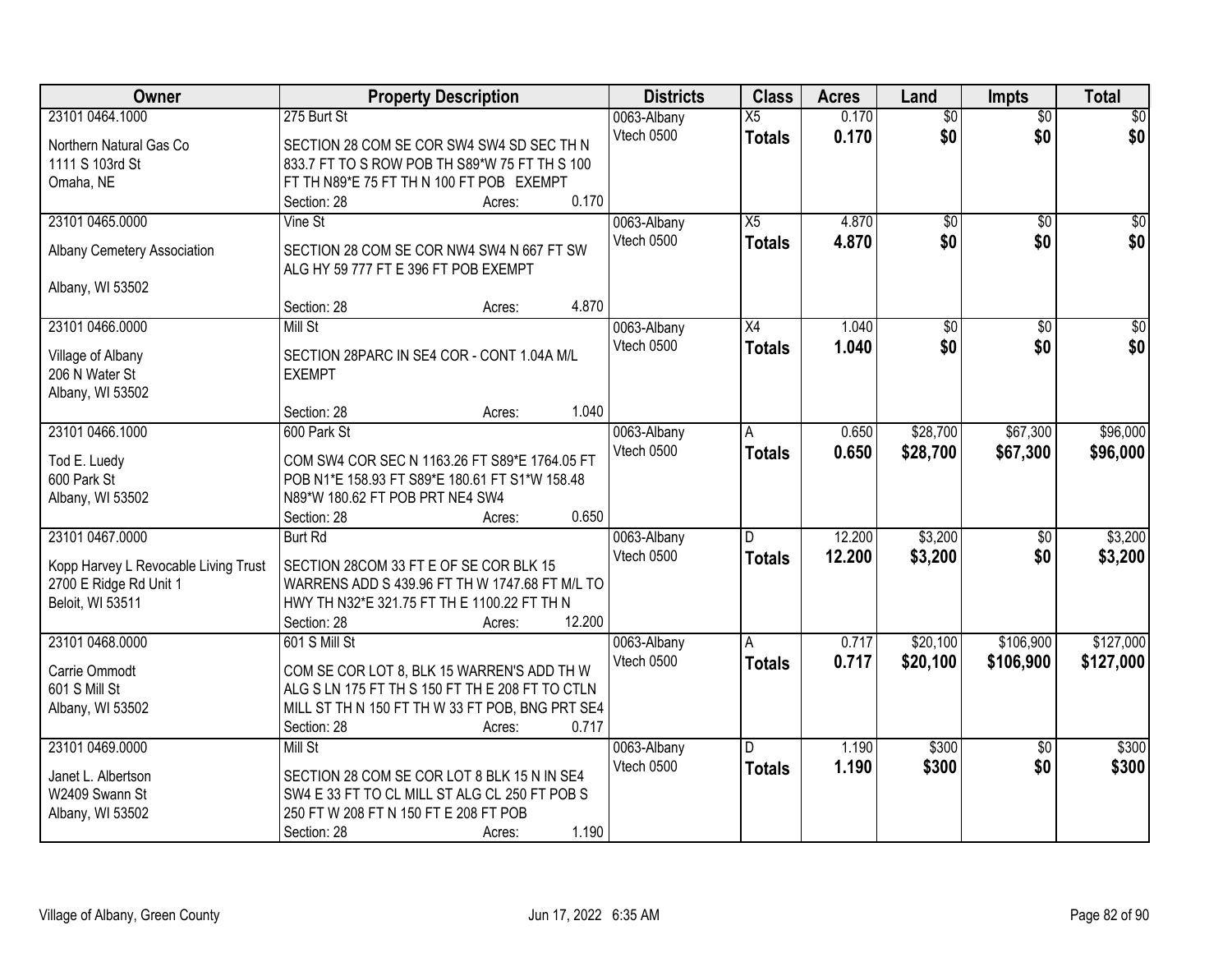| Owner                      | <b>Property Description</b>                    | <b>Districts</b> | <b>Class</b>  | <b>Acres</b> | Land     | Impts     | <b>Total</b> |
|----------------------------|------------------------------------------------|------------------|---------------|--------------|----------|-----------|--------------|
| 23101 0470.0000            | 603 S Mill St                                  | 0063-Albany      |               | 0.478        | \$18,000 | \$121,600 | \$139,600    |
| Janet L. Albertson         | SECTION 28 COM SE COR LOT 8 BLK 15 N LN SE4    | Vtech 0500       | <b>Totals</b> | 0.478        | \$18,000 | \$121,600 | \$139,600    |
| W2409 Swann St             | SW4 E 33 FT TO CL MILL ST ALG CL 150 FT POB S  |                  |               |              |          |           |              |
| Albany, WI 53502           | ALG CL 100 FT W 208 FT N 100 FT E 208 FT POB   |                  |               |              |          |           |              |
|                            | 0.478<br>Section: 28<br>Acres:                 |                  |               |              |          |           |              |
| 23101 0471.0000            | 600 S Mill St                                  | 0063-Albany      | Α             | 1.608        | \$44,700 | \$162,900 | \$207,600    |
|                            |                                                | Vtech 0500       | D             | 7.000        | \$1,600  | \$0       | \$1,600      |
| Daniel J. Broughton        | SECTION 28 PLAT OF SURVEY (V4-P84) LOT         |                  | E             | 7.500        | \$4,200  | \$0       | \$4,200      |
| 600 S Mill St              |                                                |                  | <b>Totals</b> | 16.108       | \$50,500 | \$162,900 | \$213,400    |
| Albany, WI 53502           |                                                |                  |               |              |          |           |              |
|                            | 16.108<br>Section: 28<br>Acres:                |                  |               |              |          |           |              |
| 23101 0472.0000            | Mill St                                        | 0063-Albany      | D             | 20.624       | \$4,400  | \$0       | \$4,400      |
| Hannes Lois M Living Trust | PRT SE4 SW4, COM PT IN CTRLN MILL ST BNG 1108  | Vtech 0500       | E             | 2.000        | \$1,100  | \$0       | \$1,100      |
| c/o Corrine Solner Trustee | FT E & 489.23 FT S NW4 SE4 SW4 TH N89*W 33 FT  |                  | <b>Totals</b> | 22.624       | \$5,500  | \$0       | \$5,500      |
| 5491 134th St W            | POB TH S25*E 615.68 FT TH S0*W 284.45 FT TH    |                  |               |              |          |           |              |
| Apple Valley, MN 55124     | 22.624<br>Section: 28<br>Acres:                |                  |               |              |          |           |              |
| 23101 0473.0000            | S Water St                                     | 0063-Albany      | A             | 1.800        | \$9,000  | \$0       | \$9,000      |
|                            |                                                | Vtech 0500       | <b>Totals</b> | 1.800        | \$9,000  | \$0       | \$9,000      |
| Dennis R. Parker           | SECTION 28 COM 601.5 FT S OF NE COR            |                  |               |              |          |           |              |
| 209 S Water St             | UNNUMBERED BLK W OF BLK 29 NICHOLS & PONDS     |                  |               |              |          |           |              |
| Albany, WI 53502           | 2ND ADD TH WLY 230 FT TH SLY 425 FT TH ELY 142 |                  |               |              |          |           |              |
|                            | 1.800<br>Section: 28<br>Acres:                 |                  |               |              |          |           |              |
| 23101 0474.0000            | 401 S Mechanic St                              | 0063-Albany      | A             | 0.505        | \$18,300 | \$82,600  | \$100,900    |
| Thomas A. Short            | SECTION 28COM INTS OF S LN STATE ST & W LN     | Vtech 0500       | <b>Totals</b> | 0.505        | \$18,300 | \$82,600  | \$100,900    |
| 401 S Mechanic St          | MECHANIC ST SLY 132 FT WLY 195 FT NLY 102 FT   |                  |               |              |          |           |              |
| Albany, WI 53502           | SE 215.5 FT POB                                |                  |               |              |          |           |              |
|                            | Section: 28<br>0.505<br>Acres:                 |                  |               |              |          |           |              |
| 23101 0475.0000            | 403 S Mechanic St                              | 0063-Albany      | A             | 1.030        | \$15,900 | \$59,500  | \$75,400     |
|                            |                                                | Vtech 0500       | <b>Totals</b> | 1.030        | \$15,900 | \$59,500  | \$75,400     |
| James Nafzger              | SECTION 28 COM W LN ALBANY & BRODHEAD RD       |                  |               |              |          |           |              |
| 403 S Mechanic St          | 132 FT S OF S LN STATE ST SLY 265.5 FT WLY 169 |                  |               |              |          |           |              |
| Albany, WI 53502           | FT NLY 230 FT ELY 195 FT POB                   |                  |               |              |          |           |              |
|                            | 1.030<br>Section: 28<br>Acres:                 |                  |               |              |          |           |              |
| 23101 0476,0000            | 409 S Mechanic St                              | 0063-Albany      | A             | 1.040        | \$30,500 | \$145,300 | \$175,800    |
| Raymond Rose               | CSM 5363 (V26-P115) LOT 1 BNG PRT GOV LOT 5    | Vtech 0500       | <b>Totals</b> | 1.040        | \$30,500 | \$145,300 | \$175,800    |
| 409 S Mechanic St          | <b>SEC 28</b>                                  |                  |               |              |          |           |              |
| Albany, WI 53502           |                                                |                  |               |              |          |           |              |
|                            | 1.040<br>Section: 28<br>Acres:                 |                  |               |              |          |           |              |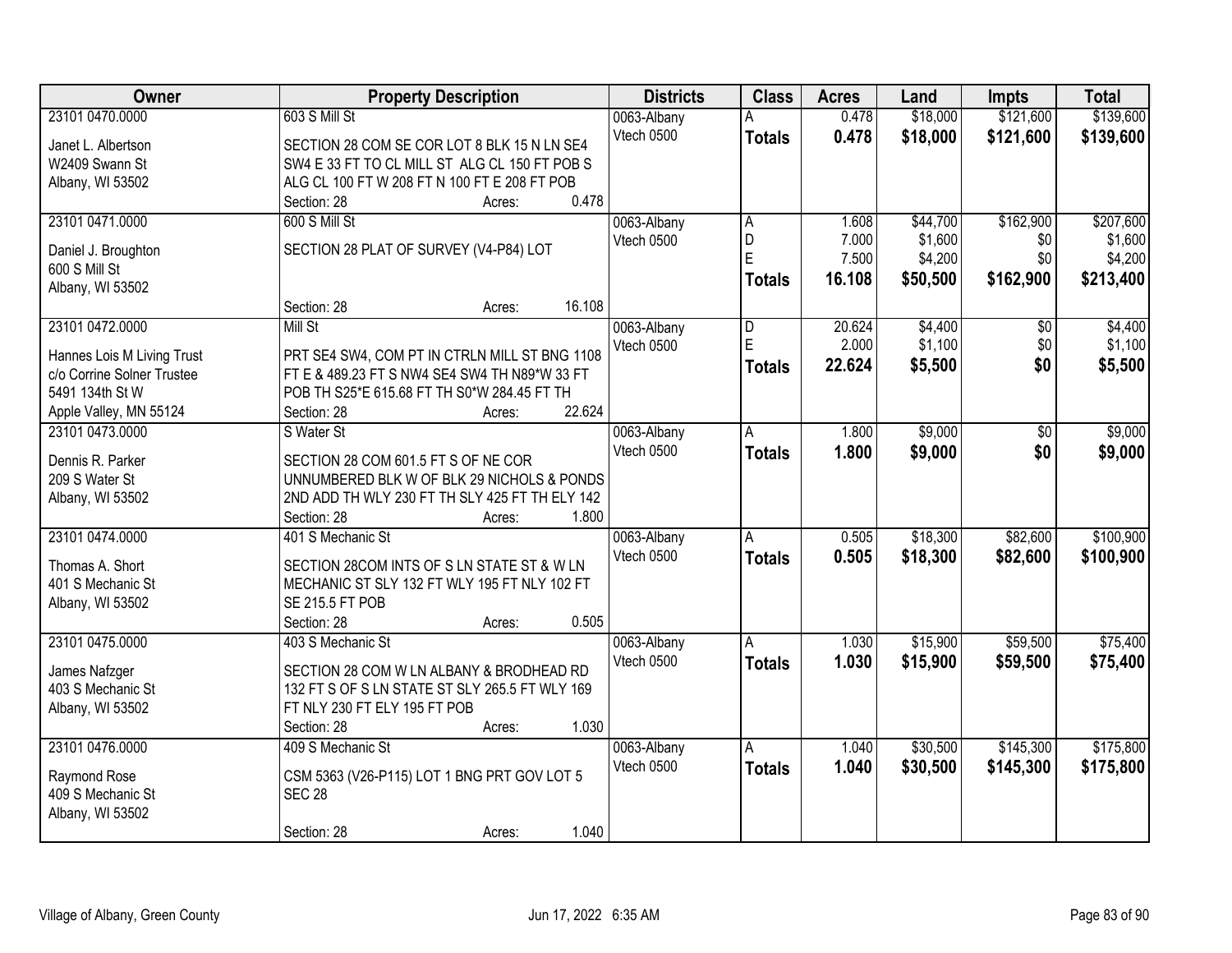| Owner                                    | <b>Property Description</b>                                     |        |       | <b>Districts</b> | <b>Class</b>   | <b>Acres</b> | Land     | <b>Impts</b>    | <b>Total</b> |
|------------------------------------------|-----------------------------------------------------------------|--------|-------|------------------|----------------|--------------|----------|-----------------|--------------|
| 23101 0477.0000                          | 411 S Mechanic St                                               |        |       | 0063-Albany      |                | 0.418        | \$12,100 | \$48,700        | \$60,800     |
| Gerry A. Gempeler                        | SECTION 28 COM 2244 FT N OF INTS ALBANY &                       |        |       | Vtech 0500       | <b>Totals</b>  | 0.418        | \$12,100 | \$48,700        | \$60,800     |
| 411 S Mechanic St                        | BRODHEAD HWY & S LN SEC 28 WLY 163 FT NLY 95                    |        |       |                  |                |              |          |                 |              |
| Albany, WI 53502                         | FT ELY 210 FT CEN HWY SLY 101.5 FT POB                          |        |       |                  |                |              |          |                 |              |
|                                          | Section: 28                                                     | Acres: | 0.418 |                  |                |              |          |                 |              |
| 23101 0478.0000                          | 501 S Mechanic St                                               |        |       | 0063-Albany      | $\overline{B}$ | 1.946        | \$48,100 | \$366,700       | \$414,800    |
|                                          |                                                                 |        |       | Vtech 0500       | <b>Totals</b>  | 1.946        | \$48,100 | \$366,700       | \$414,800    |
| Albany Riverside Apartments, LLC         | SECTION 28 COM 1525 FT N OF INTS OF ALBANY &                    |        |       |                  |                |              |          |                 |              |
| W9361 Hwy 39                             | BRODHEAD HWY & S SEC LN WLY 446 FT NLY 562                      |        |       |                  |                |              |          |                 |              |
| Mt Horeb, WI 53572                       | FT ELY 163 FT SLY ALG CL HWY 719 FT POB EXC                     |        | 1.946 |                  |                |              |          |                 |              |
|                                          | Section: 28                                                     | Acres: |       |                  |                |              |          |                 |              |
| 23101 0478.1000                          | 413 S Mechanic St                                               |        |       | 0063-Albany      | А              | 0.270        | \$6,600  | \$153,800       | \$160,400    |
| Carl J. Carstensen                       | SECTION 28 CSM 326 (V1-P336) LOT 1 PRT GOVT                     |        |       | Vtech 0500       | <b>Totals</b>  | 0.270        | \$6,600  | \$153,800       | \$160,400    |
| 413 S Mechanic St                        | LOT <sub>5</sub>                                                |        |       |                  |                |              |          |                 |              |
| Albany, WI 53502                         |                                                                 |        |       |                  |                |              |          |                 |              |
|                                          | Section: 28                                                     | Acres: | 0.270 |                  |                |              |          |                 |              |
| 23101 0478.2000                          | 415 S Mechanic St                                               |        |       | 0063-Albany      | A              | 0.271        | \$7,500  | \$163,900       | \$171,400    |
|                                          |                                                                 |        |       | Vtech 0500       | <b>Totals</b>  | 0.271        | \$7,500  | \$163,900       | \$171,400    |
| Elizabeth J. Kernen<br>415 S Mechanic St | SECTION 28 CSM 326 (V1-P336) LOT 2 PRT GOVT<br>LOT <sub>5</sub> |        |       |                  |                |              |          |                 |              |
|                                          |                                                                 |        |       |                  |                |              |          |                 |              |
| Albany, WI 53502                         | Section: 28                                                     | Acres: | 0.271 |                  |                |              |          |                 |              |
| 23101 0478.3000                          | 417 S Mechanic St                                               |        |       | 0063-Albany      | A              | 0.403        | \$13,100 | \$146,300       | \$159,400    |
|                                          |                                                                 |        |       | Vtech 0500       |                |              |          |                 |              |
| Darline Pedersen                         | CSM 326 (V1-P336) LOT 3 PRT GOV LOT 5 SEC 28                    |        |       |                  | <b>Totals</b>  | 0.403        | \$13,100 | \$146,300       | \$159,400    |
| 417 S Mechanic St                        |                                                                 |        |       |                  |                |              |          |                 |              |
| Albany, WI 53502                         |                                                                 |        |       |                  |                |              |          |                 |              |
|                                          | Section: 28                                                     | Acres: | 0.403 |                  |                |              |          |                 |              |
| 23101 0478.4000                          | Mechanic St                                                     |        |       | 0063-Albany      | A              | 0.642        | \$21,900 | $\overline{50}$ | \$21,900     |
| Keith A. Johnson                         | SECTION 28CSM 326 (V1-P336) LOT 4 BNG PRT GOV                   |        |       | Vtech 0500       | <b>Totals</b>  | 0.642        | \$21,900 | \$0             | \$21,900     |
| N6849 County Rd X                        | LOT <sub>5</sub>                                                |        |       |                  |                |              |          |                 |              |
| Albany, WI 53502                         |                                                                 |        |       |                  |                |              |          |                 |              |
|                                          | Section: 28                                                     | Acres: | 0.642 |                  |                |              |          |                 |              |
| 23101 0479.0000                          | 505 S Mechanic St                                               |        |       | 0063-Albany      | A              | 0.555        | \$21,800 | \$71,600        | \$93,400     |
|                                          |                                                                 |        |       | Vtech 0500       | <b>Totals</b>  | 0.555        | \$21,800 | \$71,600        | \$93,400     |
| Christopher J. Hillis                    | SECTION 28PRT FRAC LOTS 5 & 8 COM NW COR FR                     |        |       |                  |                |              |          |                 |              |
| 505 S Mechanic St                        | LOT 8 TH N82*E 475.20 FT TH S38*E 10.59 FT POB                  |        |       |                  |                |              |          |                 |              |
| Albany, WI 53502                         | TH S82*W 38.83 FT TH S82*W 245 FT TH S19*E 91.75                |        |       |                  |                |              |          |                 |              |
|                                          | Section: 28                                                     | Acres: | 0.555 |                  |                |              |          |                 |              |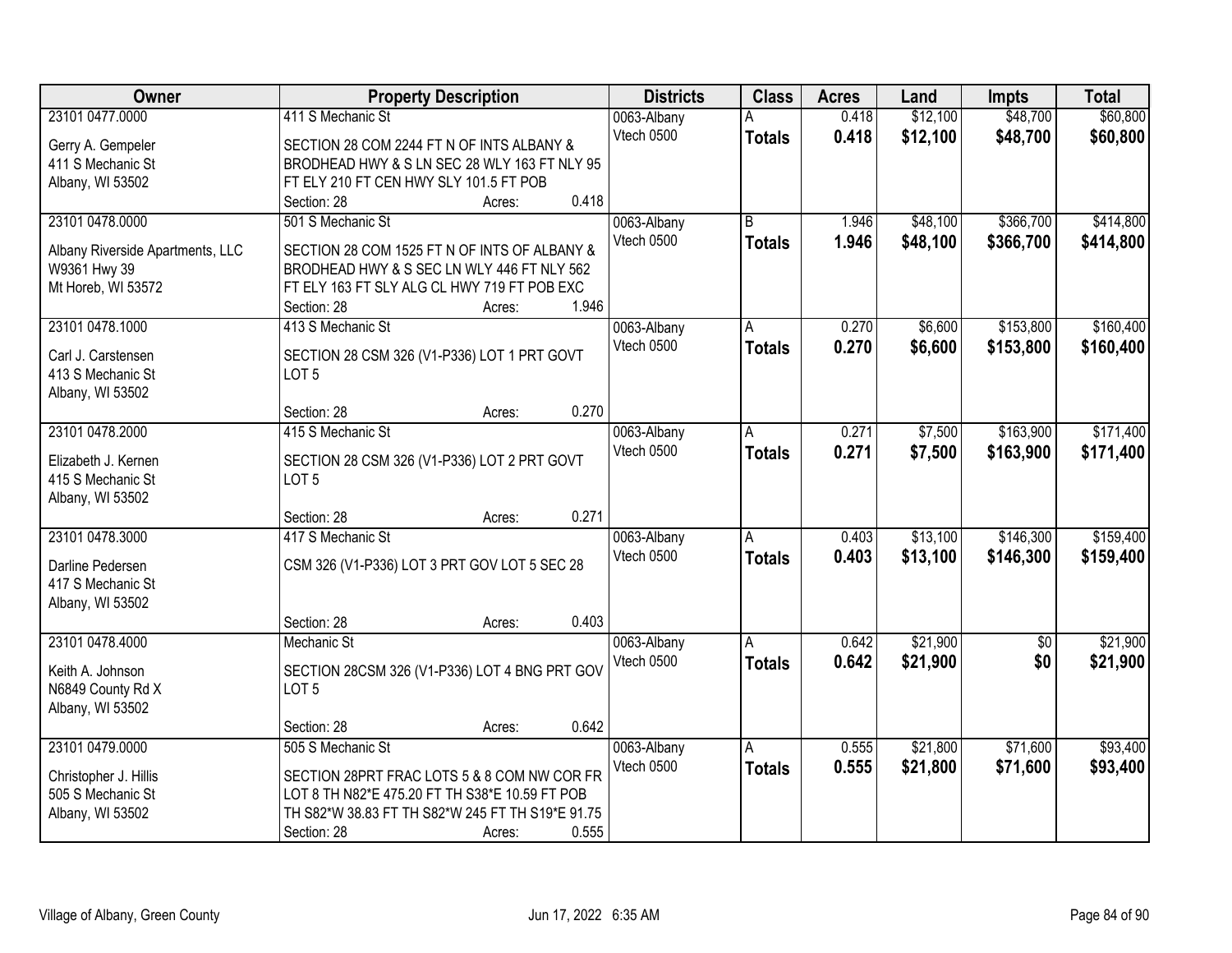| Owner                    | <b>Property Description</b>                     | <b>Districts</b>  | <b>Class</b>  | <b>Acres</b> | Land     | Impts           | <b>Total</b> |
|--------------------------|-------------------------------------------------|-------------------|---------------|--------------|----------|-----------------|--------------|
| 23101 0480.0100          | <b>Mechanic St</b>                              | 0063-Albany       |               | 0.380        | \$8,900  | $\overline{50}$ | \$8,900      |
| Christopher J. Hillis    | PRT GOV LOT 8 OF FR SE4 SEC 28 COM AT SE COR    | Vtech 0500        | <b>Totals</b> | 0.380        | \$8,900  | \$0             | \$8,900      |
| 505 S Mechanic St        | SD SEC TH S89*W ALG S LN SE4 879.50 FT TH N31*W |                   |               |              |          |                 |              |
| Albany, WI 53502         | 943.74 FT TH N31*W 499.83 FT TO SE COR OF       |                   |               |              |          |                 |              |
|                          | 0.380<br>Section: 28<br>Acres:                  |                   |               |              |          |                 |              |
| 23101 0480.0200          | 555 S Mechanic St                               | 0063-Albany       | A             | 6.380        | \$57,200 | \$152,700       | \$209,900    |
|                          |                                                 | Vtech 0500        | <b>Totals</b> | 6.380        | \$57,200 | \$152,700       | \$209,900    |
| Ursula C. Lund           | PRT GOV LOT 8 IN SE4 SEC 28 COM SE COR SD SEC   |                   |               |              |          |                 |              |
| 555 S Mechanic St        | TH S89*W 879.50 FT TH N30*W 945 FT POB TH S84*W |                   |               |              |          |                 |              |
| Albany, WI 53502         | 693 FT TO A MEANDER COR LOC N84*E 52 FT M/L     |                   |               |              |          |                 |              |
|                          | 6.380<br>Section: 28<br>Acres:                  |                   |               |              |          |                 |              |
| 23101 0481.0000          | 605 S Mechanic St                               | 0063-Albany       | A             | 1.300        | \$49,800 | \$115,100       | \$164,900    |
| Benjamin O. Ace          | STRIP OFF N SIDE FRAC LOT 8 SEC 28 BOUNDED      | <b>Vtech 0500</b> | D             | 9.500        | \$1,500  | \$0             | \$1,500      |
| 605 S Mechanic St        | AS FOLLOWS: ON W BY SUGAR RVR ON N BY LD        |                   | <b>Totals</b> | 10.800       | \$51,300 | \$115,100       | \$166,400    |
| Albany, WI 53502         | FRMLY OWNED BY JA HAHN, ON E BY HWY & ON S      |                   |               |              |          |                 |              |
|                          | Section: 28<br>10.800<br>Acres:                 |                   |               |              |          |                 |              |
| 23101 0482.0000          | 701 S Mechanic St                               | 0063-Albany       | Α             | 5.250        | \$55,600 | \$77,400        | \$133,000    |
|                          |                                                 | Vtech 0500        | <b>Totals</b> | 5.250        | \$55,600 | \$77,400        | \$133,000    |
| David C. Bennett         | SECTION 28COM CL ALBANY & BRODHEAD HWY AT       |                   |               |              |          |                 |              |
| 614 Hinman #1            | INTS S LN SEC TH W 63 RD TO E BANK SUGAR R TH   |                   |               |              |          |                 |              |
| Evanston, IL 60202       | N7*W ALG E BANK 204 FT TH N83*E 891.5 FT M/L TO |                   |               |              |          |                 |              |
|                          | 5.250<br>Section: 28<br>Acres:                  |                   |               |              |          |                 |              |
| 23101 0483.0000          | 400 S Mechanic St                               | 0063-Albany       | A             | 0.352        | \$16,800 | \$77,100        | \$93,900     |
| Ame L. Reed              | SECTION 28COM 201.5 FT W & 33 FT S INTS OF      | Vtech 0500        | <b>Totals</b> | 0.352        | \$16,800 | \$77,100        | \$93,900     |
| 400 S Mechanic St        | STATE ST & FIFTH AVE TH W 272 FT TH SE 72 FT TH |                   |               |              |          |                 |              |
| Albany, WI 53502         | E 192 FT TH N 66 FT POB BNG PRT FR LOT 5 IN SE4 |                   |               |              |          |                 |              |
|                          | 0.352<br>Section: 28<br>Acres:                  |                   |               |              |          |                 |              |
| 23101 0484.0000          | 402 S Mechanic St                               | 0063-Albany       | A             | 0.249        | \$15,800 | \$117,100       | \$132,900    |
|                          |                                                 | Vtech 0500        |               | 0.249        | \$15,800 | \$117,100       |              |
| Jacqueline K. Best       | SECTION 28 COM 201.5 FT W & 99 FT S OF INTS     |                   | <b>Totals</b> |              |          |                 | \$132,900    |
| PO Box 534               | STATE ST & 5TH AVE S 66 FT W 171 FT NW 72 FT E  |                   |               |              |          |                 |              |
| Albany, WI 53502         | 192 FT POB                                      |                   |               |              |          |                 |              |
|                          | 0.249<br>Section: 28<br>Acres:                  |                   |               |              |          |                 |              |
| 23101 0485.0000          | 304 E State St                                  | 0063-Albany       | <sub>R</sub>  | 0.409        | \$16,400 | \$165,800       | \$182,200    |
| Monroe Rental Homes, LLC | PRT NW4 SE4, COM 33 FT S & 66 FT W INTS STATE   | Vtech 0500        | <b>Totals</b> | 0.409        | \$16,400 | \$165,800       | \$182,200    |
| PO Box 81                | ST & FIFTH AVE TH S 132 FT TH W 135.5 FT TH N   |                   |               |              |          |                 |              |
| Monroe, WI 53566         | 132 FT TH E 135.5 FT POB                        |                   |               |              |          |                 |              |
|                          | 0.409                                           |                   |               |              |          |                 |              |
|                          | Section: 28<br>Acres:                           |                   |               |              |          |                 |              |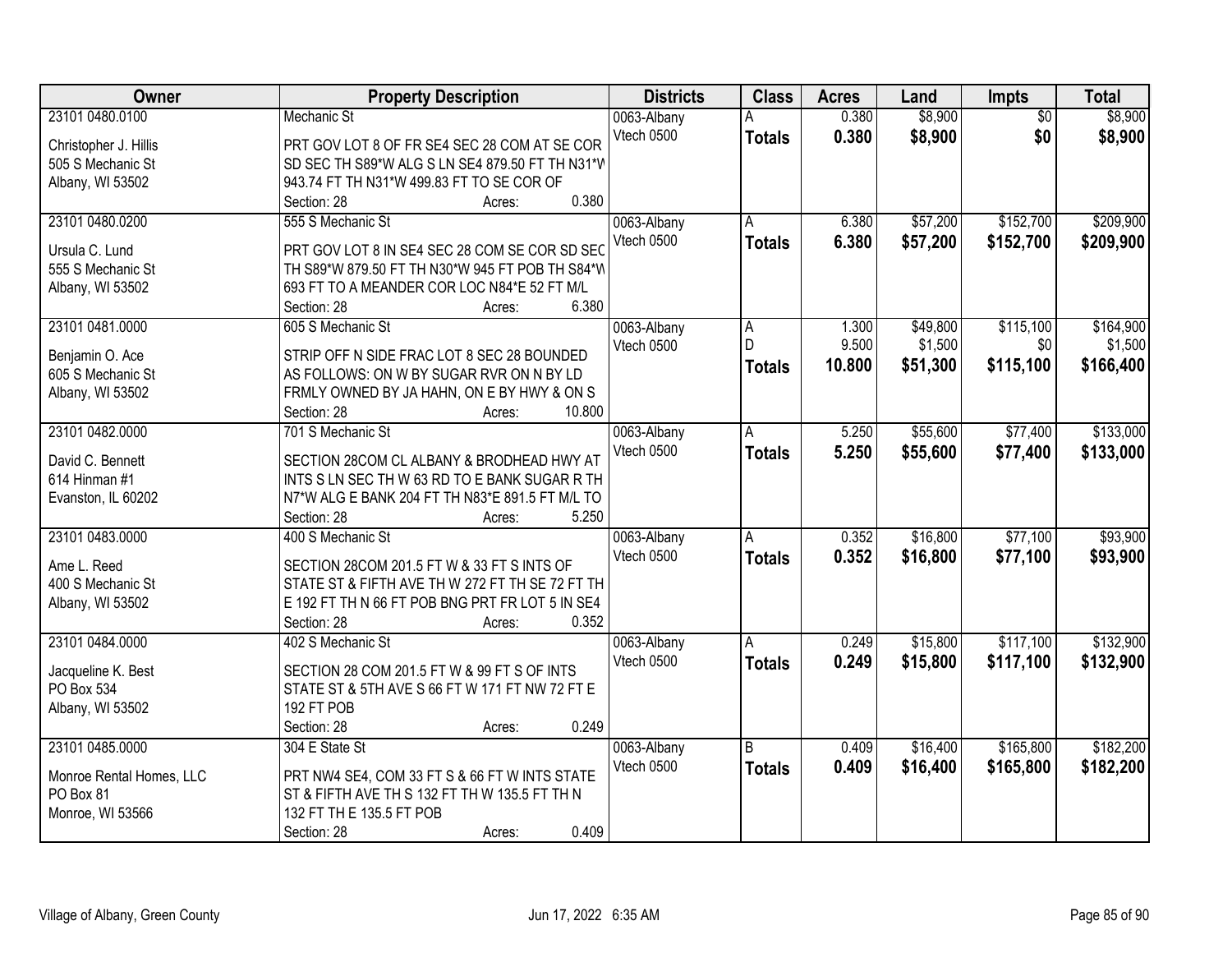| Owner                       | <b>Property Description</b>                        | <b>Districts</b> | <b>Class</b>    | <b>Acres</b> | Land            | <b>Impts</b>    | <b>Total</b> |
|-----------------------------|----------------------------------------------------|------------------|-----------------|--------------|-----------------|-----------------|--------------|
| 23101 0486.0000             | 400 E State St                                     | 0063-Albany      | Α               | 0.200        | \$15,300        | \$35,300        | \$50,600     |
| Gough Family Acres, LLC     | COM SE COR LOT 12 BLK 27 NICHOLS & PONDS 2ND       | Vtech 0500       | <b>Totals</b>   | 0.200        | \$15,300        | \$35,300        | \$50,600     |
| W2708 County Rd Ss          | ADD TH S WITH EXT W LN 5TH AVE 66 FT TO S LN       |                  |                 |              |                 |                 |              |
| Monroe, WI 53566            | STATE ST TH W 38 FT TH S 132 FT E 66 FT TH N 132   |                  |                 |              |                 |                 |              |
|                             | 0.200<br>Section: 28<br>Acres:                     |                  |                 |              |                 |                 |              |
| 23101 0487.0000             | 404 S Mechanic St                                  | 0063-Albany      | A               | 0.730        | \$20,200        | \$38,400        | \$58,600     |
|                             |                                                    | Vtech 0500       | <b>Totals</b>   | 0.730        | \$20,200        | \$38,400        | \$58,600     |
| <b>Delvin Coulthard</b>     | SECTION 28LAND BOUNDED BY LN 29.44 CH W OF E       |                  |                 |              |                 |                 |              |
| 404 S Mechanic St           | 1/4 POST SEC 28 TO E LN ALBANY-BRODHEAD HWY        |                  |                 |              |                 |                 |              |
| Albany, WI 53502            | TH S 2.5 CH TO NW COR LOT TH E 15 RD 12.5 FT TH    |                  |                 |              |                 |                 |              |
|                             | 0.730<br>Section: 28<br>Acres:                     |                  |                 |              |                 |                 |              |
| 23101 0488.0000             | 406 S Mechanic St                                  | 0063-Albany      | A               | 0.474        | \$18,000        | \$66,500        | \$84,500     |
| David C. Larson             | SECTION 28 COM 330 FT S & 70 FT W INTS STATE       | Vtech 0500       | <b>Totals</b>   | 0.474        | \$18,000        | \$66,500        | \$84,500     |
| Phyllis A Larson Le         | ST & FIFTH AVE W 268 FT N 77 FT E 270.5 FT S 77    |                  |                 |              |                 |                 |              |
| PO Box 32                   | FT POB                                             |                  |                 |              |                 |                 |              |
| Albany, WI 53502            | 0.474<br>Section: 28<br>Acres:                     |                  |                 |              |                 |                 |              |
| 23101 0489.0000             | State St                                           | 0063-Albany      | $\overline{X5}$ | 0.630        | $\overline{50}$ | $\sqrt[6]{3}$   | $\sqrt{50}$  |
|                             |                                                    | Vtech 0500       | <b>Totals</b>   | 0.630        | \$0             | \$0             | \$0          |
| St Patricks Congregation    | SECTION 28 ALL LAND BND BY LN 29.44 CH (1943.04    |                  |                 |              |                 |                 |              |
| 401 E State St              | FT) W OF E4 POST SEC ON E LN ALB-BROD RD &         |                  |                 |              |                 |                 |              |
| Albany, WI 53502            | RUNNING S 165 FT E 3 31/33 CH (259.08 FT) TO NW    |                  |                 |              |                 |                 |              |
|                             | 0.630<br>Section: 28<br>Acres:                     |                  |                 |              |                 |                 |              |
| 23101 0490.0000             | 410 E State St                                     | 0063-Albany      | $\overline{X5}$ | 0.000        | $\overline{50}$ | $\overline{30}$ | $\sqrt{50}$  |
| St Patricks Catholic Church | SECTION 28 COM 33 FT E INTS STATE ST & FIFTH       | Vtech 0500       | Totals          | 0.000        | \$0             | \$0             | \$0          |
| 401 E State St              | AVE TH S 330 FT TH E 99 FT TH N 330 FT TH W 99     |                  |                 |              |                 |                 |              |
| Albany, WI 53502            | FT POB EXEMPT                                      |                  |                 |              |                 |                 |              |
|                             | 0.000<br>Section: 28<br>Acres:                     |                  |                 |              |                 |                 |              |
| 23101 0491.0000             | 500 E State St                                     | 0063-Albany      | A               | 2.000        | \$40,600        | \$75,900        | \$116,500    |
|                             |                                                    | Vtech 0500       | <b>Totals</b>   | 2.000        | \$40,600        | \$75,900        | \$116,500    |
| Jeff Kehm                   | SECTION 28 COM 1194 FT W OF NE COR SE4 S 330       |                  |                 |              |                 |                 |              |
| PO Box 54                   | FT W 264 FT N 330 FT E 264 FT POB                  |                  |                 |              |                 |                 |              |
| Albany, WI 53502            |                                                    |                  |                 |              |                 |                 |              |
|                             | 2.000<br>Section: 28<br>Acres:                     |                  |                 |              |                 |                 |              |
| 23101 0492.0000             | 700 E State St                                     | 0063-Albany      | A               | 0.863        | \$21,400        | \$71,700        | \$93,100     |
| Ronald G. Keepers           | CSM 697 (V2-P250) E 10 FT OF LOT 1 - 076A, LOT 2 - | Vtech 0500       | Totals          | 0.863        | \$21,400        | \$71,700        | \$93,100     |
| 700 E State St              | .787A IN NE4 SE4                                   |                  |                 |              |                 |                 |              |
| Albany, WI 53502            |                                                    |                  |                 |              |                 |                 |              |
|                             | 0.863<br>Section: 28<br>Acres:                     |                  |                 |              |                 |                 |              |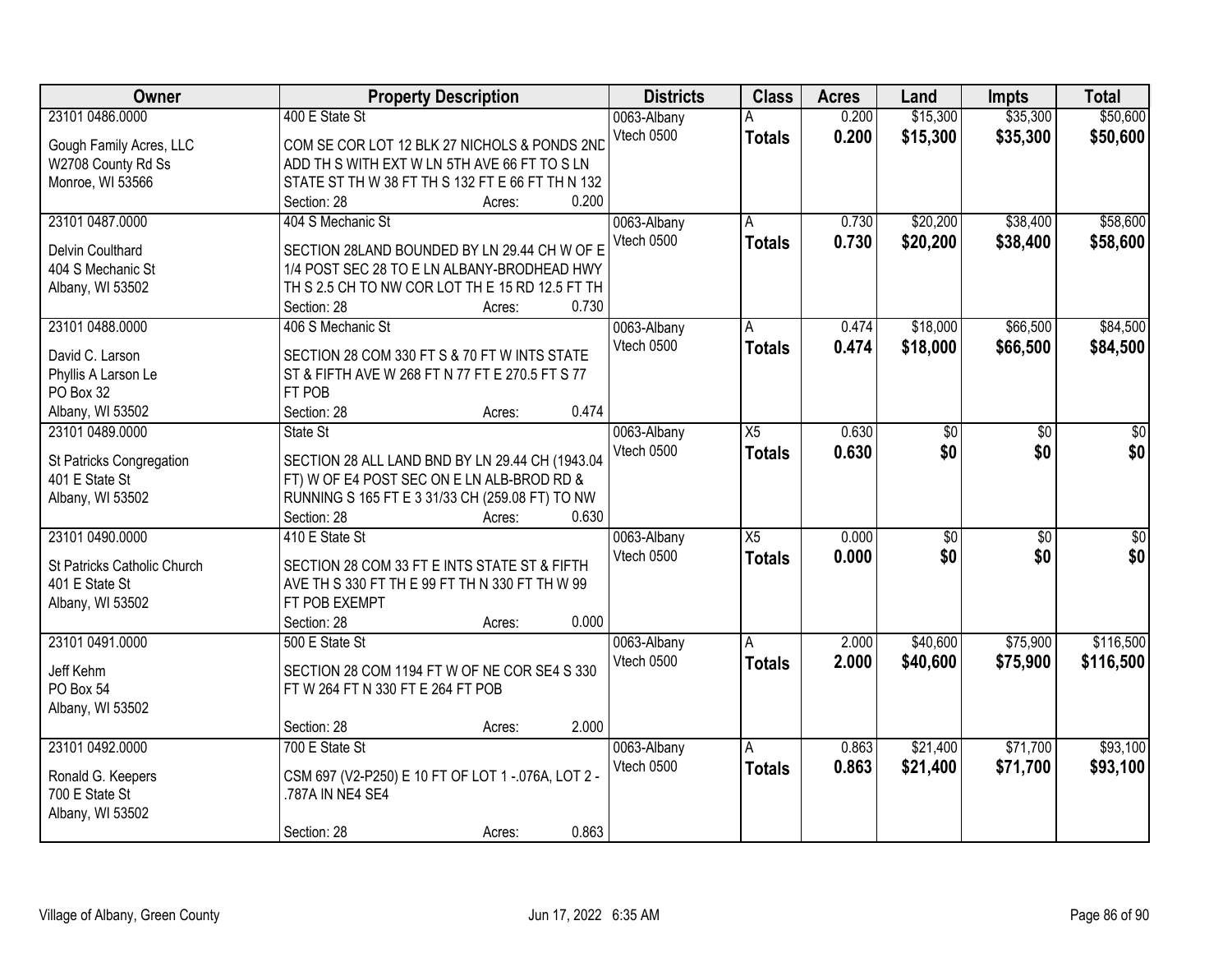| Owner                                                                                   | <b>Property Description</b>                                                                                                                                                   | <b>Districts</b> | <b>Class</b>                       | <b>Acres</b>             | Land                    | <b>Impts</b>                  | <b>Total</b>                  |                                 |
|-----------------------------------------------------------------------------------------|-------------------------------------------------------------------------------------------------------------------------------------------------------------------------------|------------------|------------------------------------|--------------------------|-------------------------|-------------------------------|-------------------------------|---------------------------------|
| 23101 0492.1000<br>Lynn Dahleen<br>410 S Mechanic St<br>Albany, WI 53502                | State St<br>CSM 697 (V2-P250) W 90 FT OF LOT 1 BNG PRT NE4<br>SE4                                                                                                             |                  | 0063-Albany<br>Vtech 0500          | <b>Totals</b>            | 0.682<br>0.682          | \$19,800<br>\$19,800          | $\overline{50}$<br>\$0        | \$19,800<br>\$19,800            |
|                                                                                         | Section: 28                                                                                                                                                                   | Acres:           | 0.682                              |                          |                         |                               |                               |                                 |
| 23101 0493.0000<br>David Schwalbe<br>702 E State St - Po Box 532<br>Albany, WI 53502    | 702 E State St<br>SECTION 28COM 891 FT W OF NE COR SE4 TH S 330<br>FT TH W 99 FT TH N 330 FT TH E 99 FT POB<br>Section: 28                                                    |                  | 0063-Albany<br>Vtech 0500<br>0.750 | A<br><b>Totals</b>       | 0.750<br>0.750          | \$20,400<br>\$20,400          | \$46,800<br>\$46,800          | \$67,200<br>\$67,200            |
| 23101 0494.0000                                                                         | Cincinnati St                                                                                                                                                                 | Acres:           | 0063-Albany                        | E                        | 9.630                   | \$5,800                       | \$0                           | \$5,800                         |
| David J. King<br>706 E State St<br>Albany, WI 53502                                     | COM PT 38 RODS W NE COR SE4 SEC 28 TH S 20<br>RODS THE 8 RODS TH S 26 RODS TH SELY TO PT 7<br>RODS E & 7 RODS S TH E 23 RODS TO SEC LN TH S<br>Section: 28                    | Acres:           | Vtech 0500<br>9.630                | <b>Totals</b>            | 9.630                   | \$5,800                       | \$0                           | \$5,800                         |
| 23101 0494.1000                                                                         | 704 E State St                                                                                                                                                                |                  | 0063-Albany                        | A                        | 0.485                   | \$18,100                      | \$75,400                      | \$93,500                        |
| David J. King<br>706 E State St<br>Albany, WI 53502                                     | SECTION 28W 135 FT OF N 210 FT OF FOLLOWING:<br>COM PT 38 RODS W (627 FT) OF NE COR OF SE4 TH<br>S 20 RDS (330 FT) TH E 8 RODS (132 FT) TH S 26<br>Section: 28                | Acres:           | Vtech 0500<br>0.485                | <b>Totals</b>            | 0.485                   | \$18,100                      | \$75,400                      | \$93,500                        |
| 23101 0495.0000<br>David J. King<br>706 E State St<br>Albany, WI 53502                  | 706 E State St<br>SECTION 28 E 129 FT OF W 264 FT OF N 210 FT OF<br>FOLLOWING: COM PT 38 RODS (627 FT) W OF NE<br>COR OF SE4 TH S 20 RODS (330 FT) TH E 8 RODS<br>Section: 28 | Acres:           | 0063-Albany<br>Vtech 0500<br>0.574 | A<br><b>Totals</b>       | 0.574<br>0.574          | \$18,900<br>\$18,900          | \$131,100<br>\$131,100        | \$150,000<br>\$150,000          |
| 23101 0496.0000<br>Julie A. Cousin<br>710 E State St<br>Albany, WI 53502                | 710 E State St<br>COM 627 FT W OF NE COR SE4 S 330 FT E 132 FT S<br>429 FT SE 184 FT E 379.5 FT N ALG E SEC LN & RR<br>TO QUARTER SEC LN W 478 POB<br>Section: 28             | Acres:           | 0063-Albany<br>Vtech 0500<br>4.960 | А<br>D.<br><b>Totals</b> | 1.000<br>3.960<br>4.960 | \$20,600<br>\$900<br>\$21,500 | \$101,000<br>\$0<br>\$101,000 | \$121,600<br>\$900<br>\$122,500 |
| 23101 0497.0000<br>Stefanik Enterprises II, LLC<br>W1095 Trail Rd<br>Brodhead, WI 53520 | State St<br>ALL THAT PRT OF NE4 SE4 LYG ON E SIDE ROW RR<br>Section: 28                                                                                                       | Acres:           | 0063-Albany<br>Vtech 0500<br>0.375 | Ē<br><b>Totals</b>       | 0.375<br>0.375          | \$300<br>\$300                | $\overline{50}$<br>\$0        | \$300<br>\$300                  |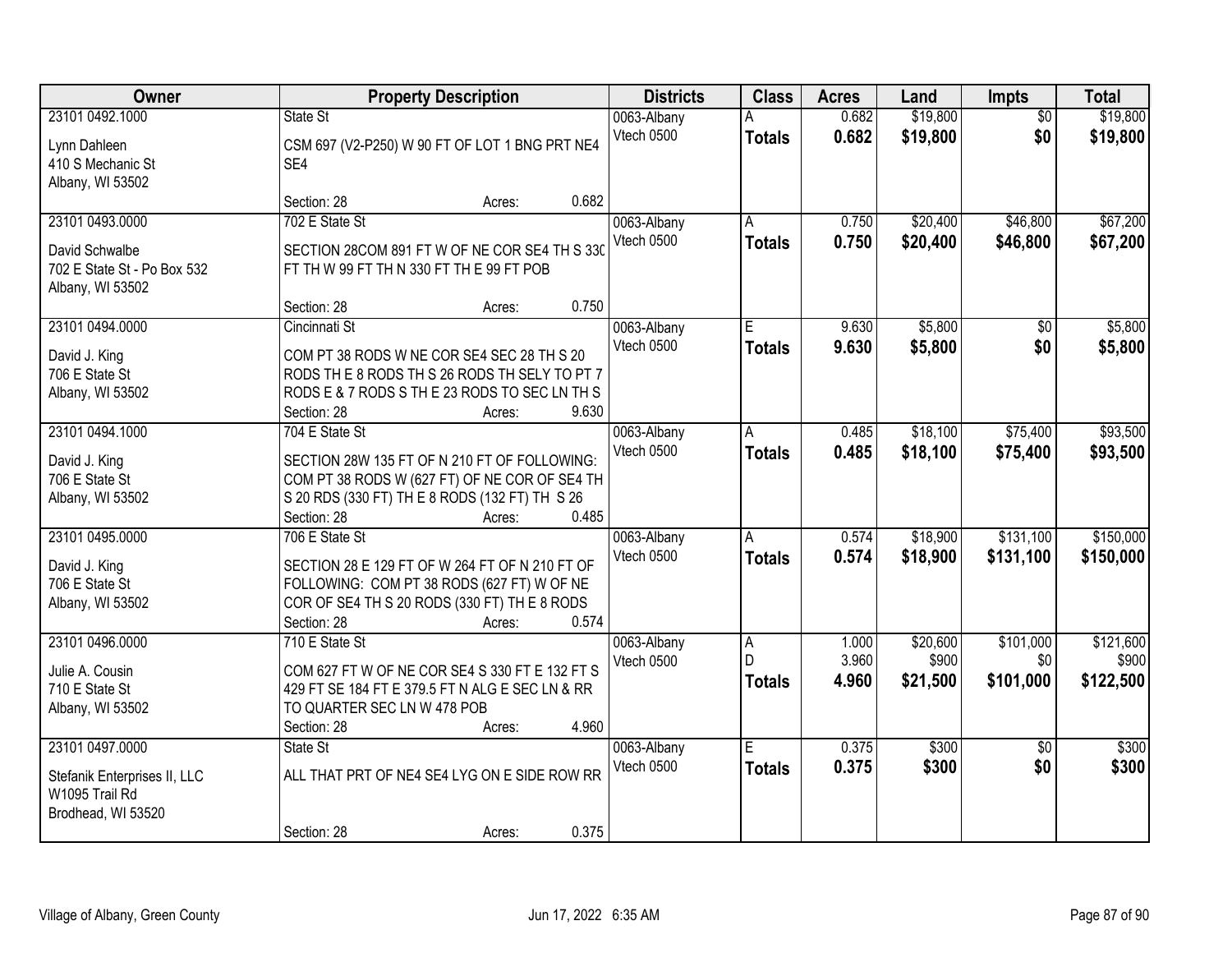| Owner                      | <b>Property Description</b>                      | <b>Districts</b> | <b>Class</b>   | <b>Acres</b> | Land     | <b>Impts</b> | <b>Total</b> |
|----------------------------|--------------------------------------------------|------------------|----------------|--------------|----------|--------------|--------------|
| 23101 0498.0000            | 408 S Mechanic St                                | 0063-Albany      |                | 0.608        | \$19,100 | \$80,300     | \$99,400     |
| John C. Schlicht           | PRT FRAC LOT 5 IN SE4 SEC 28 BGN E LN            | Vtech 0500       | <b>Totals</b>  | 0.608        | \$19,100 | \$80,300     | \$99,400     |
| 216 S 2nd St               | BRODHEAD RD AT SW COR OF LAND CONV TO G W        |                  |                |              |          |              |              |
| Mt Horeb, WI 53572-2146    | BARTLETT BY J BOWEN ETUX 2/20/1868 TH E 319 FT   |                  |                |              |          |              |              |
|                            | 0.608<br>Section: 28<br>Acres:                   |                  |                |              |          |              |              |
| 23101 0499.0000            | 410 S Mechanic St                                | 0063-Albany      | A              | 0.699        | \$19,900 | \$83,100     | \$103,000    |
|                            |                                                  | Vtech 0500       | <b>Totals</b>  | 0.699        | \$19,900 | \$83,100     | \$103,000    |
| Lynn Dahleen               | SECTION 28 COM 520 FT S & 891 FT W E 1/4 POST    |                  |                |              |          |              |              |
| 410 S Mechanic St          | SEC W 1075.5 FT CL MECHANIC ST POB E 285 FT N    |                  |                |              |          |              |              |
| Albany, WI 53502           | 108 FT W ALG N LN TO CL MECHANIC ST SE ALG CL    |                  |                |              |          |              |              |
|                            | 0.699<br>Section: 28<br>Acres:                   |                  |                |              |          |              |              |
| 23101 0499.1000            | State St                                         | 0063-Albany      | A              | 1.000        | \$20,000 | \$18,700     | \$38,700     |
| Lynn Dahleen               | SECTION 28COM 495 FT W & 775 1/2 FT S OF E 1/4   | Vtech 0500       | D              | 9.000        | \$2,300  | \$0          | \$2,300      |
| 410 S Mechanic St          | POST SEC W 396 FT N 433 FT W 694 FT S 190 FT E   |                  | <b>Totals</b>  | 10.000       | \$22,300 | \$18,700     | \$41,000     |
| Albany, WI 53502           | 396 FT S 583 FT E 694 FT N 330 FT POB            |                  |                |              |          |              |              |
|                            | 10.000<br>Section: 28<br>Acres:                  |                  |                |              |          |              |              |
| 23101 0500.0000            | 412 S Mechanic St                                | 0063-Albany      | $\overline{A}$ | 0.945        | \$22,100 | \$249,300    | \$271,400    |
|                            |                                                  | Vtech 0500       | <b>Totals</b>  | 0.945        | \$22,100 | \$249,300    | \$271,400    |
| Seeliger Properties, LLC   | COM NE COR LAND OWNED BY MINNIE DURST            |                  |                |              |          |              |              |
| N8211 Smith Rd             | V68-P433 TH N 7 RDS 7.5 LINKS TH W TO CTR HWY    |                  |                |              |          |              |              |
| Brooklyn, WI 53521         | BNG ALBANY & BRODHEAD RD TH S ALG CTR HWY        |                  |                |              |          |              |              |
|                            | 0.945<br>Section: 28<br>Acres:                   |                  |                |              |          |              |              |
| 23101 0501.0000            | 414 S Mechanic St                                | 0063-Albany      | $\overline{A}$ | 6.500        | \$45,100 | \$102,500    | \$147,600    |
| <b>Mitch Baker</b>         | PRT N1/2 SE4 SEC 28 COM NE COR OF SE4 TH W 30    | Vtech 0500       | <b>Totals</b>  | 6.500        | \$45,100 | \$102,500    | \$147,600    |
| 414 S Mechanic St          | RDS TH S 47 RDS TH W 393 FT TH N 221 FT TH W     |                  |                |              |          |              |              |
| Albany, WI 53502           | 312 FT TO POB TH S0*E 570.7 FT TH S88*W 370.5 FT |                  |                |              |          |              |              |
|                            | 6.500<br>Section: 28<br>Acres:                   |                  |                |              |          |              |              |
| 23101 0502.0000            | 418 S Mechanic St                                | 0063-Albany      | $\overline{A}$ | 1.060        | \$21,800 | \$91,100     | \$112,900    |
|                            |                                                  | Vtech 0500       | <b>Totals</b>  | 1.060        | \$21,800 | \$91,100     | \$112,900    |
| William R. Laughridge      | SECTION 28COM 1766 FT NW OF INTS S SEC LN &      |                  |                |              |          |              |              |
| c/o William R and Carol Le | BRODHEAD RD NW 198 FT E 250 FT S 198 FT W 214    |                  |                |              |          |              |              |
| 418 S Mechanic             | FT POB                                           |                  |                |              |          |              |              |
| Albany, WI 53502           | 1.060<br>Section: 28<br>Acres:                   |                  |                |              |          |              |              |
| 23101 0503.0000            | 500 S Mechanic St                                | 0063-Albany      | A              | 0.790        | \$20,700 | \$91,000     | \$111,700    |
| Kim Alan Blumer            | SECTION 28COM SW COR SEC TH S85*W 880.3 FT       | Vtech 0500       | <b>Totals</b>  | 0.790        | \$20,700 | \$91,000     | \$111,700    |
| 500 S Mechanic St          | TH N35*14'W 1554.6 FT TH N85*E 191 FT TH         |                  |                |              |          |              |              |
| Albany, WI 53502-9510      | N35*14'W 193 FT TH S85*W 191 FT TH S35*14'E 193  |                  |                |              |          |              |              |
|                            | 0.790<br>Section: 28<br>Acres:                   |                  |                |              |          |              |              |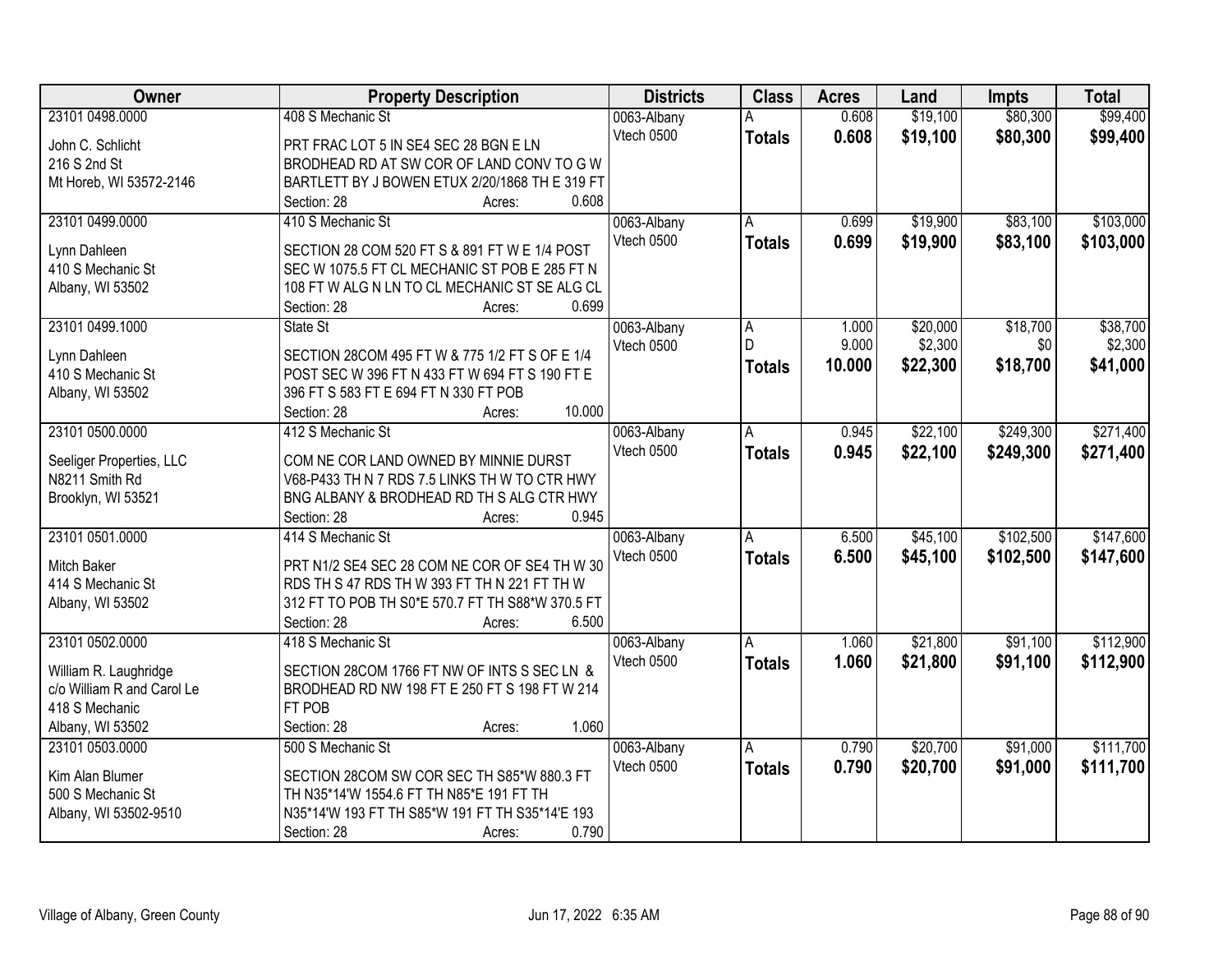| Owner                                | <b>Property Description</b>                                                               | <b>Districts</b>          | <b>Class</b>   | <b>Acres</b>   | Land     | <b>Impts</b>    | <b>Total</b> |
|--------------------------------------|-------------------------------------------------------------------------------------------|---------------------------|----------------|----------------|----------|-----------------|--------------|
| 23101 0504.0000                      | 502 S Mechanic St                                                                         | 0063-Albany               |                | 0.333          | \$16,600 | \$88,400        | \$105,000    |
| <b>Jeff Calkins</b>                  | SECTION 28 COM SE COR SEC 28 TH S85*W ALG S                                               | Vtech 0500                | <b>Totals</b>  | 0.333          | \$16,600 | \$88,400        | \$105,000    |
| 502 S Mechanic St                    | LN 880.3 FT TH N35*W ALG CL RD 1554.6 FT TH                                               |                           |                |                |          |                 |              |
| Albany, WI 53502                     | N85*E 191 FT TH N35*W 193 FT TH S85*W 191 FT TH                                           |                           |                |                |          |                 |              |
|                                      | 0.333<br>Section: 28<br>Acres:                                                            |                           |                |                |          |                 |              |
| 23101 0505.0000                      | 504 S Mechanic St                                                                         | 0063-Albany               | A              | 0.815          | \$21,000 | \$100,100       | \$121,100    |
|                                      |                                                                                           | Vtech 0500                | <b>Totals</b>  | 0.815          | \$21,000 | \$100,100       | \$121,100    |
| Cory Disch                           | PARC IN FRAC LOT 8 IN SE4 SEC 28 COM SE COR                                               |                           |                |                |          |                 |              |
| 504 S Mechanic St                    | SD SEC TH N 89*W ALG S LN 884.31 FT TH N29*W                                              |                           |                |                |          |                 |              |
| Albany, WI 53502                     | ALG CLN CTY E 1346.07 FT POB TH N29*W ALG CLN<br>0.815                                    |                           |                |                |          |                 |              |
|                                      | Section: 28<br>Acres:                                                                     |                           |                |                |          |                 |              |
| 23101 0506.0000                      | 508 S Mechanic St                                                                         | 0063-Albany               | A              | 0.492          | \$18,100 | \$105,000       | \$123,100    |
| Althaus Richard A Living Trust       | PRT FRAC LOT 8 IN SE4 SEC 28 COM SE COR SD                                                | <b>Vtech 0500</b>         | <b>Totals</b>  | 0.492          | \$18,100 | \$105,000       | \$123,100    |
| 207B E Nichols St                    | SEC 28 TH N89*W ALG S LN SD SE4 884.31 FT TH                                              |                           |                |                |          |                 |              |
| Albany, WI 53502-9409                | N29*W ALG CLN CTY E 1196.63 FT POB TH N29*W                                               |                           |                |                |          |                 |              |
|                                      | 0.492<br>Section: 28<br>Acres:                                                            |                           |                |                |          |                 |              |
| 23101 0507.0000                      | 600 S Mechanic St                                                                         | 0063-Albany               | $\overline{A}$ | 1.000          | \$20,000 | \$122,500       | \$142,500    |
|                                      |                                                                                           | Vtech 0500                | D              | 9.120          | \$2,000  | \$0             | \$2,000      |
| Ronald A. Neuenschwander             | PRT SE4 SEC 28 COM PT 442 FT W AND 1145 FT N                                              |                           | <b>Totals</b>  | 10.120         | \$22,000 | \$122,500       | \$144,500    |
| 600 S Mechanic St                    | SE COR TH S69*W 718 FT TH S59*W 300 FT TO CTR                                             |                           |                |                |          |                 |              |
| Albany, WI 53502                     | HWY TH N31*W 232 FT TH N59* 165 FT TH N30*W 232                                           |                           |                |                |          |                 |              |
|                                      | 10.120<br>Section: 28<br>Acres:                                                           |                           |                |                |          |                 |              |
| 23101 0508.0000                      | 604 S Mechanic St                                                                         | 0063-Albany               | A<br>D.        | 1.700<br>5.000 | \$21,200 | \$129,700       | \$150,900    |
| Dana F. Johnson II                   | SECTION 28 COM 773 FT N & 442 FT W OF SE COR                                              | Vtech 0500                |                |                | \$1,100  | \$0             | \$1,100      |
| 604 S Mechanic St                    | SEC W 820 FT NW 225 FT NE 300 FT E 716 FT S 372                                           |                           | <b>Totals</b>  | 6.700          | \$22,300 | \$129,700       | \$152,000    |
| Albany, WI 53502                     | FT POB                                                                                    |                           |                |                |          |                 |              |
|                                      | 6.700<br>Section: 28<br>Acres:                                                            |                           |                |                |          |                 |              |
| 23101 0509.0000                      | 612 S Mechanic St                                                                         | 0063-Albany               | A              | 1.000          | \$20,000 | \$266,700       | \$286,700    |
|                                      |                                                                                           | Vtech 0500                | D              | 10.120         | \$1,600  | \$0             | \$1,600      |
| Adam R. Kopp<br>612 S Mechanic St    | PRT FRAC LOT 8 IN SE4 SEC 28 COM PT S LN SEC<br>28 E IN CNTR OF BROOK WHERE BROOK CROSSES |                           | <b>Totals</b>  | 11.120         | \$21,600 | \$266,700       | \$288,300    |
|                                      | SEC LN TH W 26 RODS 14 LINKS M/L TO CNTR                                                  |                           |                |                |          |                 |              |
| Albany, WI 53502                     | 11.120<br>Section: 28                                                                     |                           |                |                |          |                 |              |
| 23101 0510.0000                      | Acres:<br>Cincinnati St                                                                   |                           | D              | 8.750          | \$2,300  | $\overline{50}$ | \$2,300      |
|                                      |                                                                                           | 0063-Albany<br>Vtech 0500 | F              | 4.000          | \$2,200  | \$0             | \$2,200      |
| Kopp Harvey L Revocable Living Trust | COM SE COR LOT 8, SEC 28 TH N7 1/2*W 79 RODS &                                            |                           |                |                |          | \$0             |              |
| 2700 E Ridge Rd Unit 1               | 5 LINKS TO 1/8 POST N OF SEC COR TH S82 1/4*W                                             |                           | <b>Totals</b>  | 12.750         | \$4,500  |                 | \$4,500      |
| Beloit, WI 53511                     | 24 RODS & 15 LINKS TH S 6 1/4*E 79 RODS & 20                                              |                           |                |                |          |                 |              |
|                                      | 12.750<br>Section: 28<br>Acres:                                                           |                           |                |                |          |                 |              |